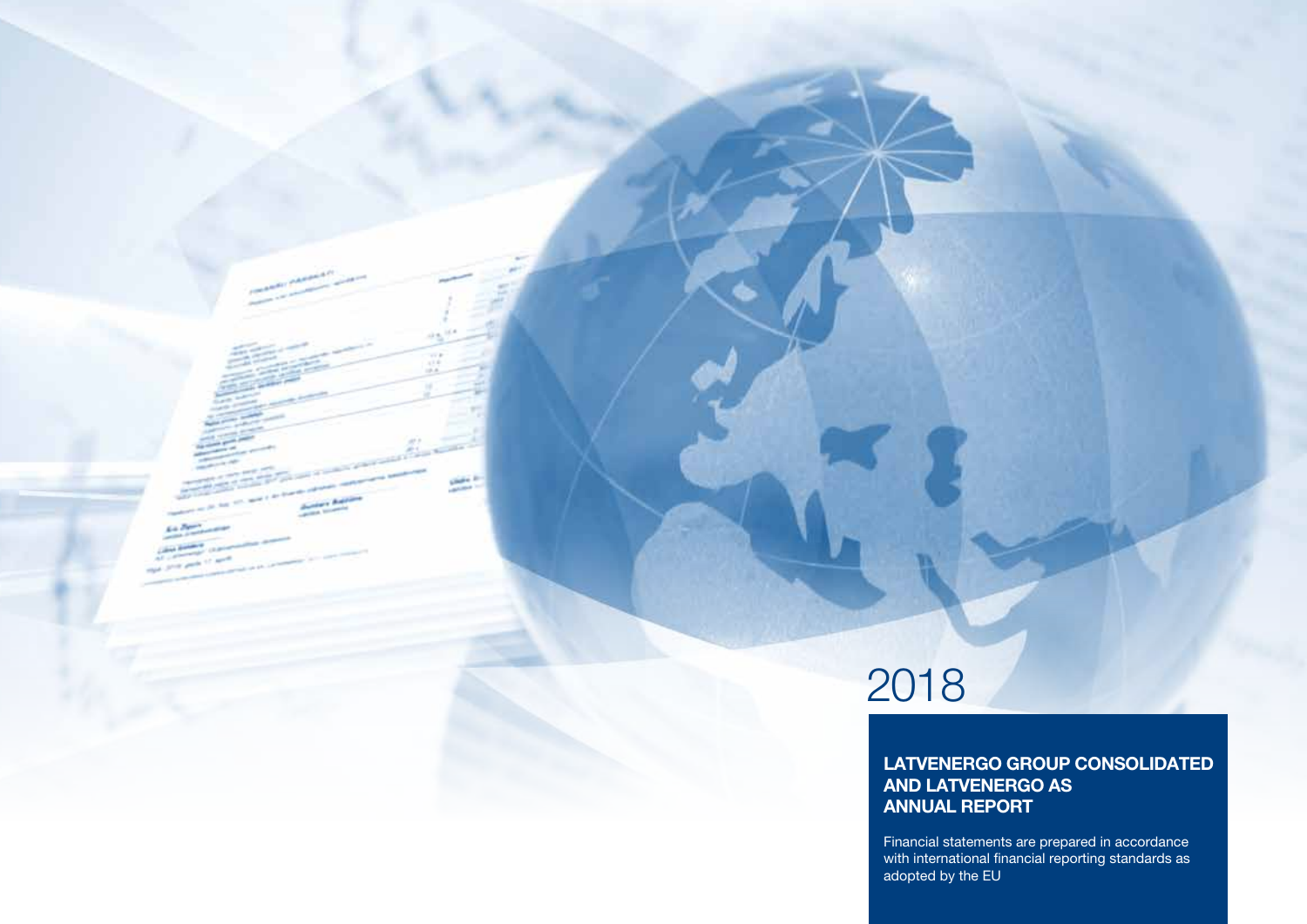# CONTENT

| <b>Key Figures</b>                     | 3  |
|----------------------------------------|----|
| <b>Management Report</b>               | 5  |
| <b>Financial Statements</b>            |    |
| Statement of Profit or Loss            | 11 |
| Statement of Comprehensive Income      | 11 |
| <b>Statement of Financial Position</b> | 12 |
| Statement of Changes in Equity         | 13 |
| <b>Statement of Cash Flows</b>         | 14 |
| Notes to the Financial Statements      | 15 |
| Independent Auditor's Report           | 69 |

# FINANCIAL CALENDAR

Interim Condensed Financial Statements: For the 3 months of 2019 (unaudited) – 31.05.2019 For the 6 months of 2019 (unaudited) – 30.08.2019 For the 9 months of 2019 (unaudited) – 29.11.2019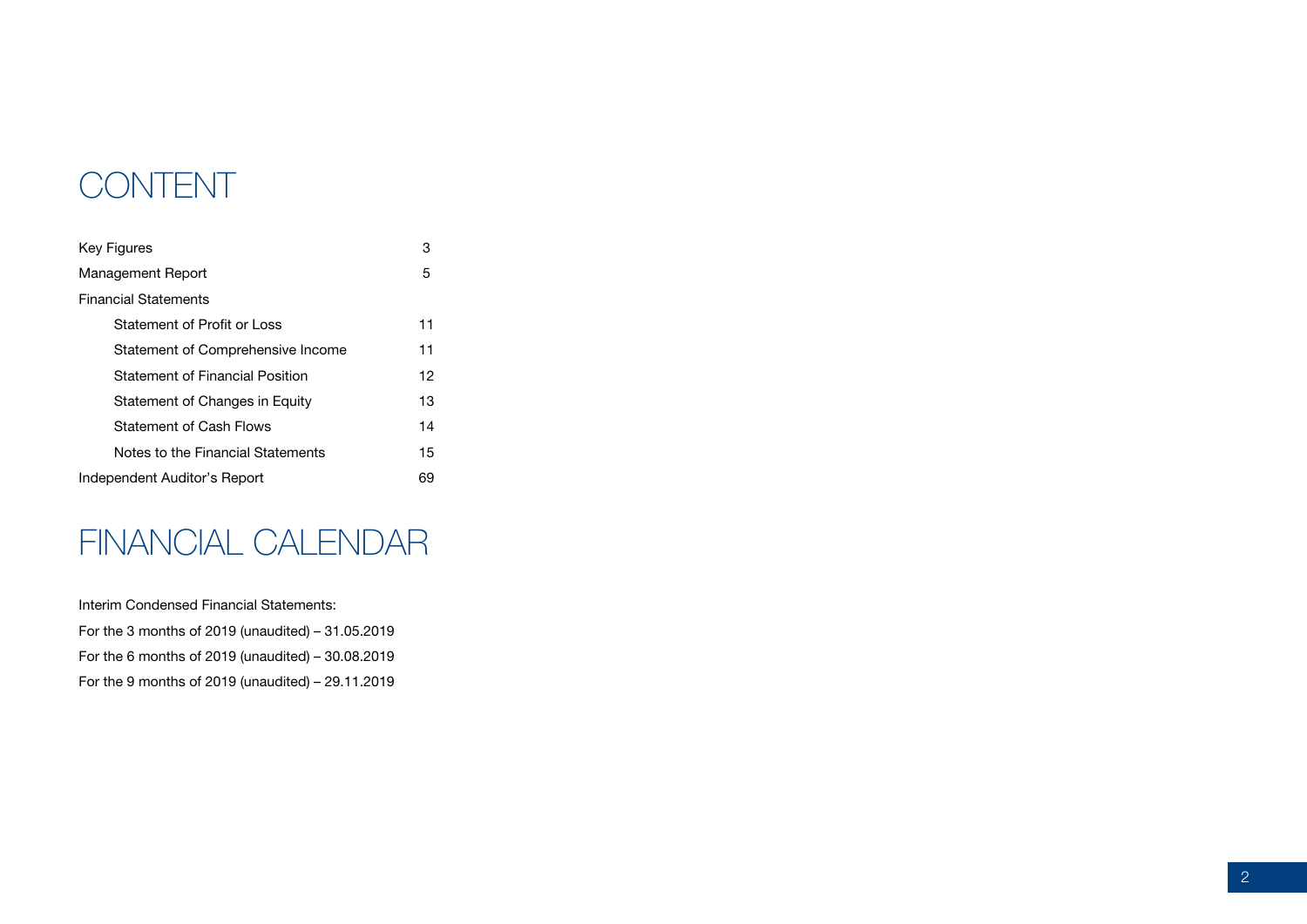# LATVENERGO GROUP KEY FIGURES

| <b>Financial figures</b>                 |           |           |           |           | <b>EUR'000</b> |
|------------------------------------------|-----------|-----------|-----------|-----------|----------------|
|                                          | 2018      | 2017      | 2016      | 2015      | 2014           |
| Revenue                                  | 878,008   | 925.627   | 931.619   | 929.128   | 1,010,757      |
| EBITDA <sup>1)</sup>                     | 321,582   | 541,696   | 393,399   | 307,015   | 236,838        |
| Operating profit <sup>2)</sup>           | 95.762    | 234,082   | 160,773   | 108,188   | 49,243         |
| Profit before tax <sup>3)</sup>          | 88,513    | 224,114   | 148,945   | 92,535    | 31,510         |
| Profit                                   | 75.955    | 322.021   | 130.593   | 85.039    | 29,790         |
| Dividends <sup>4)</sup>                  | 156,418   | 90.142    | 77,413    | 31,479    | 23,605         |
| Total assets                             | 3,798,819 | 4,415,725 | 3.901.231 | 3.517.372 | 3,486,576      |
| Non-current assets                       | 3,364,534 | 3.343.404 | 3,388,954 | 3,113,719 | 3,109,253      |
| Total equity                             | 2,320,065 | 2,846,891 | 2,418,713 | 2,096,702 | 2,020,801      |
| <b>Borrowings</b>                        | 814,343   | 826.757   | 791,566   | 797,483   | 827,222        |
| Net debt $5$                             | 684.888   | 590.754   | 607.586   | 692.940   | 706,211        |
| Net cash flows from operating activities | 302,869   | 338,209   | 341,186   | 246.278   | 135,329        |
| Investments                              | 220,607   | 243,811   | 200,677   | 190,461   | 177,607        |

In order to ensure an objective and comparable presentation of the financial results, Latvenergo Group and Latvenergo AS uses various financial figures and ratios that are derived from the financial statements.

Based on the most commonly used financial figures and ratios in the industry, the Latvenergo Group Strategy for 2017-2022 (see also the Management Report – section Further development, and Sustainability Report), as well as the binding financial covenants set in the Group's loan agreements, Latvenergo Group has set and therefore uses the following financial figures and ratios:

- profitability measures EBITDA<sup>1</sup>; EBITDA margin<sup>6</sup>; operating profit margin<sup>7</sup>; profit before tax margin<sup>8</sup>; profit margin<sup>9</sup>; return on assets (ROA)<sup>14</sup>; return on equity (ROE)<sup>15</sup>; return on capital employed (ROCE)<sup>16</sup>;
- $\blacksquare$  capital structure measures net debt<sup>5</sup>; equity–to–asset ratio<sup>10</sup>; net debt / EBITDA<sup>11</sup>; net debt / equity<sup>12</sup>; current ratio<sup>13</sup>;
- a dividend policy measure dividend pay–out ratio<sup>17</sup>.

The definitions and components of the financial figures and ratios are described below. The reported financial figures and ratios have not changed over previous period.

#### Financial ratios

|                                                  | 2018  | 2017   | 2016   | 2015  | 2014  |
|--------------------------------------------------|-------|--------|--------|-------|-------|
| EBITDA margin <sup>6)</sup>                      | 36.6% | 58.5%  | 42.2%  | 33.0% | 23.4% |
| Operating profit margin <sup>7</sup>             | 10.9% | 25.3%  | 17.3%  | 11.6% | 4.9%  |
| Profit before tax margin <sup>8)</sup>           | 10.1% | 24.2%  | 16.0%  | 10.0% | 3.1%  |
| Profit margin <sup>9)</sup>                      | 8.7%  | 34.8%  | 14.0%  | 9.2%  | 2.9%  |
| Equity-to-asset ratio <sup>10)</sup>             | 61%   | 64%    | 62%    | 60%   | 58%   |
| Net debt / EBITDA <sup>11)</sup>                 | 2.0   | 1.1    | 1.7    | 2.3   | 2.9   |
| Net debt / equity <sup>12)</sup>                 | 0.30  | 0.21   | 0.25   | 0.33  | 0.35  |
| Current ratio <sup>13)</sup>                     | 1.5   | 3.2    | 1.7    | 1.9   | 1.3   |
| Return on assets (ROA) <sup>14)</sup>            | 1.8%  | 7.7%   | 3.5%   | 2.4%  | 0.8%  |
| Return on equity (ROE) <sup>15)</sup>            | 2.9%  | 12.2%  | 5.8%   | 4.1%  | 1.5%  |
| Return on capital employed (ROCE) <sup>16)</sup> | 2.8%  | 6.8%   | 5.3%   | 3.8%  | 1.7%  |
| Dividend pay-out ratio <sup>17</sup>             | 104%  | 66%    | 82%    | 90%   | 92%   |
| <b>Operational figures</b>                       |       |        |        |       |       |
|                                                  | 2018  | 2017   | 2016   | 2015  | 2014  |
| OMB<br>Total algorithic unpublicated             | 0.001 | 10.071 | 10.110 | n nen | 0.107 |

|                                  |     | 2010          | 20 I I        | 2010          | 20 I D        | 20 I 4        |
|----------------------------------|-----|---------------|---------------|---------------|---------------|---------------|
| Total electricity supply, incl.: | GWh | 9.984         | 10.371        | 10.140        | 9.868         | 9.427         |
| Retail*                          | GWh | 6.954         | 6.923         | 7.665         | 7.961         | 8.800         |
| Wholesale**                      | GWh | 3.030         | 3.448         | 2.474         | 1.907         | 627           |
| Electricity generated            | GWh | 5.076         | 5.734         | 4.707         | 3.882         | 3.625         |
| Thermal energy generated         | GWh | 2.274         | 2.612         | 2.675         | 2.408         | 2.560         |
| Number of employees              |     | 3.508         | 3.908         | 4.131         | 4.177         | 4.563         |
| Moody's credit rating            |     | Baa2 (stable) | Baa2 (stable) | Baa2 (stable) | Baa2 (stable) | Baa3 (stable) |
|                                  |     |               |               |               |               |               |

\* Including operating consumption

\*\* Including sale of energy purchased within the mandatory procurement on the *Nord Pool*

1) EBITDA – earnings before interest, income tax, share of result of associates, depreciation and amortisation, and impairment of intangible assets and property, plant and equipment

- $2)$  Operating profit earnings before income tax, finance income and costs
- 3) Profit before tax earnings before income tax
- 4) Dividends paid to the equity holder of the Parent Company.
- (see Note 20 b)
- 5) Net debt = borrowings at the end of the year minus cash and cash equivalents at the end of the year

6) EBITDA margin = EBITDA / revenue

- $7$  Operating profit margin = operating profit / revenue
- $8$  Profit before tax margin = profit before tax / revenue
- $9)$  Profit margin = profit / revenue
- <sup>10)</sup> Equity-to-asset ratio = total equity at the end of the year / total assets at the end of the year
- 11) Net debt / EBITDA = (net debt at the beginning of the year + net debt at the end of the year) \* 0.5 / EBITDA (12-months rolling)
- <sup>12)</sup> Net debt / equity = net debt at the end of the year / equity at the end of the year
- <sup>13)</sup> Current ratio = current assets at the end of the year / current liabilities at the end of the year
- 14) Return on assets (ROA) = profit / average value of assets ((assets at the beginning of the year + assets at the end of the year) / 2)
- 15) Return on equity (ROE) = profit / average value of equity ((equity at the beginning of the year + equity at the end of the year) / 2)
- 16) Return on capital employed (ROCE) = operating profit / (average value of equity ((equity at the beginning of the year + equity at the end of the year) / 2) + average value of borrowings ((borrowings at the beginning of the year + borrowings at the end of the year) / 2))
- $17)$  Dividend pay–out ratio = dividends / profit of the Parent Company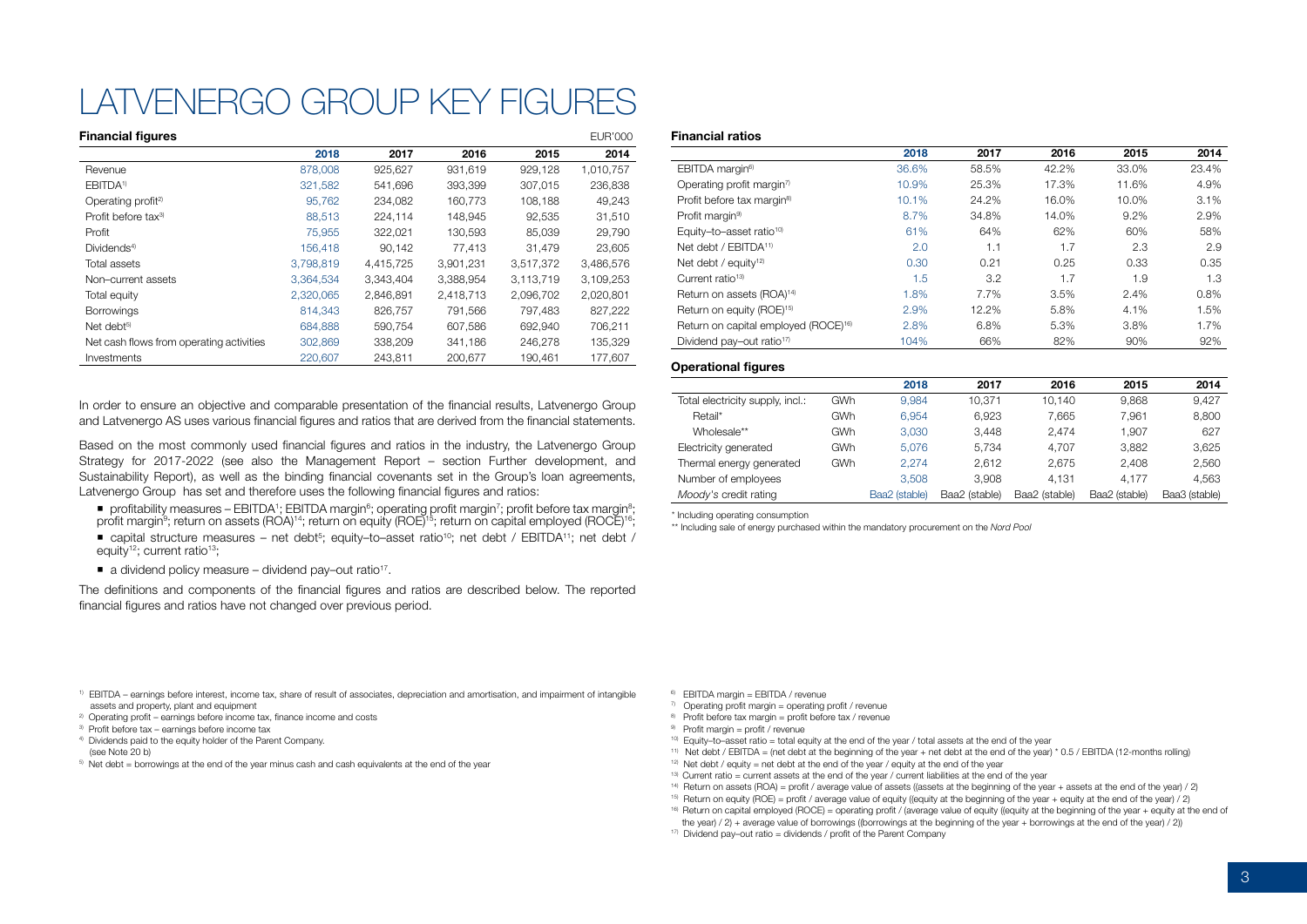# LATVENERGO AS KEY FIGURES

#### Financial figures 2018 2017 2016 2015 2014\* Revenue 435,199 498,580 513,563 521,146 564,550 EBITDA1) 160,927 387,100 241,606 180,982 105,052 Operating profit2) 33,803 177,416 141,071 90,475 18,158 Profit before tax3) 212,760 185,906 156,290 103,212 35,045 Profit 212,733 150,891 137,441 94,750 34,800 Dividends4) 156,418 90,142 77,413 31,479 23,605 Total assets 3,141,109 3,649,200 3,204,394 3,124,054 3,104,592 Non–current assets 2,661,307 2,546,014 2,626,560 2,638,048 2,634,150 Total equity 1,993,823 2,382,638 2,177,069 2,114,900 2,047,666 Borrowings 802,268 814,772 778,323 782,965 810,681 Net debt5) 674,714 581,917 597,126 681,146 721,715 Net cash flows from operating activities 394,395 449,352 201,427 174,797 94,604 Investments 41,350 89,278 79,913 78,694 52,465 EUR'000

\* All financial figures for 2014 re–measured according to IFRS principles

#### Financial ratios

|                                                  | 2018  | 2017  | 2016  | 2015  | 2014  |
|--------------------------------------------------|-------|-------|-------|-------|-------|
| EBITDA margin <sup>6)</sup>                      | 37.0% | 77.6% | 47.0% | 34.7% | 18.6% |
| Operating profit margin <sup>7)</sup>            | 7.8%  | 35.6% | 27.5% | 17.4% | 3.2%  |
| Profit before tax margin <sup>8)</sup>           | 48.9% | 37.3% | 30.4% | 19.8% | 6.2%  |
| Profit margin <sup>9)</sup>                      | 48.9% | 30.3% | 26.8% | 18.2% | 6.2%  |
| Equity-to-asset ratio <sup>10)</sup>             | 63%   | 65%   | 68%   | 68%   | 66%   |
| Net debt / equity <sup>11)</sup>                 | 0.34  | 0.24  | 0.27  | 0.32  | 0.35  |
| Current ratio <sup>12)</sup>                     | 2.0   | 4.3   | 2.3   | 3.0   | 1.9   |
| Return on assets (ROA) <sup>13)</sup>            | 6.3%  | 4.4%  | 4.3%  | 3.0%  | 1.1%  |
| Return on equity (ROE) <sup>14)</sup>            | 9.7%  | 6.6%  | 6.4%  | 4.6%  | 1.7%  |
| Return on capital employed (ROCE) <sup>15)</sup> | 1.1%  | 5.8%  | 4.8%  | 3.1%  | 0.6%  |
| Dividend pay-out ratio <sup>16)</sup>            | 104%  | 66%   | 82%   | 90%   | 92%   |

#### Operational figures

|                           |     | 2018          | 2017          | 2016          | 2015          | 2014          |
|---------------------------|-----|---------------|---------------|---------------|---------------|---------------|
| Retail electricity supply | GWh | 4.406         | 4.619         | 5.290         | 5.422         | 5.748         |
| Electricity generated     | GWh | 5.028         | 5.687         | 4.660         | 3.833         | 3,577         |
| Thermal energy generation | GWh | 2.007         | 2.354         | 2.422         | 2.179         | 2.312         |
| Number of employees       |     | 1.355         | 1.431         | 1.472         | 1.464         | 1.439         |
| Moody's credit rating     |     | Baa2 (stable) | Baa2 (stable) | Baa2 (stable) | Baa2 (stable) | Baa3 (stable) |

<sup>1)</sup> EBITDA – earnings before interest, income tax, share of result of associates, depreciation and amortisation, and impairment of intangible assets and property, plant and equipment

- $2)$  Operating profit earnings before income tax, finance income and costs
- <sup>3)</sup> Profit before tax earnings before income tax
- 4) Dividends paid to the equity holder of the Parent Company.
- (see Note 20 b)
- $5)$  Net debt = borrowings at the end of the year minus cash and cash equivalents at the end of the year

6) EBITDA margin = EBITDA / revenue

- $\sqrt{7}$  Operating profit margin = operating profit / revenue
- 8) Profit before tax margin = profit before tax / revenue
- $9$  Profit margin = profit / revenue
- 10) Equity-to-asset ratio = total equity at the end of the year / total assets at the end of the year
- 11) Net debt / equity = net debt at the end of the year / equity at the end of the year
- <sup>12)</sup> Current ratio = current assets at the end of the year / current liabilities at the end of the year
- 13) Return on assets (ROA) = profit / average value of assets ((assets at the beginning of the year + assets at the end of the year) / 2)
- 14) Return on equity (ROE) = profit / average value of equity ((equity at the beginning of the year + equity at the end of the year) / 2)
- 15) Return on capital employed (ROCE) = operating profit / (average value of equity ((equity at the beginning of the year + equity at the end of the year) / 2) + average value of borrowings ((borrowings at the beginning of the year + borrowings at the end of the year) / 2))  $16$ ) Dividend pay–out ratio = dividends / profit of the Parent Company
-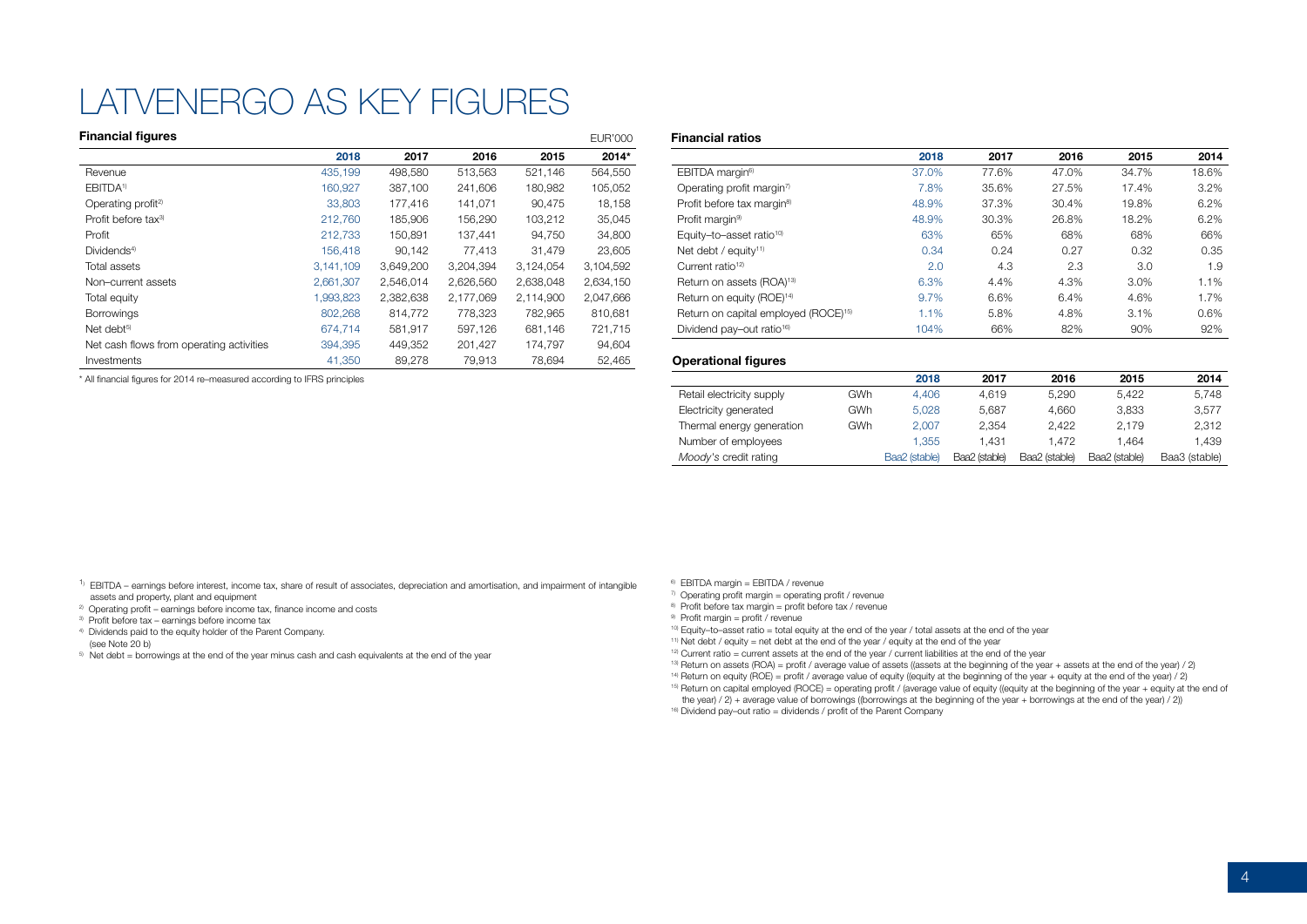# MANAGEMENT REPORT

Latvenergo Group (the Group) is one of the largest power supply providers in the Baltics operating in electricity and thermal energy generation and trade, natural gas trade, electricity distribution services and lease of transmission system assets.

# *Latvenergo Group – one of the largest power suppliers in the Baltics*

The parent company of Latvenergo Group is Latvenergo AS which is a power supply utility operating in electricity and thermal energy generation and trade, as well as natural gas trade in Latvia.

# OPERATING ENVIRONMENT

In 2018, electricity prices increased significantly in the Nordics and the Baltics compared to the previous year. The increase in electricity prices was affected by the warm, dry weather in Europe, which resulted in lower water levels at the Scandinavian hydropower reservoirs and lower output of hydroelectricity. The insufficient electricity output at hydropower plants (HPPs) and wind farms fostered the increase in electricity generation at fossil fuel power stations. The cost of electricity generated at fossil fuel power stations was affected negatively by higher raw material prices and CO<sub>2</sub> emission allowance prices. The electricity spot price in Latvia was 44% higher than year ago reaching almost 50 EUR/MWh.

# *Electricity prices increased by more than 40% in the Baltics*

Due to the increase in oil, coal and  $CO<sub>2</sub>$  emission prices, there was an increase in the price of natural gas. In 2018, the average price of natural gas at the GASPOOL and TTF trading platforms was 30% higher than a year earlier.

# SIGNIFICANT EVENTS

# CHANGES IN THE CAPACITY SUPPORT PAYMENT FOR LATVENERGO AS CHPPS

In October 2017, Latvenergo AS applied for a one-off compensation from the state, at the same time opting out of the receipt of 75% of the annual electrical capacity payments for cogeneration power plants CHPP–1 and CHPP–2. On 21 November 2017, the Cabinet of Ministers of the Republic of Latvia accepted an order which supports the reduction of the guaranteed support payments during the remaining support period for the installed capacity of Latvenergo AS CHPPs by paying out a one-off compensation in the amount of EUR 454.4 million, financed by the capital release of Latvenergo AS. The compensation was divided into two parts: EUR 140 million were to be recognised as other income in the profit or loss statement of Latvenergo AS in 2017, while EUR 314.4 million were to be recognised as income spread evenly over the following reporting periods until fulfilment of liabilities at the end of the support period on 23 September 2028.

On 26 September 2018, the Cabinet of Ministers decided to change conditions for a part of the grant in the amount of EUR 51.7 million stipulating it as unconditional, by reducing the remaining part of the compensation proportionally to this amount until the end of the support period. In 2018, EUR 81.0 million were recognised as other income of Latvenergo AS (in 2017: EUR 140 million).

#### Electricity wholesale price on *Nord Pool* power exchange



# CHANGES IN CIT APPLICATION PROCEDURE

As of 1 January 2018 the application procedure for corporate income tax (CIT) in Latvia has changed. New CIT regulation eliminated all temporary differences between the financial accounting basis and tax basis of assets and liabilities as of 1 January 2018. As of 1 January 2018 distributed profits and conditionally distributed profits are taxed at a rate of 20% of the gross amount or 20/80 of the net amount. The Group recognises deferred tax liabilities in the balance sheet for the expected dividend payments of subsidiaries.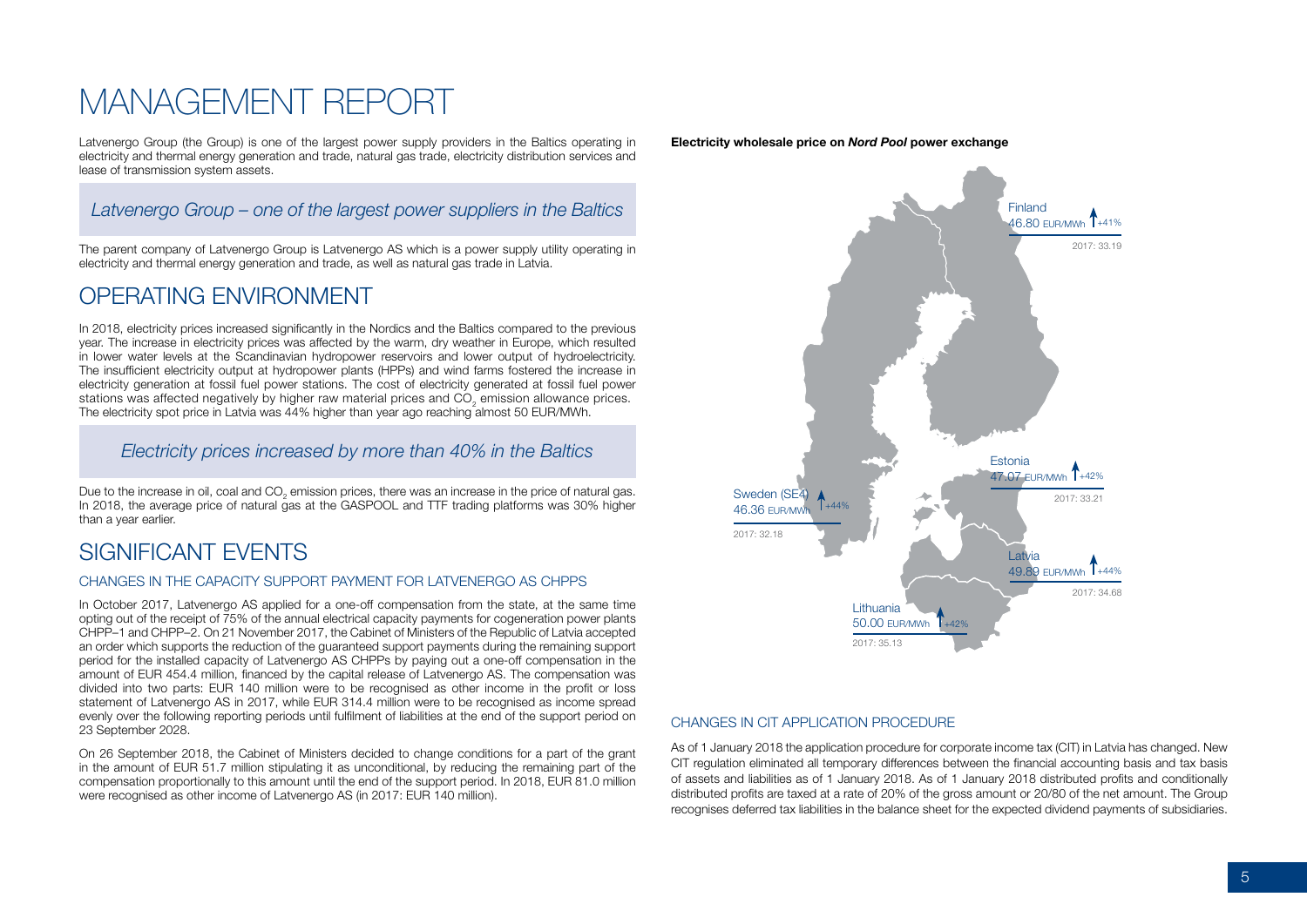# OPFRATING RESULTS

# **GENERATION**

In 2018, the total amount generated by Latvenergo Group's power plants comprised 5,076 GWh of electricity and 2,274 GWh of thermal energy (Latvenergo AS – 5,028 GWh and 2,007 GWh respectively).

Latvenergo AS CHPPs played a significant role in ensuring electricity demand this year. Dry weather significantly decreased output of hydroelectricity in Latvia and entire *Nord Pool* region and this led to a rapid rise in electricity prices throughout region.

# *Electricity output at the Latvenergo AS CHPPs increased by 87%*

In 2018, the amount of power generated at the Daugava HPPs decreased by 44% compared to a year earlier and reached 2,380 GWh. The amount of power generated at the Daugava HPPs was impacted by almost twice lower water inflow in the river Daugava compared to the previous year. According to data from the Latvian Environment, Geology and Meteorology Centre, the average water inflow in the Daugava River in 2018 was 485 m $^3$ /s, which is 81% of the average long-term inflow. In 2018, the share of electricity generated from renewable energy sources at Latvenergo Group was 47% (in 2017 it was 75%).

The Latvenergo AS CHPPs operated in a market conjuncture by effectively planning operating modes and fuel consumption. The dry weather and higher electricity prices throughout the *Nord Pool* region contributed to an increase in electricity generation at Latvenergo AS CHPPs. In 2018, the amount increased by 87% compared to a year earlier, reaching 2,644 GWh. If the Latvenergo AS CHPPs were not available for generation in Latvia, we would have to use more expensive energy resources, for example a natural gas station in Lithuania or coal stations in Poland, to satisfy demand.

In 2018, the total amount of thermal energy generated by Latvenergo Group decreased by 13% compared to the previous year. The decrease was impacted by increasing competition in the thermal energy market. At the end of 2017 and at the beginning of 2018 four new competitors entered the territory of the Latvenergo AS CHPPs.

# **TRADE**

Latvenergo Group is one of the largest energy trading companies in the Baltics. With the launch of natural gas trade to business customers in Lithuania in October 2018, the Group now operates in all segments of the market in Latvia, Lithuania and Estonia.

# *Latvenergo group operates in all energy trade segments in Latvia, Lithuania and Estonia*

In the reporting year, the Group supplied 7.0 TWh of electricity to retail customers, which is approximately the same as the previous year. The overall amount of retail electricity trade outside Latvia accounted for 1/3 of the total, reaching 2.5 TWh. The electricity trade volume in Latvia was 4.4 TWh, while in Lithuania it was 1.6 TWh and in Estonia it was 0.9 TWh. The total number of electricity customers comprises approximately 800 thousand, including more than 35 thousand foreign customers.

The amount of natural gas supplied to business customers continued to increase in the reporting year. As of 31 December 2018, the total amount of customers exceeds 400, and natural gas sales to these

customers amounted to 0.15 TWh. In the reporting year, the amount of natural gas used for both operating consumption and trade reached 6.9 TWh. Currently, Latvenergo Group is the second largest natural gas consumer in the Baltics. After the reporting year, in February 2019, Latvenergo expanded the range of services it provides to customers, thus implementing the goal set in the Latvenergo AS strategy, which is to develop new business directions. Under the Elektrum brand, it launched natural gas trade to households in Latvia.

In 2018 the retail activities of other products and services in the Baltic states continued. In the reporting year, we launched trade of *Elektrum Solārais* in Estonia. In 2018 we installed solar panels for about 70 customers in the Baltics. Also, the number of *Elektrum Insured* customers continued to increase, reaching more than 41,000 at the end of 2018.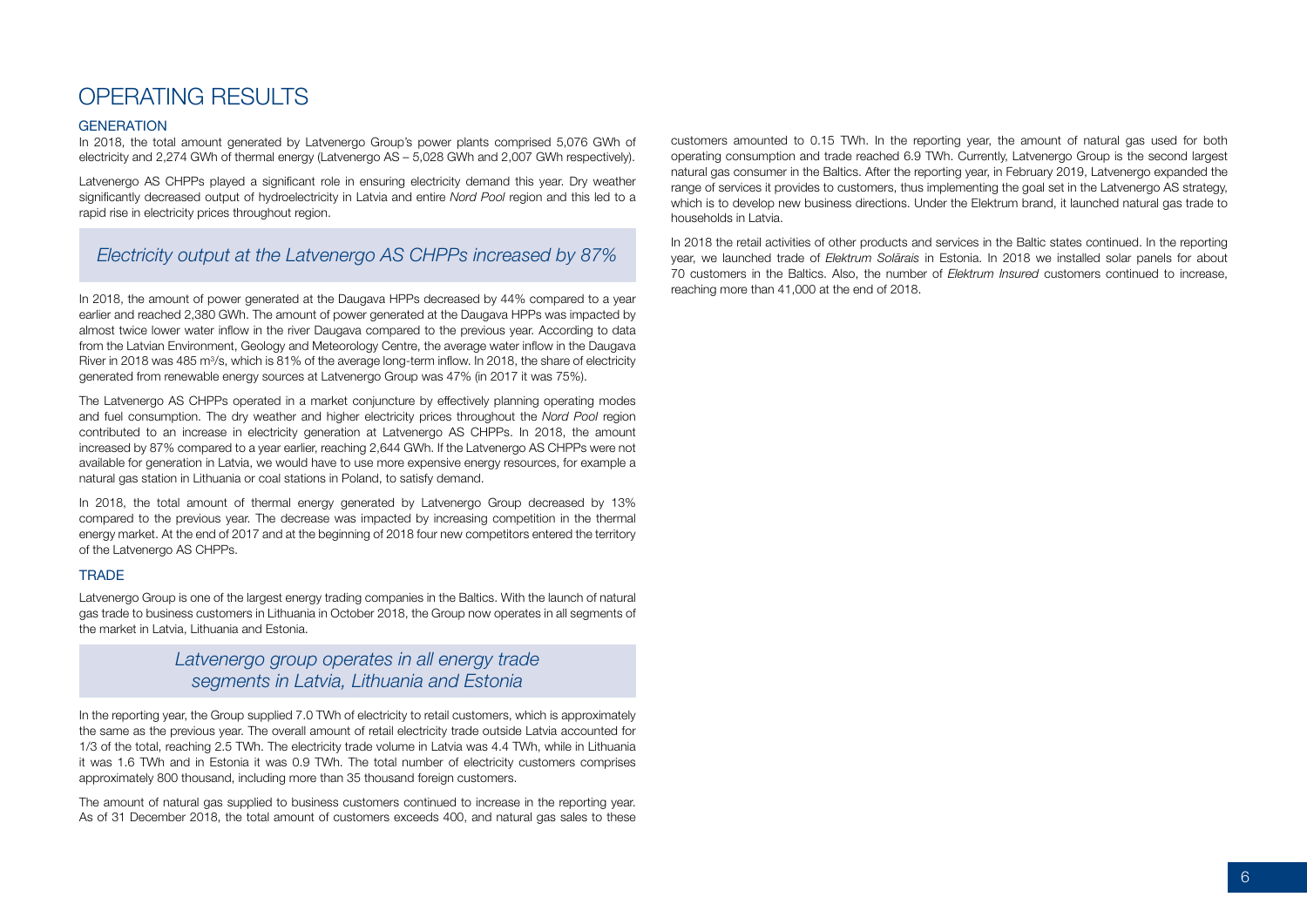# FINANCIAL RESULTS

In 2018, Latvenergo Group's revenue decreased by 5% and comprised EUR 878.0 million. Meanwhile, EBITDA decreased by 41% and reached EUR 321.6 million. In 2018 Group's profit amounted to EUR 76.0 million.

The Group's results in the reporting year were mainly negatively impacted by:

- 44% lower electricity output at the Daugava HPPs;
- 75% lower revenue from the installed electrical capacity at the Latvenergo AS CHPPs;

 Changes in the application procedure for corporate income tax. In 2017 the Group's profit consisted of the annual operating result in the amount of EUR EUR 172.9 million and a deferred tax reversal in the amount of EUR 149.1 million as a result of the corporate income tax reform.

The Group's ROE in 2018 reaches 2.9%. The 2018 financial indicators of the capital structure ensured achievement of the set goals, exceeding average industry indicators as well. For information on achievement of the financial goals, see the Sustainability Report section "Group Strategy".

# INVESTMENTS

In 2018, the total amount of investment decreased by 10% compared to the previous year; it comprised EUR 220.6 million.

Latvenergo AS investment amounted EUR 41.4 million in 2018 (2017: EUR 89.3 million).

To ensure high quality power network service, technical parameters and operational safety, a significant amount is invested in the modernisation of the power network. In the reporting year, the amount invested in power network assets represented 82% of total investment.

# *Investment in power network assets – 82% of the total amount*

Investments in distribution assets during the reporting year reached EUR 95.1 million. The purpose of investments in the distribution segment is to promote the quality and security of the energy supply, reduce the frequency and duration of power supply disruptions caused by planned and unplanned maintenance, and ensure the appropriate voltage quality. Investments in modernisation of distribution assets have increased the quality of distribution services by lowering SAIFI and SAIDI indicators. In 2018, SAIDI has decreased by 13% and SAIFI has decreased by 11%.

During the reporting year, investment in transmission system assets was in the amount of EUR 87.1 million. The amount of investments increased by 38% compared to the previous year. The largest investment was made in the energy infrastructure project *Kurzeme Ring*. In 2018, EUR 65.2 million was invested in this project. The Kurzeme Ring project will increase the safety level of power supply in the Kurzeme region and Latvia as a whole, providing an opportunity for more efficient use of the Lithuania-Sweden marine cable NordBalt and allowing further integration of the Baltics into the Nordic electricity market.

Contributing to environmentally friendly projects, in 2018, EUR 21.1 million was invested in the Daugava HPPs' hydropower unit reconstruction. Gradual overhaul of eleven Daugava HPPs hydropower units is planned for completion until 2022. It will provide for further 40–year operation of the units. As of 31 December 2018, four reconstructed hydropower units have been put into operation within the programme. The estimated total reconstruction costs will exceed EUR 200 million. At the end of the reporting year, work completed within the scope of the contract reached EUR 149.5 million.

# FUNDING

# *Diversified sources of funding*

Latvenergo Group finances its investments from its own resources and external long-term borrowings, which are regularly sourced in financial and capital markets in a timely manner.

At the end of 2018, Latvenergo AS has committed loans from several banks for implementation of investment projects and in order to ensure loan refinancing risk management for a total amount of EUR 240 million with a repayment term of 7 and 10 years.

As of 31 December 2018, the Group's borrowings amount to EUR 814.3 million (31 December 2017: EUR 826.8 million), comprising loans from commercial banks, international investment banks, and bonds amounting to EUR 135 million, of which EUR 100 million are *green* bonds.

#### Latvenergo Group's debt repayment schedule

Total borrowings as of 31 December 2018 – 814.3 MEUR



As of 31 December 2018, the net borrowings of Latvenergo Group are EUR 684.9 million (31 December 2017: EUR 590.8 million), while the net debt / EBITDA ratio is 2.0 (31 December 2017: 1.1).

*Moody's* credit rating for Latvenergo AS has been stable for several years and is at the Baa2 level with a stable future outlook. The last credit rating affirmation was on 19 March 2019.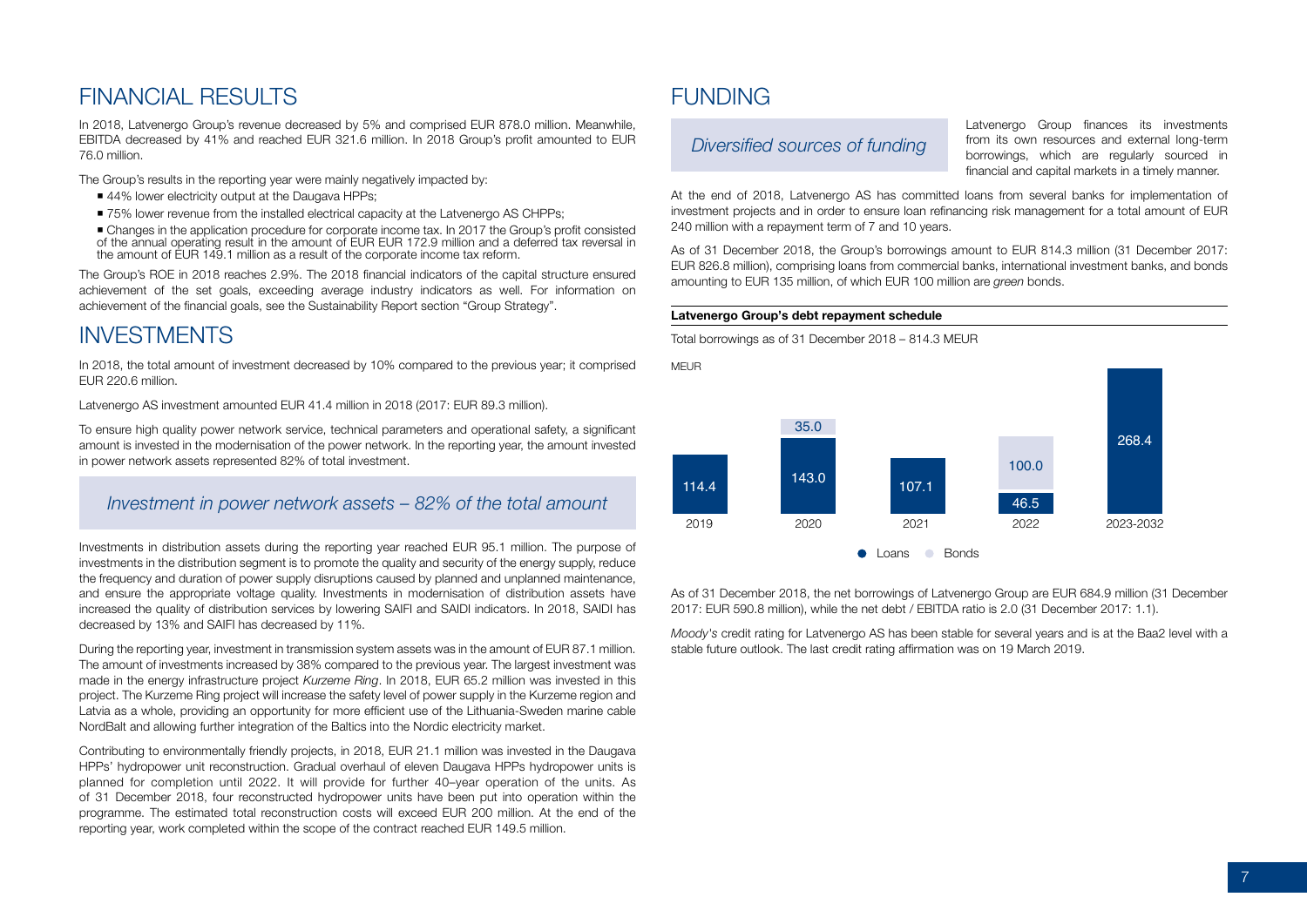# CORPORATE GOVERNANCE

In the reporting year, we successfully continued to improve our corporate governance. In 2018, the Corporate Governance Policy was updated and corporate governance principles were published on the Latvenergo website.

In 2018, the Supervisory Board of Latvenergo AS established the Strategic Communication Committee with the aim of ensuring the supervisory functions of the Supervisory Board within the scope of the strategic communication of Latvenergo AS. The Committee consists of the Members of the Supervisory Board.

Along with the financial results of Latvenergo Group, also the Corporate Governance Report of Latvenergo AS for 2018 is published. The company has complied with all applicable principles of corporate governance in all key material aspects.

# NON-FINANCIAL REPORT

Latvenergo Group has prepared a non-financial report in accordance with the Law on the Financial Instruments Market (Article 56<sup>4</sup>).

# *Non-financial report is in accordance with the GRI Standards*

For detailed information on Corporate Social Responsibility (hereinafter – CSR) activities, description of the policies and procedures in relation to those matters, the outcome of the policies, risks and risk management, and non-financial key performance indicators, please see the Sustainability Report 2018 which is available on the Latvenergo website: http://www.latvenergo.lv. The report is prepared in accordance with the GRI Standards – Core option requirements.

The sustainability report addresses such topics as corporate social responsibility, economic performance, society, product responsibility, environmental protection, employees and the work environment etc.

# CORPORATE SOCIAL RESPONSIBILITY

Latvenergo Group not only complies with statutory requirements, but also performs voluntary activities aimed at improving the public welfare and the environment and follows the principles of social responsibility in compliance with ISO 26000 in its daily operations.

Latvenergo CSR Policy specifies the basic CSR forms, principles, directions and selection criteria for activities. The Group supports CSR activities in line with its operations and strategic goals, contributing to raising public awareness of responsible business conduct and the energy industry, making a substantial long-term impact and ensuring the involvement of large groups of society.

### ECONOMIC PERFORMANCE

Latvenergo Group is one of the largest provider of power supply services and the most valuable power utility in the Baltic countries. The economic performance of the Group includes the commitment to encourage sustainable use of resources and long-term economic growth. The Group implements this commitment by offering modern and competitive products and services and by investing wisely in energy

production and power network development. Efficiency plays an important role across the whole energy production and supply process, thus improving the competitiveness and quality of services.

### **SOCIETY**

Responsibility is one of Latvenergo Group's values and a fundamental principle of corporate governance. The Group's management and employees undertake responsibility for tasks performed in compliance with the requirements of applicable laws and regulations and with best practice. Latvenergo Group conducts business in a transparent, ethical, safe, reliable and fair manner, ensuring provision of information to stakeholders and engaging them in its activities.

#### PRODUCT RESPONSIBILITY

Latvenergo Group's operations are targeted at developing and offering competitive electricity services that meet customers' needs as well as building long-term, mutually beneficial and loyal relationships with customers. In turn, distribution services are based on the provision of high quality and secure electricity supply in Latvia. To achieve these goals, the Group follows the principles of cost effectiveness and operational excellence.

### ENVIRONMENTAL PROTECTION

Latvenergo Group is aware of the role of environmental protection in sustainable development and implements its key principles in all its operations. The Latvenergo Group Strategy has set environmental protection as one of its priorities in energy generation and supply processes.

### EMPLOYEES AND THE WORK ENVIRONMENT

Latvenergo Group's management acknowledges that its employees, with their diversity and variety of competences, provide a valuable opportunity to view operational aspects from different perspectives and thus achieve better results. The Group attracts and develops employees capable of driving its advancement. The Group ensures that its employees' competences contribute to the achievement of goals and future needs. Employee engagement and desire to implement innovative ideas in both improving the work environment and enhancing the Group's competitiveness is an important resource.

# FURTHER DEVELOPMENT

Latvenergo Group's strategy for 2017–2022 foresees:

- strengthening of a sustainable and economically sound market position in core markets (in the Baltics) while considering geographic and / or product / service expansion;
- development of a generation portfolio that fosters synergy with trade and that promotes an increase in value for the Group;
- development of a customer-driven, functional, safe and efficient power network.

# *Comprehensive Efficiency Programme*

Taking into consideration the defined development directions of the Group, Latvenergo AS approved the Strategic Development and Efficiency

Programme in 2017. While the strategic development section includes major strategic projects, the efficiency section provides for the revision, centralisation and digitalisation of the Group's processes in order to maintain the Group's profitability in the long term considering the increase in costs due to inflation.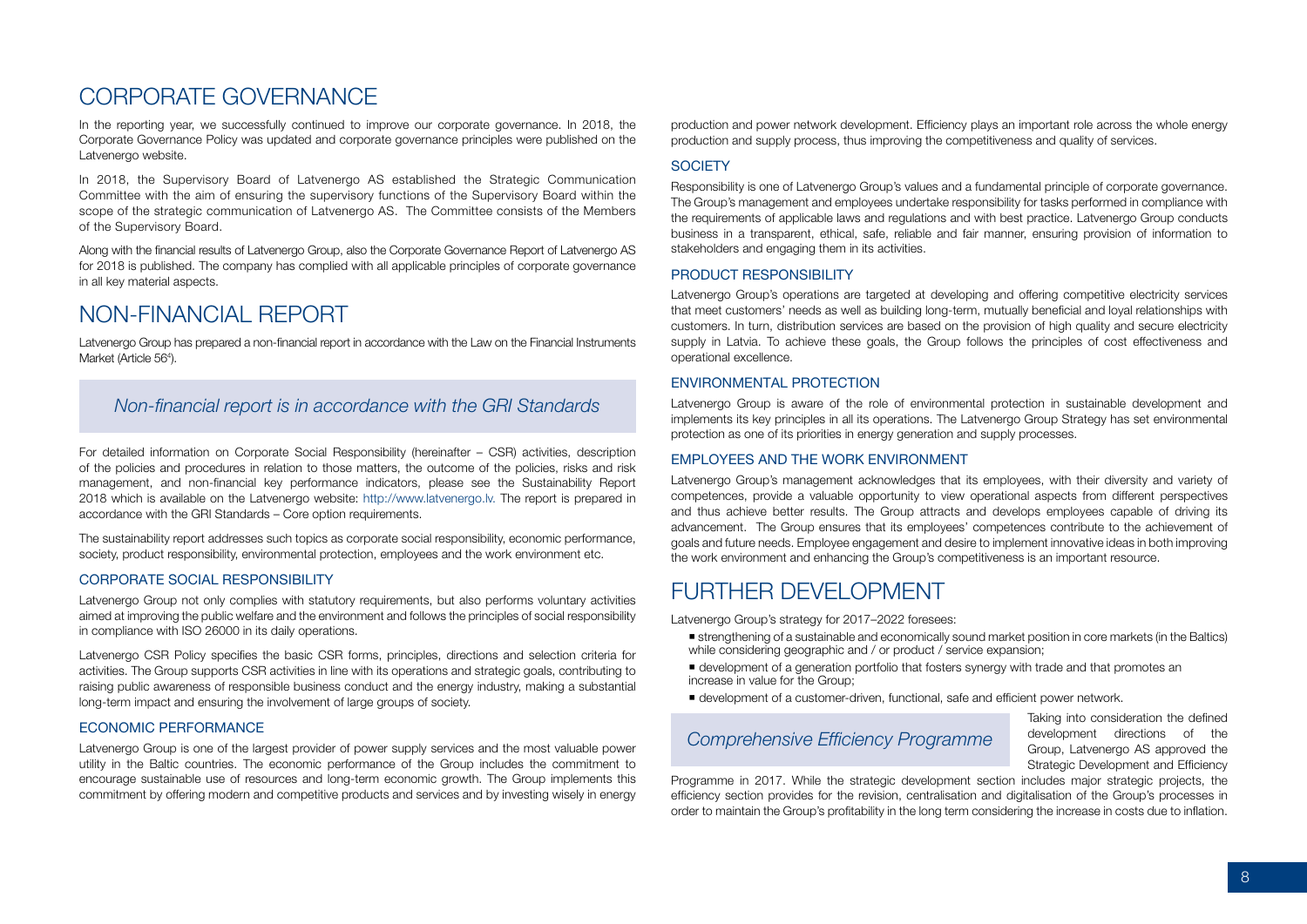The estimated efficiency potential for the Group's EBITDA is up to EUR 30 million. This is the Group's largest optimisation plan in the last decade, and it will allow the Group to increase its value in the long run and to remain competitive in an open market and a changing energy industry.

The activities planned in the strategy have been successfully implemented in 2018. For more information, please see the Sustainability Report section "Group Strategy".

Along with the strategy approval, Latvenergo Group's financial targets have been set. The targets are divided into three groups – profitability, capital structure and dividend policy.

The financial targets are set to ensure:

- ambitious, yet achievable profitability, which is consistent with the average ratios of benchmark companies in the European energy sector and provides for an adequate return on the business risk;
- an optimal and industry–relevant capital structure that limits potential financial risks;
- an adequate dividend policy that is consistent with the planned investment policy and capital structure targets.

| Target group      | Ratio                  | <b>Year 2022</b> |
|-------------------|------------------------|------------------|
| Profitability     | Return on equity       | $>6\%$           |
|                   | Net debt to equity     | < 50%            |
| Capital structure | Net debt to EBITDA     | $<$ 3 times      |
| Dividend policy   | Dividend pay-out ratio | $>80\%$          |

# FINANCIAL RISK MANAGEMENT

The activities of Latvenergo Group and Latvenergo AS are exposed to a variety of financial risks: market risks, credit risk, and liquidity and cash flow risk. Latvenergo Group's Financial Risk Management Policy focuses on eliminating the potential adverse effects from such risks on financial performance. In the framework of financial risk management, Latvenergo Group and Latvenergo AS use various financial risk controls and hedging to reduce certain risk exposures.

# a) Market risks

### I) Price risk

Price risk might negatively affect the financial results of the Group and the Parent Company due to falling revenue from generation and a mismatch between floating market prices and fixed retail prices.

The main sources of Latvenergo Group's and Latvenergo AS exposure to price risk are the floating market prices of electricity on the *Nord Pool* power exchange in Baltic bidding areas and the fuel price for CHPPs. The financial results of the Group and the Parent Company may be negatively affected by the volatility of the electricity market price, which depends on the weather conditions in the Nordic countries, global prices of resources, and the influence of local factors (water availability and ambient air temperature) on electricity generation opportunities. Due to supply–demand factors and seasonal fluctuations, natural gas price volatility may have a negative effect on the difference between fixed retail electricity prices in contracts with customers and variable generation costs at CHPPs.

In order to hedge the price risk, the Group and the Parent Company enter into long–term fixed price customer contracts, use electricity financial derivatives and enter into fixed price contracts for natural gas supply. The impact of price risk on generation is hedged gradually – 80%–90% of projected electricity output is sold prior to the upcoming year. Further hedging of risk is limited by the seasonal generation pattern of the Daugava HPPs.

#### II) Interest rate risk

Latvenergo Group's and Latvenergo AS interest rate risk mainly arises from non–current borrowings at variable interest rates. They expose the Group and the Parent Company to the risk that finance costs might increase significantly when the reference rate surges. Most of the borrowings from financial institutions have a variable interest rate, comprising 6 or 12–month EURIBOR and a margin. The Group's Financial Risk Management Policy stipulates maintaining at least 35% of its borrowings as fixed interest rate borrowings (taking into account the effect of interest rate swaps and issued bonds) with a duration of 2–4 years. Taking into account the effect of interest rate swaps and bonds with a fixed interest rate, 53% of the Group's and 54% of the Parent Company's borrowings had a fixed interest rate with an average period of 2.1 years both for the Group and the parent Company as of 31 December 2018.

### III) Currency risk

Foreign currency exchange risk arises when future transactions or recognised assets or liabilities are denominated in a currency other than the functional currency which is euro.

As of 31 December 2018, all borrowings of Latvenergo Group and Latvenergo AS are denominated in euros, and during the reporting year, there was no substantial exposure to foreign currency risk in relation to the Group's investments. All revenues of Latvenergo Group and Latvenergo AS are generated in euros.

To manage the Group's and the Parent Company's foreign currency exchange risk arising from future transactions and recognised assets and liabilities, the Financial Risk Management Policy envisages use of forward contracts.

### b) Credit risk

Credit risk is managed at the Latvenergo Group level. Credit risk arises from cash and cash equivalents, derivative financial instruments and deposits with banks, and receivables. Credit risk exposure of receivables is limited due to the large number of Group customers as there is no significant concentration of credit risk with any single counterparty or group of counterparties with similar characteristics.

Credit risk related to cash and short-term deposits with banks is managed by balancing the placement of financial assets in order to simultaneously choose the best offers and reduce the probability of incurrence of loss. No credit limits were exceeded during the reporting year, and the management does not expect any losses due to the occurrence of credit risk.

#### c) Liquidity risk and cash flow risk

Latvenergo Group's liquidity and cash flow risk management policy is to maintain a sufficient amount of cash and cash equivalents and the availability of long and short-term funding through an adequate amount of committed credit facilities in order to meet existing and expected commitments and compensate for fluctuations in cash flows due to the occurrence of a variety of financial risks. On 31 December 2018, Latvenergo Group's liquid assets (cash and short-term deposits up to 3 months) reached EUR 129.5 million (31/12/2017: EUR 236.0 million), while the Latvenergo AS liquid assets reached EUR 127.6 million (31/12/2017: EUR 232.9 million).

The Group and the Parent Company continuously monitor cash flow and liquidity forecasts, which comprise the undrawn borrowing facilities and cash and cash equivalents.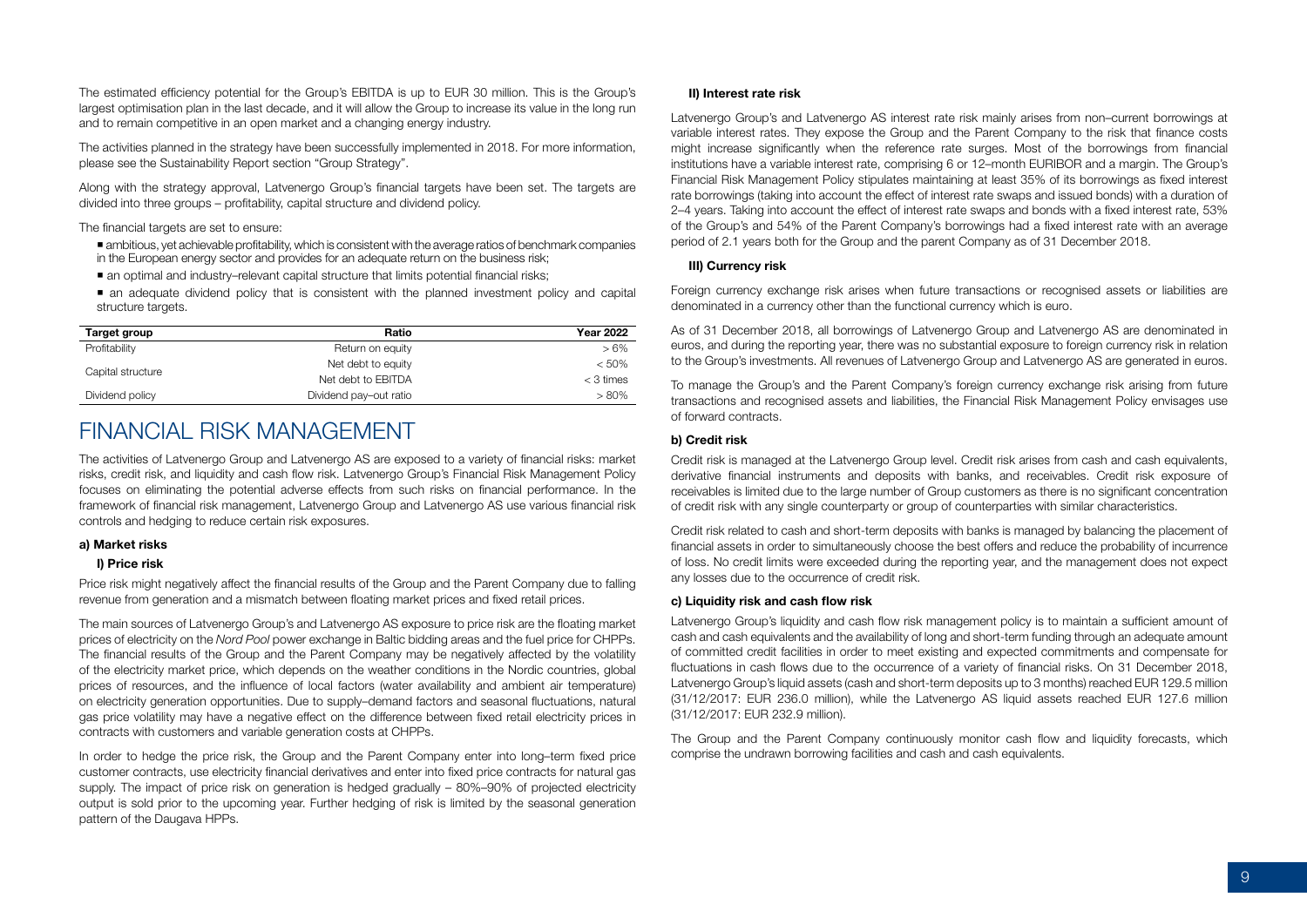# EVENTS AFTER THE REPORTING PERIOD

All significant events that would materially affect the financial position of the Latvenergo Group and Latvenergo AS after the reporting period are disclosed in Note 30 of the Group's and the Parent Company's Financial Statements.

# STATEMENT OF MANAGEMENT RESPONSIBILITY

Based on the information available to the Management Board of Latvenergo AS, the Latvenergo Group Consolidated and Latvenergo AS Annual Report 2018, including the Management Report, have been prepared in accordance with the International Financial Reporting Standards as adopted by the EU and in all material aspects present a true and fair view of the assets, liabilities, financial position, profit and loss and its cash flows of Latvenergo Group and Latvenergo AS. Information provided in the Management Report is accurate.

### The Management Board of Latvenergo AS:

# PROFIT DISTRIBUTION

Fulfilling the requirements of the Article No. 45 of the law "On the State budget 2019" that determines the amount of dividends payable in the year 2019, the Management Board of Latvenergo AS proposes to pay out in dividends EUR 132.9 million. The distribution of net profit and amount of dividends payable is subject to a resolution of the Latvenergo AS Shareholders Meeting. Net profit of the year 2018 is EUR 212.7 million.

Āris Žīgurs Chairman of the Management Board

Guntars Balčūns Member of the Management Board

16 April 2019

Uldis Bariss Member of the Management Board Kaspars Cikmačs Member of the Management Board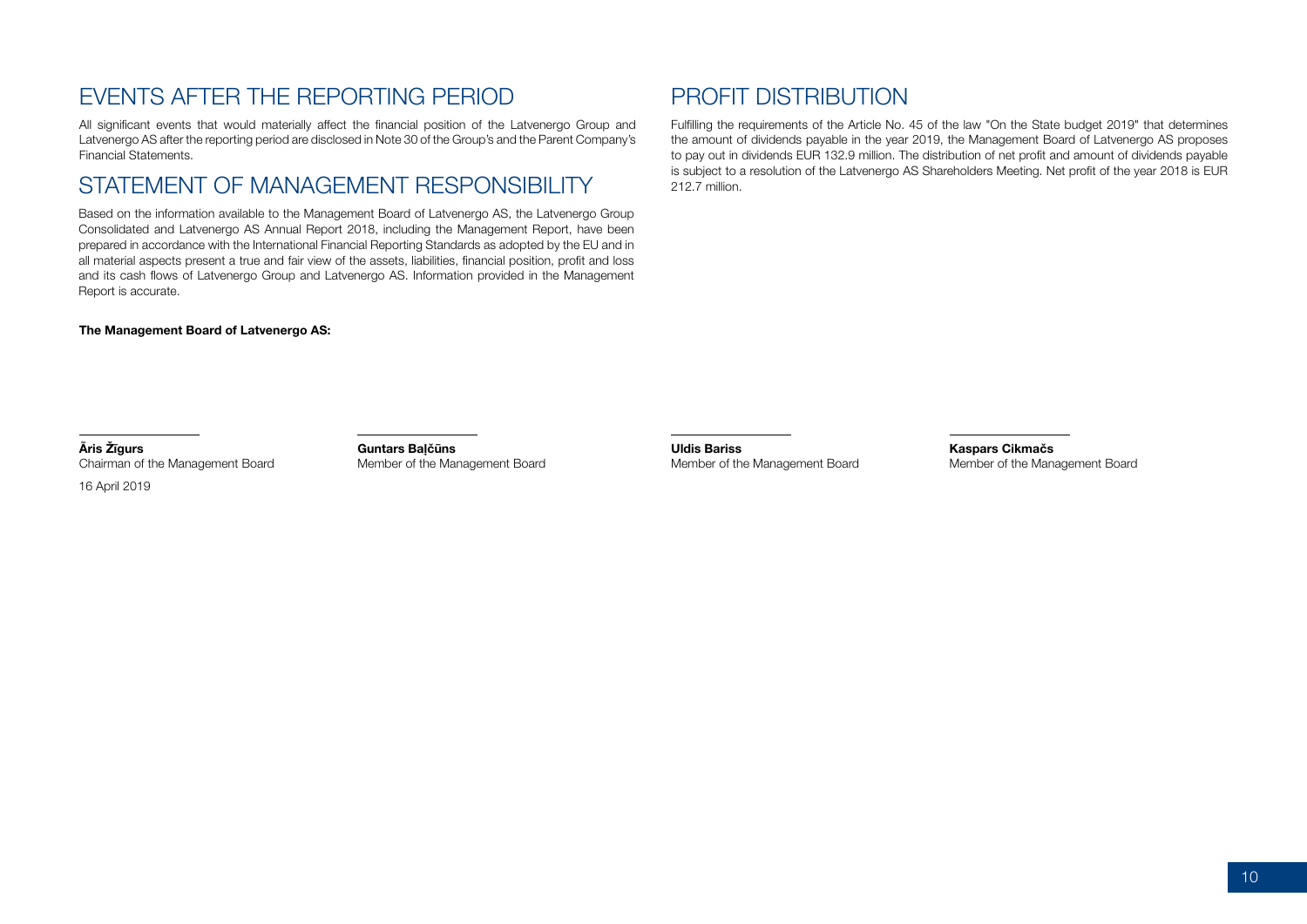# FINANCIAL STATEMENTS

|                                                                                                     |                 |            | Group      | <b>Parent Company</b> |            |  |
|-----------------------------------------------------------------------------------------------------|-----------------|------------|------------|-----------------------|------------|--|
|                                                                                                     | <b>Notes</b>    | 2018       | 2017       | 2018                  | 2017       |  |
| Revenue                                                                                             | 6               | 878,008    | 925,627    | 435,199               | 498,580    |  |
| Other income                                                                                        | 7               | 93.260     | 149,950    | 91,181                | 147,502    |  |
| Raw materials and consumables used                                                                  | 8               | (497, 293) | (349,690)  | (284, 592)            | (156, 103) |  |
| Personnel expenses                                                                                  | 9               | (103, 762) | (113, 289) | (42, 396)             | (44, 892)  |  |
| Depreciation, amortisation and impairment of<br>intangible assets and property, plant and equipment | 13 a, 14 a      | (225, 820) | (307, 614) | (127, 124)            | (209, 684) |  |
| Impairment losses on financial assets, net                                                          |                 | 478        |            | 236                   |            |  |
| Other operating expenses                                                                            | 10              | (49, 109)  | (70, 902)  | (38, 701)             | (57, 987)  |  |
| <b>Operating profit</b>                                                                             |                 | 95,762     | 234,082    | 33,803                | 177,416    |  |
| Finance income                                                                                      | 11a             | 1,157      | 1.243      | 11.446                | 11,433     |  |
| Finance costs                                                                                       | 11 <sub>b</sub> | (8,406)    | (11, 211)  | (10, 135)             | (12,054)   |  |
| Dividends from subsidiaries                                                                         | 15              |            |            | 177,646               | 9,111      |  |
| Profit before tax                                                                                   |                 | 88,513     | 224,114    | 212,760               | 185,906    |  |
| Current income tax                                                                                  | 12              | (261)      | (51, 199)  | (27)                  | (45,097)   |  |
| Deferred tax changes                                                                                | 12              | (12, 297)  | 149,106*   |                       | 10,082*    |  |
| Profit for the year                                                                                 |                 | 75,955     | 322,021    | 212,733               | 150,891    |  |
| Profit attributable to:                                                                             |                 |            |            |                       |            |  |
| - Equity holder of the Parent Company                                                               |                 | 73,423     | 319,670    | 212,733               | 150,891    |  |
| - Non-controlling interests                                                                         |                 | 2.532      | 2.351      |                       |            |  |
| Basic earnings per share (in euros)                                                                 | 20c             | 0.081      | 0.250      | 0.234                 | 0.117      |  |
| Diluted earnings per share (in euros)                                                               | 20c             | 0.081      | 0.250      | 0.234                 | 0.117      |  |

\* In 2017 deferred tax liabilities reversed in the Statement of Profit or Loss in accordance with the changes of tax regulations and laws of the Republic of Latvia starting from 1 January 2018

The notes on pages 15 to 68 are an integral part of these Financial Statements

# STATEMENT OF PROFIT OR LOSS EURICODE STATEMENT OF COMPREHENSIVE INCOME

|                                                                                                               |              |        | Group   | <b>Parent Company</b> |         |  |
|---------------------------------------------------------------------------------------------------------------|--------------|--------|---------|-----------------------|---------|--|
|                                                                                                               | <b>Notes</b> | 2018   | 2017    | 2018                  | 2017    |  |
| Profit for the year                                                                                           |              | 75,955 | 322,021 | 212,733               | 150,891 |  |
| Comprehensive income to be reclassified to profit or<br>loss in subsequent periods (net of tax):              |              |        |         |                       |         |  |
| Gains from change in hedge reserve                                                                            | 20 a, 23     | 9,531  | 5,422   | 9,531                 | 5,422   |  |
| Net comprehensive income to be reclassified<br>to profit or loss in subsequent periods                        |              | 9,531  | 5,422   | 9,531                 | 5,422   |  |
| Comprehensive income / (loss) not to be reclassified<br>to profit or loss in subsequent periods (net of tax): |              |        |         |                       |         |  |
| Gains on revaluation of property, plant and equipment                                                         | 20a          |        | 18,842  |                       | 18,842  |  |
| Gains / (losses) as a result of re-measurement on<br>defined post-employment benefit plan                     | 20 a. 26 a   | 436    | 3.460   | (108)                 | 1,053   |  |
| Reversal of deferred income tax                                                                               | 12           |        | 169,978 |                       | 119,503 |  |
| Net comprehensive income / (loss) not to be<br>reclassified to profit or loss in subsequent periods           |              | 436    | 192,280 | (108)                 | 139,398 |  |
| Comprehensive income for the year, net of tax                                                                 |              | 9,967  | 197,702 | 9,423                 | 144,820 |  |
| TOTAL comprehensive income for the year                                                                       |              | 85,922 | 519,723 | 222,156               | 295,711 |  |
| Attributable to:                                                                                              |              |        |         |                       |         |  |
| - Equity holder of the Parent Company                                                                         |              | 83,390 | 517,372 | 222,156               | 295,711 |  |
| - Non-controlling interests                                                                                   |              | 2,532  | 2,351   |                       |         |  |

The notes on pages 15 to 68 are an integral part of these Financial Statements

Āris Žīgurs Chairman of the Management Board

Guntars Baļčūns Member of the Management Board Uldis Bariss Member of the Management Board

EUR'000

Kaspars Cikmačs Member of the Management Board

Liāna Ķeldere

Accounting director of Latvenergo AS

16 April 2019

EUR'000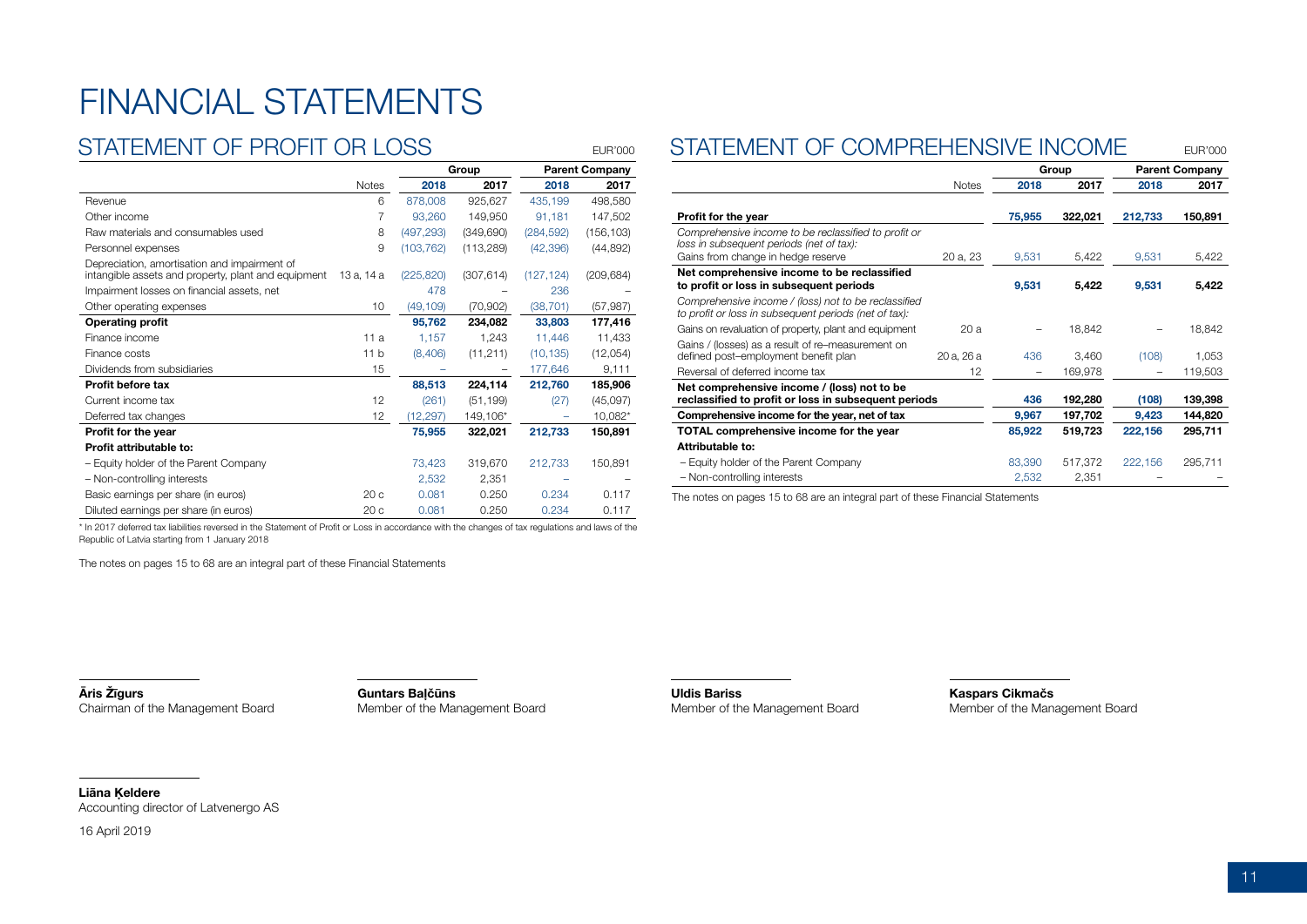# STATEMENT OF FINANCIAL POSITION

|                                                     |                 | Group      |            | <b>Parent Company</b> |            |  |  |
|-----------------------------------------------------|-----------------|------------|------------|-----------------------|------------|--|--|
|                                                     | <b>Notes</b>    | 31/12/2018 | 31/12/2017 | 31/12/2018            | 31/12/2017 |  |  |
| <b>ASSETS</b>                                       |                 |            |            |                       |            |  |  |
| Non-current assets                                  |                 |            |            |                       |            |  |  |
| Intangible assets                                   | 13a             | 19.079     | 13.413     | 22,813                | 17,461     |  |  |
| Property, plant and equipment                       | 14 а            | 3.297.093  | 3.308.985  | 1.133.886             | 1,231,454  |  |  |
| Investment property                                 | 14 <sub>b</sub> | 467        | 753        | 61,796                | 64.807     |  |  |
| Non-current financial investments                   | 15              | 40         | 40         | 830,542               | 817,048    |  |  |
| Non-current loans to subsidiaries                   | 28e             |            |            | 595.004               | 397,976    |  |  |
| Other non-current receivables                       | 17 <sub>b</sub> | 30,920     | 3,229      | 331                   | 284        |  |  |
| Investments in other financial assets               | 21              | 16,935     |            | 16,935                |            |  |  |
| Investments in held-to-maturity<br>financial assets | 21              |            | 16.984     |                       | 16.984     |  |  |
| <b>TOTAL non-current assets</b>                     |                 | 3,364,534  | 3.343.404  | 2,661,307             | 2,546,014  |  |  |
| <b>Current assets</b>                               |                 |            |            |                       |            |  |  |
| Inventories                                         | 16              | 71.975     | 76,328     | 58,410                | 61,824     |  |  |
| Receivables from contracts with                     |                 |            |            |                       |            |  |  |
| customers                                           | 17a             | 117.955    | 105,369    | 81.025                | 82.799     |  |  |
| Other current receivables                           | 17 b, c         | 84,830     | 646,761    | 14,445                | 18,079     |  |  |
| Deferred expenses                                   |                 | 2,598      | 3,241      | 1,552                 | 2,205      |  |  |
| Current loans to subsidiaries                       | 28 e            |            |            | 170.811               | 700,805    |  |  |
| Prepayment for income tax                           |                 | 11,619     |            | 10.152                |            |  |  |
| Derivative financial instruments                    | 23              | 15.853     | 4.619      | 15.853                | 4,619      |  |  |
| Cash and cash equivalents                           | 18              | 129.455    | 236,003    | 127.554               | 232,855    |  |  |
| <b>TOTAL current assets</b>                         |                 | 434,285    | 1,072,321  | 479,802               | 1,103,186  |  |  |
| <b>TOTAL ASSETS</b>                                 |                 | 3,798,819  | 4,415,725  | 3,141,109             | 3,649,200  |  |  |

|                                                               |              | Group      | <b>Parent Company</b> |            |            |  |
|---------------------------------------------------------------|--------------|------------|-----------------------|------------|------------|--|
|                                                               | <b>Notes</b> | 31/12/2018 | 31/12/2017            | 31/12/2018 | 31/12/2017 |  |
| <b>EQUITY AND LIABILITIES</b>                                 |              |            |                       |            |            |  |
| <b>EQUITY</b>                                                 |              |            |                       |            |            |  |
| Share capital                                                 | 19           | 834,791    | 1,288,715             | 834,791    | 1,288,715  |  |
| Reserves                                                      | 20a          | 1,125,466  | 1,125,728             | 794,555    | 791,681    |  |
| Retained earnings                                             |              | 351,350    | 424,406               | 364,477    | 302,242    |  |
| Equity attributable to equity holder<br>of the Parent Company |              | 2,311,607  | 2,838,849             | 1,993,823  | 2,382,638  |  |
| Non-controlling interests                                     |              | 8,458      | 8,042                 |            |            |  |
| <b>TOTAL equity</b>                                           |              | 2,320,065  | 2.846.891             | 1.993.823  | 2,382,638  |  |
| <b>LIABILITIES</b>                                            |              |            |                       |            |            |  |
| Non-current liabilities                                       |              |            |                       |            |            |  |
| <b>Borrowings</b>                                             | 22           | 700,028    | 718,674               | 690,568    | 710,125    |  |
| Deferred income tax liabilities                               | 12           | 12,297     |                       |            |            |  |
| Provisions                                                    | 26           | 20.178     | 21.910                | 8.625      | 8,835      |  |
| Derivative financial instruments                              | 23           | 3,923      | 4,914                 | 3,923      | 4,914      |  |
| Deferred income from contracts with<br>customers              | 271a         | 143,494    | 142,132               |            |            |  |
| Other deferred income                                         | $271b$ , c   | 303.519    | 350,926               | 210,105    | 286,085    |  |
| <b>TOTAL non-current liabilities</b>                          |              | 1,183,439  | 1,238,556             | 913,221    | 1,009,959  |  |
| <b>Current liabilities</b>                                    |              |            |                       |            |            |  |
| Trade and other payables                                      | 25           | 135,008    | 147,072               | 92,062     | 94,689     |  |
| Deferred income from contracts with<br>customers              | $27$ II a    | 13,271     | 12,500                |            |            |  |
| Other deferred income                                         | $27$ II b. c | 26,438     | 31,728                | 24,022     | 29,358     |  |
| Income tax payable                                            |              | 2          | 27,725                |            | 24,739     |  |
| <b>Borrowings</b>                                             | 22           | 114,315    | 108,083               | 111,700    | 104,647    |  |
| Derivative financial instruments                              | 23           | 6,281      | 3,170                 | 6,281      | 3,170      |  |
| <b>TOTAL current liabilities</b>                              |              | 295,315    | 330,278               | 234,065    | 256,603    |  |
| <b>TOTAL EQUITY AND LIABILITIES</b>                           |              | 3.798.819  | 4.415.725             | 3.141.109  | 3.649.200  |  |

The notes on pages 15 to 68 are an integral part of these Financial Statements

Āris Žīgurs Chairman of the Management Board Guntars Baļčūns Member of the Management Board

Uldis Bariss Member of the Management Board Kaspars Cikmačs Member of the Management Board

Liāna Ķeldere

Accounting director of Latvenergo AS

16 April 2019

# EUR'000 Statement of Financial Position (continued)

EUR'000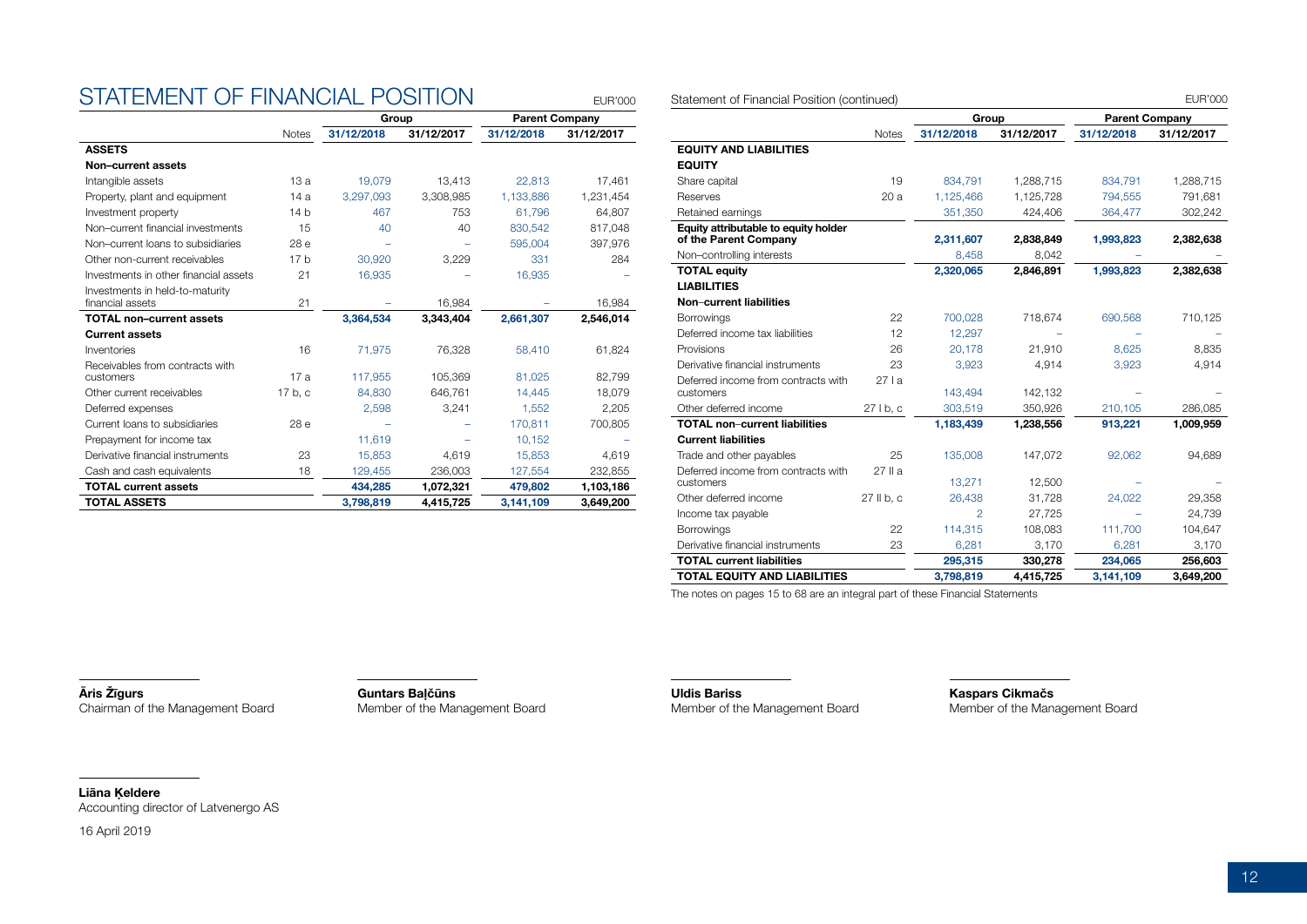# STATEMENT OF CHANGES IN EQUITY

|                                                                               |                 |                          |                                                        | Group                    |              |                                    |              | <b>Parent Company</b>    |                                                               |                      |              |
|-------------------------------------------------------------------------------|-----------------|--------------------------|--------------------------------------------------------|--------------------------|--------------|------------------------------------|--------------|--------------------------|---------------------------------------------------------------|----------------------|--------------|
|                                                                               |                 |                          | Attributable to equity holder<br>of the Parent Company |                          |              |                                    |              |                          | Attributable to equity holder of the<br><b>Parent Company</b> |                      |              |
|                                                                               | <b>Notes</b>    | Share<br>capital         | <b>Reserves</b>                                        | Retained<br>earnings     | <b>TOTAL</b> | Non-con-<br>trol-ling<br>interests | <b>TOTAL</b> | <b>Share</b><br>capital  | <b>Reserves</b>                                               | Retained<br>earnings | <b>TOTAL</b> |
| As of 31 December 2016                                                        |                 | 1,288,715                | 933,459                                                | 189,455                  | 2,411,629    | 7,084                              | 2,418,713    | 1,288,715                | 648,934                                                       | 239,420              | 2,177,069    |
| Implementation effect of IFRS 15 'Revenue from Contracts with Customers'      |                 | $\overline{\phantom{0}}$ |                                                        | (10)                     | (10)         |                                    | (10)         | $\qquad \qquad$          |                                                               |                      |              |
| As of 1 January 2017                                                          |                 | 1,288,715                | 933.459                                                | 185,845                  | 2,411,619    | 7,084                              | 2,418,703    | 1,288,715                | 648,934                                                       | 238,334              | 2,177,069    |
| Dividends for 2016                                                            | 20 <sub>b</sub> | ۰                        |                                                        | (90, 142)                | (90, 142)    | (1, 393)                           | (91, 535)    | $\overline{\phantom{0}}$ | $\overline{\phantom{a}}$                                      | (90, 142)            | (90, 142)    |
| Disposal of non-current assets revaluation reserve net of deferred income tax | 20a             | $\overline{\phantom{0}}$ | (4, 377)                                               | 4,377                    |              | $\overline{\phantom{a}}$           |              | $\qquad \qquad -$        | (1,762)                                                       | 1,762                |              |
| TOTAL contributions and profit distributions recognised directly in equity    |                 | $\overline{\phantom{0}}$ | (4, 377)                                               | (85, 765)                | (90, 142)    | (1, 393)                           | (91, 535)    | $\qquad \qquad$          | (1,762)                                                       | (88, 380)            | (90, 142)    |
| Profit for the year                                                           |                 |                          |                                                        | 319,670                  | 319,670      | 2,351                              | 322,021      |                          | $\overline{\phantom{a}}$                                      | 150,891              | 150,891      |
| Other comprehensive income                                                    | 12, 20 a        | $\overline{\phantom{0}}$ | 196,646                                                | 1,056                    | 197,702      | $\overline{\phantom{m}}$           | 197,702      | $\overline{\phantom{0}}$ | 144,509                                                       | 311                  | 144,820      |
| TOTAL comprehensive income for the year                                       |                 | $\overline{\phantom{0}}$ | 196.646                                                | 320.726                  | 517,372      | 2,351                              | 519,723      | $\overline{\phantom{a}}$ | 144,509                                                       | 151,202              | 295,711      |
| As of 31 December 2017                                                        |                 | 1,288,715                | 1,125,728                                              | 424,406                  | 2,838,849    | 8,042                              | 2,846,891    | 1,288,715                | 791,681                                                       | 302,242              | 2,382,638    |
| Implementation effect of IFRS 9 'Financial instruments'                       | 2.28            |                          |                                                        | (290)                    | (290)        |                                    | (290)        |                          |                                                               | (629)                | (629)        |
| As of 1 January 2018                                                          |                 | 1,288,715                | 1.125.728                                              | 424.116                  | 2,838,559    | 8.042                              | 2,846,601    | 1.288.715                | 791,681                                                       | 301,613              | 2,382,009    |
| Decrease in share capital                                                     | 19              | (454, 413)               |                                                        | $\overline{\phantom{0}}$ | (454, 413)   |                                    | (454, 413)   | (454, 413)               |                                                               |                      | (454, 413)   |
| Increase in share capital                                                     | 14 a, 19        | 489                      |                                                        |                          | 489          |                                    | 489          | 489                      |                                                               |                      | 489          |
| Dividends for 2017                                                            | 20 <sub>b</sub> |                          | $\overline{\phantom{a}}$                               | (156, 418)               | (156, 418)   | (2, 116)                           | (158, 534)   | $\overline{\phantom{0}}$ | $\overline{\phantom{0}}$                                      | (156, 418)           | (156,418)    |
| Disposal of non-current assets revaluation reserve                            | 20a             | $\overline{\phantom{0}}$ | (10, 229)                                              | 10,229                   |              | -                                  |              | $\qquad \qquad$          | (6, 549)                                                      | 6,549                |              |
| TOTAL contributions and profit distributions recognised directly in equity    |                 | (453, 924)               | (10, 229)                                              | (146, 189)               | (610, 342)   | (2, 116)                           | (612, 458)   | (453, 924)               | (6, 549)                                                      | (149, 869)           | (610, 342)   |
| Profit for the year                                                           |                 |                          |                                                        | 73,423                   | 73,423       | 2,532                              | 75,955       | $\overline{\phantom{0}}$ | $\overline{\phantom{a}}$                                      | 212,733              | 212,733      |
| Other comprehensive income                                                    | 12, 20 a        | $\overline{\phantom{a}}$ | 9,967                                                  | $\overline{\phantom{a}}$ | 9,967        | $\overline{\phantom{a}}$           | 9,967        | $\overline{\phantom{m}}$ | 9,423                                                         |                      | 9,423        |
| TOTAL comprehensive income for the year                                       |                 | $\overline{\phantom{0}}$ | 9,967                                                  | 73,423                   | 83,390       | 2,532                              | 85,922       | $\overline{\phantom{0}}$ | 9,423                                                         | 212,733              | 222,156      |
| As of 31 December 2018                                                        |                 | 834,791                  | 1,125,466                                              | 351,350                  | 2,311,607    | 8,458                              | 2,320,065    | 834,791                  | 794,555                                                       | 364,477              | 1,993,823    |

The notes on pages 15 to 68 are an integral part of these Financial Statements

Āris Žīgurs Chairman of the Management Board Guntars Baļčūns Member of the Management Board

Uldis Bariss Member of the Management Board

Kaspars Cikmačs Member of the Management Board

Liāna Ķeldere

Accounting director of Latvenergo AS

16 April 2019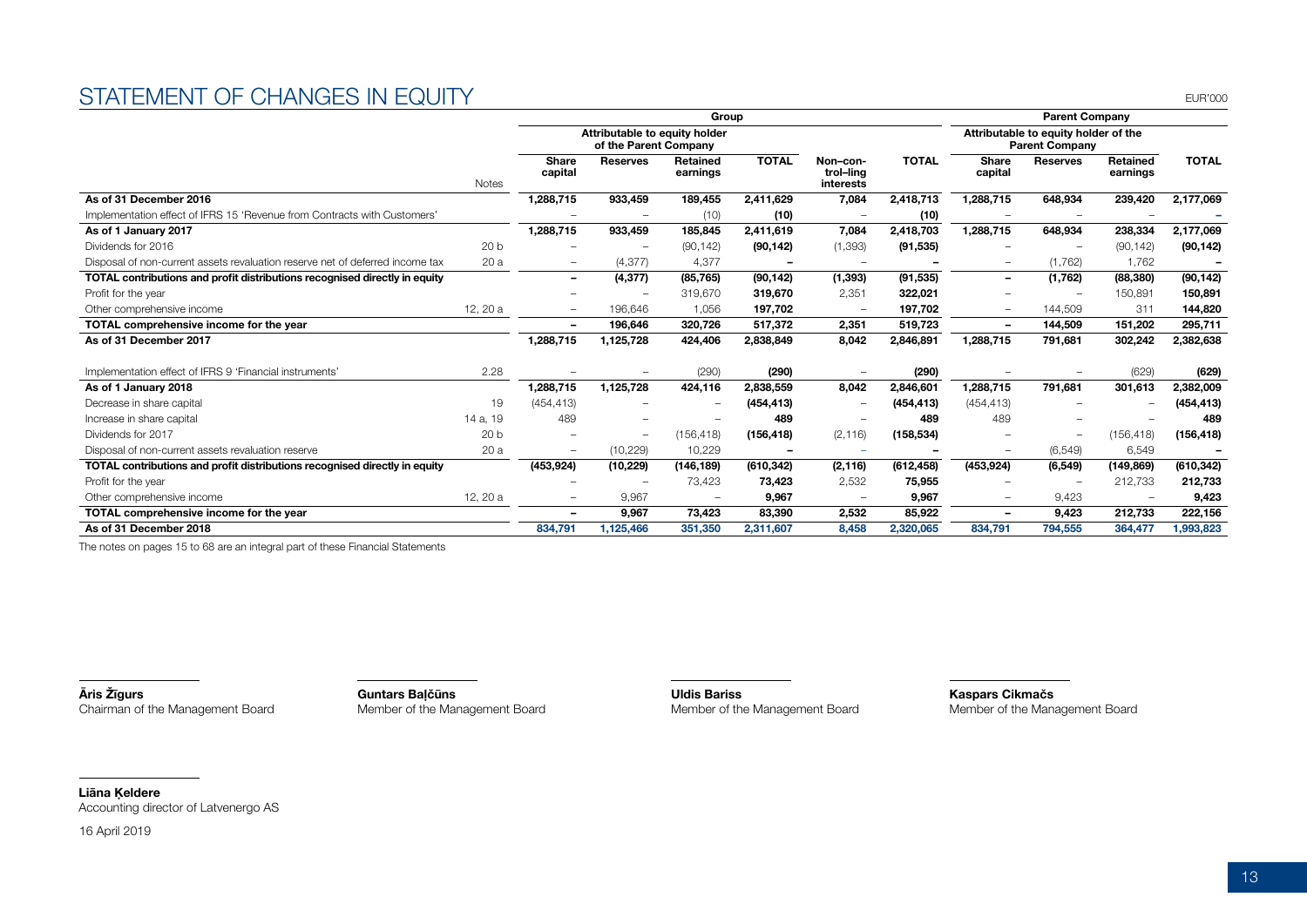# STATEMENT OF CASH FLOWS

EUR'000 EUR'000 Statement of Cash Flows (continued)

| <b>EUR'000</b> |  |
|----------------|--|
|                |  |

|                                                                                                          |                 |           | Group      |            | <b>Parent Company</b> |
|----------------------------------------------------------------------------------------------------------|-----------------|-----------|------------|------------|-----------------------|
|                                                                                                          | <b>Notes</b>    | 2018      | 2017       | 2018       | 2017*                 |
| Cash flows from operating<br>activities                                                                  |                 |           |            |            |                       |
| Profit before tax                                                                                        |                 | 88,513    | 224,114    | 212,760    | 185,906               |
| Adjustments:                                                                                             |                 |           |            |            |                       |
| - Amortisation, depreciation and<br>impairment of intangible assets and<br>property, plant and equipment | 13 a, 14 a      | 225,820   | 307,614    | 127,124    | 209,684               |
| - Loss from disposal of non-current<br>assets                                                            |                 | 17,638    | 5,476      | 12,320     | 1,601                 |
| $-$ Interest costs                                                                                       | 11 <sub>b</sub> | 8.267     | 9,825      | 10,020     | 10,667                |
| - Interest income                                                                                        | 11a             | (1, 114)  | (1, 221)   | (11, 403)  | (11, 410)             |
| - Fair value loss on derivative<br>financial instruments                                                 | 8, 11           | 417       | 3,435      | 417        | 3,435                 |
| - Dividends from subsidiaries                                                                            | 15              |           |            | (177, 646) | (9, 111)              |
| - (Decrease) / increase in provisions                                                                    | 26              | (1, 295)  | 6.726      | (318)      | 1,966                 |
| - Unrealised income on currency<br>translation differences                                               | 11 <sub>b</sub> | 2         | (22)       | 2          | (22)                  |
| Operating profit before working<br>capital adjustments                                                   |                 | 338,248   | 555,947    | 173,276    | 392,716               |
| Decrease / (increase) in inventories                                                                     |                 | 4,353     | (34, 870)  | 3,414      | (36,013)              |
| Decrease / (increase) in receivables<br>from contracts with customers and<br>other receivables           |                 | 98,125    | (7,770)    | 140,461    | (112, 853)            |
| (Decrease) / increase in trade and<br>other liabilities                                                  |                 | (90, 344) | (123, 783) | (79, 741)  | 6,749                 |
| Impact of non-cash offsetting of<br>operating receivables and liabilities<br>from subsidiaries, net      |                 |           |            | 201,571    | 246,554               |
| Cash generated from operating                                                                            |                 |           |            |            |                       |
| activities                                                                                               |                 | 350,382   | 389,524    | 438,981    | 497,153               |
| Interest paid                                                                                            |                 | (9,066)   | (11, 484)  | (10, 781)  | (12, 283)             |
| Interest received                                                                                        |                 | 1,113     | 1,390      | 1,113      | 1,390                 |
| Paid corporate income tax                                                                                |                 | (39,560)  | (41, 221)  | (34,918)   | (36,908)              |
| Net cash flows from operating<br>activities                                                              |                 | 302,869   | 338,209    | 394,395    | 449,352               |

|                                                            |                 |            | Group      |            | <b>Parent Company</b> |  |
|------------------------------------------------------------|-----------------|------------|------------|------------|-----------------------|--|
|                                                            | <b>Notes</b>    | 2018       | 2017       | 2018       | 2017*                 |  |
| Cash flows from investing<br>activities                    |                 |            |            |            |                       |  |
| Loans issued to subsidiaries, net                          | 28 e            |            |            | (323, 539) | (268, 218)            |  |
| Purchase of intangible assets and<br><b>PPF</b>            |                 | (238, 501) | (233, 744) | (60, 644)  | (88, 793)             |  |
| Proceeds from investments in<br>subsidiaries               | 15              |            |            | 53,378     | 9,111                 |  |
| Proceeds from redemption of other<br>financial investments |                 | 49         | 3,569      | 49         | 3,569                 |  |
| Net cash flows used in investing<br>activities             |                 | (238, 452) | (230, 175) | (330, 756) | (344, 331)            |  |
| Cash flows from financing<br>activities                    |                 |            |            |            |                       |  |
| Repayment of issued debt securities<br>(bonds)             | 22              |            | (70,000)   |            | (70,000)              |  |
| Proceeds on borrowings from<br>financial institutions      | 22              | 93,500     | 186,500    | 90,000     | 185,000               |  |
| Repayment of borrowings                                    | 22              | (105, 931) | (80, 976)  | (102, 522) | (78, 221)             |  |
| Dividends paid to non-controlling<br><i>interests</i>      | 20 <sub>b</sub> | (2, 116)   | (1, 393)   |            |                       |  |
| Dividends paid to equity holder of<br>the Parent Company   | 20 <sub>b</sub> | (156, 418) | (90, 142)  | (156, 418) | (90, 142)             |  |
| Net cash flows used in financing<br>activities             |                 | (170,965)  | (56, 011)  | (168, 940) | (53, 363)             |  |
| Net (decrease)/ increase in cash<br>and cash equivalents   |                 | (106, 548) | 52,023     | (105,301)  | 51,658                |  |
| Cash and cash equivalents at the<br>beginning of the year  | 18              | 236,003    | 183,980    | 232,855    | 181,197               |  |
| Cash and cash equivalents at the<br>end of the year        | 18              | 129,455    | 236,003    | 127,554    | 232,855               |  |

\* See note 2.1.

The notes on pages 15 to 68 are an integral part of these Financial Statements

Āris Žīgurs Chairman of the Management Board Guntars Baļčūns Member of the Management Board

#### Uldis Bariss

Member of the Management Board

### Kaspars Cikmačs Member of the Management Board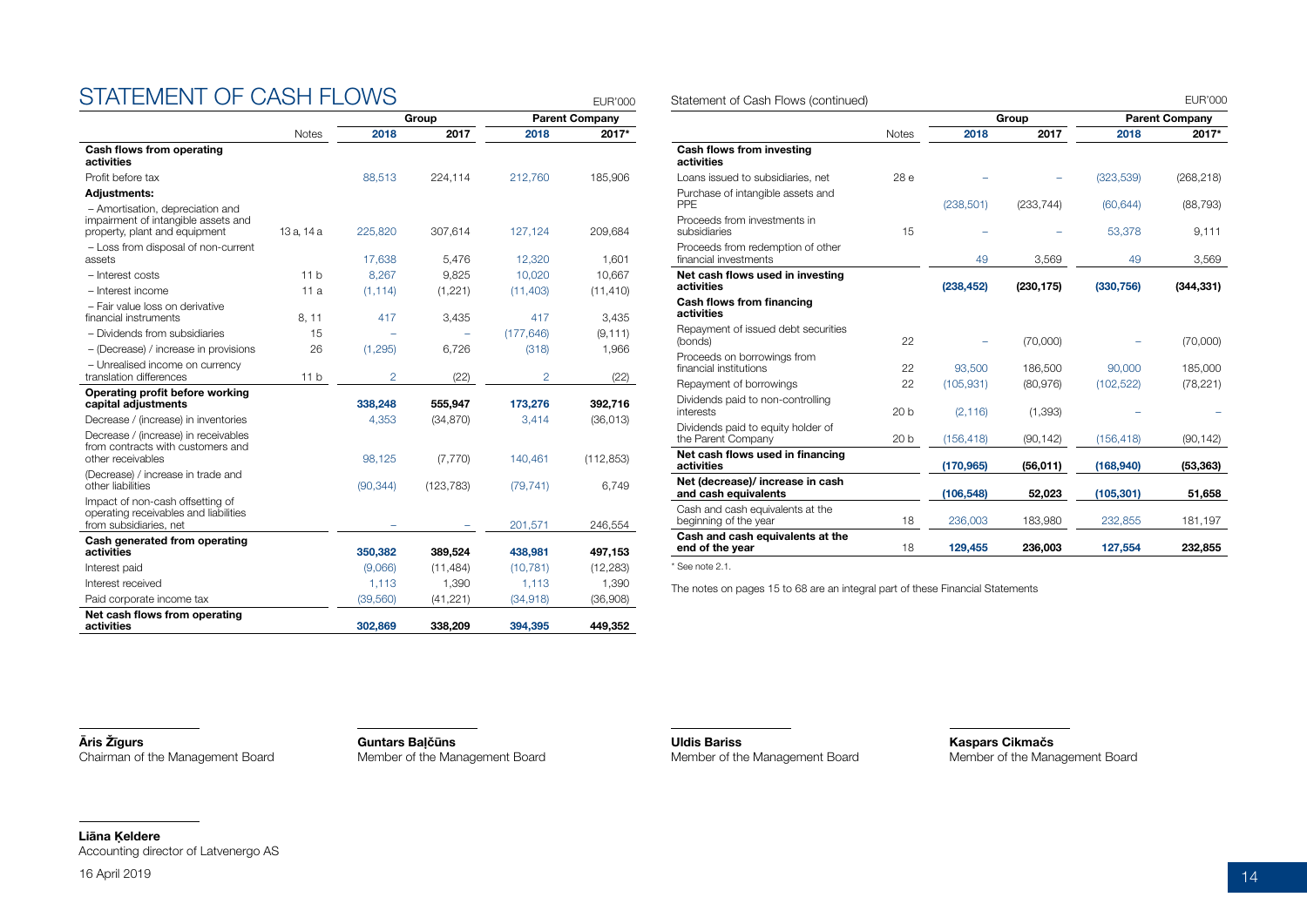# NOTES TO THE FINANCIAL STATEMENTS

# 1.CORPORATE INFORMATION

All shares of public limited company Latvenergo, parent company of Latvenergo Group (hereinafter – Latvenergo AS or the Parent Company) are owned by the Republic of Latvia and are held by the Ministry of Economics of the Republic of Latvia. The registered address of the Parent Company is 12 Pulkveža Brieža Street, Riga, Latvia, LV–1230. According to the Energy Law of the Republic of Latvia, Latvenergo AS is designated as a national economy object of State importance and, therefore, is not subject to privatisation.

Latvenergo AS is power supply utility engaged in electricity and thermal energy generation, as well as sales of electricity and natural gas. Latvenergo AS is one of the largest corporate entities in the Baltics.

Latvenergo AS heads the Latvenergo Group (hereinafter – the Group) that includes the following subsidiaries:

- Sadales tīkls AS (since 18 September 2006) with 100% interest held;
- Elektrum Eesti OÜ (since 27 June 2007) and its subsidiary Elektrum Latvija SIA (since 18 September 2012) with 100% interest held;
- Elektrum Lietuva UAB (since 7 January 2008) with 100% interest held;
- $\blacksquare$  Latvijas elektriskie tīkli AS (since 10 February 2011) with 100% interest held;
- Liepājas enerģija SIA (since 6 July 2005) with 51% interest held:
- Enerģijas publiskais tirgotājs AS (since 25 February 2014) with 100% interest held.

Latvenergo AS and its subsidiaries Sadales tīkls AS, Latvijas elektriskie tīkli AS and Enerģijas publiskais tirgotājs AS are also shareholders with 48.15% interest held in company Pirmais Slēgtais Pensiju Fonds AS that manages a defined–contribution corporate pension plan in Latvia.

Latvenergo AS shareholding in subsidiaries, associates and other non–current financial investments is disclosed in Note 15.

The Management Board of Latvenergo AS since 16 November 2015 until 1 March 2018 was comprised of the following members: Āris Žīgurs (Chairman of the Board), Uldis Bariss, Māris Kuņickis, Guntars Baļčūns and Guntis Stafeckis. From 1 March 2018 Guntis Stafeckis and from 5 October 2018 Māris Kuņickis does not continue work on the Management Board. Since 25 September 2018 Kaspars Cikmačs has been acting as a member of the Management Board of Latvenergo AS and until the end of the reporting period the Management Board of Latvenergo AS was comprised of the following members: Āris Žīgurs (Chairman of the Board), Uldis Bariss, Guntars Baļčūns and Kaspars Cikmačs.

On 16 December 2016 the Supervisory Board of Latvenergo AS was established and it was comprised of the following members: Andris Ozoliņš (Chairman), Andris Liepiņš (Deputy Chairman), Baiba Anda Rubesa, Mārtiņš Bičevskis and Martin Sedlacky.

The Supervisory body – Audit Committee since 3 March 2017 was comprised of the following members: Torben Pedersen (Chairman of the Committee), Svens Dinsdorfs, Andris Ozoliņš, Andris Liepiņš and Marita Salgrāve.

The Financial Statements for year 2018 include the financial information in respect of the Latvenergo Group and Latvenergo AS for the year ending 31 December 2018 and comparative information for year 2017. Where it has been necessary, comparatives for year 2017 are reclassified using the same principles applied for preparation of the Financial Statements for 2018 (Note 2.1.).

The Management Board of Latvenergo AS has approved the Latvenergo Group and Latvenergo AS Financial statements 2018 on 16 April 2019. The Financial Statements are subject to Shareholder's approval on the Shareholder's Meeting.

# 2.SUMMARY OF SIGNIFICANT ACCOUNTING POLICIES

The principal accounting policies applied in the preparation of these Financial Statements are set out below. These policies have been consistently applied to all the years presented, unless otherwise stated.

### 2.1. BASIS OF PREPARATION

The Financial Statements of the Latvenergo Group and Latvenergo AS are prepared in accordance with the International Financial Reporting Standards as adopted for use in the European Union (IFRS). Due to the European Union's endorsement procedure, the standards and interpretations not approved for use in the European Union are also presented in this note as they may have impact on the Financial Statements in the following periods if endorsed.

The Financial Statements are prepared under the historical cost convention, except for some financial assets and liabilities (including derivative financial instruments and non-current financial investments) measured at fair value and certain property, plant and equipment carried at revalued amounts as disclosed in the accounting policies presented below.

As of 31 December 2017 the Group and the Parent Company has reclassified individual positions in the Statement of Financial Position for post–employment benefit plan revaluation reserve and retained earnings. The Parent Company also has reclassified individual positions in the statement of cash flows for the year 2017 for the mutual offsetting with related parties.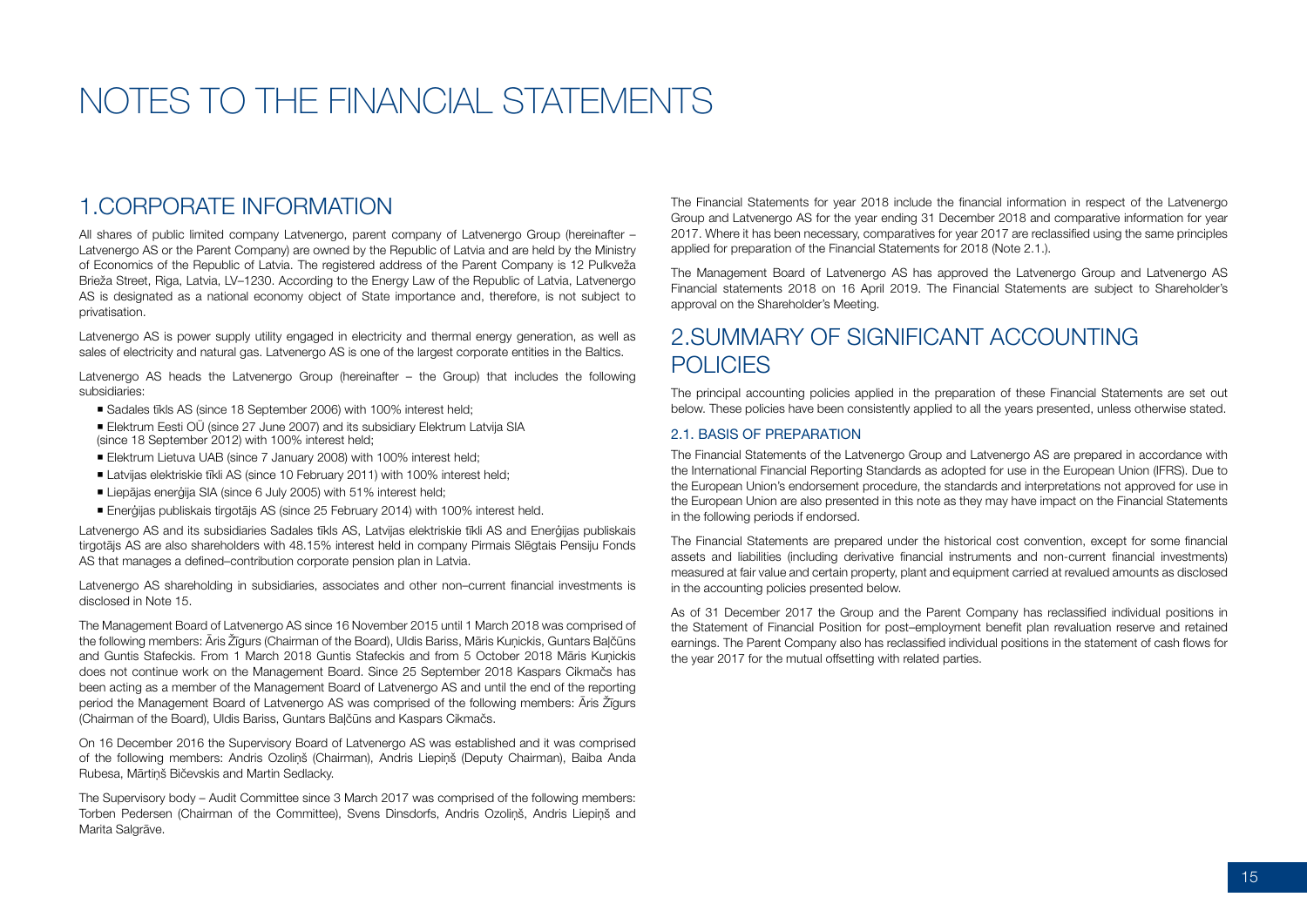Reclassification of individual positions in the Group's and the Parent Company's Statement of Financial Position as of 31 December 2017: EUR'000

|                               |                                               | Group                 |                                              | <b>Parent Company</b>                         |                       |                                              |  |  |
|-------------------------------|-----------------------------------------------|-----------------------|----------------------------------------------|-----------------------------------------------|-----------------------|----------------------------------------------|--|--|
|                               | 31/12/2017<br>before<br>reclassifi-<br>cation | Reclassifi-<br>cation | 31/12/2017<br>after<br>reclassifi-<br>cation | 31/12/2017<br>before<br>reclassifi-<br>cation | Reclassifi-<br>cation | 31/12/2017<br>after<br>reclassifi-<br>cation |  |  |
| <b>Equity and liabilities</b> |                                               |                       |                                              |                                               |                       |                                              |  |  |
| Equity                        |                                               |                       |                                              |                                               |                       |                                              |  |  |
| Reserves                      | 1.126.521                                     | (793)                 | 1,125,728                                    | 791.906                                       | (225)                 | 791,681                                      |  |  |
| Retained earnings             | 423.613                                       | 793                   | 424,406                                      | 302.017                                       | 225                   | 302,242                                      |  |  |
| <b>TOTAL equity</b>           | 2,846,891                                     |                       | 2,846,891                                    | 2,382,638                                     | -                     | 2,382,638                                    |  |  |

#### EUR'000 Reclassification of individual positions in the Parent Company's Statement of Cash Flows for the year ended 31 December 2017:

|                                                                                                  | 2017 before<br>reclassification | Reclassification | 2017 after<br>reclassification |
|--------------------------------------------------------------------------------------------------|---------------------------------|------------------|--------------------------------|
| Operating profit before working capital adjustments                                              | 392,716                         |                  | 392,716                        |
| (Increase) / decrease in receivables from contracts with<br>customers and other receivables      | (123,095)                       | 10.242           | (112, 853)                     |
| Increase / (decrease) in trade and other liabilities                                             | 6.790                           | (41)             | 6.749                          |
| Impact of non-cash offsetting of operating receivables<br>and liabilities from subsidiaries, net |                                 | 246.554          | 246,554                        |
| Cash generated from operating activities                                                         | 240,398                         | 256.755          | 497,153                        |
| Interest paid                                                                                    | (12, 324)                       | 41               | (12, 283)                      |
| Interest received                                                                                | 11.632                          | (10, 242)        | 1.390                          |
| Net cash flows from operating activities                                                         | 202,798                         | 246.554          | 449,352                        |
| Cash flows from investing activities                                                             |                                 |                  |                                |
| Loans issued to subsidiaries                                                                     | (81, 889)                       | (186,329)        | (268,218)                      |
| Repayment of loans issued to subsidiaries                                                        | 60,225                          | (60,225)         |                                |
| Net cash flows used in investing activities                                                      | (97,777)                        | (246, 554)       | (344,331)                      |
| Cash and cash equivalents at the end of the year                                                 | 232,855                         |                  | 232,855                        |

All amounts shown in these Financial Statements are presented in thousands of euros (EUR'000 or EUR thousand).

The preparation of the Financial Statements in conformity with IFRS requires the use of estimates and assumptions that affect the reported amounts of assets and liabilities and disclosure of contingent assets and liabilities at the date of the financial statements and the reported amounts of revenues and expenses during the reporting period. Although these estimates are based on the Management's best knowledge of current events and actions, actual results ultimately may differ from those. The areas involving a higher degree of judgement or complexity, or areas where assumptions and estimates are significant to the Financial Statements are disclosed in Note 2.2 and Note 4.

# ADOPTION OF NEW AND/OR REVISED IFRS AND INTERNATIONAL FINANCIAL REPORTING INTERPRETATIONS COMMITTEE (IFRIC) INTERPRETATIONS

The following new and/or revised International Financial Reporting Standards or interpretations published or revised during the reporting year, which became effective for the reporting period started from 1 January 2018, have been adopted by the Group and the Parent Company:

#### IFRS 9: Financial Instruments:

The standard is effective for annual periods beginning on or after 1 January 2018.

In July 2014, the IASB issued the final version of IFRS 9 Financial Instruments that replaces IAS 39 Financial Instruments: Recognition and Measurement and all previous versions of IFRS 9. IFRS 9 brings together all three aspects of the accounting for financial instruments project: classification and measurement, impairment and hedge accounting. IFRS 9 is effective for annual periods beginning on or after 1 January 2018. Except for hedge accounting, retrospective application is required but providing comparative information is not compulsory. For hedge accounting, the requirements are generally applied prospectively, with some limited exceptions.

#### a) Classification and measurement

From a classification and measurement perspective, the new standard requires all financial assets, except equity instruments and derivatives, to be assessed based on a combination of the entity's business model for managing the assets and the instruments' contractual cash flow characteristics. The IAS 39 measurement categories have been replaced by fair value through profit or loss (FVPL), fair value through other comprehensive income (FVOCI) and amortised cost. IFRS 9 also allow entities to continue to irrevocably designate instruments that qualify for amortised cost or fair value through OCI instruments as FVPL, if doing so eliminates or significantly reduces a measurement or recognition inconsistency. Equity instruments that are not held for trading may be irrevocably designated as FVOCI, with no subsequent reclassification of gains or losses to the income statement. The accounting for financial liabilities is largely the same as the requirements of IAS 39.

#### b) Impairment

IFRS 9 also fundamentally change the credit loss recognition methodology. The standard replaces IAS 39's incurred loss approach with a forward-looking expected credit loss (ECL) approach. IFRS 9 requires the Group and the Parent Company to record expected credit losses on all of its debt securities, loans, receivables from contracts with customers and cash and its equivalents, either on a 12-month or lifetime basis. The Group and the Parent Company have applied two expected credit loss models: counterparty model and portfolio model. Counterparty model is used on individual contract basis for deposits, investments in State Treasury bonds, loans, unsettled revenue on mandatory procurement PSO fee, cash and cash equivalents and trade receivables with large customers. The expected credit losses according to this model are based on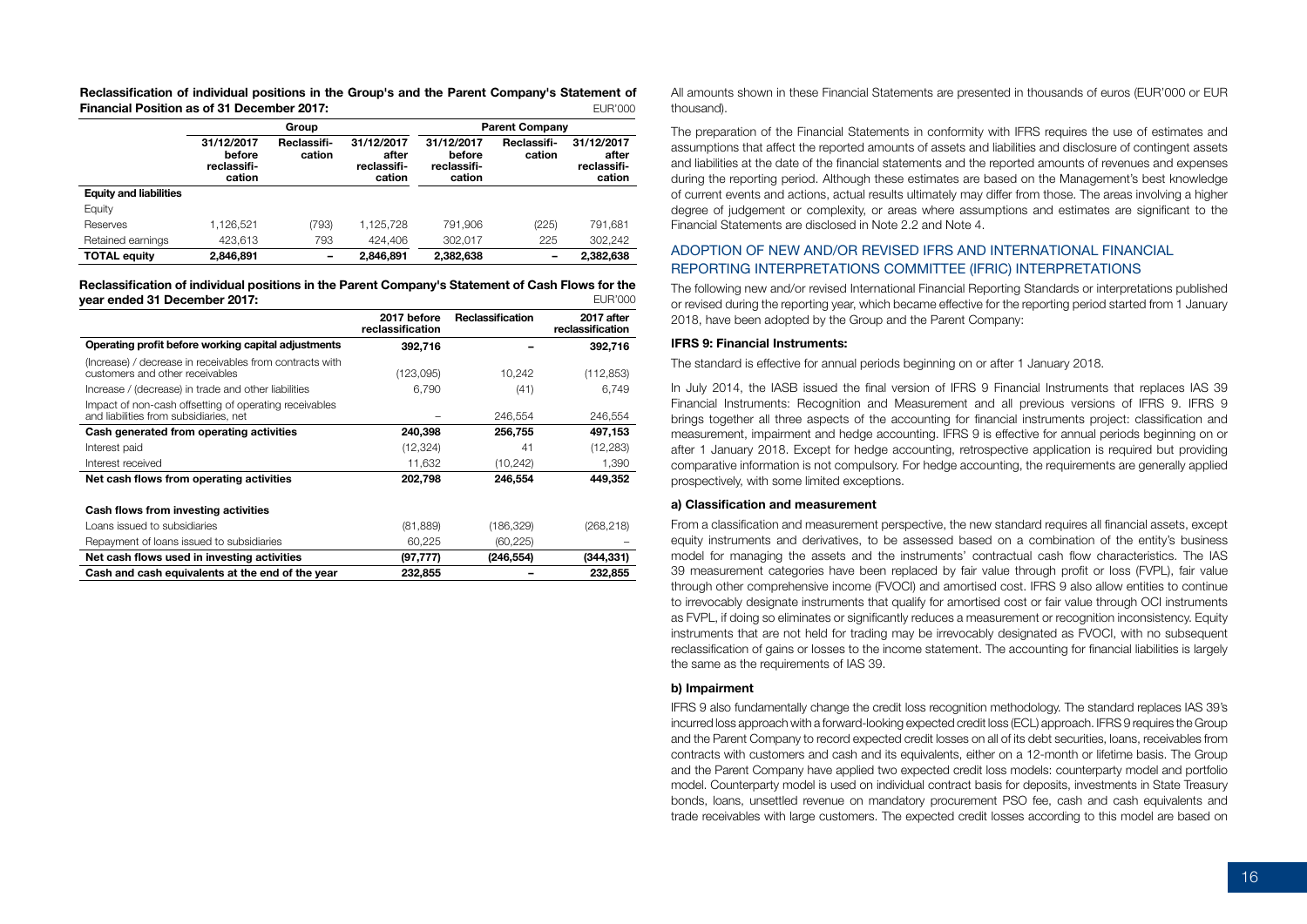assessment of the individual counterparty's risk of default based on *Moody's* annual corporate default and recovery rates for the relevant industry of business partner. Portfolio model is used for trade receivables with consumers and small business customers and defined for basic business activities. For trade receivables grouped by portfolio model the Group and the Parent Company apply the simplified approach and record lifetime expected losses on receivables based on historical analysis of credit losses taking into account also expected future development. The Group and the Parent Company use provision matrix based on historical observed default rates, adjusted for forward-looking estimates. IFRS 9 impairment requirements are applied retrospectively, with transition impact recognised in retained earnings (see Note 4 b).

#### c) Hedge accounting

Hedge accounting requirements were amended to align accounting more closely with risk management. The standard provides entities with an accounting policy choice between applying the hedge accounting requirements of IFRS 9 and continuing to apply IAS 39 to all hedges because the standard currently does not address accounting for macro hedging.

The Group and the Parent Company have applied IFRS 9 Financial Instruments, except for hedge accounting, for the first time in the 2018 financial statements with initial application date as of 1 January 2018 and have chosen a modified retrospective application of IFRS 9. The Group and the Parent Company have decided to continue to apply hedge accounting requirements of IAS 39.

Adoption of new standard is disclosed in Note 2.28.

The Group and the Parent Company has applied IFRS 15 Revenue from contracts with customers with initial application date as of 1 January 2017 and has chosen a modified retrospective application with cumulative effect.

Other new or revised standards or interpretations that have become effective in current accounting period do not have significant effect on the Group and the Parent Company.

# STANDARDS ISSUED AND NOT YET EFFECTIVE, BUT ARE RELEVANT FOR THE GROUP'S AND THE PARENT COMPANY'S OPERATIONS AND NOT EARLY ADOPTED BY THE GROUP AND THE PARENT COMPANY

#### IFRS 16: Leases

The standard is effective for annual periods beginning on or after 1 January 2019. IFRS 16 sets out the principles for the recognition, measurement, presentation and disclosure of leases for both parties to a contract, i.e. the customer ('lessee') and the supplier ('lessor'). The new standard requires lessees to recognise most leases on their financial statements. Lessees will have a single accounting model for all leases, with certain exemptions. Lessor accounting is substantially unchanged. Under IFRS 16, a contract is, or contains, a lease if the contract conveys the right to control the use of an identified asset for a period of time in exchange for consideration.

The Group and the Parent Company will adopt IFRS 16 for the financial year beginning as of 1 January 2019. The Group and the Parent Company have assessed that the impact of adoption of this Standard will be material on the Group's and the Parent Company's financial statements, and consider that as the lessee the Group and the Parent Company will have to recognise right-of-use assets in their financial statements. Upon implementation of IFRS 16, among other considerations, the Group and the Parent Company will make an assessment on the identified right-of-use assets, non–cancellable lease terms (including the extension and termination options) and lease payments (including fixed and variable payments, termination option penalties etc.).

The statement of profit or loss will also be affected because the total expense is typically higher in the earlier years of a lease and lower in later years. Additionally, operating expense will be replaced with interest expenses and depreciation, so key metrics like EBITDA (earnings before interest, income tax, depreciation and amortisation,

and impairment of intangible assets and property, plant and equipment) will change. Operating cash flows will be higher as cash payments for the principal portion of the lease liability are classified within financing activities. Only the part of the payments that reflects interest can continue to be presented as operating cash flows.

The Group and the Parent Company will apply simplified approach and will not restate any comparative information and cumulative effect of applying the standard will be recognised as an adjustment to the opening balance of retained earnings at the date of initial application. Right-of-use assets will be measured at the amount of the lease liability on adoption. The Group and the Parent Company will use an optional exemption for shortterm and low-value leases.

Based on assessment for the remaining lease commitments, the Group expects to recognise right-of-use assets and lease liabilities of approximately EUR 9,392 thousand on 1 january 2019 (Parent Company: approximately EUR 4,978 thousand of right-of-use assets and lease liabilities).

The Group expects other operating expenses will decrease by EUR 1,440 thousand, depreciation will increase by EUR 1,364 thousand and interest expense for 2019 will increase by EUR 124 thousand. The Parent Company expects other operating expenses will decrease by EUR 513 thousand, depreciation will increase by EUR 473 thousand and interest expense for 2019 will increase by EUR 67 thousand.

The Group and the Parent Company as lessor do not expect any significant effect on the financial statements, however, some additional disclosures will be required from 2019.

Other new or revised standards or interpretations that will become effective in next accounting period (s) do not have significant effect on the Group and the Parent Company.

### 2.2. CONSOLIDATION (GROUP)

### a) Subsidiaries

Subsidiaries', which are those entities where the Group has control over the financial and operating policies of the entity, financial reports are consolidated. Control is achieved when the Group is exposed, or has rights, to variable returns from its involvement with the investee and has the ability to affect those returns through its power over the investee (i.e., existing rights that give it the current ability to direct the relevant activities of the investee).

Subsidiaries' financial reports are consolidated from the date on which control is transferred to the Parent Company and are no longer consolidated from the date when control ceases. General information about entities included in consolidation and its primary business activities are disclosed in Note 15.

The acquisition method of accounting is used to account for the acquisition of subsidiaries. The cost of an acquisition is measured, as the fair value of the assets given, equity instruments issued and liabilities incurred or assumed at the date of exchange. Costs directly attributable to the acquisition are expensed to the Statement of Profit or Loss as incurred. Identifiable assets acquired and liabilities and contingent liabilities assumed in business combination are measured initially at their fair values at the acquisition date.

Intercompany transactions, balances and unrealised gains on transactions between the Group's entities are eliminated. Unrealised losses are also eliminated but considered an impairment indicator of the asset transferred. Accounting policies of subsidiaries have been changed where necessary to ensure consistency with the policies adopted by the Group.

#### b) Transactions with non–controlling interests and owners

The Group treats transactions with non–controlling interests as transactions with equity owners of the Group's Parent Company. Changes in a Parent's ownership interest in a subsidiary that do not result in the Parent losing control of the subsidiary are equity transactions (i.e. transactions with owners in their capacity as owners). For purchases from non–controlling interests, the difference between any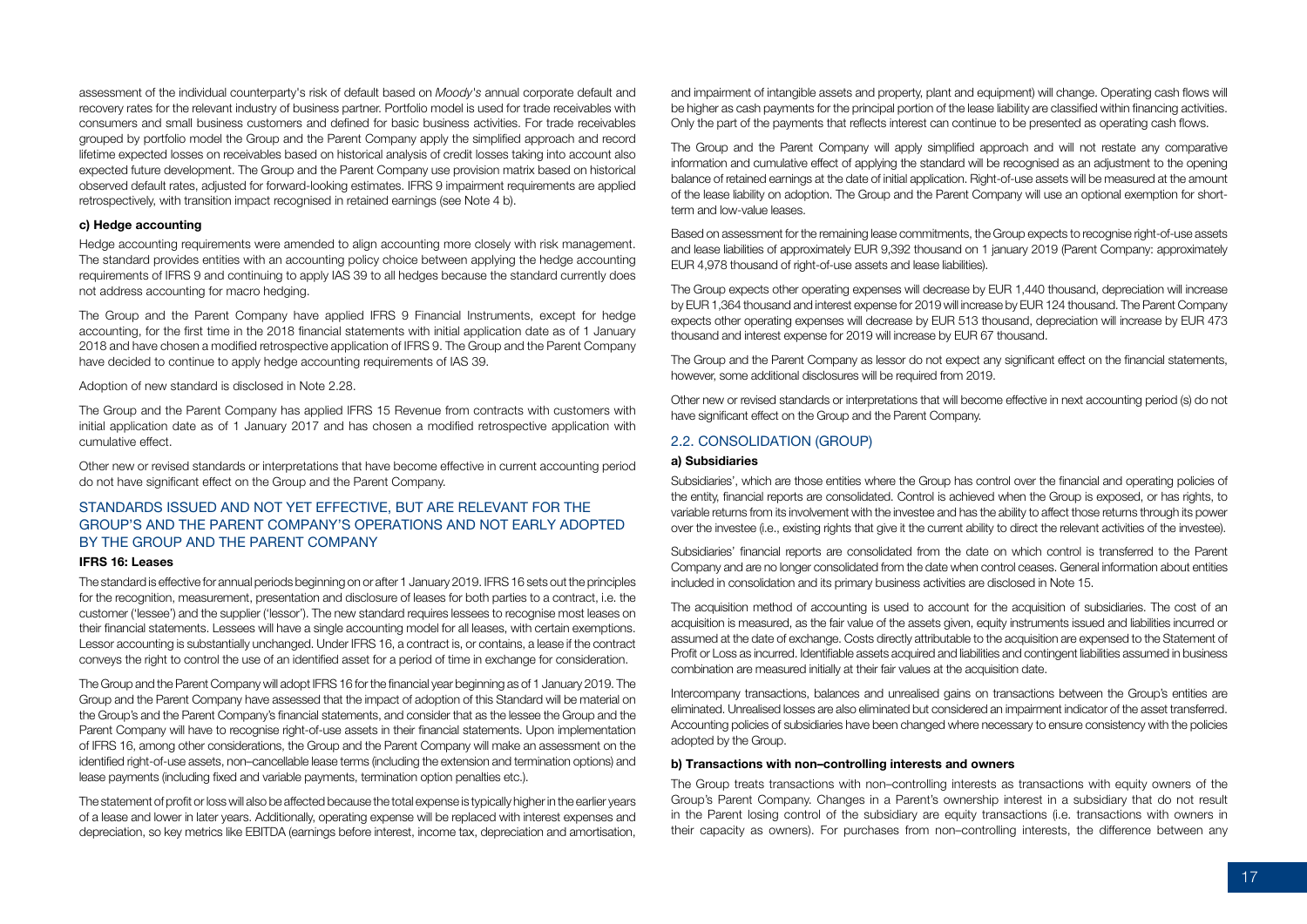consideration paid and the relevant share acquired of the carrying value of net assets of the subsidiary is recorded in the Group's equity.

#### c) Associates

Associates are all entities over which the Parent Company has significant influence but not control, generally accompanying a shareholding of between 20% and 50% of the voting rights. Currently the Group has no investments in associates (Note 15).

### 2.3. DISCLOSURES OF REPORTABLE SEGMENTS

For segment reporting purposes the division into operating segments is based on the Latvenergo Group's and the Parent Company's internal management structure, which is the basis for the reporting system, performance assessment and the allocation of resources by the operating segment decision maker.

The Group divides its operations into three main operating segments – generation and trade, distribution and lease of transmission system assets. The Parent Company divides its operations into one main operating segment – generation and trade.

In addition, corporate functions, that cover administration and other support services, are presented in the Group and the Parent Company as separate segment (Note 5).

### 2.4. FOREIGN CURRENCY TRANSLATION

#### a) Functional and presentation currency

Items included in the Financial Statements are measured using the currency of the primary economic environment in which the Group's entity operates ("the functional currency"). The Financial Statements have been prepared in euros (EUR), which is the Parent Company's functional currency, and presented in thousands of EUR. All figures, unless stated otherwise are rounded to the nearest thousand.

#### b) Transactions and balances

All transactions denominated in foreign currencies are translated into functional currency at the exchange rates prevailing at the date of the transaction. Monetary assets and liabilities denominated in foreign currencies are translated into functional currency using the exchange rate at the last day of the reporting year. The resulting gain or loss is charged to the Statement of Profit or Loss. Non-monetary items that are measured in terms of historical cost in a foreign currency are translated using the exchange rates at the dates of the initial transactions.

#### NON-FINANCIAL ASSETS AND LIABILITIES

### 2.5. INTANGIBLE ASSETS

Intangible assets are measured on initial recognition at historical cost. Following initial recognition, intangible assets are carried at cost less any accumulated amortisation and accumulated impairment losses.

Assets under development are recognised in Statement of Financial Position within intangible assets and measured at cost until the intangible assets are completed and received.

#### a) Usage rights, licenses and software

Usage rights, licenses and software are shown at historical cost less accumulated amortisation and accumulated impairment losses. Amortisation is calculated using the straight–line method to allocate the cost of usage rights, licenses and software over their estimated useful lives. Computer software development costs recognised as assets are amortised over their estimated useful lives, not exceeding a period of use defined in agreement or five years.

Connection usage rights are the payments for the rights to use the transmission or distribution system's power grid. Connection usage rights are recognised in the basis of upfront payments to transmission or distribution system operator for connection installation services. Connection usage rights are measured at cost net of amortisation and accumulated impairment that is calculated on straight–line basis to allocate the cost of connection usage rights to the residual value over the estimated period of relationship with a supplier (connection installer).

#### b) Greenhouse gas emission allowances

Emission rights for greenhouse gases (or allowances) are recognised at purchase cost when the Group or the Parent Company is able to exercise the control. Allowances received from the Government free of charge are recognised at zero cost. In those cases, when the quantity of emitted greenhouse gases exceeds the quantity of allowances allocated by the state free of charge, the Group and the Parent Company purchases additional allowances. Allowances are accounted for within 'Intangible assets' (see Note 13 b).

#### 2.6. PROPERTY, PLANT AND EQUIPMENT

Property, plant and equipment (PPE) are measured on initial recognition at cost. Following initial recognition PPE are stated at historical cost or revalued amount (see 2.8) less accumulated depreciation and accumulated impairment loss, if any.

The acquisition cost comprises the purchase price, transportation costs, installation, and other direct expenses related to the acquisition or implementation. The cost of the self–constructed item of PPE includes the cost of materials, services and workforce. Subsequent costs are included in the asset's carrying amount or recognised as a separate asset, as appropriate, only when it is probable that future economic benefits associated with the item will flow to the Group or the Parent Company and the cost of an item can be measured reliably. All other repair and maintenance expenses are charged directly to the Statement of Profit or Loss when the expenditure is incurred. Borrowing costs are capitalised to fixed assets proportionally to the part of the cost of fixed assets under construction over the period of construction.

If an item of PPE consists of components with different useful lives and acquisition costs of such components are significant concerning the PPE value, these components are accounted as separate items.

Land is not depreciated. Depreciation on the other assets is calculated using the straight–line method to allocate their cost over their estimated useful lives, as follows:

| Type of property, plant and equipment (PPE)                    | <b>Estimated useful life, years</b> |
|----------------------------------------------------------------|-------------------------------------|
| <b>Buildings and facilities</b>                                |                                     |
| <b>Assets of Hydropower plants:</b>                            | $15 - 100$                          |
| ■ hydropower plants' buildings and facilities,                 | $25 - 100$                          |
| • hydropower plants' technology equipment and machinery        | $10 - 40$                           |
| Transmission system electrical lines and electrical equipment: |                                     |
| ■ electricity transmission lines                               | $20 - 50$                           |
| ■ electrical equipment of transformer substations              | $12 - 40$                           |
| Distribution system electrical lines and electrical equipment: |                                     |
| ■ electricity distribution lines                               | $30 - 50$                           |
| ■ electrical equipment of transformer substations              | $30 - 35$                           |
| Technology equipment and machinery                             | $3 - 40$                            |
| Other property, plant and equipment                            | $2 - 25$                            |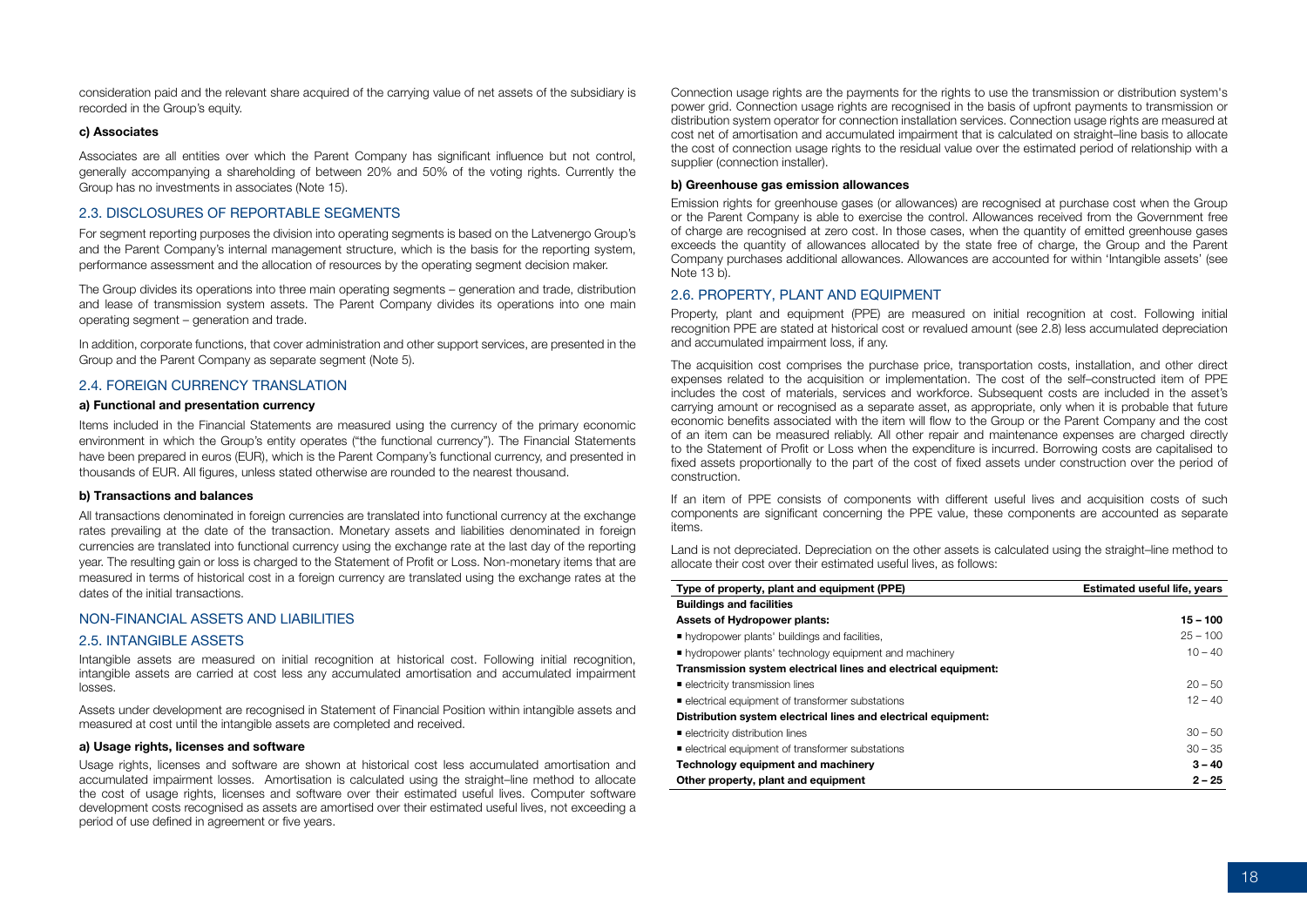The assets' residual values and useful lives are reviewed, and adjusted if appropriate, at the end of each reporting period. An asset's carrying amount is written down immediately to its recoverable amount if the asset's carrying amount is greater than its estimated recoverable amount (see 2.9).

Gains and losses on disposals are determined by comparing proceeds with carrying amount. Those are included in the Statement of Profit or Loss. If revalued property, plant and equipment have been sold, appropriate amounts are reclassified from revaluation reserve to retained earnings.

All fixed assets under construction are stated at historical cost and comprise of costs of construction of assets. The initial cost includes construction and installation costs and other direct costs related to construction of fixed assets. General and specific borrowing costs directly attributable to the acquisition or construction of qualifying assets are added to the cost of those assets, until such time as the assets are substantially ready for their intended use. Borrowing costs consist of interest and other costs that the Group or the Parent Company incur in connection with the borrowing of funds. Assets under construction are not depreciated as long as the relevant assets are completed and ready for intended use, impairment test is performed when there is indication for impairment, either individually or at the cash-generating unit level. The amount of any impairment loss identified is measured as the difference between the asset's carrying amount and the recoverable amount that is higher of the asset's the fair value less costs to sell and value in use.

# 2.7. INVESTMENT PROPERTY

Investment properties are land or a building or part of a building held by the Group or the Parent Company as the owner to earn rentals or for capital appreciation, rather than for use in the production of goods or supply of services or for administrative purposes, or sale in the ordinary course of business. Investment property generates cash flows independently of the other assets held. The investment properties are initially recognised at cost and subsequently measured at acquisition cost net of accumulated depreciation and impairment losses. The applied depreciation rates are based on estimated useful life set for respective fixed asset categories – from 15 to 80 years.

### 2.8. REVALUATION OF PROPERTY, PLANT AND EQUIPMENT

Revaluations have been made with sufficient regularity to ensure that the carrying amount of property, plant and equipment items subject to valuation does not differ materially from that which would be determined using fair value at the end of reporting period.

The following hydropower plants, transmission system and distribution system assets (property, plant and equipment) are revalued regularly but not less frequently than every five years:

a) Assets of Hydropower plants:

- **hydropower plants' buildings and facilities,**
- hydropower plants' technology equipment and machinery:

b) Transmission system electrical lines and electrical equipment:

- electricity transmission lines.
- electrical equipment of transformer substations;

c) Distribution system electrical lines and electrical equipment:

- $\blacksquare$  electricity distribution lines.
- electrical equipment of transformer substations.

Increase in the carrying amount arising on revaluation is recognised to the Statement of Comprehensive income as "Non–current assets revaluation reserve" in shareholders' equity. Decrease in the carrying amount arising on revaluation primarily offset previous increases recognised in 'Comprehensive income'

and if decrease exceeds revaluation reserve, it is recognised in the Statement of Profit or Loss.

At the date of revaluation, initial carrying amounts and accumulated depreciation are increased or decreased proportionately with the change in the carrying amount of the asset so that the carrying amount of the asset after the revaluation equals its revalued amount.

Non–current assets revaluation reserve is decreased and transferred to retained earnings at the moment, when revalued asset has been written off or disposed.

Revaluation reserve cannot be distributed in dividends, invested in share capital, used for indemnity, reinvested in other reserves, or used for other purposes.

#### 2.9. IMPAIRMENT OF NON-FINANCIAL ASSETS

Assets that are subject to depreciation or amortisation, land and investments in subsidiaries are reviewed for impairment whenever events or changes in circumstances indicate that the carrying amount may not be recoverable. An impairment loss is recognised for the amount by which the asset's carrying amount exceeds its recoverable amount. The recoverable amount is the higher of the asset's fair value less costs to sell and value in use. In assessing the value in use, the estimated future cash flows are discounted to their present value using a pre–tax discount rate that reflects the current market expectations regarding the time value of money and the risks specific to the asset. For an asset that does not generate largely independent cash inflows, the recoverable amount is determined for the cash–generating unit to which the asset belongs. Impairment losses are recognised in the Comprehensive Income within PPE revaluation reserve for the assets accounted at revalued amount and in the Statement of Profit or Loss within amortisation, depreciation and impairment charge expenses for the assets that are accounted at cost, less depreciation and impairment, and for the assets accounted at revalued amount in case if impairment charge exceeds revaluation surplus previously recognised on individual asset.

The key assumptions used in determining recoverable amount of the asset are based on the Group entities' or the Parent Company's management best estimation of the range of economic conditions that will exist over the remaining useful life of the asset, on the basis of the most recent financial budgets and forecasts approved by the management for a maximum period of 10 years. Assets are reviewed for possible reversal of the impairment whenever events or changes in circumstances indicate that impairment must be reviewed. The reversal of impairment for the assets that are accounted at cost, less depreciation and impairment, is recognised in the Statement of Profit or Loss. Reversal of impairment loss for revalued assets is recognised in the Statement of Profit or Loss to the extent that an impairment loss on the same revalued asset was previously recognised in the Statement of Profit or Loss; the remaining reversals of impairment losses of revalued assets are recognised in Comprehensive Income.

### 2.10. LEASES

#### a) The Group or the Parent Company is the lessee

Leases in which a significant portion of the risks and rewards of ownership are retained by the lessor are classified as operating leases. Payments made under operating leases (net of any incentives received from the lessor) are charged to the Statement of Profit or Loss on a straight–line basis over the period of the lease (Note 14 e).

#### b) The Group or the Parent Company is the lessor

Properties leased out under operating leases are recorded within investment property at historic cost or revaluated amounts less depreciation and accumulated impairment loss. Rental income from operating lease less any incentives given to lessee are recognised in the Statement of Profit or Loss on a straight-line basis over the period of the lease (Note 14 e).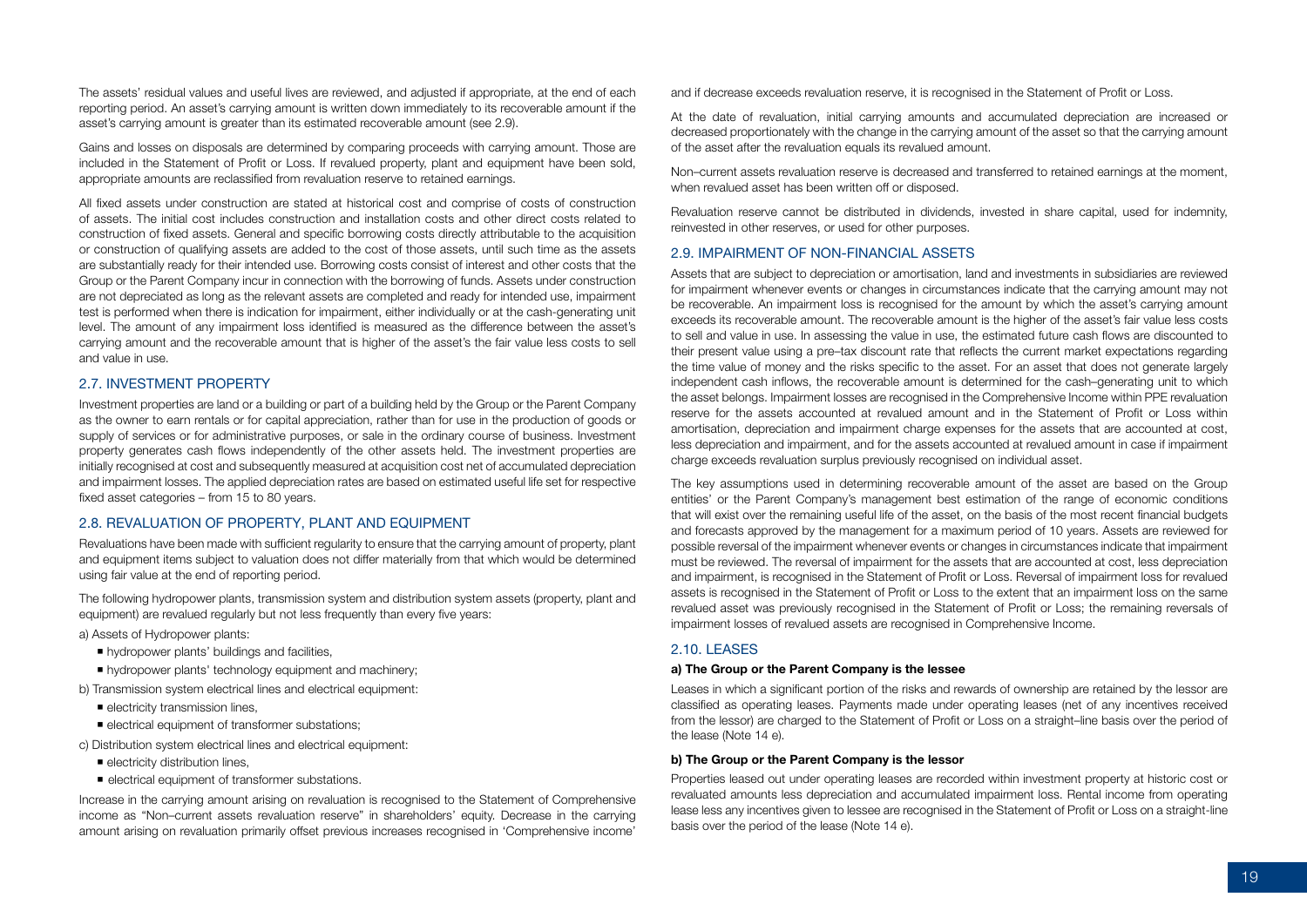# 2.11. NON–CURRENT ASSETS HELD FOR SALE

The Group and the Parent Company classifies non–current assets as held for sale if their carrying amount will be recovered principally through a sale transaction rather than through continuing use, and sale is considered highly probable. Non–current assets held for sale are measured at the lower of their carrying amount and fair value less costs to sell.

### 2.12. INVENTORIES

Inventories are stated at the lower of cost and net realisable value. Net realisable value is the estimated selling price in the ordinary course of business, less applicable variable selling expenses. Cost is determined using the weighted average method, except of natural gas inventory where cost is determined using FIFO method.

Purchase cost of inventories consists of the purchase price, import charges and other fees and charges, freight–in and related costs as well as other costs directly incurred in bringing the materials and goods to their present location and condition. The value of inventories is assigned by charging trade discounts, reductions and similar allowances.

### Existence of inventories as of the end of reporting period is verified during stock–taking.

At the end of each reporting year the inventories are reviewed for any indications of obsolescence. When obsolete or damaged inventories are identified allowances are recognised to their recoverable amount. Additionally, during the reporting year at least each month inspection of idle inventories is performed with the purpose to identify obsolete and damaged inventories. Allowances for an impairment loss are recognised for those inventories.

The following basic principles are used in determining impairment losses for idle inventories:

- Maintenance inventories for machinery and equipment of hydropower plants and thermal power plants that haven't turned over during last 12 months are impaired in amount of 90%, while inventories haven't turned over during last 6 months are impaired in amount of 45%
- All other inventories that haven't turned over during last 12 months are fully impaired, while inventories that haven't turned over during last 6 months are impaired in amount of 50%,
- Allowances are not calculated for the fuel necessary to ensure uninterrupted operations of hydropower and combined heat and power plants, for natural gas and scraps.

#### 2.13. PENSIONS, POST–EMPLOYMENT AND EMPLOYEE TERMINATION BENEFITS

#### a) Pension obligations

The Group and the Parent Company make monthly contributions to a closed defined contribution pension plan on behalf of their employees. The plan is managed by the non–profit public limited company *Pirmais Slēgtais Pensiju Fonds*, with the participation of the Group companies amounting for 48.15% (Parent Company – 46.30%) of its share capital. A defined contribution plan is a pension plan under which the Group and the Parent Company pay contributions into the plan. The Group and the Parent Company have no legal or constructive obligations to pay further contributions if the plan does not hold sufficient assets to pay all employees benefits relating to employee service in the current and prior periods. The contributions amount to 5% of each pension plan member's salary. The Group and the Parent Company recognise the contributions to the defined contribution plan as an expense when an employee has rendered services in exchange for those contributions.

#### b) Provisions for post–employment obligations arising from collective agreement

In addition to the aforementioned plan, the Group and the Parent Company provide certain postemployment benefits to employees whose employment conditions meet certain criteria. Obligations for benefits are calculated taking into account the current level of salary and number of employees eligible to receive the payment, historical termination rates as well as number of actuarial assumptions.

The defined benefit obligations are calculated annually by independent actuaries using the projected unit credit method.

The liability recognised in the Statement of Financial Position in respect of post–employment benefit plan is the present value of the defined benefit obligation at the end of the reporting period. The present value of the defined benefit obligation is determined by discounting the estimated future cash outflows using weighted average discount rate of EIOPA risk-free interest rate, interest rates of Latvian government bonds (maturity of 3 and 5 years) and EURBMK BBB electricity industry rate. The discount rate used is determined by reference to market yields on government bonds due to lack of deep market on high quality corporate bonds. The Group and the Parent Company use projected unit credit method to establish the present value of fixed benefit obligation and related present and previous employment expenses. According to this method it has been stated that each period of service gives rise to an additional unit of benefit entitlement and the sum of those units comprises total Group's and the Parent Company's obligations of post–employment benefits. The Group and the Parent Company use objective and mutually compatible actuarial assumptions on variable demographic factors and financial factors (including expected remuneration increase and determined changes in benefit amounts).

Actuarial gains or losses arising from experience adjustments and changes in actuarial assumptions are charged or credited to the Statement of Comprehensive Income in the period in which they arise. Past service costs are recognised immediately in the Statement of Profit or Loss.

#### c) Provisions for termination benefits

Termination benefits are measured in accordance with IAS 19 and are payable when employment is terminated by the Group Companies before the normal retirement date, or when an employee accepts voluntary redundancy in exchange for these benefits. The Group and the Parent Company recognise termination benefits at the earlier of the following dates: (a) when the Group entity can no longer withdraw the offer of those benefits; and (b) when the Group entity recognises costs for a restructuring that is within the scope of IAS 37 and involves the payment of terminations benefits. In the case of an offer made to encourage voluntary redundancy, the termination benefits are measured based on the number of employees expected to accept the offer. Benefits falling due more than 12 months after the end of the reporting period are discounted to present value. Management judgements related to the measurement of provisions for termination benefits is disclosed in Note 4.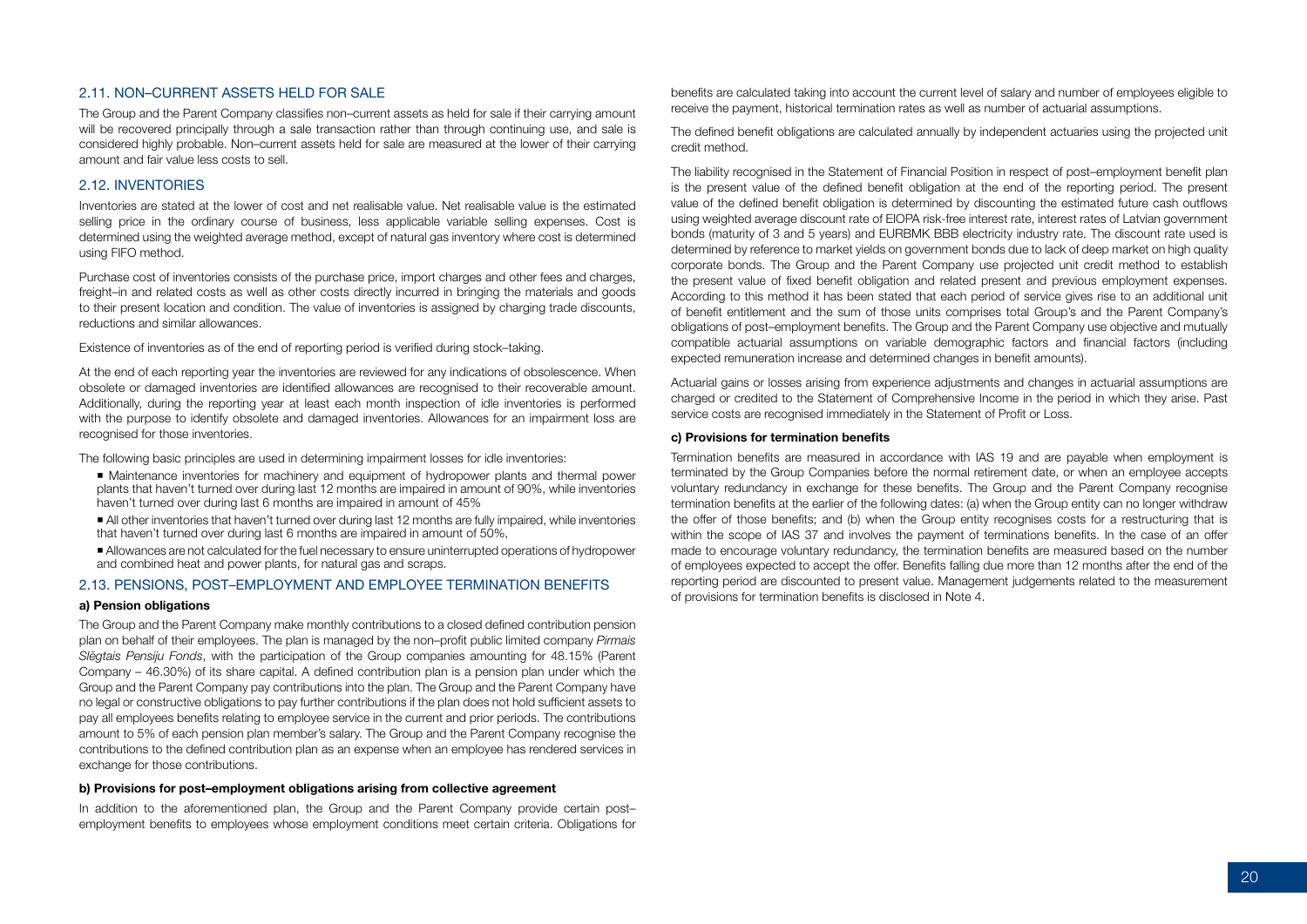### 2.14. PROVISIONS

Provisions are recognised when the Group or the Parent Company has a present obligation as a result of past event; it is probable that an outflow of resources embodying economic benefits will be required to settle the obligation, and when a reliable estimate can be made of the amount of the obligation. Provisions are not recognised for future operating losses.

Provisions are presented in the Statement of Financial Position at the best estimate of the expenditure required to settle the present obligation at the end of reporting period. Provisions are used only for expenditures for which the provisions were originally recognised and are reversed if an outflow of resources is no longer probable.

Provisions are measured at the present value of the expenditures expected to be required for settling the obligation by using pre–tax rate that reflects current market assessments of the time value of the money and the risks specific to the obligation as a discount rate. The increase in provisions due to passage of time is recognised as interest expense.

Environmental protection provisions are recognised to cover environmental damages that have occurred before the end of the reporting period when this is required by law or when the Group's or the Parent Company's past environmental policies have demonstrated that the Group or the Parent Company has a constructive present obligation to liquidate this environmental damage. Experts' opinions and prior experience in performing environmental work are used to set up the provisions (see Note 26 c).

### 2.15. GRANTS

#### a) Government grants

Government grants are recognised where there is reasonable assurance that the grant will be received and all attached conditions will be complied with. Government grants are recognised as income over the period necessary to match them with the related costs, for which they are intended to compensate, on a systematic basis.

For grants received as part of a package of financial or fiscal aid to which a number of conditions are attached, those elements which have different costs and conditions are identified. Treatment of the different elements determine the periods over which the grant will be earned.

#### I) Grants related to expense items

A government grant that becomes receivable as compensation for expenses or losses already incurred or for the purpose of giving immediate financial support to a company with no future related costs are recognised in profit or loss of the period in which it becomes receivable. Related income is recognised in the Statement of Profit or Loss as 'Other income' (Note 7).

When a grant relates to an expense item, and it has a number of conditions attached, it is initially recognised at fair value as deferred income. Grants are credited to income on a systematic basis over the periods that the related costs, for which it is intended to compensate, are expensed (Note 27). Management judgements related to the measurement of government grants is disclosed in Note 4.

#### II) Grants related to assets

Property, plant and equipment received at nil consideration are accounted for as grants. Those grants are recognised at fair value as deferred income and are credited to the Statement of Profit or Loss on a straight–line basis over the expected lives of the related assets.

# FINANCIAL ASSETS AND LIABILITIES

## 2.16. CLASSIFICATION, INITIAL RECOGNITION, SUBSEQUENT MEASUREMENT AND DE–RECOGNITION

#### a) Accounting policies applied from 1 January 2018

#### I) Classification

From 1 January 2018, the Group and the Parent Company classify its financial assets and liabilities under IFRS 9 in the following measurement categories:

- those to be measured subsequently at fair value (either through other comprehensive income or through profit or loss), and
- **those to be measured at amortised cost.**

The classification depends on the entity's business model for managing the financial assets and liabilities and the contractual terms of the cash flows.

For assets and liabilities measured at fair value, gains and losses is either recorded in profit or loss or in other comprehensive income. For investments in equity instruments that are not held for trading, this depends on whether the Group and the Parent Company have made an irrevocable election at the time of initial recognition to account for the equity investment at fair value through other comprehensive income (FVOCI).

The Group and the Parent Company reclassify debt investments when and only when its business model for managing those assets changes.

#### II) Initial recognition and measurement

All financial instruments are initially measured at fair value plus, in the case of a financial asset or financial liability not at fair value through profit or loss, transaction costs. Purchases or sales of financial assets that require delivery of assets within a time frame established by regulation or convention in the market place (regular way trades) are recognised on the trade date, i.e., the date when the Group and the Parent Company commits to purchase or sell the asset.

#### III) Subsequent measurement

#### Debt instruments

Subsequent measurement of debt instruments depends on the Group's and the Parent Company's business model for managing the asset and the cash flow characteristics of the asset. The Group and the Parent Company classify all of their debt instruments:

 in Amortised cost: Assets that are held for collection of contractual cash flows where those cash flows represent solely payments of principal and interest are measured at amortised cost. Any gain or loss arising on de-recognition is recognised directly in profit or loss. Impairment losses are presented as separate line item in the statement of profit or loss.

#### Equity instruments

The Group and the Parent Company subsequently measure all equity investments at fair value. Where the Group's or the Parent Company's management has elected to present fair value gains and losses on equity investments in OCI, there is no subsequent reclassification of fair value gains and losses to profit or loss following the de-recognition of the investment. Dividends from such investments continue to be recognised in profit or loss when the Group's and the Parent Company's right to receive payments is established.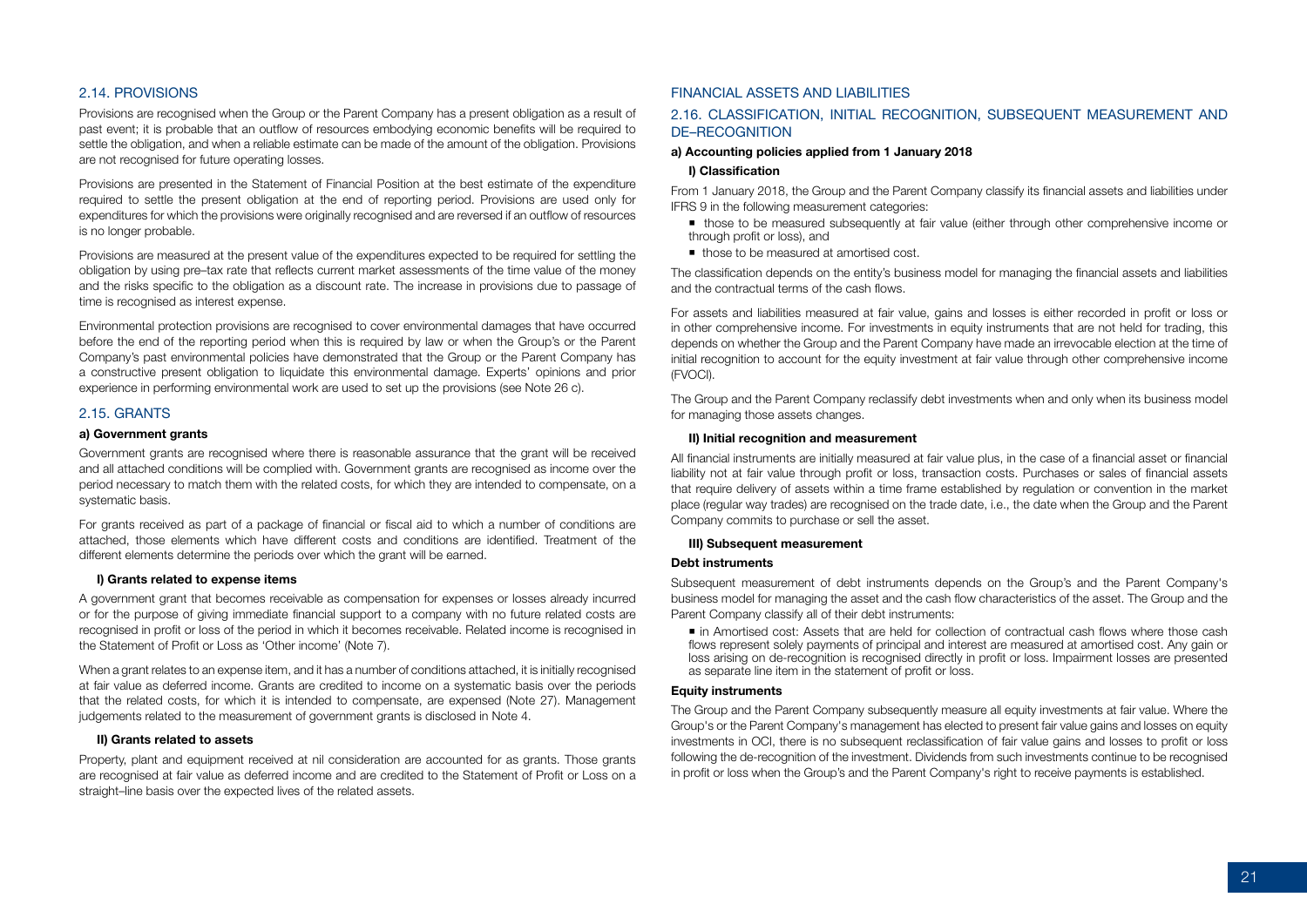Impairment losses (and reversal of impairment losses) on equity investments measured at FVOCI or FVPL are not reported separately from other changes in fair value.

#### Financial Liabilities

Financial liabilities are classified as measured at amortised cost or FVPL. A financial liability is classified as at FVPL if it is classified as held-for-trading, it is a derivative or it is designated as such on initial recognition. Financial liabilities at FVPL are measured at fair value and net gains or losses, including any interest expense, are recognised in profit or loss. Other financial liabilities are subsequently measured at amortised cost using the effective interest method. Interest expense and foreign exchange gains and losses are recognised in profit or loss.

#### IV) De–recognition

A financial asset (or, where applicable, a part of a financial asset or part of a group of similar financial assets) is derecognised when:

 $\blacksquare$  the rights to receive cash flows from the asset have expired,

 the Group and the Parent Company have transferred its rights to receive cash flows from the asset or has assumed an obligation to pay the received cash flows in full without material delay to a third party under a 'pass–through' arrangement; and either (a) the Group and the Parent Company have transferred substantially all the risks and rewards of the asset, or (b) the Group and the Parent Company have neither transferred nor retained substantially all the risks and rewards of the asset, but has transferred control of the asset.

The Group and the Parent Company derecognise a financial liability when its contractual obligations are discharged or cancelled, or expire. The Group and the Parent Company also derecognise a financial liability when its terms are modified and the cash flows of the modified liability are substantially different, in which case a new financial liability based on the modified terms is recognised at fair value. On de-recognition of a financial liability, the difference between the carrying amount extinguished and the consideration paid (including any non-cash assets transferred or liabilities assumed) is recognised in profit or loss.

#### V) Impairment

From 1 January 2018, the Group and the Parent Company assess on a forward-looking basis the expected credit losses associated with their debt instruments carried at amortised cost. The impairment methodology applied depends on whether there has been a significant increase in credit risk.

The Group and the Parent Company have applied two expected credit loss models: counterparty model and portfolio model.

Counterparty model is used on individual contract basis for deposits, investments in State Treasury bonds, loans to subsidiaries and cash and cash equivalents. The expected credit losses according to this model for those are based on assessment of the individual counterparty's risk of default based on *Moody's* 12 months corporate default and recovery rates if no significant increase in credit risk is identified. The circumstances indicating a significant increase in credit risk is significant increase in *Moody's* default and recovery rates (by 1 percentage point) and counterpart's inability to meet payment terms (overdue 30 days or more, insolvency or bankruptcy, or initiated similar legal proceedings and other indications on inability to pay). If significant increase in credit risk identified, calculated lifetime expected credit loss.

For estimation of expected credit loss for unsettled revenue on mandatory procurement PSO fee, individually significant other receivables and other receivables of energy industry companies and related parties the Group and the Parent Company apply the simplified approach and record lifetime expected losses based on corporate default and recovery rates.

Portfolio model is used for trade receivables by grouping together receivables with similar risk characteristics and the days past due and defined for basic business activities. For trade receivables grouped by portfolio model the Group and the Parent Company apply the simplified approach and record lifetime expected losses on receivables based on historical observed default rates, adjusted for forward-looking estimates.

#### Derivative financial instruments

Derivative financial instruments are carried as financial assets when the fair value is positive and as financial liabilities when the fair value is negative. The Group and the Parent Company have decided to continue to apply hedge accounting requirements of IAS 39. Accounting principles for derivative financial instruments are disclosed in Note 2.19.

#### b) Accounting policies applied until 31 December 2017

#### I) Classification

The Group and the Parent Company classified financial assets within the scope of IAS 39 as financial assets at fair value through profit or loss, loans and receivables, held–to–maturity investments and available–for–sale financial assets or as derivatives designated as hedging instruments in an effective hedge, as appropriate. Meanwhile financial liabilities were classified as trade and other payables, loans and borrowings, financial liabilities at fair value through profit or loss or derivatives designated as hedging instruments in an effective hedge, as appropriate (see 2.19.). The classification of financial assets and liabilities was determined at initial recognition.

#### II) Initial recognition and measurement

All financial assets were recognised initially at fair value plus transaction costs, except in the case of financial assets recorded at fair value through profit or loss. The Group and the Parent Company classified it financial assets as loans and receivables, held–to–maturity investments, available–for–sale financial assets and as derivatives financial instruments (see 2.19.).

Purchases or sales of financial assets that require delivery of assets within a time frame established by regulation or convention in the market place (regular way trades) were recognised on the trade date, i.e., the date that the Group and the Parent Company committed to purchase or sell the asset.

All financial liabilities were recognised initially at fair value and, in the case of trade and other payables and loans and borrowings, net of directly attributable transaction costs.

#### III) Subsequent measurement

#### Financial assets at fair value through profit or loss

Financial assets at fair value through profit or loss include financial assets held for trading and financial assets designated upon initial recognition at fair value through profit or loss. Financial assets were classified as held for trading if they were acquired for the purpose of selling or repurchasing in the near term. Derivatives were also categorised as held for trading unless they were designated as hedges. Assets in this category were classified as current assets if expected to be settled within 12 months; otherwise, they were classified as non–current. Financial assets at fair value through profit or loss were carried in the statement of financial position at fair value with net changes in fair value presented as expense (negative net changes in fair value) or income (positive net changes in fair value) in the Statement of Profit or Loss. Financial assets designated upon initial recognition at fair value through profit or loss were designated at their initial recognition date and only if the criteria under IAS 39 were satisfied. The Group and the Parent Company has not designated any financial assets at fair value through profit or loss.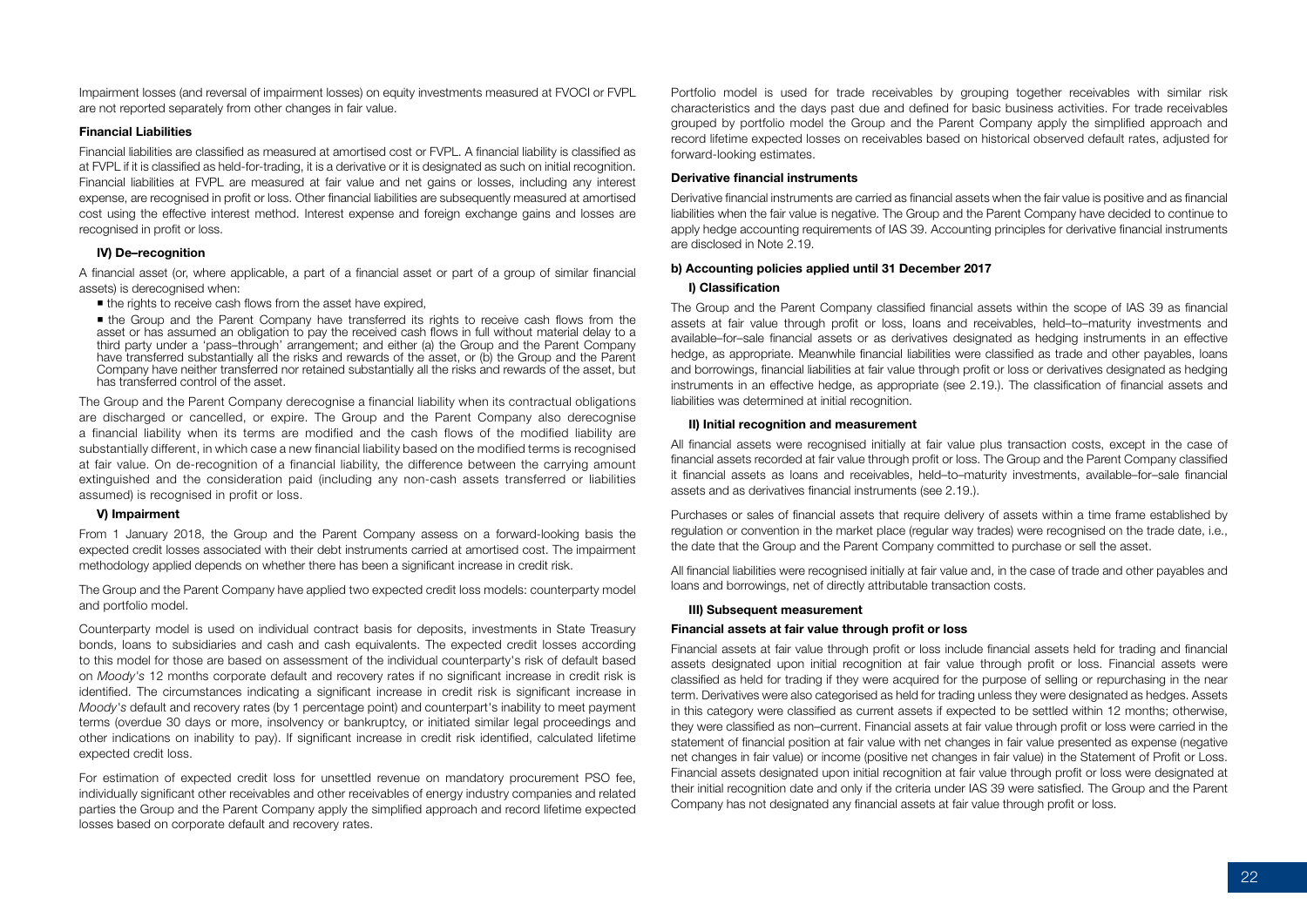Derivatives embedded in host contracts were accounted for as separate derivatives and recorded at fair value if their economic characteristics and risks were not closely related to those of the host contracts and the host contracts were not held for trading or designated at fair value though profit or loss. These embedded derivatives were measured at fair value with changes in fair value recognised in profit or loss.

#### Loans and receivables

Loans and receivables were non–derivative financial assets with fixed or determinable payments that were not quoted in an active market. After initial measurement, such financial assets were subsequently measured at amortised cost using the effective interest rate (hereinafter – EIR) method, less impairment. The losses arising from impairment were recognised in the Statement of Profit or Loss in other operating expenses for receivables.

#### Held–to–maturity investments

Listed, non–derivative financial assets with fixed or determinable payments and fixed maturities were classified as held to maturity when exists positive intention and ability to hold them to maturity. After initial measurement, held to maturity investments were measured at amortised cost using the EIR, less impairment. If the Group and the Parent Company were to sell other than an insignificant amount of held–to–maturity financial assets, the whole category would be tainted and reclassified as available for sale. Held–to–maturity financial assets with maturities more than 12 months from the end of the reporting period were included in non–current assets, however those with maturities less than 12 months from the end of the reporting period were classified as current assets.

The Group and the Parent Company followed the IAS 39 guidance on classifying non–derivative financial assets with fixed or determinable payments and fixed maturity as held–to–maturity. This classification required significant judgement. In making this judgement, the Group and the Parent Company evaluated its intention and ability to hold such investments to maturity.

#### Available–for–sale financial assets

Available–for–sale financial assets include equity instruments and debt securities. After initial measurement available–for–sale financial assets were subsequently measured at fair value with gains or losses recognised in other comprehensive income and credited in the available–for–sale financial assets reserve until the investment is derecognised. The Group and the Parent Company does not have such assets.

### Financial liabilities at fair value through profit or loss

Financial liabilities at fair value through profit or loss include financial liabilities held for trading and financial liabilities designated upon initial recognition as at fair value through profit or loss. This category includes derivative financial instruments entered into by the Group and the Parent Company that were not designated as hedging instruments in hedge relationships as defined by IAS 39. Separated embedded derivatives were also classified as held for trading unless they were designated as effective hedging instruments. Gains or losses on liabilities held for trading were recognised in the Statement of Profit or Loss.

### Loans and borrowings

Loans and borrowings were recognised initially at fair value. After initial recognition, interest bearing loans and borrowings were subsequently measured at amortised cost using the EIR method. Gains and losses were recognised in profit or loss when the liabilities were derecognised as well as through the EIR amortisation process. Amortised cost is calculated by taking into account any discount or premium on acquisition and fees or costs that were an integral part of the EIR. The EIR amortisation is included as finance costs in the Statement of Profit or Loss, except for the capitalised part. Borrowings were classified as current liabilities unless the Group and the Parent Company has an unconditional right to defer settlement of the liability at least for 12 months after the end of reporting period.

#### Trade and other payables

The Group's and the Parent Company's trade payables were recognised initially at fair value and subsequently measured at amortised cost using the effective interest rate method.

### IV) De–recognition

A financial asset (or, where applicable, a part of a financial asset or part of a group of similar financial assets) is derecognised when:

- $\blacksquare$  the rights to receive cash flows from the asset have expired,
- the Group and the Parent Company has transferred its rights to receive cash flows from the asset or has assumed an obligation to pay the received cash flows in full without material delay to a third party under a 'pass–through' arrangement; and either (a) the Group and the Parent Company has transferred substantially all the risks and rewards of the asset, or (b) the Group and the Parent Company has neither transferred nor retained substantially all the risks and rewards of the asset, but has transferred control of the asset.

A financial liability is derecognised when the obligation under the liability is discharged or cancelled, or expires. When an existing financial liability is replaced by another from the same lender on substantially different terms, or the terms of an existing liability were substantially modified, such an exchange or modification is treated as the de–recognition of the original liability and the recognition of a new liability. The difference in the respective carrying amounts is recognised in the Statement of Profit or Loss.

### 2.17. RECEIVABLES FROM CONTRACTS WITH CUSTOMERS AND OTHER RECEIVABLES

Receivables from contracts with customers and other receivables are classified in groups:

- Energy and related services sales, including distribution system services,
- **Heating sales**
- Other sales (IT & telecommunication services, connection service fees and other services),
- Receivables from subsidiaries,
- $\blacksquare$  Other financial receivables.

Receivables from contracts with customers are recognised initially when they originated. Receivables without a significant financing component are initially measured at the transaction price.

After initial recognition receivables from contracts with customers are measured at amortised cost if they meet both of the following conditions:

- they are held within a business model whose objective is to hold assets to collect contractual cash flows;
- and their contractual terms give rise on specified dates to cash flows that are solely payments of principal and interest on the principal amount outstanding.

The Group and the Company consider the evidence of impairment for the receivables from contracts with customers and other receivables at both an individual and a collective level. All individually significant receivables and receivables of energy industry companies and related parties are individually assessed for impairment. Those found not to be impaired are then collectively assessed for any impairment that has been incurred but not yet individually identified. Receivables that are not individually significant are collectively assessed for impairment using the portfolio model. Collective assessment is carried out by grouping together receivables with similar risk characteristics and the days past due. The Group and the Company have applied two expected credit loss models: portfolio model and counterparty model.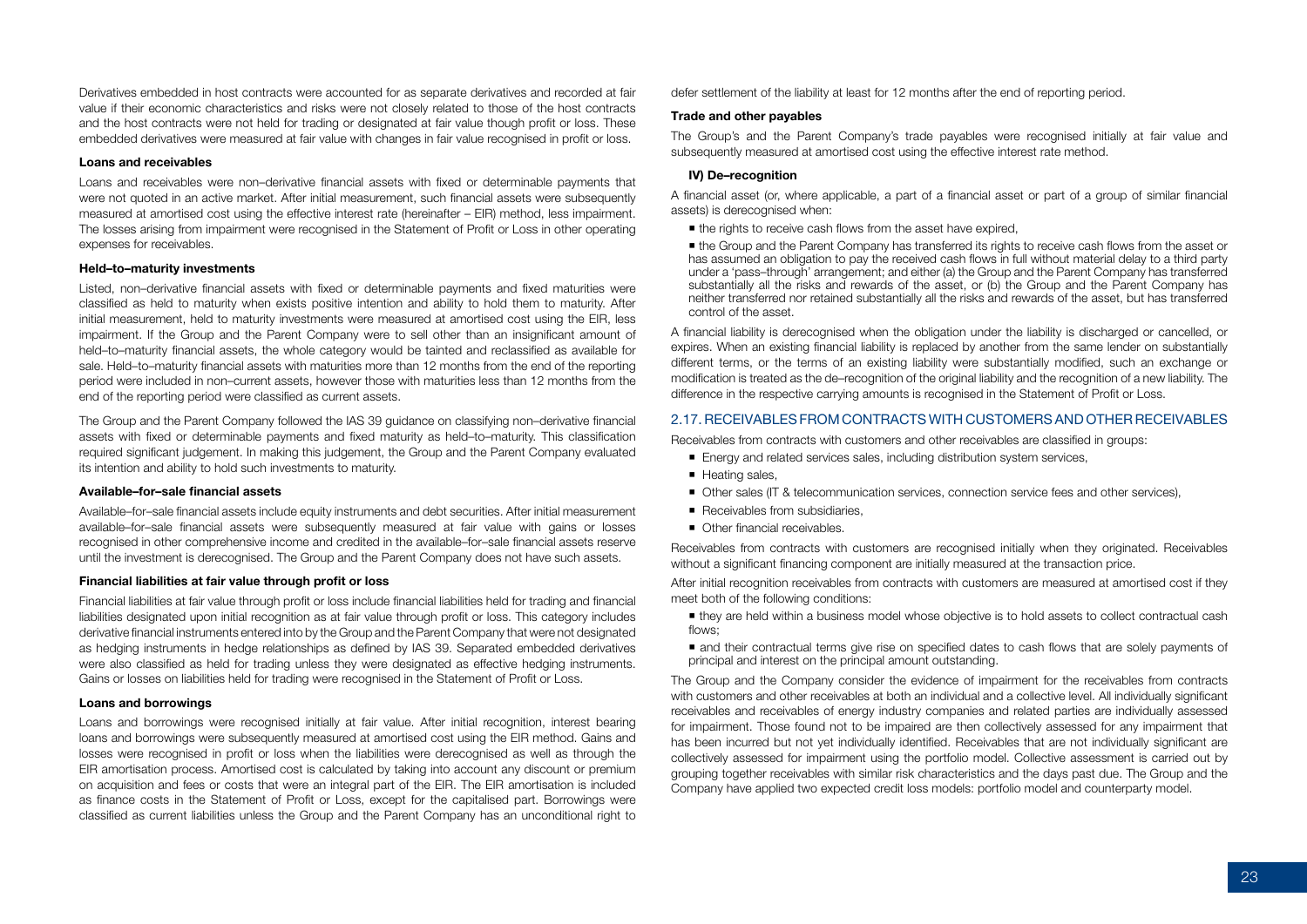Under the portfolio model receivables from contracts with customers and other receivables are grouped as disclosed in Note 17 a.

The expected loss rates are based on the payment profiles of sales over a period of 2 years before 1 January 2018 and the corresponding historical credit losses experienced within this period. The Group and the Parent Company apply the IFRS 9 simplified approach to measuring expected credit losses of these receivables which uses a lifetime expected loss allowance (see Note 4 b).

For individually significant other receivables and other receivables of energy industry companies and related parties' receivables the counterparty model is used based on individual contract basis. The expected credit losses according to this model are based on assessment of the individual counterparty's risk of default based on *Moody's* corporate default and recovery rates for the relevant industry's entity.

# 2.18. CASH AND CASH EQUIVALENTS

Cash and cash equivalents include cash balances on bank accounts, demand deposits at bank and other short–term deposits with original maturities of three months or less. Cash and cash equivalents also are consisting of restricted cash, if it is readily convertible to cash.

# 2.19. DERIVATIVE FINANCIAL INSTRUMENTS AND HEDGING ACTIVITIES

The Group and the Parent Company use derivatives such as interest rate swaps, electricity forward and future contracts and natural gas swap contracts to hedge risks associated with the interest rate and purchase price fluctuations, respectively. The Group and the Parent Company have decided to continue to apply hedge accounting requirements of IAS 39 for derivatives.

Derivatives are initially recognised at fair value on the date a derivative contract is entered into and are subsequently re–measured at their fair value. Fair values are obtained from quoted market prices and discounted cash flow models as appropriate (see 2.20.).

The method of recognising the resulting gain or loss depends on whether the derivative is designated as a hedging instrument, and if so, on the nature / content of the item being hedged. Other derivatives are accounted for at fair value through profit or loss.

The Group and the Parent Company designate certain derivatives as hedges of a particular risk associated with highly probable forecasted transactions or variable rate borrowings (cash flow hedge). The Group and the Parent Company document at the inception of the transaction the relationship between hedging instruments and hedged items, as well as its risk management objectives and strategy for undertaking various hedging transactions. The Group and the Parent Company also document their assessment, both at hedge inception and on an on–going basis, whether the derivatives that are used in hedging transactions are highly effective in offsetting changes in cash flows of hedged items.

The fair value of the derivative instruments is presented as current or non–current based on settlement date. Derivative instruments that have maturity of more than twelve months and have been expected to be hold for more than twelve months after the end of the reporting year are classified as non–current assets or liabilities. Derivatives are carried as assets when fair value is positive and as liabilities when fair value is negative.

# a) Cash flow hedge

The effective portion of changes in the fair value of derivatives that are designated and qualify as cash flow hedges is recognised in other comprehensive income and accumulated in equity within 'Hedging reserve'. The gain or loss relating to the ineffective portion, if such arise, would be recognised immediately in the Statement of Profit or Loss.

Amounts accumulated in equity are recognised in the Statement of Profit or Loss in the periods when the hedged item affects profit or loss.

When a hedging instrument expires or is sold, or when a hedge no longer meets the criteria for hedge accounting, any cumulative gain or loss existing in equity at that time remains in equity and is recognised when the forecast transaction is ultimately recognised in the Statement of Profit or Loss.

# 2.20. FAIR VALUE MEASUREMENT

The Group and the Parent Company measure financial instruments, such as, derivatives, at fair value at each balance sheet date. Non–financial assets such as investment properties are measured at amortised cost, but some items of property, plant and equipment at revalued amounts. Also, fair values of financial instruments measured at amortised cost are disclosed in Note 24.

The fair value is the price that would be received to sell an asset or paid to transfer a liability in an orderly transaction between market participants at the measurement date. Fair values are estimated based on market prices and discounted cash flow models as appropriate.

The fair value of financial instruments traded in active markets is based on quoted market prices at the end of reporting period. The quoted market prices used for financial assets held by the Group and the Parent Company are the actual closing prices.

The fair value of financial instruments that are not traded in active market is determined by using valuation techniques. The Group and the Parent Company use a variety of methods and make assumptions that are based on market conditions existing at each end of reporting period. Estimated discounted cash flows are used to determine fair value for the remaining financial instruments.

The fair value of interest rate swaps is calculated as the present value of the estimated future cash flows, by discounting their future contractual cash flows using euro annual bond 6 month Euribor forward starting interest rate swap curve.

The fair value of electricity forward and future contracts and natural gas swap contracts is calculated as discounted difference between actual market and settlement prices multiplied by the volume of the agreement.

If counterparty is a bank, then fair values of financial instruments are obtained from corresponding bank's revaluation reports and in financial statements fair values of financial instruments as specified by banks are disclosed. In case of electricity forward and future contracts and natural gas swap contracts are concluded with counterparties others than a bank; fair values as calculated by the Group and the Parent Company are disclosed in Financial Statements.

# 2.21. REVENUE RECOGNITION

# REVENUE FROM CONTRACTS WITH CUSTOMERS (IFRS 15)

Revenue from contracts with customers in scope for IFRS 15 encompasses sold goods or services provided as output of the entity's ordinary activities. The Group and Parent Company use the following criteria to identify contracts with customers:

- the parties to the contract have approved the contract (in writing, orally or in accordance with other customary business practices) and are committed to perform their respective obligations;
- each party's rights regarding the goods or services to be transferred can be identified;
- the payment terms for the goods or services to be transferred can be identified;
- the contract has commercial substance (i.e. the risk, timing or amount of the entity's future cash flows is expected to change as a result of the contract);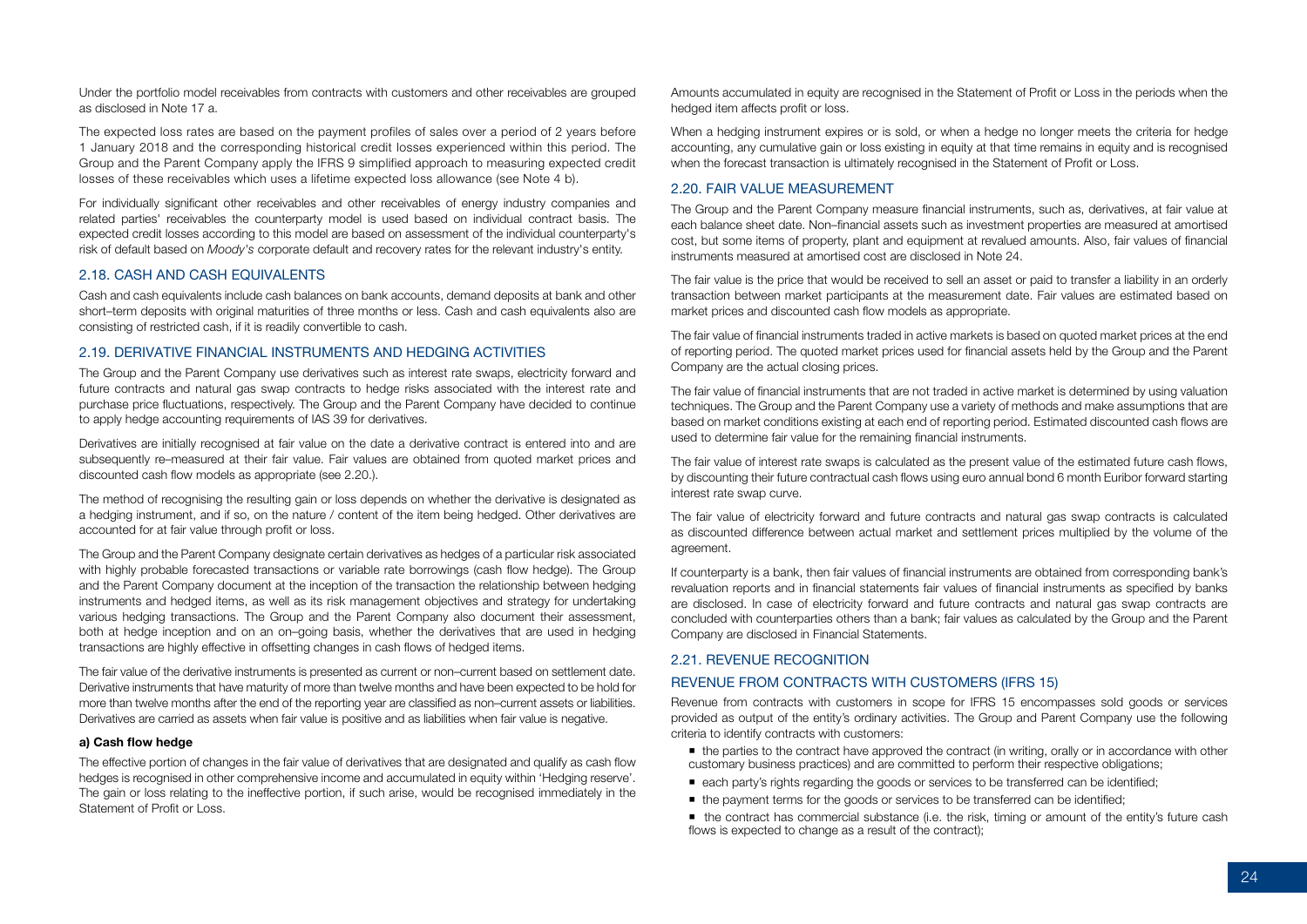$\blacksquare$  it is probable that the company will collect the consideration to which it will be entitled in exchange for the goods or services that will be transferred to the customer.

In evaluating whether collectability of an amount of consideration is probable, the Group and the Parent Company use portfolio approach practical expedient for all energy and related supply services, distribution system services and heat sales customers. Group and the Parent Company reasonably expects that the effects on the financial statements from applying these requirements to the portfolio would not differ materially from applying the requirements to the individual contracts within the portfolio. Collectability is assessed individually for other customers.

The Group and the Parent Company consider only the customer's ability and intention to pay that amount of consideration when it is due.

Performance obligations are promises in the contracts (either explicitly stated or implied) with Group's and the Parent Company's customers to transfer to the customers either distinct goods or services, or series of distinct goods or services that are substantially the same and that have the same pattern of transfer to the customer.

Promised goods or services represent separate performance obligations if the goods or services are distinct. A promised good or service is considered distinct if the customer can benefit from the good or service on its own or with other readily available resources (i.e. distinct individually) and the good or service is separately identifiable from other promises in the contract (distinct within the context of the contract). Both of these criteria must be met to conclude that the good or service is distinct.

Major distinct performance obligations identified in the contracts with customers by the Group and the Parent Company include sale of energy and related supply services, provision of distribution system services and sale of heat. Group has assessed that connecting a customer to the distribution grid as a separate performance obligation is not distinct as connection fees to distribution system are not distinct within the context of the contract due to being highly interrelated to sales of distribution services (Note 4 c III).

The Group and the Parent Company have further assessed that in providing Mandatory procurement PSO fees it is acting as an agent due to lack of control over PSO fee (Note 4 c I). The Parent Company has also concluded that it is acting as an agent in the provision of distribution system services and transmission system services because the Parent Company has no control over these services (Note 4 c II).

Where contracts with customers include variable consideration, the Group and the Parent Company estimate at contract inception the variable consideration expected over the life of the respective contracts and updates that estimate each reporting period. A constrained variable consideration is identified in relation to sales of distribution system services.

The Group and the Parent Company recognise revenue when (or as) it satisfies a performance obligation to transfer a promised good or service to a customer. Revenue is recognized when customer obtains control of the respective good or service.

The Group and the Parent Company use output method to measure progress towards complete satisfaction of a performance obligations. Revenue from sale of energy and related supply services, provision of distribution system services and sale of heat are recognised over time as a continuous delivery of these goods and services is made over the term of the respective contracts.

Revenue from satisfied performance obligations under such contracts is recognised over time, if one of the following criteria is met:

- customer simultaneously receives and consumes the benefits;
- customer controls the asset as it is created or enhanced:
- the Group's and Parent Company's performance does not create an asset with an alternative use and has a right to payment for performance completed.

Revenue from satisfaction of performance obligations is recognised based on identified transaction price. Transaction price reflects the amount to which the Group and the Parent Company have rights under the present contract. It is allocated to the distinct performance obligations based on standalone selling prices of the goods or services promised in the contract. The Group and the Parent Company allocate transaction price to the distinct performance obligations in proportion to their observable stand-alone selling prices and recognises revenue as those performance obligations are satisfied.

Payment terms for goods or services transferred to customers according to contract terms are within 20 to 45 days from the provision of services or sale of goods. Invoices are mostly issued monthly.

Revenue from contracts with customers is recognised as follows:

#### I) Revenue recognised over time

#### Trade of energy and related supply services

Revenue from electricity and natural gas sales are recognised on the basis of issued invoices to customers for supplied electricity on the basis of reported meter readings. Revenue from other energy and related supply services are recognised on the basis of goods delivered or provided services and prices included in contracts with customers. Revenues from trade of electricity in *Nord Pool* power exchange are based on the calculated market prices in accordance with contract terms, therefore 'right to invoice' practical expedient is used to recognise revenue from such contracts as the amount corresponds directly with the value of the performance completed to date.

#### Sales of distribution system services (the Group)

Revenues from electricity distribution services are based on regulated tariffs that are subject to approval by the Public Utilities Commission and regulations by Cabinet of Ministers of the Republic of Latvia 'Regulations on electricity trade and usage'. The Group recognises revenue from sales of distribution system services at the end of each month on the basis of the automatically made meter readings or customers' reported meter readings, on the period in which the services are rendered. Revenue is recognised in the amount for which the Group has right to invoice.

#### Heat sales

Revenue from sales of thermal energy is recognised at the end of each month on the basis of the meter readings and corresponds to the invoiced amount.

#### Connection fees to distribution system (the Group)

Connection fees to distribution system are non-refundable upfront fees paid by customers to secure connection to the distribution network, such fees are not distinct performance obligations as are highly interrelated with distribution system services. Connection fees partly reimburses for the cost of infrastructure to be built needed to connect the respective customer to the network. Connection fees to distribution system fee is calculated in accordance with Latvian regulatory authority (Public Utilities Commission) stated methodology.

Revenue from connection fees to distribution system are initially recognised as contract liabilities and recognised over the estimated customer relationship period of 20 years (Note 4 c III).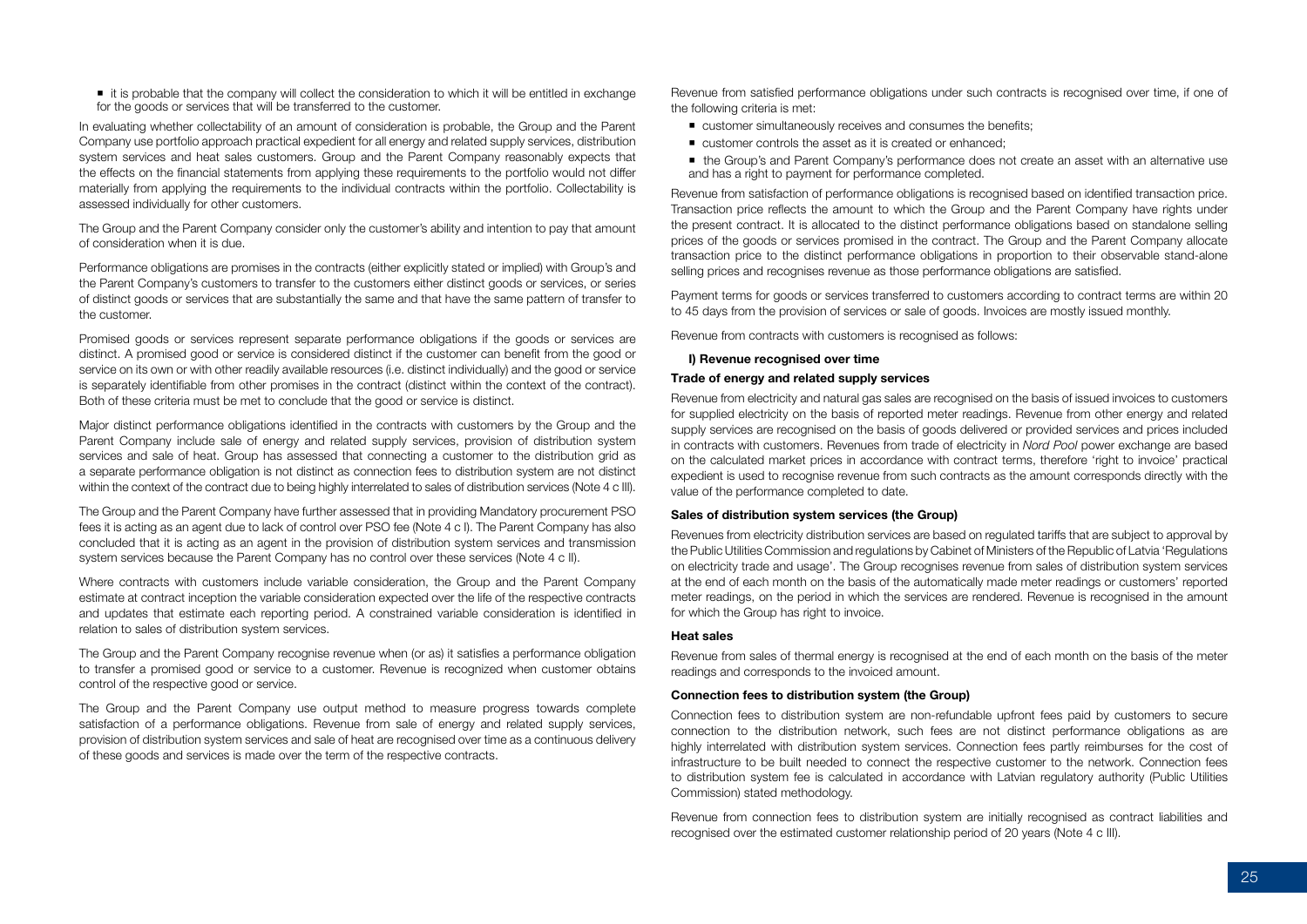#### Sales of IT & telecommunication services

Other revenue (Note 6), mainly includes revenues derived from information technology services (internet connection services, data communication services), open electronic communication network and telecommunication services to customers. Revenues are recognised on the basis of invoices which are prepared for clients upon usage of services listed in telecommunications billing system. Revenue is recognised in the amount for which the Group and the Parent Company have right to invoice.

#### II) Revenue recognised applying agent accounting principle

#### Mandatory procurement PSO fees

#### Mandatory procurement PSO fees

Revenue from mandatory procurement public service obligation (PSO) fees in the Group is recognised on net (agent) basis. PSO fee is managed within the context of mandatory procurement process by subsidiary Enerģijas publiskais tirgotājs AS (hereinafter – EPT) and is the difference (residual) between the revenue from the sale of electricity in *Nord Pool* power exchange by market price, received mandatory procurement PSO fee, received government grant for compensating the increase of mandatory procurement costs and the related costs – costs of purchased electricity under the mandatory procurement from electricity producers, as well as guaranteed fees for installed electrical capacity in cogeneration plants. EPT is acting as agent in administration of the mandatory procurement process and receives revenue from mandatory procurement administration services (agent fee), which is recognised over time in the Group's Statement of Profit or Loss as "Other revenue" (Notes 6 and 4 c, I).

PSO fees are included in invoices issued by trader (Parent Company – Latvenergo AS) and by distribution system operator (Sadales tīkls AS) and are paid by customers together with unite invoice for electricity and distribution or transmission system services. System operators have the obligation to collect revenues of PSO fees from customers or traders and further to transfer these revenues to EPT. PSO fees are based on regulated tariffs that are subject to approval by the Public Utilities Commission. Due to lack of influence and control over PSO fees, the Group and the Parent Company consider themselves an agent in these transactions. Therefore, PSO fees obtained from electricity end-users and transferred to EPT are recognised in the Statement of Profit or Loss in net amount by applying the agent accounting principles (Note 6, Note 4 c, I).

### Distribution system and transmission system services (Parent Company)

The Parent Company on behalf of distribution system operator (DSO) and transmission system operator (TSO) issues unite invoice including the fees for the distribution system or transmission system services, and transfers these fees to DSO or TSO accordingly.

Distribution system services and transmission system services are based on regulated tariffs that are subject to approval by the Public Utilities Commission. The Parent Company considers itself an agent in these transactions, therefore, the fees for distribution system and transmission system services obtained from customers and transferred to DSO and TSO are recognised in the Statement of Profit or Loss in net amount by applying the agent accounting principles (Note 4 c, II).

# REVENUE FROM OTHER SOURCES

### Lease of transmission system assets (IAS 17) (Group)

Revenues from lease of transmission system assets are recognised on the basis of lease payment amount which are calculated for transmission system operator accordingly to determined fee per lease agreement and recognised on a straight–line basis over term of the lease. Concluded agreements on the lease of transmission system assets meet IAS 17 'Leases' criteria that is used for revenue recognition from lease. Revenue is disclosed per Note 6 and 14 e.

#### Connection fees to transmission system (IAS 17) (Group)

Revenue from connection fees to transmission system are within the scope of IAS 17. Connection fees to transmission system are received as upfront payments from lessee under operating lease agreement. Upfront payments are recognised as deferred income (Note 27).

Connection fees to transmission system are carried in the Statement of Financial Position as deferred income and amortised to Statement of Profit or Loss on a straight–line over basis estimated lease period (see Note 4 f).

Electricity connection fees to transmission system are recognised by the Group based on the necessity for a connection to the transmission network based on the request of lessee, which acts on behalf of users. For each connection fee a separate arrangement within the base lease agreement is concluded. Connection fee to transmission system partly reimburses the cost of infrastructure to be built and is needed for connection of transmission system user to the network. Connection service fee to transmission system is calculated in accordance with Latvian regulatory authority (Public Utilities Commission) stated methodology.

# 2.22. DIVIDEND DISTRIBUTION

Dividend distribution to the Parent Company's shareholders is recognised as a liability in the Financial Statements in the period in which the dividends are approved by the Parent Company's shareholders.

# 2.23. INCOME TAX

Corporate income tax includes current and deferred taxes.

#### a) Corporate income tax

#### Latvia

Legal entities are not required to pay income tax on earned profits starting from 1 January 2018 in accordance with amendments made to the Corporate Income Tax Law of the Republic of Latvia issued on 28 July 2017. Corporate income tax is paid on distributed profits and deemed profit distributions. Consequently, current and deferred tax assets and liabilities are measured at the tax rate applicable to undistributed profits. Both distributed profits and deemed profit distributions are subject to the tax rate of 20% of their gross amount, or 20/80 of net expense. Corporate income tax on dividends is recognised in the statement of profit or loss as expense in the reporting period when respective dividends are declared, while, as regards other deemed profit distribution items, at the time when expense is incurred in the reporting year.

#### Lithuania

Current corporate income tax is applied at the rate of 15% on taxable income generated by a company during the taxation period.

Income tax expense for the period comprises current income tax and deferred income tax. Current income tax charges are calculated on current profit before tax using the tax rate 15% in accordance with applicable tax regulations as adjusted for certain non–deductible expenses/non–taxable income and are based on the taxable income reported for the taxation period.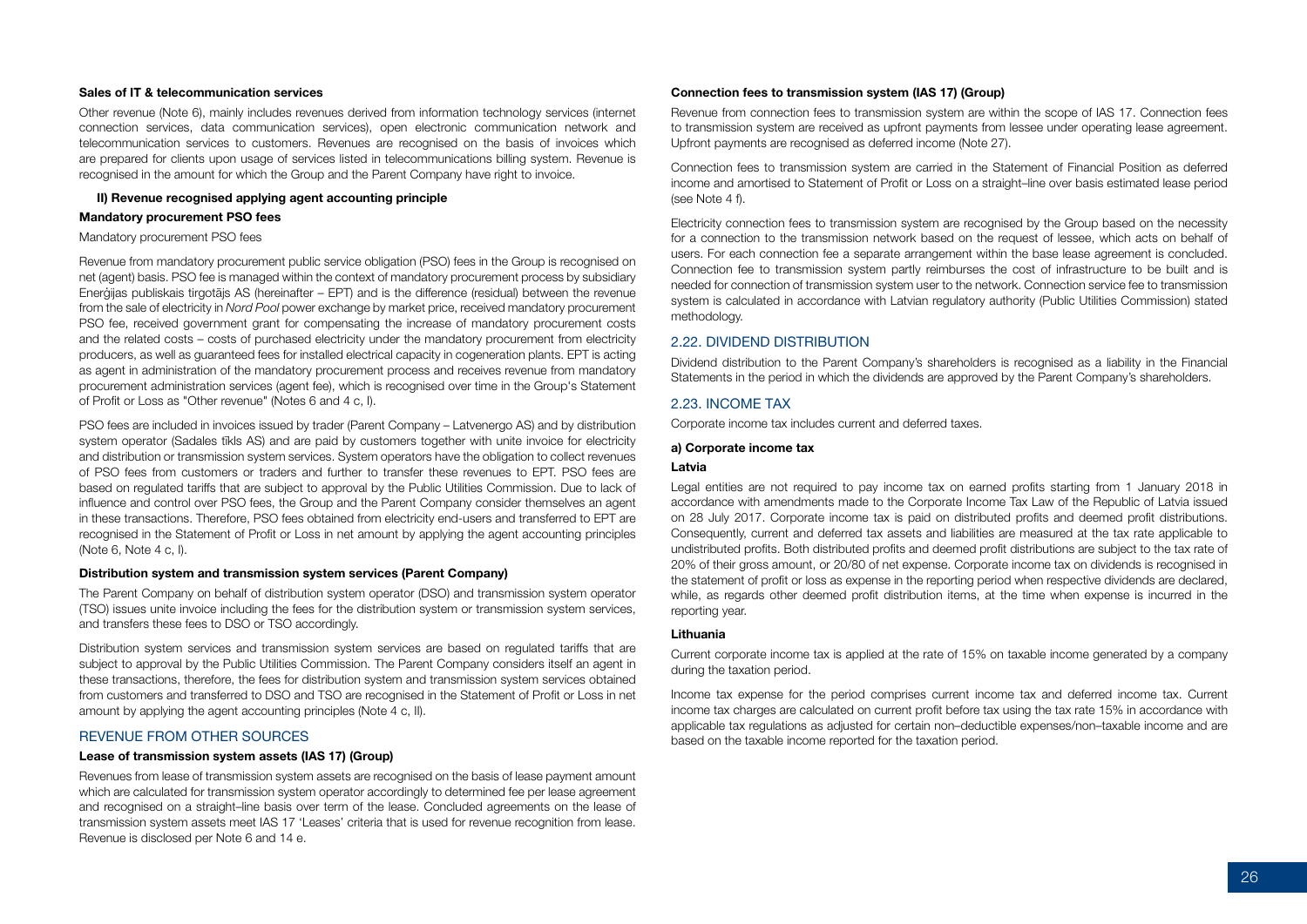#### Estonia

Under the Income Tax Act, the annual profit earned by entities is not taxed in Estonia. Corporate income tax is paid on dividends, fringe benefits, gifts, donations, costs of entertaining guests, non–business related disbursements and adjustments of the transfer price. The tax rate on the net dividends paid out of retained earnings is 20/80. In certain circumstances, it is possible to distribute dividends without any additional income tax expense. The corporate income tax arising from the payment of dividends is accounted for as a liability and expense in the period in which dividends are declared, regardless of the actual payment date or the period for which the dividends are paid.

#### b) Deferred income tax

#### Latvia

Following the amendments to the tax legislation of the Republic of Latvia effective from 1 January 2018 deferred tax liability is recognised in the consolidated financial statements on undistributed profits of the subsidiaries which has been generated as of 1 January 2018 and which will be subject to taxation upon distribution in foreseeable future. No other deferred tax assets and liabilities are recognised. Accordingly, deferred tax liabilities which have been calculated and recognised before the year 2017, in 2017 were reversed through the current statement of profit or loss or other comprehensive income (depending on whether the original entry was recorded in the statement of profit or loss or other comprehensive income) in the financial statements for the year ended 31 December 2017, as it is laid down in the IAS 12, changes in the tax legislation must be presented in financial statements in the period when they are adopted (Note 12).

#### Lithuania

Deferred income tax is provided in full, using the liability method on temporary differences arising between the tax bases of assets and liabilities and their carrying amounts in the financial statements. Deferred income tax is determined using tax rates (and laws) that have been enacted by the end of reporting period and are expected to apply when the related deferred income tax asset is realised or the deferred income tax liability settled. Deferred income tax assets are recognised to the extent that it is probable that future taxable profit of the respective Group entity will be available against which the temporary differences can be utilised.

### Estonia

Due to the nature of the taxation system, the entities registered in Estonia do not have any differences between the tax bases of assets and liabilities and their carrying amounts and hence, no deferred income tax assets and liabilities arise.

### 2.24. SUBSIDISED ENERGY TAX

In order to limit the increase of the mandatory procurement public service obligation (PSO) fee for electricity consumers in Latvia, a Subsidised Energy Tax (SET) had been introduced for a four–year period as of 1 January 2014, which was applied to state support for generators of subsidised electricity. The SET applied both to income from electricity supplied under the mandatory procurement process as well as to mandatory procurement capacity payments for installed capacity at cogeneration plants, achieved from 1 January 2014 till 31 December 2017. SET applied for the subsidised electricity produced was recognised in the Statement of Profit or Loss as 'Other operating expenses' (Note 10) at gross amount.

# 2.25. RELATED PARTIES

The parties are considered related when one party has a possibility to control the other one or has significant influence over the other party in making financial and operating decisions. Related parties of the Group and the Parent Company are Shareholder of the Company who controls the Company in accepting operating business decisions, members of Latvenergo Group entities' management boards, members of the Supervisory board of the Company, members of Supervisory body of the Company – the Audit Committee and close family members of any above–mentioned persons, as well as entities over which those persons have control or significant influence.

As the shares of Latvenergo AS belong 100% to the Republic of Latvia, the related parties also include entities under the control or significant influence of the state (Note 28).

# 2.26. SHARE CAPITAL

The Group's share capital consists of the Parent Company's ordinary shares. All shares have been fully paid.

# 2.27. EVENTS AFTER THE REPORTING PERIOD

Events after the reporting period that provide significant additional information about the Group's and the Parent Company's position at the balance sheet date (adjusting events) are reflected in the financial statements. Events after the reporting period that are not adjusting events are disclosed in the notes when material.

# 2.28. CHANGES IN ACCOUNTING POLICIES

The Group and the Parent Company have applied IFRS 9 *Financial instruments*, except for hedge accounting, for the first time in the 2018 financial statements with initial application date: 1 January 2018. IFRS 9 was adopted without restating comparative information, the reclassifications and the adjustments arising from new impairment rules are therefore recognised in the opening balance of statement of financial position on 1 January 2018 and the impact of the IFRS 9 adoption has been only recognised for the new impairment requirements based on the expected credit loss model. Reclassification of financial instruments into the IFRS 9 categories had no impact on their respective measurement basis and therefore no adjustment to retained earnings related to classification and measurement as of 1 January 2018 was recognised.

All relevant figures in the financial statements for the year ended 31 December 2018 have been presented in accordance with IFRS 9.

The following tables show the adjustments recognised for each individual line item. Line items that were not affected by the changes have not been included. As a result, the sub-totals and totals disclosed cannot be recalculated from the numbers provided.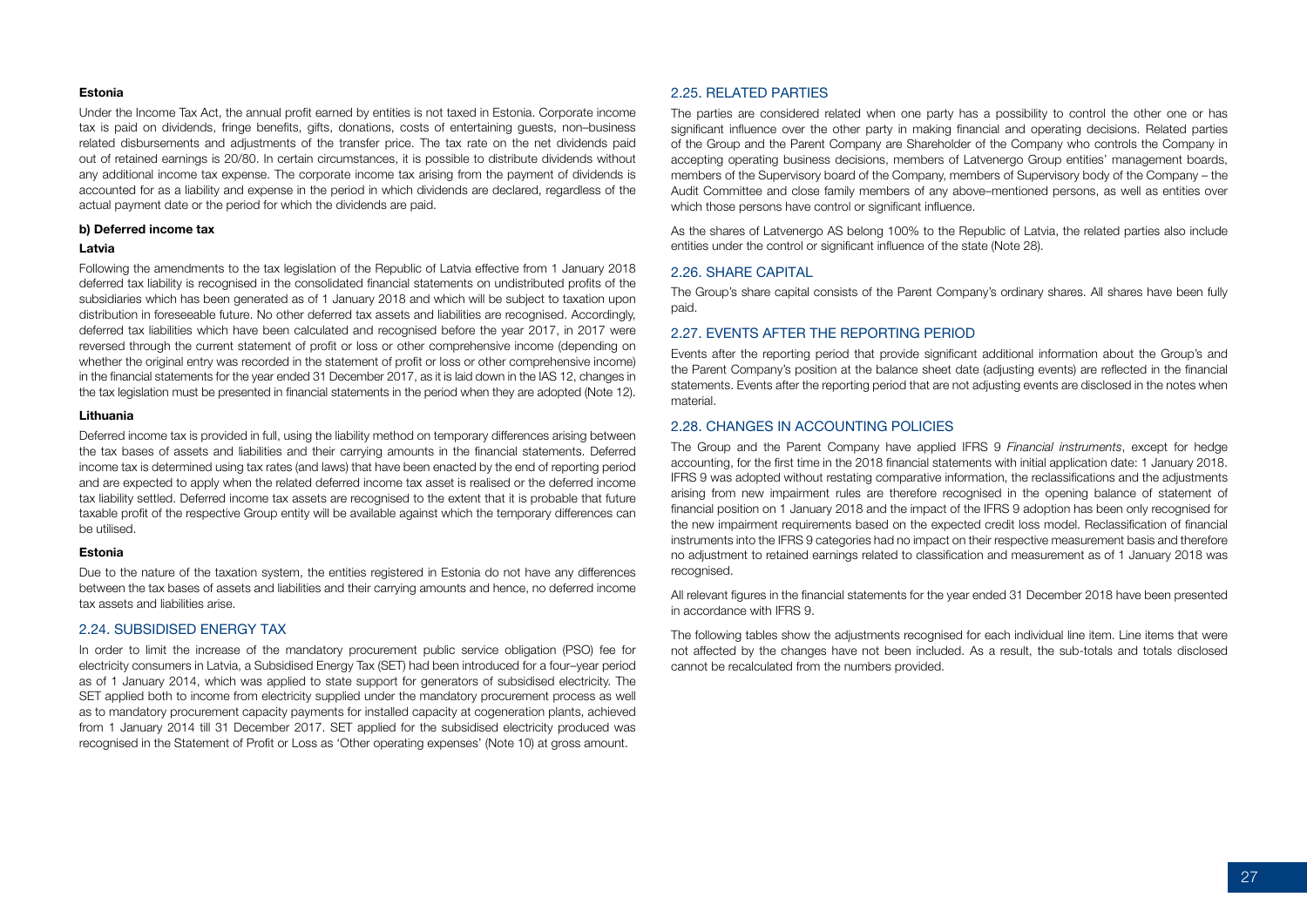#### Impact on Statement of Financial Position upon adoption of IFRS 9: EUR'000 entitled by the Unit of Statement of Financial Position upon adoption of IFRS 9:

| <b>Statement of Financial Position (extract)</b> |                              | <b>Measurement category</b>                               |           | Group                                   |                                  |                          |            | <b>Parent Company</b>               |                                  |            |  |
|--------------------------------------------------|------------------------------|-----------------------------------------------------------|-----------|-----------------------------------------|----------------------------------|--------------------------|------------|-------------------------------------|----------------------------------|------------|--|
|                                                  | Original<br>(IAS 39)         | New (IFRS 9)                                              |           | 31/12/2017 Effect on IFRS<br>9 adoption | <b>Positions</b><br>reclassified | 01/01/2018               | 31/12/2017 | <b>Effect on IFRS</b><br>9 adoption | <b>Positions</b><br>reclassified | 01/01/2018 |  |
| <b>ASSETS</b>                                    |                              |                                                           |           |                                         |                                  |                          |            |                                     |                                  |            |  |
| Non-current assets                               |                              |                                                           |           |                                         |                                  |                          |            |                                     |                                  |            |  |
| Non-current financial investments                | Available for sale           | <b>FVOCI</b>                                              | 40        |                                         |                                  | 40                       | 39         |                                     |                                  | 39         |  |
| Non-current loans to related parties             | Loans and receivables        | Amortised cost                                            |           |                                         |                                  | $\overline{\phantom{a}}$ | 397,976    | (271)                               |                                  | 397,705    |  |
| Other non-current receivables                    | Loans and receivables        | Amortised cost                                            | 3,229     | (4)                                     |                                  | 3,225                    | 284        | $\overline{\phantom{0}}$            |                                  | 284        |  |
| Investments in held-to-maturity financial assets | Held-to-maturity             |                                                           | 16,984    | $\overline{\phantom{a}}$                | (16,984)                         |                          | 16,984     |                                     | (16,984)                         |            |  |
| Investments in other financial assets            |                              | Amortised cost                                            |           | $\overline{\phantom{0}}$                | 16,984                           | 16,984                   |            |                                     | 16,984                           | 16,984     |  |
| <b>TOTAL non-current assets</b>                  |                              |                                                           | 3,343,404 | (4)                                     | $\overline{\phantom{0}}$         | 3,343,400                | 2,546,014  | (271)                               |                                  | 2,545,743  |  |
| <b>Current assets</b>                            |                              |                                                           |           |                                         |                                  |                          |            |                                     |                                  |            |  |
| Receivables from contracts with customers        | Loans and receivables        | Amortised cost                                            | 105,369   | (122)                                   |                                  | 105,247                  | 82,799     | (115)                               |                                  | 82,684     |  |
| Other current receivables                        | Loans and receivables        | Amortised cost                                            | 646,761   | (164)                                   |                                  | 646,597                  | 18,079     |                                     |                                  | 18,080     |  |
| Current loans to related parties                 | Loans and receivables        | Amortised cost                                            |           |                                         |                                  |                          | 700,805    | (244)                               |                                  | 700,561    |  |
|                                                  | Hedging derivatives at FVOCI | Hedging derivatives at FVOCI                              | 4,074     |                                         |                                  | 4,074                    | 4,074      |                                     |                                  | 4,074      |  |
| Derivative financial instruments*                | Derivatives at FVPL          | Derivatives at FVPL                                       | 545       |                                         |                                  | 545                      | 545        |                                     |                                  | 545        |  |
| Cash and cash equivalents                        | Loans and receivables        | Amortised cost                                            | 236,003   |                                         | $\overline{\phantom{a}}$         | 236,003                  | 232,855    |                                     |                                  | 232,855    |  |
| <b>TOTAL current assets</b>                      |                              |                                                           | 1,072,321 | (286)                                   | $\overline{\phantom{a}}$         | 1,072,035                | 1,103,186  | (358)                               | $\overline{\phantom{a}}$         | 1,102,828  |  |
| <b>TOTAL ASSETS</b>                              |                              |                                                           | 4,415,725 | (290)                                   | $\overline{\phantom{a}}$         | 4,415,435                | 3,649,200  | (629)                               | $\overline{\phantom{a}}$         | 3,648,571  |  |
| <b>EQUITY</b>                                    |                              |                                                           |           |                                         |                                  |                          |            |                                     |                                  |            |  |
| Retained earnings                                |                              |                                                           | 423,613   | (290)                                   | $\overline{\phantom{m}}$         | 423,323                  | 302,017    | (629)                               | $\overline{\phantom{0}}$         | 301,388    |  |
| <b>TOTAL equity</b>                              |                              |                                                           | 2,846,891 | (290)                                   | $\overline{\phantom{0}}$         | 2,846,601                | 2,382,638  | (629)                               | $\overline{\phantom{0}}$         | 2,382,009  |  |
| <b>LIABILITIES</b>                               |                              |                                                           |           |                                         |                                  |                          |            |                                     |                                  |            |  |
| Non-current liabilities                          |                              |                                                           |           |                                         |                                  |                          |            |                                     |                                  |            |  |
| Borrowings                                       | Amortised cost               | Amortised cost                                            | 718,674   |                                         |                                  | 718,674                  | 710,125    |                                     |                                  | 710,125    |  |
| Derivative financial instruments*                |                              | Hedging derivatives at FVOCI Hedging derivatives at FVOCI | 4,914     |                                         |                                  | 4,914                    | 4,914      |                                     |                                  | 4,914      |  |
| <b>TOTAL non-current liabilities</b>             |                              |                                                           | 1,238,556 | $\overline{\phantom{a}}$                | $\overline{\phantom{a}}$         | 1,238,556                | 1,009,959  |                                     | $\overline{\phantom{a}}$         | 1,009,959  |  |
| <b>Current liabilities</b>                       |                              |                                                           |           |                                         |                                  |                          |            |                                     |                                  |            |  |
| <b>Borrowings</b>                                | Amortised cost               | Amortised cost                                            | 108,083   |                                         |                                  | 108,083                  | 104,647    |                                     |                                  | 104,647    |  |
| Trade and other payables                         | Amortised cost               | Amortised cost                                            | 96,489    |                                         |                                  | 96,489                   | 69,753     |                                     |                                  | 69,753     |  |
|                                                  | Hedging derivatives at FVOCI | Hedging derivatives at FVOCI                              | 3,147     |                                         |                                  | 3,147                    | 3,147      |                                     |                                  | 3.147      |  |
| Derivative financial instruments*                | Derivatives at FVPL          | Derivatives at FVPL                                       | 23        |                                         |                                  | 23                       | 23         |                                     |                                  | 23         |  |
| Other current liabilities                        | Amortised cost               | Amortised cost                                            | 12,787    | $\overline{\phantom{0}}$                |                                  | 12,787                   | 6,197      | $\equiv$                            |                                  | 6,197      |  |
| <b>TOTAL current liabilities</b>                 |                              |                                                           | 330,278   |                                         |                                  | 330,278                  | 256,603    |                                     |                                  | 256,603    |  |
| <b>TOTAL EQUITY AND LIABILITIES</b>              |                              |                                                           | 4,415,725 | (290)                                   |                                  | 4,415,435                | 3,649,200  | (629)                               |                                  | 3,648,571  |  |

\* The Group and the Parent Company have decided to continue to apply hedge accounting requirements of IAS 39

While other non–current financial debt investments in State Treasury bonds are also subject to the impairment requirements of IFRS 9, the identified impairment loss was immaterial as these debt investments are considered by the management to have low credit risk because the issuer has a strong capacity to meet its contractual cash flow obligations in the near term and an investment grade credit rating with at least one major rating agency.

While cash and cash equivalents are also subject to the impairment requirements of IFRS 9, the identified impairment loss was immaterial, considering also fact that almost all of cash and cash equivalents are held in financial institutions with the credit rating grade of the institution or its parent bank at investment grade credit rating (mostly 'A level' credit rating).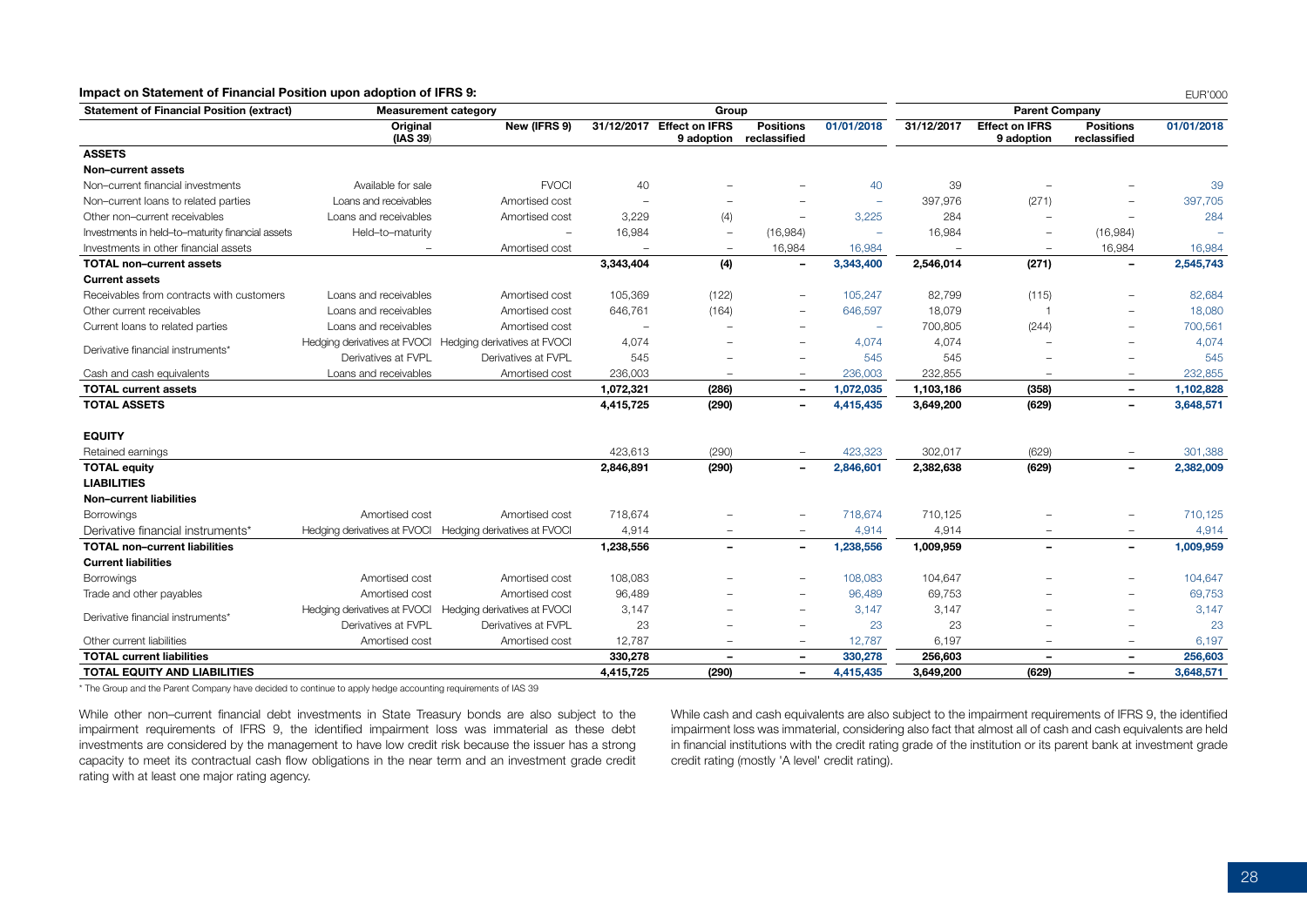# 3. FINANCIAL RISK MANAGEMENT

# 3.1. FINANCIAL RISK FACTORS

Financial assets as of 31 December 2018

Financial assets as of 31 December 2017

Financial liabilities as of 31 December 2017

The Group's and the Parent Company's activities expose them to a variety of financial risks: market risk (including currency risk, fair value and cash flow interest rate risk), credit risk, price risk and liquidity risk. The Group's and the Parent Company's overall risk management programme focuses on the unpredictability of financial markets and seeks to minimise potential adverse effects on the Group's and the Parent Company's financial performance. The Group and the Parent Company use derivative financial instruments to hedge certain risk exposures.

Risk management (except for price risk) is carried out by the Parent Company's Treasury department (the Group Treasury) according to the Financial Risk Management Policy approved by the Parent Company's Management Board. The Group Treasury identifies, evaluates and hedges financial risks in close co– operation with the Group's operating units / subsidiaries. The Parent Company's Management Board by approving the Financial Risk Management Policy provides written principles for overall risk management, as well as written policies covering specific areas, such as interest rate risk, foreign exchange risk, liquidity risk, and credit risk, use of financial instruments and investment of excess liquidity. Price risk management is carried out by the Parent Company's Electricity Trading department according to Electricity Wholesale Regulation approved by the Parent Company's Management Board.

Financial assets

**Hedging** 

Derivatives at

EUR'000

Group **Parent Company** 

918,050 10,204 – 880,994 10,204 –

942,499 8,061 23 894,113 8,061 23

Derivatives at

### Financial assets and financial liabilities that are exposed to financial risks disclosed in the table below by measurement categories:

Notes at amortised cost Hedging derivatives at FVOCI FVPL at amortised cost derivatives at FVOCI FVPL Receivables from contracts with customers 17 a 117,955 – 17 a 117,955 – – 117,955 – – 81,025 Other current receivables 17 b 84,613 – – 14,233 – – Loans to related parties 28 e – – – 765,815 – – Other non-current receivables 17 b 30,920 – – 331 – – Derivative financial instruments 23 I – 15,748 105 – 15,748 105 Other financial investments and the control of the control of the control of the control of the control of the control of the control of the control of the control of the control of the control of the control of the contro Cash and cash equivalents 18 129,455 127,554 379,878 15,748 105 1,005,893 15,748 105 Receivables from contracts with customers and the contracts of the customers of the customers of the customers of the customers of the customers of the customers of the customers of the customers of the customers of the cu Other current receivables 17 b 641,832 – – 17,938 – – Loans to related parties 28 e – – – 1,098,781 – – Other non-current receivables 17 b 3,229 – – 284 – – Derivative financial instruments 23 I – 4,074 545 – 4,074 545 Held–to–maturity financial assets 21 16,984 – – 16,984 – – Cash and cash equivalents 18 236,003 – – 232,855 – – 1,003,417 4,074 545 1,449,641 4,074 545 Financial liabilities as of 31 December 2018 Borrowings 22 814,343 – – 802,268 – – Derivative financial instruments 23 I – 10,204 – – 10,204 – Trade and other financial current payables 25 103,707 – – – 28,726 – 78,726

Financial assets

Borrowings 22 826,757 – – 814,772 – – Derivative financial instruments 23 I – 8,061 23 – 8,061 23 Trade and other financial current payables 25 115,742 – – 79,341 – –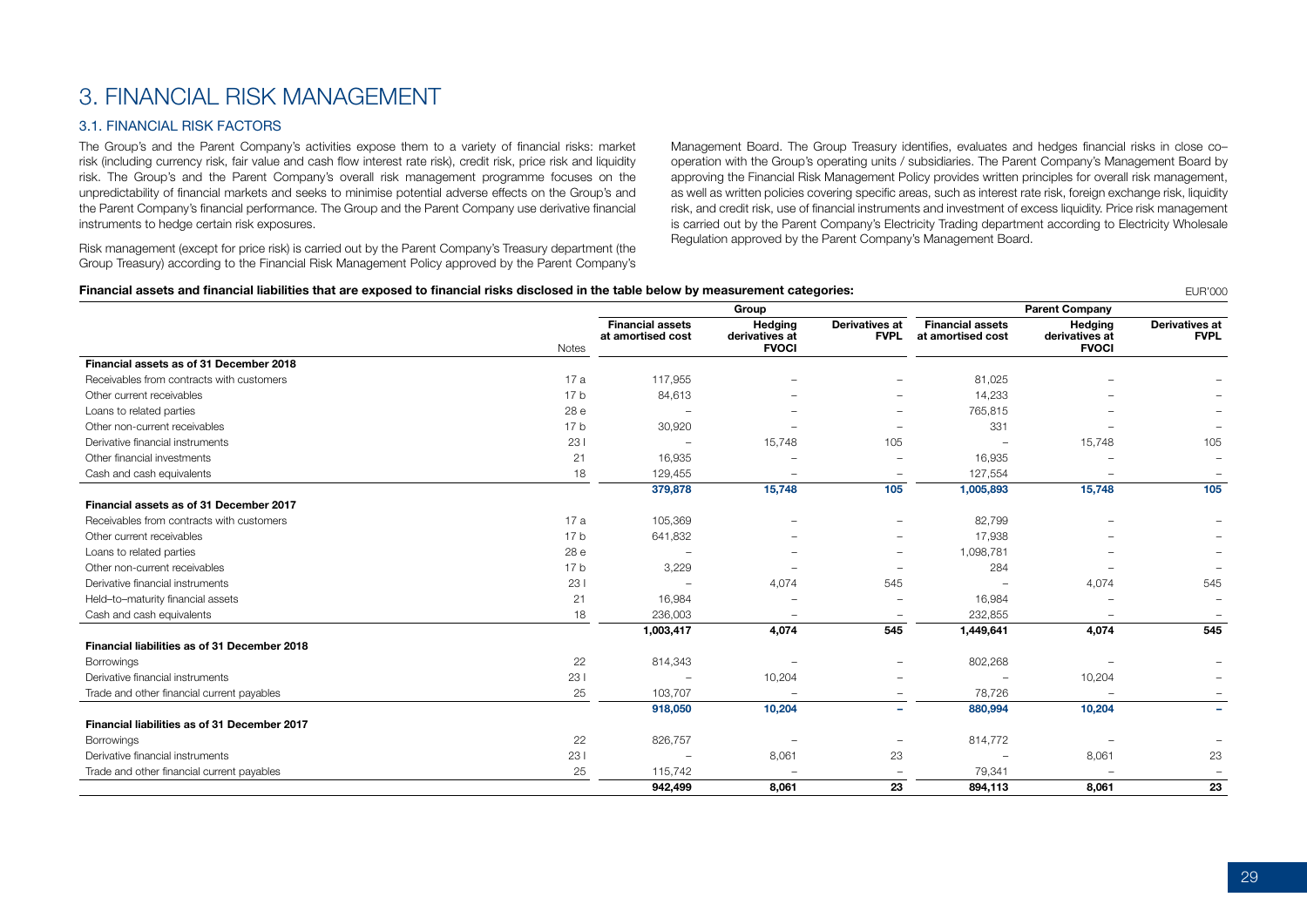#### a) Market risk

#### I) Foreign currencies exchange risk

As of 31 December 2018 and 31 December 2017 the Group and the Parent Company had borrowings denominated only in euros (Note 22). Their revenues and most of the financial assets and liabilities were denominated in euros. Accordingly, neither the Group or the Parent Company were subject to a significant foreign currencies exchange risk.

Foreign currencies exchange risk arises when future transactions or recognised assets or liabilities are denominated in a currency that is not the Group's and the Parent Company's functional currency.

The Group Treasury's Financial Risk Management Policy is to hedge all anticipated cash flows (capital expenditure and purchase of inventory) in each major foreign currency that might create significant currency risk. During 2018 and 2017 the Group and the Parent Company had no capital expenditure project which expected transactions would create significant currency risk.

#### II) Cash flow and fair value interest rate risk

As the Group and the Parent Company have significant floating interest–bearing assets and liabilities exposed to interest rate risk, the Group's and the Parent Company`s financial income and operating cash flows are substantially dependent on changes in market interest rates.

During 2018, if euro interest rates had been 50 basis points higher with all other variables held constant, the Group's income from the cash reserves held at bank for the year would have been EUR 875 thousand higher (2017: EUR 994 thousand) and the Parent Company's income from the cash reserves held at bank for the year would have been EUR 860 thousand higher (2017: EUR 986 thousand).

The Group's and the Parent Company's cash flow interest rate risk mainly arises from long–term borrowings at variable rates. They expose the Group and the Parent Company to a risk that finance costs might increase significantly when interest rates rise up. The Group's policy is to maintain at least 35% of its borrowings as fixed interest rates borrowings (taking into account the effect of interest rate swaps) with duration between 2–4 years.

The Group and the Parent Company analyse their interest rate risk exposure on a dynamic basis. Various scenarios are simulated taking into consideration refinancing, renewal of existing positions and hedging. Based on these scenarios, the Group and the Parent Company calculate the impact on profit and loss as well as on cash flows of a defined interest rate shift.

Generally, the Group and the Parent Company raise long–term borrowings at floating rates and based on the various scenarios, the Group and the Parent Company manage their cash flow interest rate risk by using floating–to–fixed interest rate swaps. Such interest rate swaps have the economic effect of converting borrowings from floating rates to fixed rates. Thereby fixed rates are obtained that are lower than those available if the Group and the Parent Company borrowed at fixed rates directly. Under the interest rate swaps, the Group and the Parent Company agree with other parties to exchange, at specified intervals (primarily semi–annually), the difference between fixed contract rates and floating–rate interest amounts calculated by reference to the agreed notional amounts.

To hedge cash flow interest rate risk, the Group and the Parent Company have entered into interest rate swap agreements with total notional amount of EUR 225.1 million (2017: EUR 193.5 million) (Note 23 II). 53% of the total Group's and 54% the Parent Company's borrowings as of 31 December 2018 (31/12/2017: 54% and 55% respectively) had fixed interest rate (taking into account the effect of the interest rate swaps) and average fixed rate duration was 2.1 years for the Group and the Parent Company (2017: 2.0 years for the Group and the Parent Company respectively).

If interest rates on euro denominated borrowings at floating base interest rate (after considering hedging effect) had been 50 basis points higher with all other variables held constant over the period until the next annual report, the Group's profit for the year would have been EUR 1,999 thousand lower (over the next 12 months period after 31/12/2017: EUR 1,750 thousand), the Parent Company's profit for the year would have been EUR 1,946 thousand lower (over the next 12 months period after 31/12/2017: EUR 1,690 thousand).

The borrowings with floating rates do not impose fair value interest rate risk. Derivatives such as interest rate swaps are the source of fair value interest rate risk.

As of 31 December 2018, if short and long term euro interest rates had been 50 basis points higher with all other variables held constant fair value of interest rate swaps would have been EUR 4,649 thousand higher (31/12/2017: EUR 51 thousand higher), which would have been attributable to the Statement of Comprehensive Income as hedge accounting item. However, if short and long term euro interest rates had been 50 basis points lower with all other variables held constant fair value of interest rate swaps would have been EUR 4,834 thousand lower (31/12/2017: EUR 51 thousand lower), which would have been attributable to the Statement of Comprehensive Income as hedge accounting item.

#### III) Price risk

Price risk is the risk that the fair value and cash flows of financial instruments will fluctuate in the future due to reasons other than changes in the market prices resulting from interest rate risk or foreign exchange risk. The purchase and sale of goods produced and the services provided by the Group and the Parent Company under the free market conditions, as well as the purchases of resources used in production is impacted by the price risk.

The most significant price risk is related to purchase of electricity and natural gas. To hedge the risk related to changes in the price of electricity and natural gas the Parent Company during 2018 and 2017 has purchased electricity forward and future contracts and during 2018 natural gas forward contracts (Note 23 III, IV).

### b) Credit risk

Credit risk is managed at the Group level. Credit risk arises from cash and cash equivalents, favourable derivative financial instruments and at fair value through profit or loss (FVPL), deposits with banks, financial assets carried at amortised cost, including outstanding receivables. Credit risk exposure in connection with receivables is limited due to broad range of the Group's and the Parent Company's customers. The Group and the Parent Company have no significant concentration of credit risk with any single counterparty or group of counterparties having similar characteristics, except receivables from state for unsettled revenue on mandatory procurement PSO fee, loans to and receivables from subsidiaries and receivables from transmission system operator (Augstsprieguma tīkls AS). When assessing the credit risk for the loans to subsidiaries for the Parent Company, it is taken into account that Latvenergo AS has granted loans to subsidiaries in which it holds all the shares, and accordingly monitors the operations and financial situation of the subsidiaries (borrowers). Impairment loss has been deducted from gross amounts.

The maximum credit risk exposure related to financial assets (see table below) comprises of carrying amounts of cash and cash equivalents (Note 18), receivables from contracts with customers and other receivables (Note 17), derivative financial instruments (Note 23) and other financial investments previously classified as held–to–maturity financial assets (Note 21).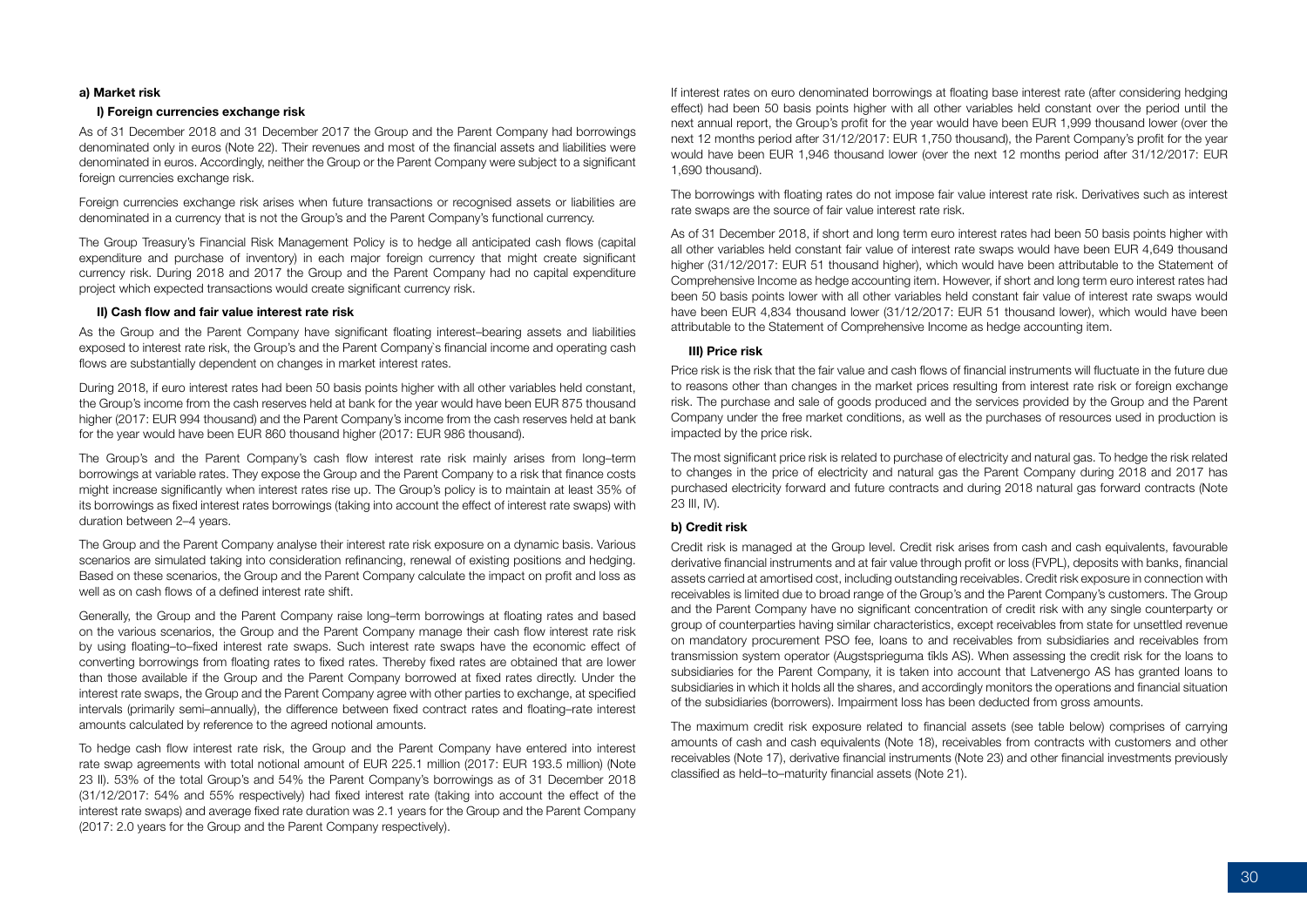#### Assessment of maximum possible exposure to credit risk:

EUR'000

|                                           |                 | Group                    |            | <b>Parent Company</b> |                          |  |
|-------------------------------------------|-----------------|--------------------------|------------|-----------------------|--------------------------|--|
|                                           | Notes           | 31/12/2018               | 31/12/2017 | 31/12/2018            | 31/12/2017               |  |
| Receivables from contracts with customers | 17a             | 117.955                  | 105,369    | 81,025                | 82,799                   |  |
| Other non-current financial receivables   | 17 <sub>b</sub> | 30,920                   | 3,229      | 331                   | 284                      |  |
| Other current financial receivables       | 17 <sub>b</sub> | 84,613                   | 641,832    | 14,233                | 17,938                   |  |
| Loans to subsidiaries                     | 28 e            |                          |            | 765,815               | 1,098,781                |  |
| Cash and cash equivalents                 | 18              | 129,455                  | 236,003    | 127.554               | 232,855                  |  |
| Derivative financial instruments          | 23              | 15,853                   | 4,619      | 15,853                | 4,619                    |  |
| Other financial investments               | 21              | 16,935                   |            | 16,935                | $\overline{\phantom{0}}$ |  |
| Held-to-maturity financial assets         | 21              | $\overline{\phantom{a}}$ | 16,984     | -                     | 16,984                   |  |
|                                           |                 | 395,731                  | 1.008.036  | 1,021,746             | 1,454,260                |  |

In the prior year, the impairment of trade receivables was assessed based on the incurred loss model under IAS 39. Under IFRS 9 the Group and the Company measure the probability of default upon initial recognition of a receivable and at each balance sheet date consider whether there has been a significant increase of credit risk since the initial recognition (see Notes 2.16. and 2.17.)

For banks and financial institutions, independently rated parties with own or parent bank's minimum rating of investment grade are accepted. Otherwise, if there is no independent rating, management performs risk control to assess the credit quality of the financial counterparty, taking into account its financial position, past co–operation experience and other factors. After performed assessment individual credit limits are set based on internal ratings in accordance with principles set by the Financial Risk Management Policy. The basis for estimating the credit quality of individually significant financial assets not past due is credit ratings assigned by the rating agencies or, in their absence, the earlier credit behaviour of clients and other parties to the contract.

Credit risk related to cash and short–term deposits with banks is managed by balancing the placement of financial assets in order to maintain the possibility to choose the best offers and to reduce probability to incur losses.

#### The table below shows the balance of cash and cash equivalents by financial counterparties at the end of the reporting period: EUR'000

|                                          |            | Group      | <b>Parent Company</b> |            |  |
|------------------------------------------|------------|------------|-----------------------|------------|--|
|                                          | 31/12/2018 | 31/12/2017 | 31/12/2018            | 31/12/2017 |  |
| Investment level credit rating*          | 126.483    | 227.686    | 124.582               | 224,538    |  |
| No or non-investment level credit rating | 2.972      | 8.317      | 2.972                 | 8.317      |  |
|                                          | 129,455    | 236,003    | 127.554               | 232,855    |  |

\* Investment level credit rating assigned for the parent companies of banks

Set limits of credit exposure to the financial counterparties were not exceeded during the reporting period, and the Group and the Parent Company management does not expect any losses arising from a potential default of financial counterparty, financial counterparties are in Stage 1.

The Group and the Parent Company invest only in listed debt instruments with very low probability of default (State Treasury bonds).

# c) Liquidity risk

Latvenergo Group's liquidity and cash flow risk management policy is to maintain a sufficient amount of cash and cash equivalents (Note 18) and the availability of long and short-term funding through an adequate amount of committed credit facilities in order to meet existing and expected commitments and compensate for fluctuations in cash flows due to the occurrence of a variety of financial risks.

The table below analyses the Group's and the Parent Company's financial liabilities into relevant maturity groupings based on the settlement terms. The amounts disclosed in the table are the contractual undiscounted cash flows. Contractual undiscounted cash flows originated by the borrowings are calculated taking into account the actual interest rates at the end of the reporting period.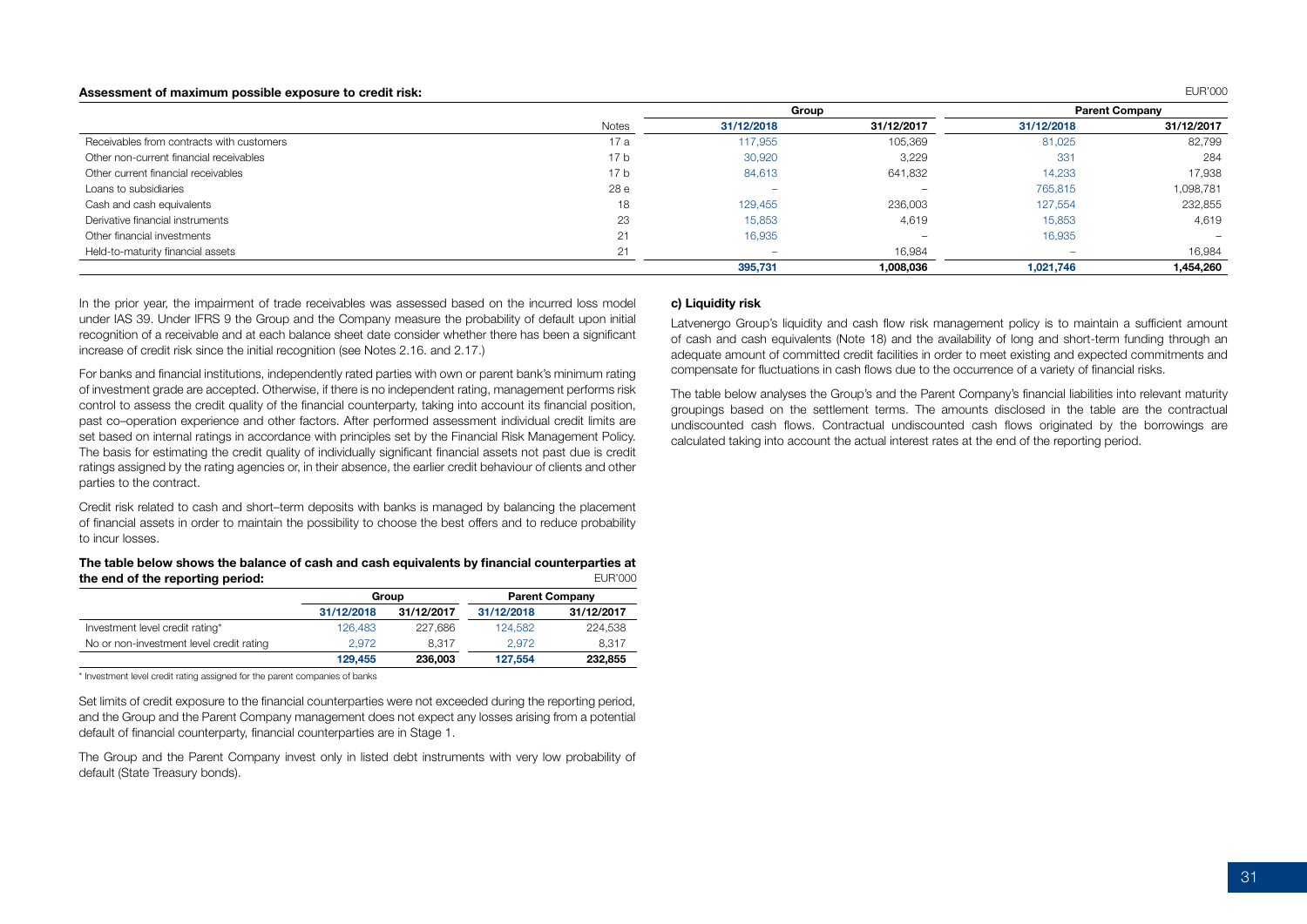#### Liquidity analysis (contractual undiscounted gross cash flows)

|                                                        | Group               |                          |                          |                          |              |                     |                      | <b>Parent Company</b> |                          |              |
|--------------------------------------------------------|---------------------|--------------------------|--------------------------|--------------------------|--------------|---------------------|----------------------|-----------------------|--------------------------|--------------|
|                                                        | Less than 1<br>year | From 1 to 2<br>years     | From 3 to 5<br>years     | Over 5 years             | <b>TOTAL</b> | Less than 1<br>year | From 1 to 2<br>years | From 3 to 5<br>years  | Over 5 years             | <b>TOTAL</b> |
| As of 31 December 2018                                 |                     |                          |                          |                          |              |                     |                      |                       |                          |              |
| Borrowings from banks                                  | 116.989             | 159,053                  | 250,342                  | 214,090                  | 740.474      | 114,241             | 154.751              | 246,134               | 212,846                  | 727,972      |
| Issued debt securities (bonds)                         | 2,880               | 37,769                   | 104,228                  | -                        | 144,877      | 2,880               | 37,769               | 104,228               | $\overline{\phantom{a}}$ | 144,877      |
| Derivative financial instruments                       | 14,362              | 2,864                    | 2,708                    | (1, 145)                 | 18,789       | 14,362              | 2,864                | 2,708                 | (1, 145)                 | 18,789       |
| Trade and other current financial payables (Note 25) * | 103,707             | $\overline{\phantom{a}}$ | $\overline{\phantom{a}}$ | $\overline{\phantom{a}}$ | 103,707      | 78,726              | -                    | -                     |                          | 78,726       |
|                                                        | 237,938             | 199,686                  | 357,278                  | 212,945                  | 1,007,847    | 210,209             | 195,384              | 353,070               | 211,701                  | 970,364      |
| As of 31 December 2017                                 |                     |                          |                          |                          |              |                     |                      |                       |                          |              |
| Borrowings from banks                                  | 113.285             | 119,074                  | 313.149                  | 191,748                  | 737.256      | 109,727             | 117.985              | 310,411               | 194,733                  | 732,856      |
| Issued debt securities (bonds)                         | 2,880               | 2,880                    | 142,041                  | $\overline{\phantom{a}}$ | 147,801      | 2,880               | 2,880                | 142,041               | -                        | 147,801      |
| Derivative financial instruments                       | 5,304               | 5,077                    | 3,273                    | 318                      | 13.972       | 5,304               | 5,077                | 3,273                 | 318                      | 13,972       |
| Trade and other current financial payables (Note 25) * | 115,742             | $\overline{\phantom{a}}$ | $\overline{\phantom{a}}$ | -                        | 115,742      | 79,341              | -                    | -                     | -                        | 79,341       |
|                                                        | 237.211             | 127.031                  | 458,463                  | 192,066                  | 1,014,771    | 197.252             | 125,942              | 455.725               | 195.051                  | 973,970      |

\* Excluding advances received, deferred income, tax related liabilities and other non–current or current non–financial payables

### 3.2. CAPITAL RISK MANAGEMENT

The Group's and the Parent Company's objectives when managing capital are to safeguard the Group's and Parent Company's ability to continue as a going concern as well as to ensure necessary financing for investment program and to avoid breaches of covenants (no breaches in 2018 nor 2017), which are linked to capital structure and are stipulated in the majority of loan agreements.

In order to maintain or adjust the capital structure, the Group and the Parent Company may evaluate the amount and timing of raising new debt due to investment programs or initiate new investments in the share capital by shareholder. Also asset revaluation directly influences the capital structure. To comply with loan covenants, the Group and the Parent Company monitor capital on the basis of the capital ratio.

This ratio is calculated by dividing the equity by the sum of total assets and nominal value of issued and outstanding financial guarantees. According to the Group's strategy and defined loan covenants as per loan agreements the capital ratio shall be maintained at least at 30% level.

#### The capital ratio figures were as follows: EUR'000

|                      | Group      |            | <b>Parent Company</b> |            |  |
|----------------------|------------|------------|-----------------------|------------|--|
|                      | 31/12/2018 | 31/12/2017 | 31/12/2018            | 31/12/2017 |  |
| Total equity         | 2.320.065  | 2.846.891  | 1.993.823             | 2,382,638  |  |
| Total assets         | 3.798.819  | 4.415.725  | 3.141.109             | 3.649.200  |  |
| <b>Capital Ratio</b> | 61%        | 64%        | 63%                   | 65%        |  |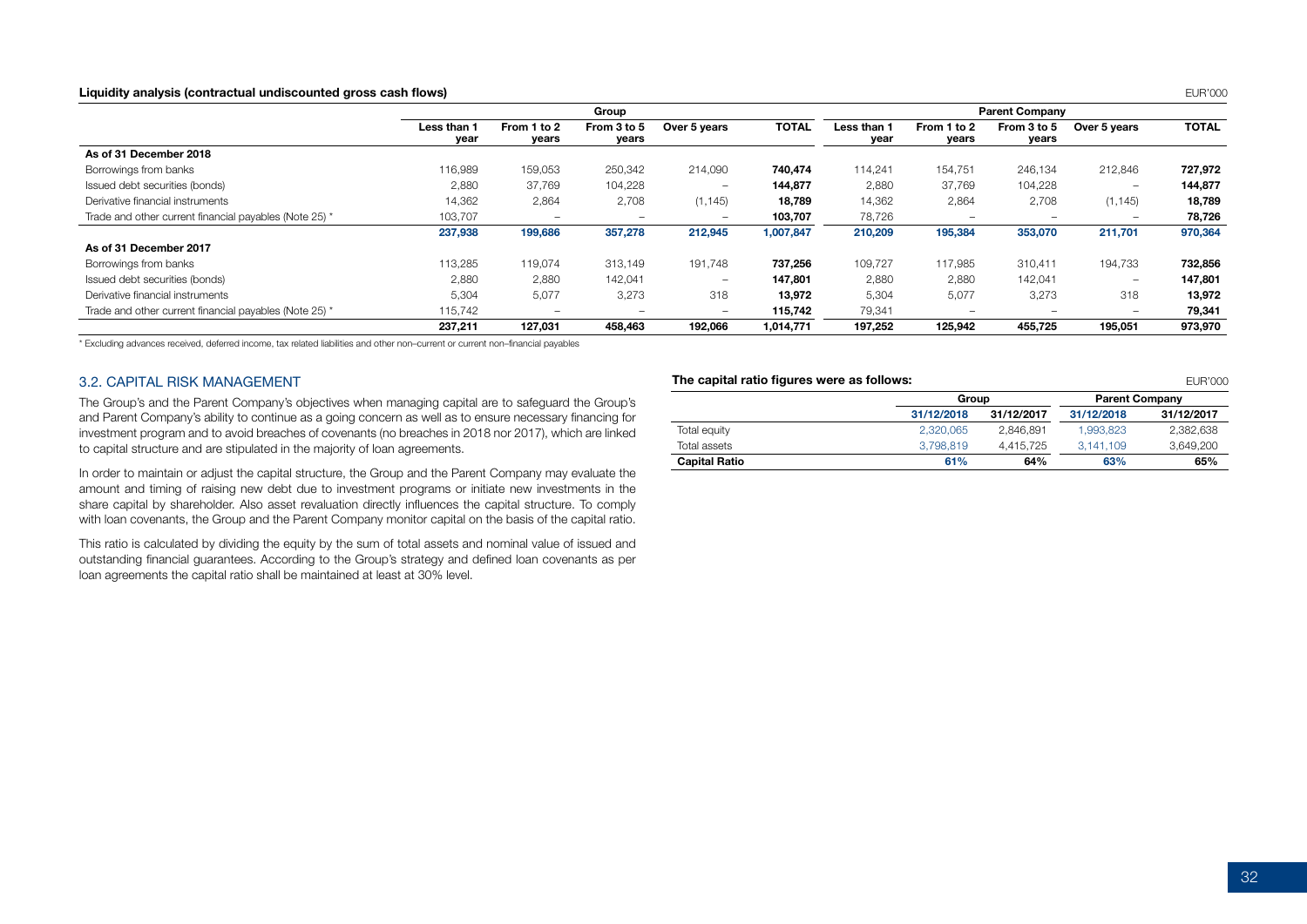# 4. CRITICAL ACCOUNTING ESTIMATES AND JUDGEMENTS

Estimates and judgments are regularly evaluated and are based on historical experience and other factors, including expectations of future events that are believed to be reasonable under the circumstances. The Group and the Parent Company make estimates and assumptions concerning the future. The resulting accounting estimates will, by definition, seldom equal the related actual results. The estimates and assumptions that have a significant risk of causing a material adjustment to the carrying amounts of assets and liabilities within the next financial year are discussed below:

#### a) Estimates concerning property, plant and equipment

#### I) Useful lives of property, plant and equipment

The Group and the Parent Company make estimates concerning the expected useful lives and residual values of property, plant and equipment. These are reviewed at the end of each reporting period and are based on the past experience as well as industry practice. Previous experience has shown that the actual useful lives have sometimes been longer than the estimates. Values of fully depreciated property, plant and equipment are disclosed in Note 14 a. Quantifying an impact of potential changes in the useful lives is deemed impracticable therefore sensitivity analysis is not disclosed.

#### II) Recoverable amount of property, plant and equipment

The Group and the Parent Company perform impairment tests for items of property, plant and equipment when the events and circumstances indicate a potential impairment. For the items of PPE the following separate cash–generating units are defined – the distribution system assets, transmission system assets, assets of HPPs (Riga, Plavinu, Keguma and Aiviekste HPPs) and assets of Latvenergo combined heat and power plants as disclosed in Note 14 d. According to these tests assets are written down to their recoverable amounts, if necessary. When carrying out impairment tests management uses various estimates for the cash flows arising from the use of the assets, sales, maintenance and repairs of the assets, as well as in respect of the inflation and discount rates. The estimates are based on the forecasts of the general economic environment, consumption and the estimated sales price of electricity. If the situation changes in the future, either additional impairment could be recognised, or the previously recognised impairment could be partially or fully reversed. Such factors as high maintenance and reconstruction costs, low load of several auxiliaries, comparatively substantial maintenance expense, limited facilities to sell property, plant and equipment in the market and other essential factors have an impact of decreasing of the recoverable amounts. Impairment charges recognised during the current reporting year are disclosed in Note 14 d.

#### III) Revaluation

Revaluation for part of the Group's and the Parent Company's property, plant and equipment is performed by independent, external and certified valuers by applying the depreciated replacement cost model or income method. Valuation has been performed according to international standards on property valuation, based on current use of property, plant and equipment that is estimated as the most effective and best use of these assets. As a result of valuation, depreciated replacement cost was determined for each asset. Depreciated replacement cost is difference between the cost of replacement or renewal of similar asset at the time of revaluation and the accumulated loss of an asset's value that encompasses physical deterioration, functional (technological) obsolescence and economic (external) obsolescence. Physical depreciation was determined proportionally to the age of the property, plant and equipment item. In assessment for property, plant and equipment items for which a reconstruction is planned in the near future additional functional depreciation was assessed. Remaining useful lives of property, plant and equipment items after revaluation were estimated according to estimated total depreciation. Income method is based on the identification and analysis of generation capacity, forecasting of electricity trade prices, analysis of historical generation and operating expenses and forecast of future costs, capital expenditure, net cash flows, as well calculation of discount and capitalisation rates, based on market data.

For detailed most recent revaluation results see Note 14 c.

#### b) Impairment of financial assets

Until 31 December 2017 the estimated collectability of accounts receivable was assessed under IAS 39 on the basis of receivables from contracts with customers aging analysis according to estimates defined by the Group entities management and the Parent Company's management based on the incurred loss model. In case individual assessment was not possible due to the large number of individual balances, receivables were classified into three groups of similar credit risk characteristics (electricity, natural gas trade and related services receivables, heating and other receivables from contracts with customers and receivables from subsidiaries) and were collectively assessed for impairment, using historical loss experience. Historical loss experience was adjusted on the basis of current observable data to reflect the effects of current conditions that did not affect the period on which the historical loss experience was based and to remove the effects of conditions in the historical period that did not exist currently. The circumstances indicating an impairment loss may include initiated insolvency of the debtor and inability to meet payment terms.

Since 1 January 2018 the Group and the Parent Company have six types of financial assets that are subject to the expected credit loss model:

- non-current and current loans to related parties (the Parent Company)
- other non-current receivables
- other financial investments
- receivables from contracts with customers
- **n** other current receivables
- cash and cash equivalents.

The loss allowances for financial assets are based on assumptions about risk of default and expected loss rates. The Group and the Company uses judgement in making these assumptions and selecting the inputs to the impairment calculation, based on the Group's and the Company's past history, existing market conditions as well as forward looking estimates at the end of each reporting period.

The Group and the Parent Company apply two expected credit loss models: portfolio model and counterparty model (Note 2.16.)

Using the portfolio model the Group and the Parent Company apply the IFRS 9 simplified approach to measuring expected credit losses which uses a lifetime expected loss allowance for trade receivables of basic business activities (electricity, natural gas and heat and supporting services sales, IT and telecommunication services sales). To measure expected credit losses these receivables have been grouped based on shared credit risk characteristics and the days past due. The Group and the Parent Company therefore have concluded that the expected loss rates for these receivables are a reasonable approximation of the credit risk exposure. The expected loss rates are based on the payment profiles of sales over a period of 2 years before 1 January 2018 and the corresponding historical credit losses experienced within this period. There are no adjustments made to the historical loss rates that would reflect current and forward-looking information on macroeconomic factors affecting the ability of the customers to settle the receivables as the Group and the Parent Company have assumed that macroeconomic factors, such as GDP or the unemployment rates in Latvia have insignificant impact on expected credit loss as macroeconomic projections foresee stable outlook of these indicators.

Counterparty model is used on individual contract basis for non-current and current loans to subsidiaries, other financial investments and cash and cash equivalents. If no significant increase in credit risk is identified, the expected credit losses according to this model are based on assessment of the individual counterparty's or counterparty's industry risk of default and recovery rate assigned by *Moody's* credit rating agency for 12 months expected losses rates. The circumstances indicating a significant increase in credit risk is significant increase in *Moody's* default and recovery rates (by 1 percentage point) and counterpart's inability to meet payment terms (overdue 30 days or more, insolvency or bankruptcy, or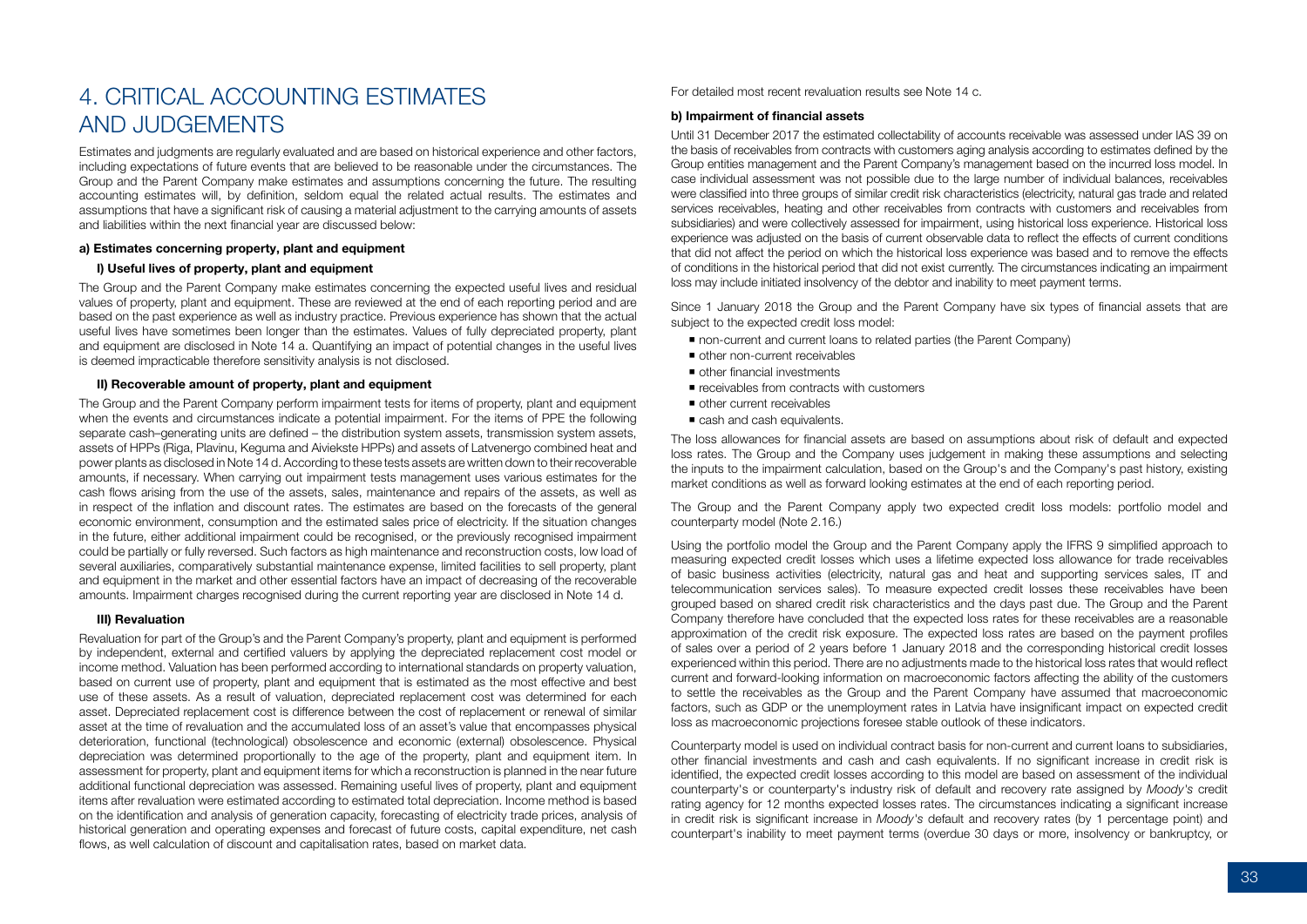initiated similar legal proceedings and other indications on inability to pay). If significant increase in credit risk identified, calculated lifetime expected credit loss.

Counterparty model also used for non-current receivables, individually significant receivables, receivables of energy industry companies and related parties by calculating lifetime expected losses based on corporate default and recovery rates.

All of the Group's and the Parent Company's other financial investments measured at amortised cost (investments in State Treasury bonds) do not have significant increase in credit risk and are considered to have low credit risk (*Moody's* credit rating – A3) and are in Stage 1, the loss allowance therefore was immaterial and wasn't recognised.

While cash and cash equivalents are also subject to the impairment requirements of IFRS 9, the identified impairment loss was immaterial, considering also fact that fact that almost all of cash and cash equivalents are held in financial institutions with the credit rating grade of the institution or its parent bank at investment grade credit rating (mostly 'A level' credit rating) (Stage 1).

#### c) Estimates concerning revenue recognition from contracts with customers

#### I) Recognition of mandatory procurement PSO fees

The Group and the Parent Company have applied significant judgement for use of agent principle for recognition of mandatory procurement PSO fee (see also Note 2.21.).

Management has considered following indicators that the Group and the Parent Company are acting as agents because:

- $\blacksquare$  do not have control over the mandatory procurement PSO fee before transferring to the customer;
- have duty for including the mandatory procurement PSO fee in invoices issued to the end customers, but are not entitled for revenues from mandatory procurement PSO fee. These fees are determined by state support mechanism and are covered by all electricity end-users in proportion to their electricity consumption;
- $\blacksquare$  have no discretion in establishing mandatory procurement PSO fees price, either directly or indirectly;
- $\blacksquare$  do not have exposure to rewards associated with mandatory procurement PSO fees.

#### II) Recognition of distribution system services and transmission system services (Parent Company)

Management has evaluated that it does not have influence and control over distribution system services and transmission system services, therefore the Parent Company acts as an agent. In particular, Management has considered the following indicators that the Parent Company is acting as an agent because:

- does not control provision of distribution system and transmission system services;
- includes the distribution system and transmission system services in invoices issued to the customers on behalf of distribution system operator or transmission system operator and receives payment, but is not entitled to the respective revenues;
- has no discretion in distribution system or transmission system services price, either directly or indirectly (see also Note 2.21.).

#### III) Recognition of connection service fees to distribution system (Group)

Connection fees to distribution system are not considered as separate (distinct) performance obligations, as are not distinct individually or within the context of the contract. Sales of distribution services are provided after customers have paid for the network connection, therefore network connection fees and sales of distribution services are highly interdependent and interrelated.

Income from connection and other income for reconstruction of distribution system assets on demand of clients are deferred as an ongoing service is identified as part of agreement to provide distribution system services with customers (Note 2.21) and accounted as deferred income from contracts with customers under IFRS 15 (see Note 27). Connection fees are recognised as income over the estimated customer

relationship period. Based on Management estimate, 20 years is the estimated customer relationship period, which is estimated as period after which requested power output for connection object could significantly change due to technological reasons.

Thus period over which revenue is recognised is based on Management estimate, as it is reasonably certain that assets, whose costs are partly reimbursed by connection service fees, will be used to provide distribution system services for a longer period than the term stated in agreement with the customer (Note 2.21).

#### d) Recognition and reassessment of provisions

As of 31 December 2018, the Group had set up provisions for environmental protection, post–employment benefits and termination benefits totalling EUR 21.0 million (31/12/2017: EUR 25.3 million) and the Parent Company in amount of EUR 9.0 million (31/12/2017: EUR 9.7 million) (Note 26). The amount and timing of the settlement of these obligations is uncertain. A number of assumptions and estimates have been used to determine the present value of provisions, including the amount of future expenditure, inflation rates, and the timing of settlement of the expenditure. The actual expenditure may also differ from the provisions recognised as a result of possible changes in legislative norms, technology available in the future to restore environmental damages, and expenditure covered by third parties. For revaluation of provisions for post– employment obligations probabilities of retirement in different employees' aging groups as well as variable demographic factors and financial factors (including expected remuneration increase and determined changes in benefit amounts) have been estimated. The probabilities and other factors are determined on the basis of previous experience. According to defined development directions per Strategy of Latvenergo Group for the period 2017-2022, the management of the Parent Company approved the Strategic Development and Efficiency Programme. Provisions for employees' termination benefits are recognised on a basis of Strategic Development and Efficiency Programme of Latvenergo Group for the period in which it is planned to implement the efficiency program (including Latvenergo AS and Sadales tīkls AS efficiency activities), by which it is intended to reduce gradually the number of employees by the year 2022. The key assumptions made to determine the amount of provisions are provided in Note 26.

#### e) Evaluation of effectiveness of hedging instruments

The Group and the Parent Company have concluded significant number of forward and future contracts and swap agreements to hedge the risk of the changes in prices of electricity and natural gas as well as interest rate fluctuations to which cash flow risk hedge accounting is applied and the gains and losses from changes in the fair value of the effective hedging instruments and items secured against risk are included in respective equity reserve. The evaluation of the effectiveness of the hedging is based on Management's estimates with regard to future purchase transactions of electricity and natural gas and signed variable interest loan agreements. When hedging instruments turn out to be ineffective, gains/ losses from the changes in the fair value are recognised in the Statement of Profit or Loss (Note 24).

#### f) Lease classification

The Group has entered into the lease agreement with licenced transmission system operator for the lease of transmission system network infrastructure and land, buildings and facilities related to this infrastructure till the end of 2019. At the end of lease agreement the parties may review terms of the agreement. If the parties do not agree on a new lease agreement, the existing agreement is prolonged for further 5 years subject to transmission system operator having a valid licence for electricity transmission. Based on an evaluation of the terms of the agreement, such as rights of the ownership is not transferred as determined by Energy Law of the Republic of Latvia, the lessor retains all the significant risks and rewards of ownership of these assets, the Group accounts this agreement as operating lease. In making the judgement on lease classification the management assessed the criteria included in IAS 17 'Leases' and considered the following circumstances:

- **The lease does not transfer ownership of the assets at the end of the lease term,**
- The lessee has no option to purchase the assets at a price sufficiently lower than the fair value,
- The Group is entitled to lease payments ensuring the rate of return on assets approved by Public Utilities Commission (PUC) and bears risks and rewards related to ownership and the changes in the fair value of the leased assets,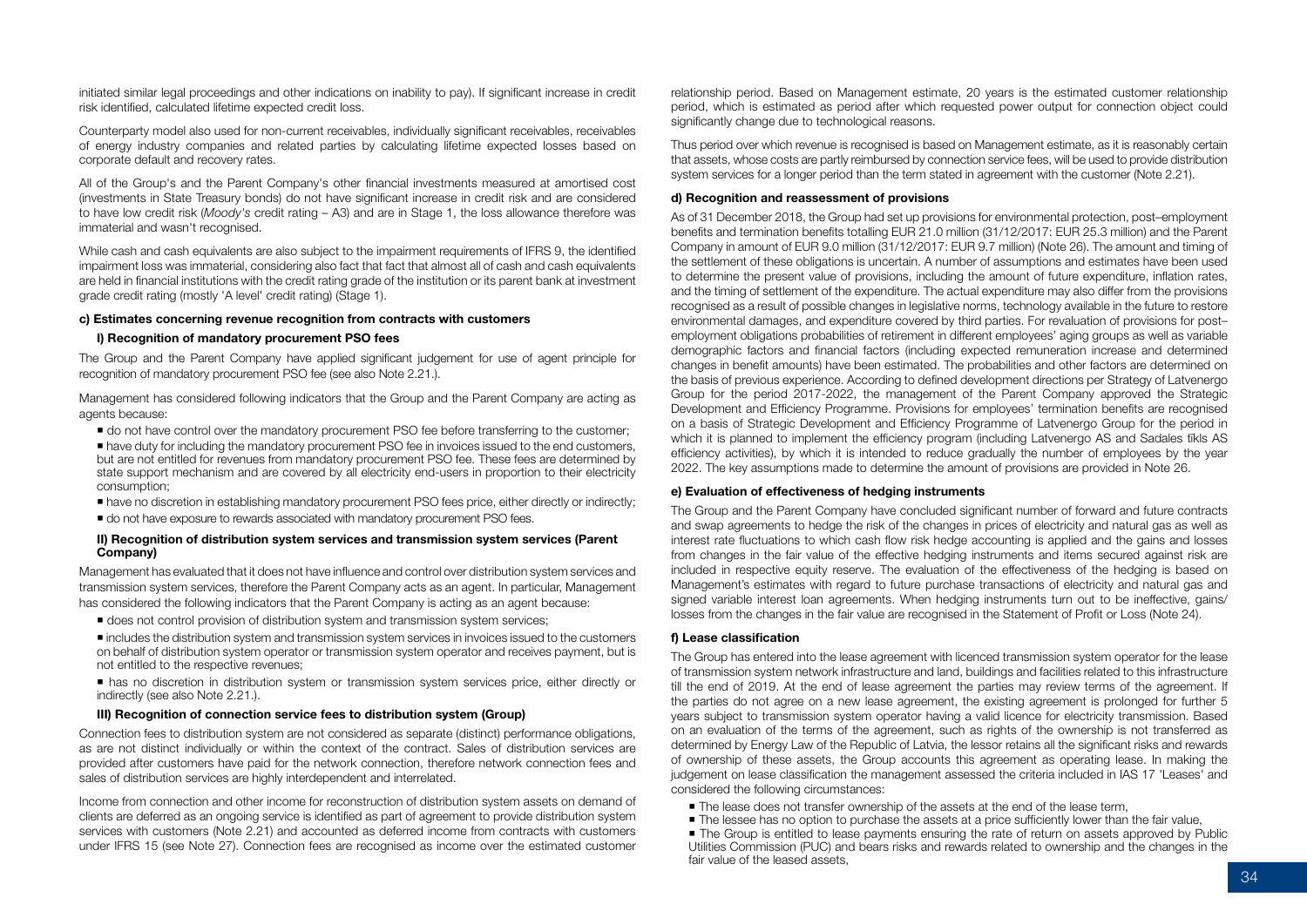The lease agreement could be prolonged up to 2025, until when transmission system operator has valid licence for electricity transmission. The lease term does not cover the major part of the economic life of leased assets,

 The lease payments are determined by methodology for transmission system services approved by PUC, considering the rate of return on assets approved by PUC and the lease payments during the predictable lease term do not amount to substantially all of the estimated fair value of the leased assets,

**The assets can only be operated by a lessee holding the licence for electricity transmission. In** accordance with the effective legislation, the Group cannot obtain the licence itself. Thus, after 2025 when the current licence for electricity transmission issued to transmission system operator expires, the Group will have to lease the transmission system assets to a company having the licence for electricity transmission. Analysing the current valid lease agreement and considering that PUC determines the rate of return on assets used for the calculation of lease payments and it is reset on a regular basis, the lease payments beyond 2025 will be on market terms. Thus, these periods need not to be taken into account when assessing the substance of the current lease agreement.

#### g) Recognition of connection service fees to transmission system (IAS 17)

Connection fees to transmission system are recognised as income over the estimated lease period. The estimated lease period is based on the Management estimate.

Income from connection to transmission system and other service fees is deferred as an ongoing service is identified as part of the agreement with the lessee. Operating lease agreement term is 5 years, the period over which revenue from connection fees is recognised is longer, as it is reasonably certain that assets, whose costs are partly reimbursed by connection fees will be leased for a longer period that defined original lease term.

#### h) Impact of sanctions applied to a supplier of hydroelectric units

Latvenergo AS has concluded contracts with PJSC Power Machines for reconstruction of Plavinas HPP's hydroelectric units HA1 and HA3 and reconstruction of Ķeguma HPP's hydroelectric units HA5, HA6 and HA7 until the year 2020 with the total amount of contracts EUR 78,045 thousand. Of the total contracted amount, the Parent Company has received assets and services in total amount of EUR 50,521 thousand as at 31 December 2018 (31/12/2017: 49,807 EUR thousand) including assets under construction (not installed) of EUR 16,562 thousand as of 31 December 2018 (31/12/2017: EUR 35,473 thousand).

On 26 January 2018 U.S. Department of Treasury Office of Foreign Assets Control (hereinafter – OFAC) published a statement on persons subjected to sanctions of USA, according to this statement PJSC Power Machines is under abovementioned sanctions. As a result, the realisation of the project has been suspended. On 10 December 2018 Latvenergo AS submitted repeated the application to OFAC with a request to wind down of contractual relationship with PJSC Power Machines. In negative scenario there is possibility of mutual future claims, but the outcome cannot be determined at the moment of approval of the Financial Statements.

The Management has made assessment that there is no basis for recognition of impairment for the assets under construction and no provision related to resolution to this matter needs to be recognised. In reaching the above conclusions, the management has also used external independent expert assessment, including the possibility to use supplied, but not yet installed items for the reconstruction of hydroelectric units.

#### i) Recognition of one-off compensation in relation to cogeneration power plants

In October 2017, the Parent Company applied for a one-off compensation from the state, at the same time opting out of the receipt of 75% of the guaranteed annual payments for installed electrical capacity in combined heat and power plant CHPP-1 and CHPP-2. The one-off compensation was calculated as 75% of the discounted future guaranteed payments for installed electrical capacity. On 21 November 2017, the Cabinet of Ministers of the Republic of Latvia accepted an order on one–off compensation to Latvenergo AS on guaranteed support for the installed capacity of cogeneration power plants, therefore the Parent

Company obtained a government grant in the amount of EUR 454,413 thousand.

The grant was divided into two parts and recognised in accordance with accounting policy stated in Note 2.15 a:

- an unconditional grant in amount of EUR 140,000 thousand recognised as 'Other income' (Note 7) in the Group's and the Parent Company's statement of profit or loss in 2017
- a conditional grant in amount of EUR 314,413 thousand recognised as deferred income in the Group's and the Parent Company's statement of financial position and to be allocated to income on a straight-line basis until fulfilling obligation till the end of the support period – 23 September 2028.

The decision on settlement of one-off compensation was made separately. Following the order No. 685 of the Cabinet of Ministers of the Republic of Latvia on 28 November 2017 a trilateral agreement was concluded between Republic of Latvia (represented by Ministry of Economics), the Parent Company and its subsidiary Enerģijas publiskais tirgotājs AS (public trader) on settlement of the one–off compensation. Accordingly, public trader recognised receivable from state for one-off compensation in the amount of EUR 454,413 thousand. This balance was recognised as government grant receivable in Group financial statements (Note 17 b). For Enerģijas publiskais tirgotājs AS to ensure financing of compensation, the Parent Company concluded agreement on loan issue in amount equal to the grant receivable (see Note 28 e).

On 20 March 2018 registered changes in share capital of the Parent Company by decreasing share capital in amount of EUR 454,413 thousand (Note 19).

On 26 March 2018, in accordance with the trilateral agreement, the Parent Company settled its liability towards Ministry of Economics for the capital release by netting off the balance with the respective grant receivable from the state and netted balances with public trader on the same date.

On 26 September 2018, the Cabinet of Ministers decided to change conditions for a part of the grant in the amount of EUR 51,700 thousand stipulating it as unconditional, by reducing the remaining part of the grant proportionally to this amount until the end of the support period. As a result, of this and the previous order, EUR 81 004 thousand were recognised as 'Other income' in the Group's and Parent Company's statement of profit or loss in 2018. Consequently, EUR 233,409 thousand remained recognised as deferred income as of 31 December 2018 and to be allocated to income on a straight-line basis until fulfilling obligation till the end of the support period – 23 September 2028.

#### j) Deferred tax recognition

The untaxed 2018 profits of the subsidiaries are subject to deferred tax charge in the Consolidated Financial Statements to the extent that the Parent Company as shareholder will decide in a foreseeable future on distribution of this profit through dividends which will be taxed on distribution with tax rate 20/80 (see Note 2.23.). The management of the Parent Company has made judgement on the expected timing and extent of the distribution of the 2018 profits of subsidiaries and as of 31 December 2018 recognised in the Group's Consolidated Financial Statements deferred tax liability in the amount of EUR 12,297 thousand related to year 2018 profit of its subsidiaries to be distributed.

# 5. OPERATING SEGMENT INFORMATION

#### OPERATING SEGMENTS

For segment reporting purposes, the division into operating segments is based on internal management structure, which is the basis for the reporting system, performance assessment and the allocation of resources by the operating segment decision maker – management of the Group's company operating in each of segments. The Management Board of the Parent Company reviews financial results of operating segments.

The profit measure monitored by the chief operating decision maker primarily is EBITDA, but it also monitors operating profit. In separate financial statements operating profit excludes the dividend income and interest income from subsidiaries. The subsidiaries operate independently from the Parent Company under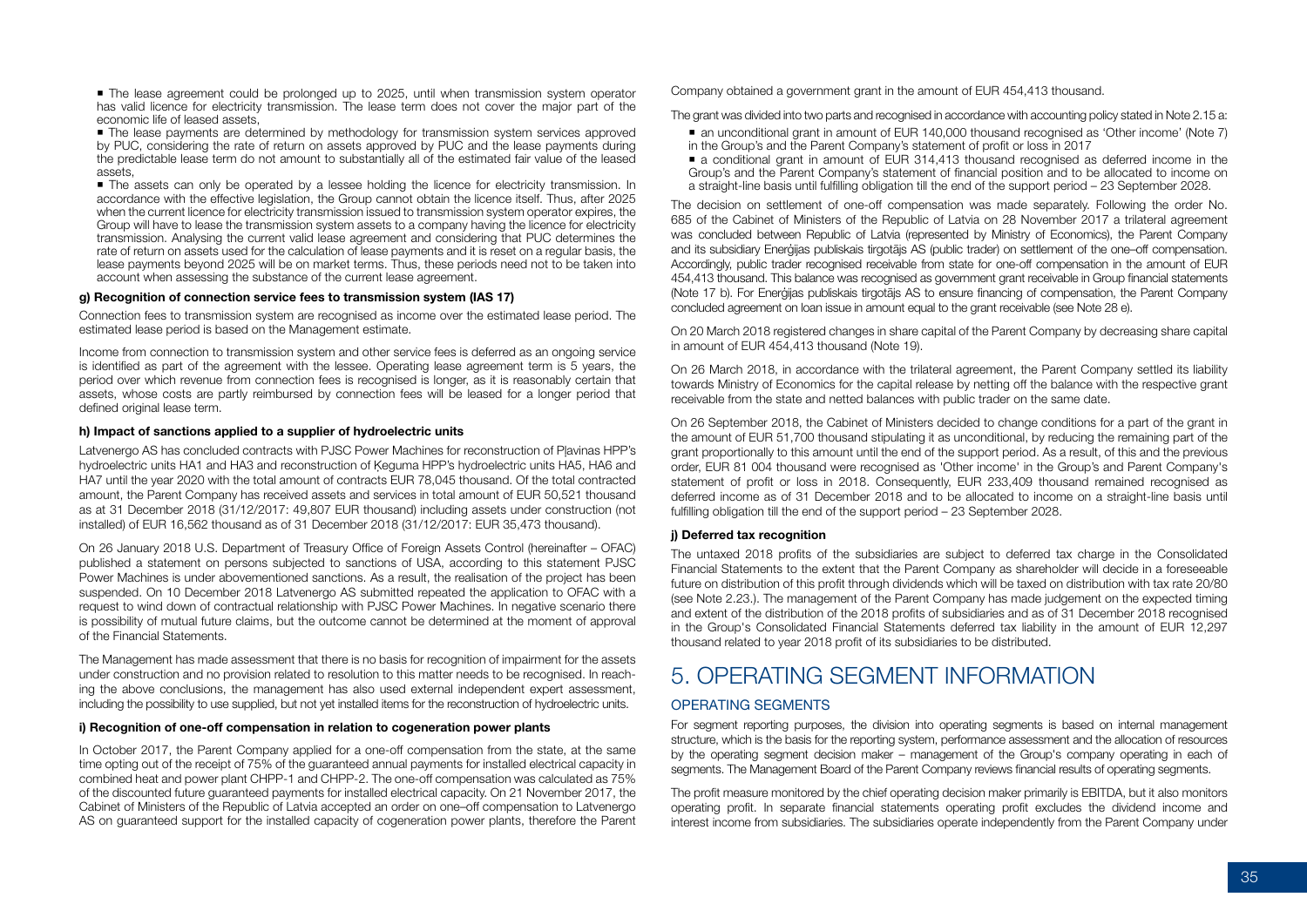the requirements of EU and Latvian legislation and their businesses are different from that of the Parent Company. Therefore, the Parent Company's chief operating decision maker monitors the performance of the Parent Company and makes decisions regarding allocation of resources based on the operating results of the Parent Company.

The Group divides its operations into three main operating segments – generation and trade, distribution and lease of transmission system assets. The Parent Company divides its operations into one main operating segment – generation and trade.

In addition, corporate functions, that cover administration and other support services, are presented in the Group and the Parent Company as separate segment.

Corporate functions provide management services to subsidiaries as well as provides IT and telecommunication, rental services to external customers.

Generation and trade comprises the Group's electricity and thermal energy generation operations, which are organised into the legal entities: Latvenergo AS and Liepājas enerģija SIA; electricity and natural gas trade

(including electricity and natural gas wholesale) in the Baltics carried out by Latvenergo AS, Elektrum Eesti OÜ and Elektrum Lietuva UAB, as well as administration of the mandatory procurement process provided by Enerģijas publiskais tirgotājs AS.

The operations of the distribution operating segment relate to the provision of electricity distribution services in Latvia and is managed by the subsidiary Sadales tīkls AS (the largest distribution system operator in Latvia).

The operations of the lease of transmission system assets operating segment is managed by Latvijas elektriskie tīkli AS – the owner of transmission system assets (330 kV and 110 kV transmission lines, substations and distribution points), which provides financing of investments in these assets.

The following table presents revenue, financial results and profit information and segment assets and liabilities of the Group's and the Parent Company's operating segments. Inter–segment revenue is eliminated on consolidation and reflected in the 'adjustments and eliminations' column. All transactions between segments are made based on the regulated tariffs, where applicable, or on an arm's length principle.

EUR'000

|                                                                             |                        | Group               |                                              |                        |                          |                                      |                          |                         |                        | <b>Parent Company</b>    |                                           |                                   |
|-----------------------------------------------------------------------------|------------------------|---------------------|----------------------------------------------|------------------------|--------------------------|--------------------------------------|--------------------------|-------------------------|------------------------|--------------------------|-------------------------------------------|-----------------------------------|
|                                                                             | Generation<br>and trad | <b>Distribution</b> | Lease of<br>transmission<br>system<br>assets | Corporate<br>functions | <b>TOTAL</b><br>segments | Adjust-<br>ments and<br>eliminations | <b>TOTAL</b><br>Group    | Generation<br>and trade | Corporate<br>functions | <b>TOTAL</b><br>segments | Adiust-<br>ments and<br>elimina-<br>tions | <b>TOTAL</b><br>Parent<br>Company |
| 2018                                                                        |                        |                     |                                              |                        |                          |                                      |                          |                         |                        |                          |                                           |                                   |
| Revenue                                                                     |                        |                     |                                              |                        |                          |                                      |                          |                         |                        |                          |                                           |                                   |
| External customers                                                          | 510,434                | 321,232             | 39,203                                       | 7,139                  | 878,008                  | $\qquad \qquad -$                    | 878,008                  | 386,510                 | 48,689                 | 435,199                  | $\overline{\phantom{0}}$                  | 435,199                           |
| Inter-segment                                                               | 1,390                  | 1,730               | 2,991                                        | 45,451                 | 51,562                   | (51, 562)                            |                          | 459                     | 22,366                 | 22,825                   | (22, 825)                                 |                                   |
| <b>TOTAL revenue</b>                                                        | 511,824                | 322,962             | 42,194                                       | 52,590                 | 929,570                  | (51, 562)                            | 878,008                  | 386,969                 | 71,055                 | 458,024                  | (22, 825)                                 | 435,199                           |
| <b>Results</b>                                                              |                        |                     |                                              |                        |                          |                                      |                          |                         |                        |                          |                                           |                                   |
| <b>EBITDA</b>                                                               | 146,552                | 119,791             | 41,456                                       | 13,783                 | 321,582                  | -                                    | 321,582                  | 134,040                 | 26,887                 | 160,927                  |                                           | 160,927                           |
| Amortisation, depreciation and intangible assets<br>and PPE impairment loss | (110, 490)             | (77, 432)           | (25, 856)                                    | (12,042)               | (225, 820)               | $\overline{\phantom{m}}$             | (225, 820)               | (107, 397)              | (19, 727)              | (127, 124)               | $\overline{\phantom{a}}$                  | (127, 124)                        |
| Profit before tax                                                           | 36,062                 | 42,359              | 15,600                                       | 1,741                  | 95,762                   | (7, 249)                             | 88,513                   | 26,643                  | 7,160                  | 33,803                   | 178,957                                   | 212,760                           |
| Assets at the end of the year                                               | 1,329,274              | 1,669,710           | 579,327                                      | 86,350                 | 3,664,661                | 134,158                              | 3,798,819                | 1,212,681               | 161,577                | 1,374,258                | 1,766,851                                 | 3,141,109                         |
| Liabilities at the end of the year                                          | 295,168                | 192,016             | 95,123                                       | 6,535                  | 588,842                  | 889,912                              | 1,478,754                | 298,328                 | 7,882                  | 306,210                  | 841,076                                   | 1,147,286                         |
| Capital expenditure                                                         | 28,909                 | 95,117              | 87,136                                       | 12,411                 | 223,573                  | (2,966)                              | 220,607                  | 26,921                  | 14.429                 | 41,350                   |                                           | 41,350                            |
| 2017                                                                        |                        |                     |                                              |                        |                          |                                      |                          |                         |                        |                          |                                           |                                   |
| Revenue                                                                     |                        |                     |                                              |                        |                          |                                      |                          |                         |                        |                          |                                           |                                   |
| External customers                                                          | 554,489                | 318,851             | 44,415                                       | 7,872                  | 925,627                  | $\overline{\phantom{0}}$             | 925,627                  | 448,660                 | 49,920                 | 498.580                  |                                           | 498,580                           |
| Inter-segment                                                               | 1,605                  | 1,851               | 2,541                                        | 52,739                 | 58,736                   | (58, 736)                            | $\overline{\phantom{a}}$ | 346                     | 29,089                 | 29,435                   | (29, 435)                                 |                                   |
| <b>TOTAL revenue</b>                                                        | 556,094                | 320,702             | 46,956                                       | 60,611                 | 984,363                  | (58, 736)                            | 925,627                  | 449,006                 | 79,009                 | 528,015                  | (29, 435)                                 | 498,580                           |
| <b>Results</b>                                                              |                        |                     |                                              |                        |                          |                                      |                          |                         |                        |                          |                                           |                                   |
| <b>EBITDA</b>                                                               | 372,829                | 111,599             | 45,305                                       | 11,963                 | 541,696                  | $\qquad \qquad -$                    | 541,696                  | 362,534                 | 24,566                 | 387,100                  |                                           | 387,100                           |
| Amortisation, depreciation and intangible assets<br>and PPE impairment loss | (194, 376)             | (76, 630)           | (24, 345)                                    | (12, 263)              | (307, 614)               | $\qquad \qquad -$                    | (307, 614)               | (191, 228)              | (18, 456)              | (209, 684)               | $\overline{\phantom{0}}$                  | (209, 684)                        |
| Profit / (loss) before tax                                                  | 178,453                | 34,969              | 20,960                                       | (300)                  | 234,082                  | (9,968)                              | 224,114                  | 171,306                 | 6,110                  | 177,416                  | 8,490                                     | 185,906                           |
| Assets at the end of the year                                               | 1,956,888              | 1,641,318           | 500,863                                      | 85,584                 | 4,184,653                | 231,072                              | 4,415,725                | 1,286,478               | 192,435                | 1,478,913                | 2,170,287                                 | 3,649,200                         |
| Liabilities at the end of the year                                          | 393,759                | 188,025             | 67,502                                       | 6,551                  | 655,837                  | 912,997                              | 1,568,834                | 383,708                 | 8,695                  | 392,403                  | 874,159                                   | 1,266,562                         |
| Capital expenditure                                                         | 74,021                 | 107,683             | 63,085                                       | 10,815                 | 255,604                  | (11, 793)                            | 243,811                  | 73,150                  | 16.128                 | 89,278                   |                                           | 89,278                            |
|                                                                             |                        |                     |                                              |                        |                          |                                      |                          |                         |                        |                          |                                           |                                   |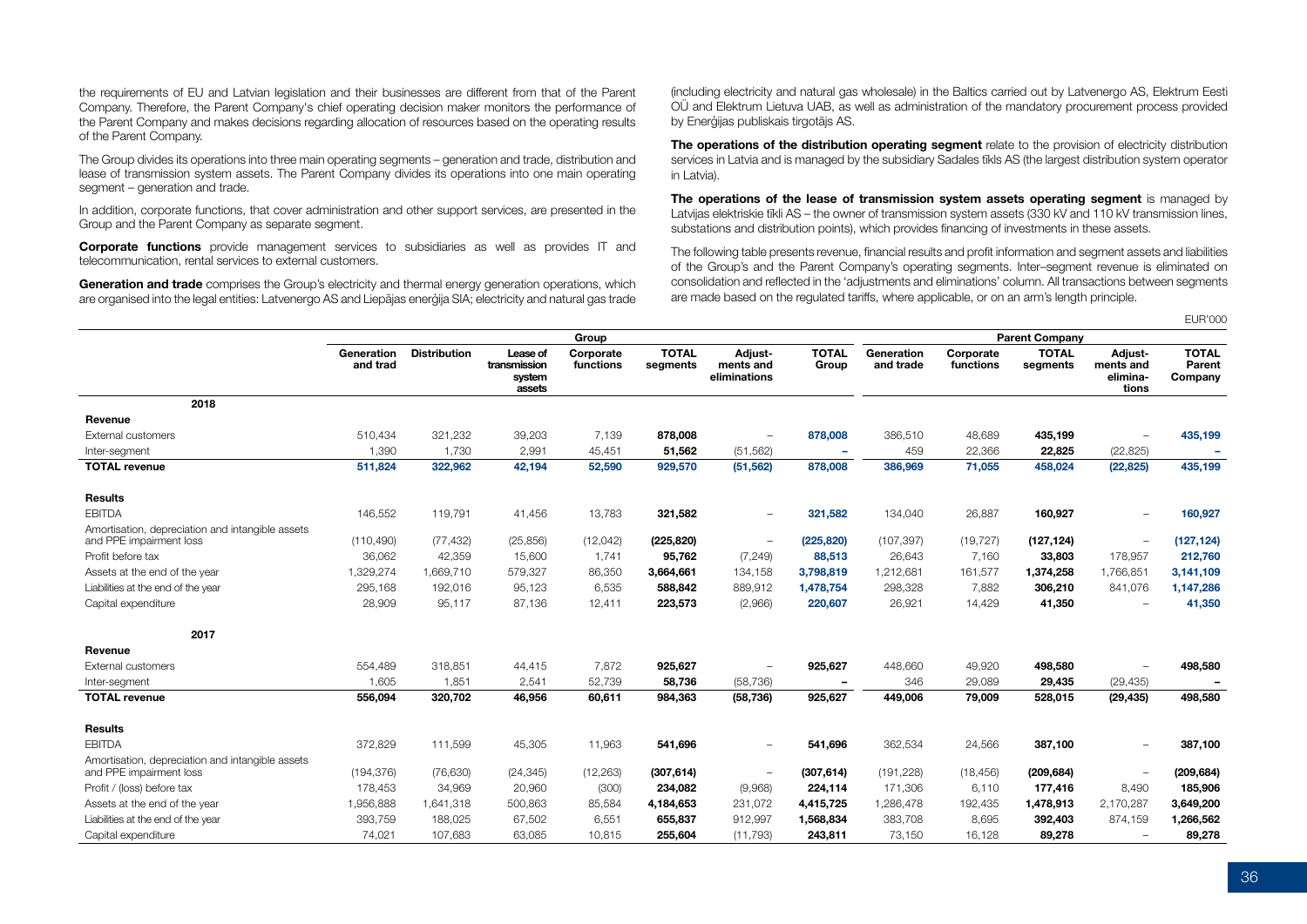### The Group's and the Parent Company's revenue from external customers (Note 6):

|                                                             |                          |                          | Group                                     |                               |                          |                       | <b>Parent Company</b>    |                               |                          |                                   |
|-------------------------------------------------------------|--------------------------|--------------------------|-------------------------------------------|-------------------------------|--------------------------|-----------------------|--------------------------|-------------------------------|--------------------------|-----------------------------------|
|                                                             | Generation<br>and trade  | <b>Distribution</b>      | Lease of<br>transmission<br>system assets | Corporate<br><b>Functions</b> | <b>TOTAL</b><br>segments | <b>TOTAL</b><br>Group | Generation<br>and trade  | Corporate<br><b>Functions</b> | <b>TOTAL</b><br>segments | <b>TOTAL</b><br>Parent<br>Company |
| Year ended 31 December 2018                                 |                          |                          |                                           |                               |                          |                       |                          |                               |                          |                                   |
| Revenue from contracts with customers recognised over time: |                          |                          |                                           |                               |                          |                       |                          |                               |                          |                                   |
| Trade of energy and related supply services                 | 422.673                  | 3,045                    |                                           | $\overline{\phantom{m}}$      | 425,718                  | 425,718               | 312,994                  | $\overline{\phantom{0}}$      | 312,994                  | 312,994                           |
| Distribution system services                                | 1                        | 303,438                  |                                           | $\overline{\phantom{a}}$      | 303,439                  | 303,439               |                          |                               |                          |                                   |
| Heat sales                                                  | 78,489                   | 86                       |                                           | 5                             | 78,580                   | 78,580                | 66,258                   | 5                             | 66,263                   | 66,263                            |
| Other revenue                                               | 9,271                    | 14,548                   | $\overline{\phantom{a}}$                  | 5,681                         | 29,500                   | 29,500                | 7,258                    | 32,697                        | 39,955                   | 39,955                            |
| <b>TOTAL revenue from contracts with customers</b>          | 510,434                  | 321,117                  | $\equiv$                                  | 5,686                         | 837,237                  | 837,237               | 386,510                  | 32,702                        | 419,212                  | 419,212                           |
| Other revenue:                                              |                          |                          |                                           |                               |                          |                       |                          |                               |                          |                                   |
| Lease of transmission system assets (Note 14 e)             |                          | $\overline{\phantom{m}}$ | 38,699                                    | $\overline{\phantom{a}}$      | 38,699                   | 38,699                |                          |                               |                          |                                   |
| Lease of other assets                                       |                          | 115                      | $\overline{\phantom{a}}$                  | 1,453                         | 1,568                    | 1,568                 | $\overline{\phantom{0}}$ | 15,987                        | 15,987                   | 15,987                            |
| Other revenue                                               | $\overline{\phantom{m}}$ | $\overline{\phantom{a}}$ | 504                                       | $\overline{\phantom{a}}$      | 504                      | 504                   | $\equiv$                 | $\overline{\phantom{0}}$      | $\overline{\phantom{a}}$ | $\overline{\phantom{m}}$          |
| <b>TOTAL other revenue</b>                                  | $\overline{\phantom{0}}$ | 115                      | 39,203                                    | 1,453                         | 40 771                   | 40 771                | $\equiv$                 | 15,987                        | 15,987                   | 15,987                            |
| <b>TOTAL revenue, including:</b>                            | 510,434                  | 321,232                  | 39,203                                    | 7,139                         | 878,008                  | 878,008               | 386,510                  | 48,689                        | 435,199                  | 435,199                           |
| Latvia                                                      | 331,617                  | 321,232                  | 39,203                                    | 6.790                         | 698,842                  | 698,842               | 311,921                  | 47,395                        | 359,316                  | 359,316                           |
| Outside Latvia                                              | 178,817                  |                          |                                           | 349                           | 179,166                  | 179,166               | 74,589                   | 1,294                         | 75,883                   | 75,883                            |
| Year ended 31 December 2017                                 |                          |                          |                                           |                               |                          |                       |                          |                               |                          |                                   |
| Revenue from contracts with customers recognised over time: |                          |                          |                                           |                               |                          |                       |                          |                               |                          |                                   |
| Trade of energy and related supply services                 | 464,030                  | 3,096                    |                                           | $\overline{\phantom{m}}$      | 467,126                  | 467,126               | 370,626                  | $\overline{\phantom{0}}$      | 370,626                  | 370,626                           |
| Distribution system services                                | $\mathbf{1}$             | 301,873                  |                                           | $\overline{\phantom{a}}$      | 301,874                  | 301,874               |                          |                               |                          |                                   |
| Heat sales                                                  | 83,156                   | 75                       |                                           | 8                             | 83,239                   | 83,239                | 71,413                   | 9                             | 71,422                   | 71,422                            |
| Other revenue                                               | 7,300                    | 13,681                   | $\overline{\phantom{a}}$                  | 6.124                         | 27,105                   | 27,105                | 6.620                    | 33,990                        | 40,610                   | 40,610                            |
| TOTAL revenue from contracts with customers                 | 554,487                  | 318,725                  | $\overline{\phantom{0}}$                  | 6,132                         | 879,344                  | 879,344               | 448,659                  | 33,999                        | 482,658                  | 482,658                           |
| Other revenue:                                              |                          |                          |                                           |                               |                          |                       |                          |                               |                          |                                   |
| Lease of transmission system assets (Note 14 e)             |                          | $\qquad \qquad -$        | 43,911                                    | $\overline{\phantom{a}}$      | 43,911                   | 43,911                |                          |                               |                          |                                   |
| Lease of other assets                                       | $\overline{c}$           | 126                      | $\overline{\phantom{a}}$                  | 1,740                         | 1,868                    | 1,868                 | $\mathbf{1}$             | 15,921                        | 15,922                   | 15,922                            |
| Other revenue                                               | $\overline{\phantom{a}}$ | $\overline{\phantom{m}}$ | 504                                       | $\overline{\phantom{a}}$      | 504                      | 504                   | $\overline{\phantom{0}}$ | $\overline{\phantom{0}}$      | $\overline{\phantom{0}}$ |                                   |
| <b>TOTAL other revenue</b>                                  | $\mathbf{2}$             | 126                      | 44,415                                    | 1,740                         | 46,283                   | 46,283                | $\mathbf{1}$             | 15,921                        | 15,922                   | 15,922                            |
| <b>TOTAL revenue, including:</b>                            | 554,489                  | 318,851                  | 44,415                                    | 7,872                         | 925,627                  | 925,627               | 448,660                  | 49,920                        | 498,580                  | 498,580                           |
| Latvia                                                      | 404,136                  | 318,851                  | 44,415                                    | 7,272                         | 774,674                  | 774,674               | 386,513                  | 48,407                        | 434,920                  | 434,920                           |
| Outside Latvia                                              | 150,353                  |                          |                                           | 600                           | 150,953                  | 150,953               | 62,147                   | 1,513                         | 63,660                   | 63,660                            |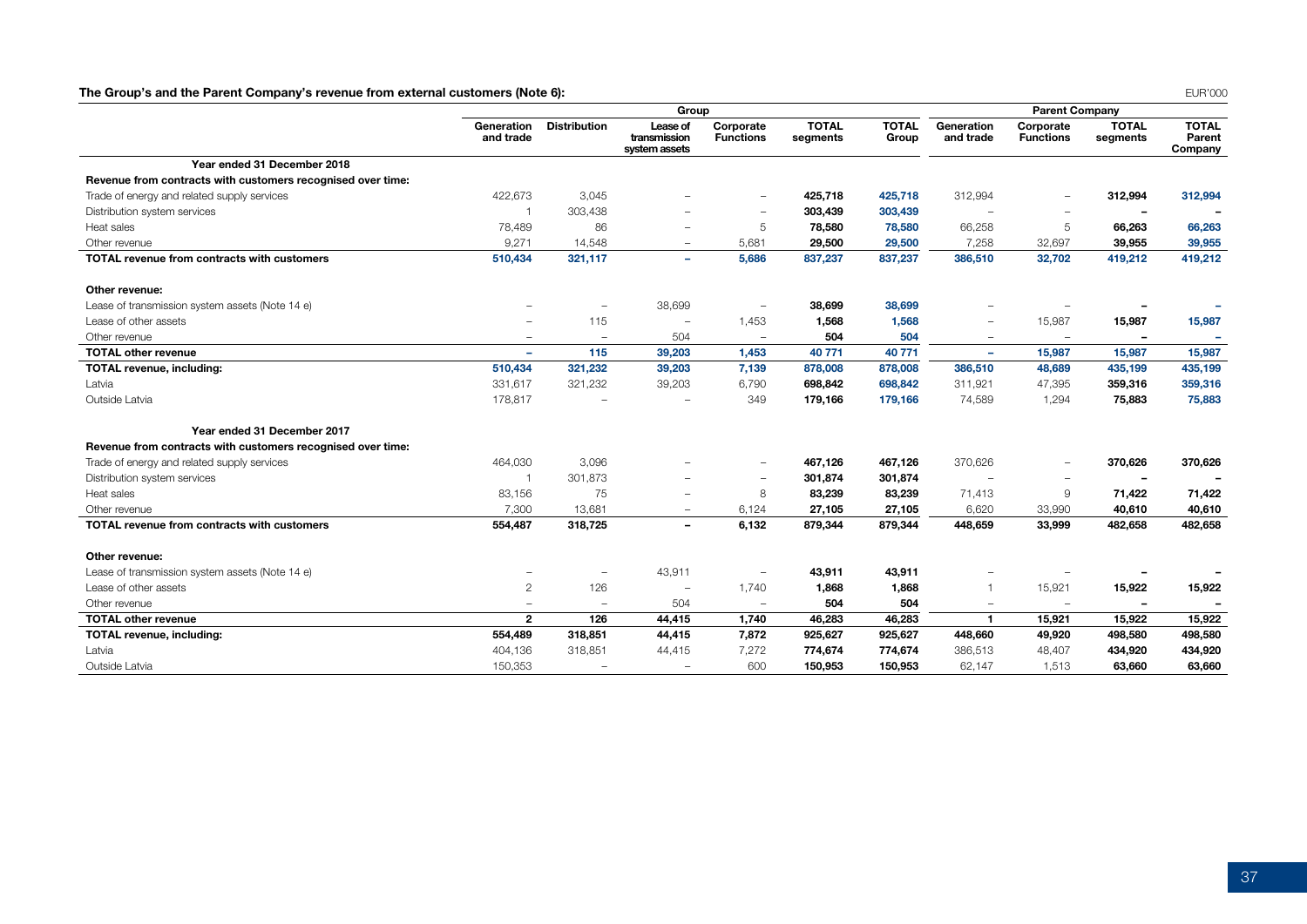#### ADJUSTMENTS AND ELIMINATIONS

Finance income and expenses, fair value gains and losses on financial assets, financial instruments and deferred taxes are not allocated to individual segments as the underlying instruments are managed on a group basis. Taxes and certain financial assets and liabilities, including loans and borrowings are not allocated to those segments as they are also managed on a group basis.

Capital expenditure consists of additions of property, plant and equipment, intangible assets and investment properties including assets from the acquisition of subsidiaries.

Segment EBITDA is equal to total EBITDA, therefore reconciliation is not made.

#### Reconciliation of profit before tax

|                                           |                 |            | Group      |            | <b>Parent Company</b> |
|-------------------------------------------|-----------------|------------|------------|------------|-----------------------|
|                                           | <b>Notes</b>    | 31/12/2018 | 31/12/2017 | 31/12/2018 | 31/12/2017            |
| <b>FBITDA</b>                             |                 | 321.582    | 541.696    | 160.927    | 387.100               |
| Amortisation, depreciation and intangible |                 |            |            |            |                       |
| assets and PPE impairment loss            |                 | (225, 820) | (307, 614) | (127,124)  | (209, 684)            |
| Segment profit before tax                 |                 | 95,762     | 234,082    | 33,803     | 177,416               |
| Finance income                            | 11a             | 1.157      | 1.243      | 11.446     | 11,433                |
| Finance costs                             | 11 <sub>b</sub> | (8,406)    | (11, 211)  | (10, 135)  | (12,054)              |
| Dividends received from subsidiaries      | 15a             |            |            | 177.646    | 9,111                 |
| Profit before tax                         |                 | 88,513     | 224.114    | 212.760    | 185.906               |

EUR'000 Reconciliation of assets

|                                       |              |            | Group      | <b>Parent Company</b> |            |  |
|---------------------------------------|--------------|------------|------------|-----------------------|------------|--|
|                                       | <b>Notes</b> | 31/12/2018 | 31/12/2017 | 31/12/2018            | 31/12/2017 |  |
| <b>Segment operating assets</b>       |              | 3,664,661  | 4,184,653  | 1,374,258             | 1,478,913  |  |
| Connection usage rights               |              | (39, 744)  | (26, 652)  |                       |            |  |
| Non-current financial investments     | 15           | 40         | 40         | 830.542               | 817,048    |  |
| Loans to subsidiaries                 | 28 f         |            |            | 765.815               | 1.098.781  |  |
| Held-to-maturity financial assets     | 21           |            | 16.984     |                       | 16.984     |  |
| Other financial investments           | 21           | 16.935     |            | 16.935                |            |  |
| Derivative financial instruments      | 23           | 15.853     | 4.619      | 15.853                | 4.619      |  |
| Prepayment for income and other taxes |              | 11.619     | 78         | 10.152                |            |  |
| Cash and cash equivalents             | 18           | 129.455    | 236,003    | 127.554               | 232,855    |  |
| <b>TOTAL assets</b>                   |              | 3,798,819  | 4,415,725  | 3,141,109             | 3,649,200  |  |

#### Reconciliation of liabilities

|                                          |              |           | Group     | <b>Parent Company</b> |           |
|------------------------------------------|--------------|-----------|-----------|-----------------------|-----------|
|                                          | <b>Notes</b> | 2018      | 2017      | 2018                  | 2017      |
| <b>Segment operating liabilities</b>     |              | 588.842   | 655.837   | 306,210               | 392,403   |
| Deferred income tax liabilities          | 12           | 12.297    |           |                       |           |
| Current corporate income tax liabilities |              | 2         | 27.725    | -                     | 24,739    |
| <b>Borrowings</b>                        | 22           | 814.343   | 826.757   | 802.268               | 814.772   |
| Derivative financial instruments         | 23           | 10.204    | 8.084     | 10.204                | 8.084     |
| Provisions and other payables            |              | 53.066    | 50.431    | 28.604                | 26,564    |
| <b>TOTAL liabilities</b>                 |              | 1,478,754 | 1,568,834 | 1,147,286             | 1,266,562 |

Non–current assets that consist of intangible assets, property, plant and equipment and investment properties are located in the Group's country of domicile – Latvia.

Revenue from major customer in 2018 for the Group amounted to EUR 66,454 thousand and for the Parent Company EUR 66,454 thousand (2017: EUR 72,788 thousand and 72,785 thousand) arising from sales by the generation and trade segment.

# 6. REVENUE

EUR'000

|                                                                |                    |         |         |                       | LUI I UUU |
|----------------------------------------------------------------|--------------------|---------|---------|-----------------------|-----------|
|                                                                | <b>IFRS or</b>     | Group   |         | <b>Parent Company</b> |           |
|                                                                | <b>IAS applied</b> | 2018    | 2017    | 2018                  | 2017      |
| Revenue from contracts with customers<br>recognised over time: |                    |         |         |                       |           |
| Trade of energy and related supply services                    | IFRS 15            | 425.718 | 467,126 | 312.994               | 370,626   |
| Distribution system services                                   | IFRS 15            | 303.439 | 301,874 |                       |           |
| Heat sales                                                     | IFRS 15            | 78.580  | 83.239  | 66.263                | 71,422    |
| Other revenue                                                  | IFRS 15            | 29,500  | 27,105  | 39.955                | 40.610    |
| <b>TOTAL revenue from contracts with customers</b>             |                    | 837,237 | 879.344 | 419.212               | 482,658   |
|                                                                |                    |         |         |                       |           |
| Other revenue:                                                 |                    |         |         |                       |           |
| Lease of transmission system assets (Note 14 e)                | <b>IAS 17</b>      | 38.699  | 43.911  |                       |           |
| Lease of other assets (Note 14 e)                              | <b>IAS 17</b>      | 1.568   | 1.868   | 15.987                | 15,922    |
| Other revenue                                                  | <b>IAS 17</b>      | 504     | 504     |                       |           |
| <b>TOTAL other revenue</b>                                     |                    | 40.771  | 46.283  | 15.987                | 15.922    |
| <b>TOTAL revenue</b>                                           |                    | 878,008 | 925.627 | 435.199               | 498.580   |

EUR'000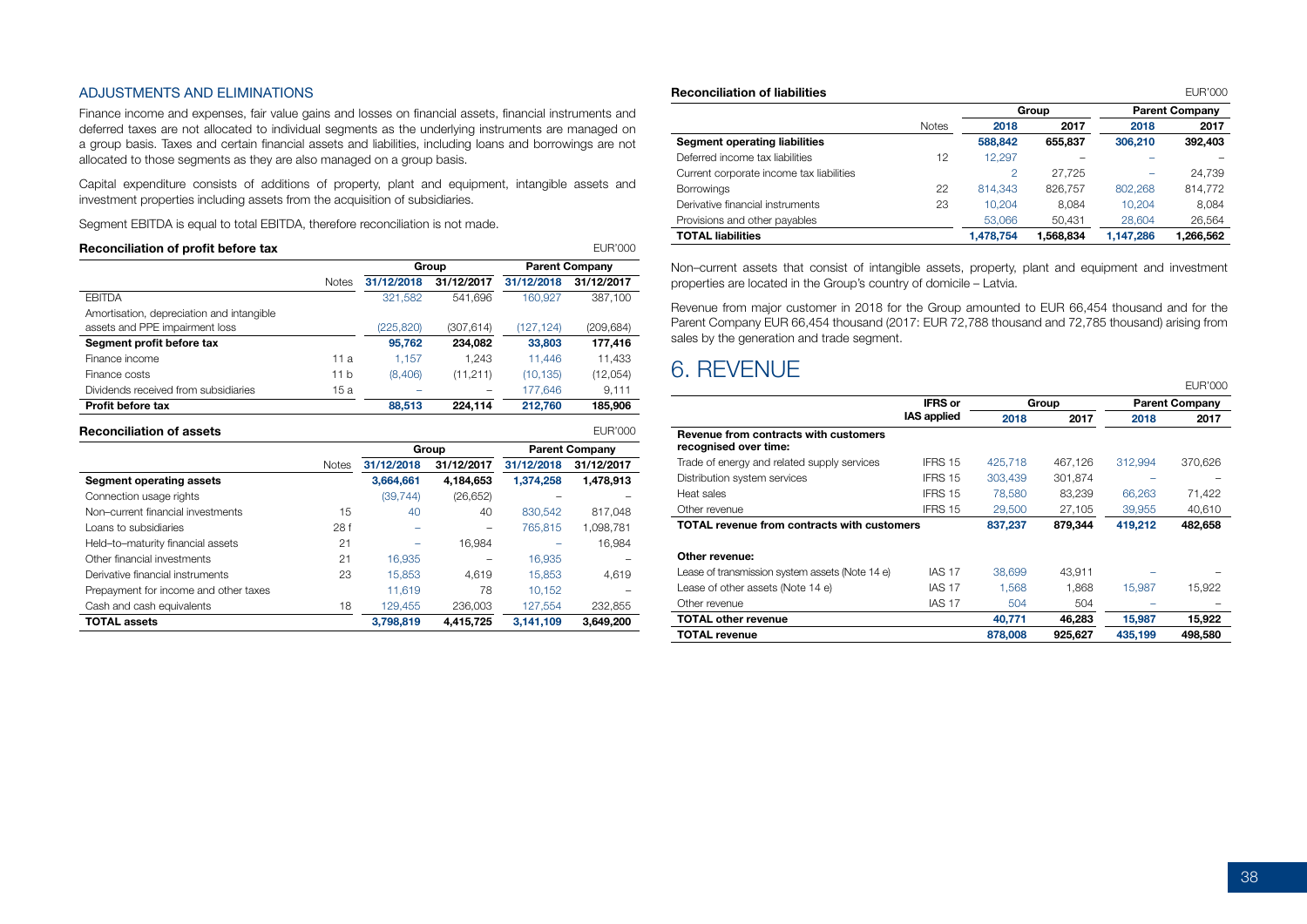The Group and the Parent Company derive revenue from contracts with customers from Latvia and outside Latvia – Estonia, Lithuania, Nordic countries. EUR'000

|                                                    |         |         |                       | __      |  |
|----------------------------------------------------|---------|---------|-----------------------|---------|--|
|                                                    | Group   |         | <b>Parent Company</b> |         |  |
|                                                    | 2018    | 2017    | 2018                  | 2017    |  |
| Latvia                                             | 658,071 | 728.391 | 343.329               | 418.998 |  |
| Outside Latvia                                     | 179.166 | 150.953 | 75,883                | 63.660  |  |
| <b>TOTAL revenue from contracts with customers</b> | 837.237 | 879.344 | 419.212               | 482.658 |  |

EUR'000 Gross amounts invoiced to customers by applying agent accounting principle (see Note 4 c), recognised on net basis under trade of energy and related supply services:

|                                                                        |         | Group   |         | <b>Parent Company</b> |
|------------------------------------------------------------------------|---------|---------|---------|-----------------------|
|                                                                        | 2018    | 2017    | 2018    | 2017                  |
| Mandatory procurement PSO fees                                         | 98.459  | 114.266 | 101.852 | 119.562               |
| Distribution system services                                           | 10.576  | 10.125  | 208.304 | 217.999               |
| Transmission system services                                           | .562    | 1.750   | 1.613   | 1,783                 |
| <b>TOTAL revenue recognised applying agent</b><br>accounting principle | 110.597 | 126.141 | 311.769 | 339,344               |

Net effect in revenue from applying agent accounting principle is 0.

#### EUR'000 The Group has recognised the following liabilities from contracts with customers:

|                                                                                                                                        | 31/12/2018 | 31/12/2017 |
|----------------------------------------------------------------------------------------------------------------------------------------|------------|------------|
| Non-current contract liabilities on deferred income from<br>connection fees (Note 27 I, a)                                             | 143.494    | 142.132    |
| Current contract liabilities on deferred income from<br>connection fees (Note 27 II, a)                                                | 12.984     | 12.247     |
| Contract liabilities – deferred income from use of allowed effective<br>electrical load (distribution system services) (Note 27 II, a) | 287        | 253        |
| <b>TOTAL liabilities</b>                                                                                                               | 156.765    | 154.632    |

#### EUR'000 Movement in deferred connection fees – contract liability from contracts with customers for the Group (non–current and current part):

| aroup mon-current and current party.        |            | ------     |
|---------------------------------------------|------------|------------|
|                                             | 31/12/2018 | 31/12/2017 |
| At the beginning of the year                | 154.632    | 153.432    |
| Received fees (Note 27)                     | 14.726     | 12.848     |
| Credited to the Statement of Profit or Loss | (12.593)   | (11.648)   |
| At the end of the year                      | 156.765    | 154.632    |

## 7. OTHER INCOME

|                                                                                              |        |         |        | LUN UUU               |
|----------------------------------------------------------------------------------------------|--------|---------|--------|-----------------------|
|                                                                                              | Group  |         |        | <b>Parent Company</b> |
|                                                                                              | 2018   | 2017    | 2018   | 2017                  |
| One-off compensation from the state on state support<br>for the installed capacity of CHPPs* | 81.004 | 140.000 | 81.004 | 140,000               |
| Fines and penalties                                                                          | 7.359  | 6.900   | 5.812  | 5,907                 |
| Net gain from sale of assets held for sale and PPE                                           | 1.254  | 254     | 3.763  | 929                   |
| Net gain from sale of current assets                                                         | 91     |         | 2      |                       |
| Compensations and insurance claims                                                           | 618    | 803     | 279    | 579                   |
| Other operating income                                                                       | 2.934  | 1.993   | 321    | 87                    |
| <b>TOTAL other income</b>                                                                    | 93.260 | 149.950 | 91.181 | 147.502               |

\* Information about compensation is disclosed in Note 4 i)

# 8. RAW MATERIALS AND CONSUMABLES USED

|                                                                  |         |         |         | EUR'000               |
|------------------------------------------------------------------|---------|---------|---------|-----------------------|
|                                                                  |         | Group   |         | <b>Parent Company</b> |
|                                                                  | 2018    | 2017    | 2018    | 2017                  |
| Electricity:                                                     |         |         |         |                       |
| Purchased electricity                                            | 196.660 | 124.637 | 78.747  | 27,187                |
| Fair value loss on electricity forwards and futures (Note 23, I) | 417     | 3.435   | 417     | 3,435                 |
| Electricity transmission services costs (Note 28 a)              | 71.368  | 71.044  | 1.015   | 845                   |
| <b>TOTAL electricity costs</b>                                   | 268,445 | 199.116 | 80.179  | 31.467                |
| Energy resources costs                                           | 197.485 | 118.185 | 190.139 | 112.248               |
| Raw materials, spare parts and maintenance costs                 | 31,363  | 32.389  | 14.274  | 12,388                |
| <b>TOTAL raw materials and consumables used</b>                  | 497,293 | 349,690 | 284.592 | 156.103               |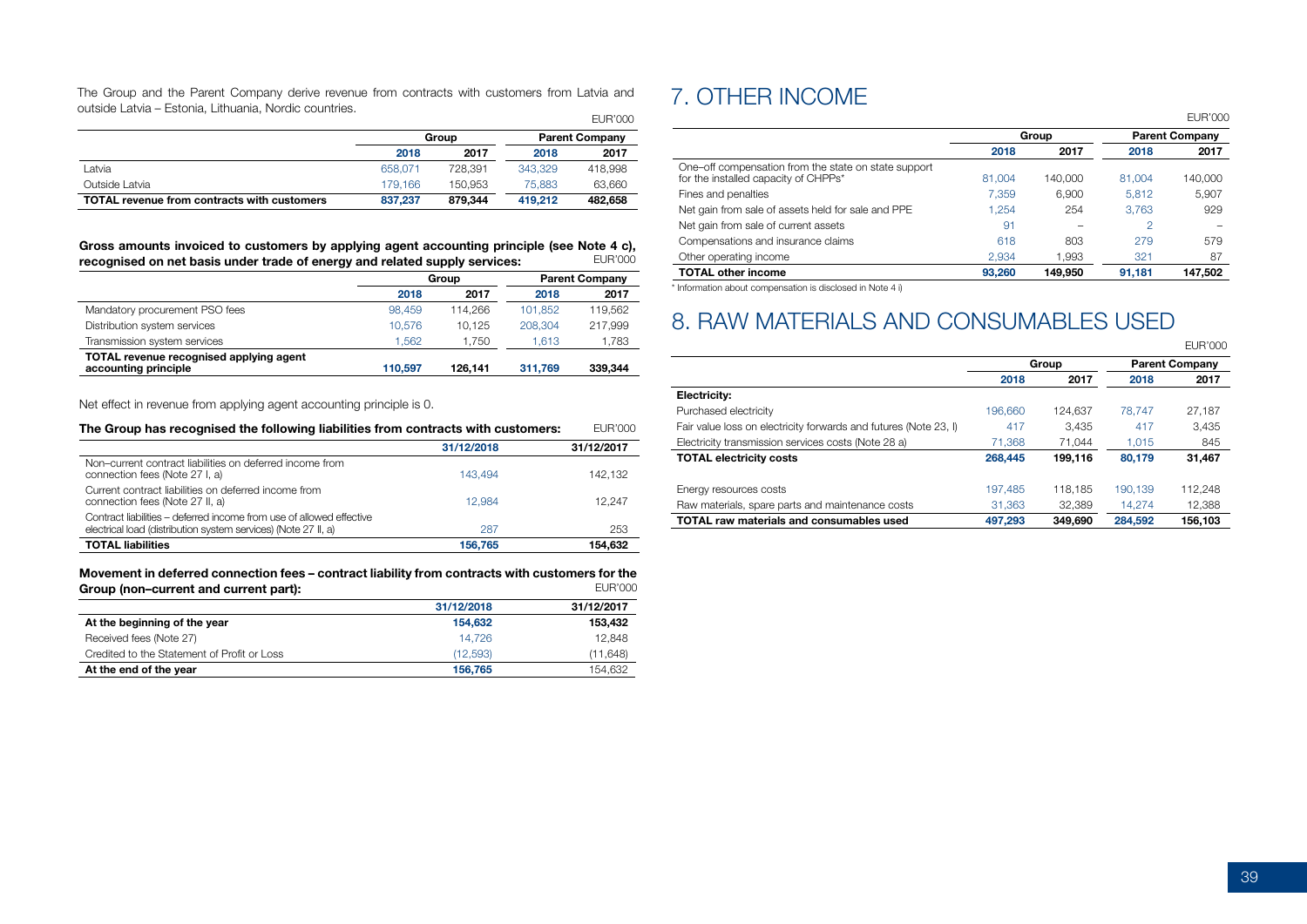## 9. PERSONNEL EXPENSES

|                                                    |         | Group   |        | <b>Parent Company</b> |
|----------------------------------------------------|---------|---------|--------|-----------------------|
|                                                    | 2018    | 2017    | 2018   | 2017                  |
| Wages and salaries                                 | 73,523  | 74,453  | 31,164 | 31,233                |
| State social insurance contributions               | 17,685  | 17,526  | 7,448  | 7,307                 |
| Expenditure of employment termination              | 6.078   | 15,086  | 1,199  | 3,845                 |
| Pension costs - defined contribution plan          | 2,256   | 2,225   | 893    | 901                   |
| Other benefits defined in the Collective Agreement | 1,200   | 1,048   | 426    | 378                   |
| Life insurance costs                               | 3,192   | 3,131   | 1,289  | 1,228                 |
| Capitalised personnel expenses                     | (172)   | (180)   | (23)   |                       |
| <b>TOTAL personnel expenses, including</b>         |         |         |        |                       |
| remuneration to the management                     | 103,762 | 113,289 | 42,396 | 44,892                |
| Including remuneration to the management*:         |         |         |        |                       |
| Wages and salaries                                 | 1.992   | 1.880   | 769    | 865                   |
| State social insurance contributions               | 499     | 451     | 186    | 206                   |
| Expenditure of employment termination              | 75      | 206     | 75     |                       |
| Pension costs - defined contribution plan          | 24      | 30      | 4      |                       |
| Life insurance costs                               | 31      | 26      | 7      |                       |
| TOTAL remuneration to the management*              | 2,621   | 2,593   | 1,041  | 1,078                 |

Supervisory Board and the Supervisory body (Audit Committee) of the Parent Company. Remuneration to the Parent Company's management<br>Includes remuneration to the members of the Parent Company's Management Board, the Supervi \* Remuneration to the Group's management includes remuneration to the members of the Management Boards of the Group entities, the includes remuneration to the members of the Parent Company's Management Board, the Supervisory Board and the Supervisory body (Audit Committee).

|                                             | Group |       | <b>Parent Company</b> |       |
|---------------------------------------------|-------|-------|-----------------------|-------|
|                                             | 2018  | 2017  | 2018                  | 2017  |
| Number of employees at the end of the year  | 3.508 | 3.908 | 1.355                 | 1.431 |
| Average number of employees during the year | 3.617 | 4.075 | 1.387                 | .467  |

# 10. OTHER OPERATING EXPENSES

EUR'000

|                                                |        | Group  |        | <b>Parent Company</b> |
|------------------------------------------------|--------|--------|--------|-----------------------|
|                                                | 2018   | 2017   | 2018   | 2017                  |
| Selling expenses and customer services         | 6.154  | 6.093  | 4.788  | 4,723                 |
| Information technology maintenance             | 5.115  | 5.143  | 4.771  | 4,931                 |
| Transportation expenses                        | 6.411  | 6.204  | 2.164  | 2,185                 |
| Environment protection and work safety         | 7.858  | 11.900 | 8.125  | 11,205                |
| Real estate maintenance and utilities expenses | 7.448  | 8.261  | 6.992  | 7.825                 |
| Telecommunications services                    | 2.049  | 2,224  | 2.275  | 2,552                 |
| Real estate tax                                | 1.095  | 1.086  | 1.083  | 1.074                 |
| Public utilities regulation fee                | 1.993  | 1.996  | 932    | 932                   |
| Subsidised energy tax (SET)                    |        | 15.087 |        | 14,859                |
| Audit fee*                                     | 100    | 93     | 45     | 38                    |
| Other expenses                                 | 10,886 | 12,815 | 7,526  | 7,663                 |
| <b>TOTAL other operating expenses</b>          | 49.109 | 70,902 | 38.701 | 57,987                |

\* Audit fee consists from audit of the Group's entities financial statements in the amount of EUR 96 thousand; Parent Company - EUR 41 thousand (2017: EUR 85 thousand; Parent Company - EUR 30 thousand) and audit of The Group's Sustainability report and financial covenants - EUR 4 thousand (2017: EUR 8 thousand)

# 11. FINANCE INCOME AND COSTS

| a) Finance income                                      |       |       |        | EUR'000               |
|--------------------------------------------------------|-------|-------|--------|-----------------------|
|                                                        |       | Group |        | <b>Parent Company</b> |
|                                                        | 2018  | 2017  | 2018   | 2017                  |
| Interest income on bank accounts and deposits          | 36    | 16    | 36     | 16                    |
| Interest income on loans to related parties            |       |       | 10.289 | 10.189                |
| Interest income from held-to-maturity financial assets |       | 1.085 |        | 1,085                 |
| Interest income from other financial investments       | 1.076 |       | 1.076  |                       |
| Net gain on issued debt securities (bonds)             | 44    | 120   | 44     | 120                   |
| Net gain from currency exchange rate fluctuations      |       | 22    |        | 23                    |
| Income on financing component                          |       |       |        |                       |
| <b>TOTAL finance income</b>                            | 1.157 | 1.243 | 11.446 | 11,433                |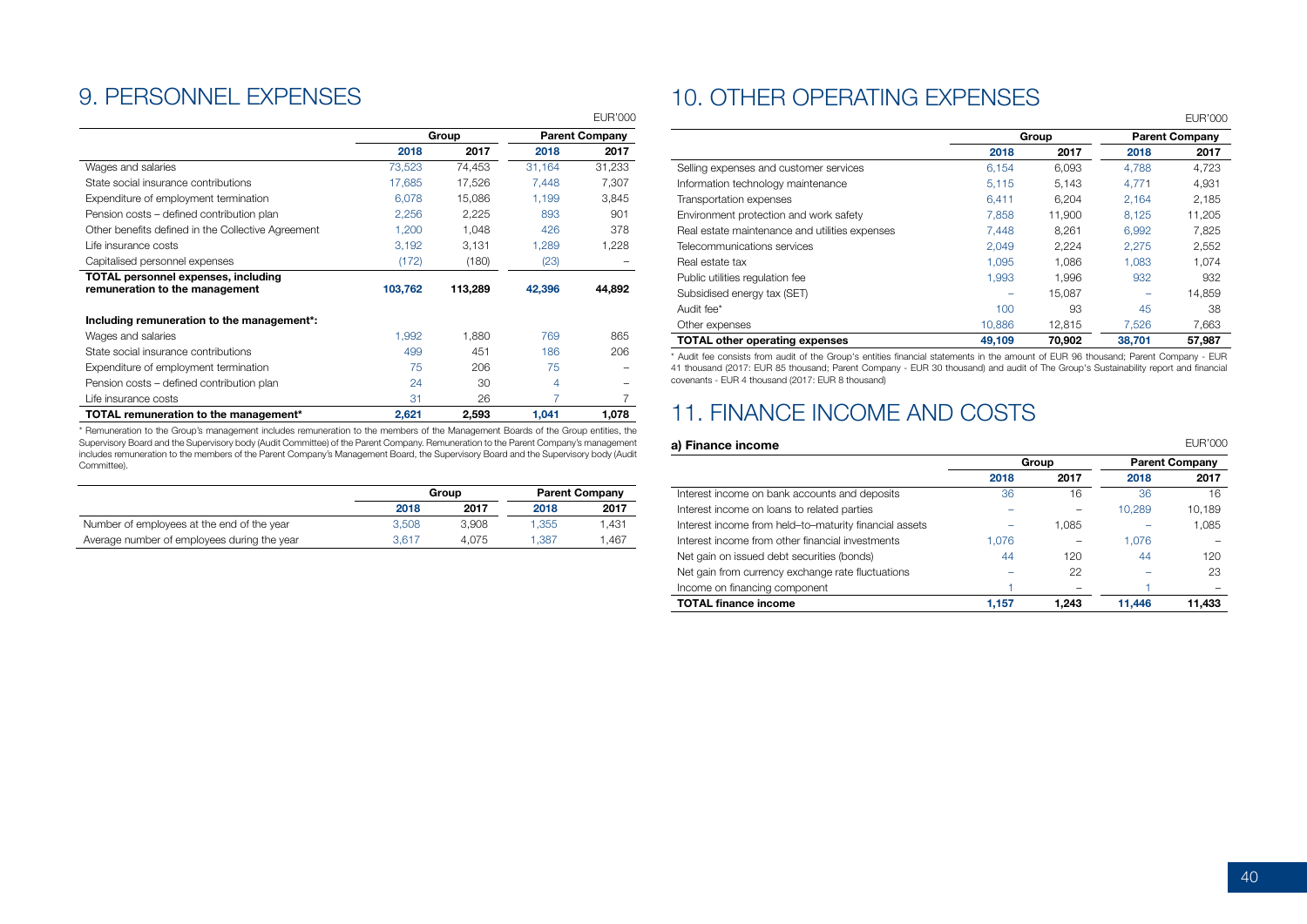### Group Parent Company 2018 2017 2018 2017 Interest expense on borrowings 6,276 7,643 8,029 8,505 Interest expense on issued debt securities (bonds) 2,880 4,753 2,880 4,753 Net losses on redemption of held–to–maturity financial assets  $\qquad \qquad -$  50  $\qquad \qquad -$  50 Net losses on redemption other financial investments  $49$  - 49 – 49 – Capitalised borrowing costs (Note 14 a) (889) (1,359) (889) (889) (1,359) Net losses on currency exchange rate fluctuations  $2 - 2$  – 2 – 2 Other finance costs and the cost of the costs and the costs of the costs of the costs of the costs of the costs and the costs of the costs of the costs of the costs of the costs of the costs of the costs of the costs of th TOTAL finance costs **8,406** 11,211 10,135 12,054 b) Finance costs EUR'000

# 12. INCOME TAX

|                                 |        |                       |      | <b>EUR'000</b> |
|---------------------------------|--------|-----------------------|------|----------------|
|                                 | Group  | <b>Parent Company</b> |      |                |
|                                 | 2018   | 2017                  | 2018 | 2017           |
| Current income tax for the year | 261    | 51.199                | 27   | 45.097         |
| Deferred income tax changes     | 12.297 | (20,083)              | -    | (20, 187)      |
| Reversal of deferred tax        | -      | (129, 023)            | -    | 10,105         |
| <b>TOTAL income tax</b>         | 12,558 | (97, 907)             | 27   | 35,015         |

#### The movement on the deferred income tax balances:

|                                                                                 |        | Group      | <b>Parent Company</b> |           |  |
|---------------------------------------------------------------------------------|--------|------------|-----------------------|-----------|--|
|                                                                                 | 2018   | 2017       | 2018                  | 2017      |  |
| Deferred tax liabilities at the beginning of the year                           |        | 315,759    |                       | 126,260   |  |
| Attributable to non-current assets revaluation reserve in<br>equity (Note 20 a) |        | 3.325      |                       | 3.325     |  |
| Changes recognised in the Statement of Profit or Loss                           | 12.297 | (20,083)   |                       | (20, 187) |  |
| Deferred tax liabilities at the end of the year before<br>reversal              | 12.297 | 299.001    |                       | 109.398   |  |
| Reversed to the Statement of comprehensive income                               |        | (169, 978) |                       | (119,503) |  |
| Reversed in the Statement of Profit or Loss                                     | -      | (129, 023) |                       | 10.105    |  |
| Deferred tax liabilities at the end of the year                                 | 12.297 |            |                       |           |  |

The Group has recognised deferred tax liability for the year 2018 profit of its subsidiaries as in a foreseeable future will be decided on distribution of this profit through dividends which will be taxed on distribution.

#### EUR'000 Actual corporate income tax charge for the reporting year, if compared with theoretical calculations:

|                                                    | Group     | <b>Parent Company</b> |
|----------------------------------------------------|-----------|-----------------------|
|                                                    | 2017      | 2017                  |
| Profit before tax                                  | 224,114   | 185,906               |
| Tax at the applicable tax rate of 15%              | 33.617    | 27.886                |
| <b>Permanent differences:</b>                      |           |                       |
| Received dividends from subsidiaries               |           | (1,367)               |
| Non-operating expenses                             | 272       | 120                   |
| Other expenses                                     | 17.310    | 18.458                |
| Deferred income tax changes                        | (20,083)  | (20, 187)             |
| Actual corporate income tax for the reporting year | 31,116    | 24.910                |
| Reversal of deferred tax                           | (129,023) | 10,105                |
| <b>TOTAL income tax</b>                            | (97, 907) | 35,015                |
| Effective income tax rate                          | 13.9%     | 13.4%                 |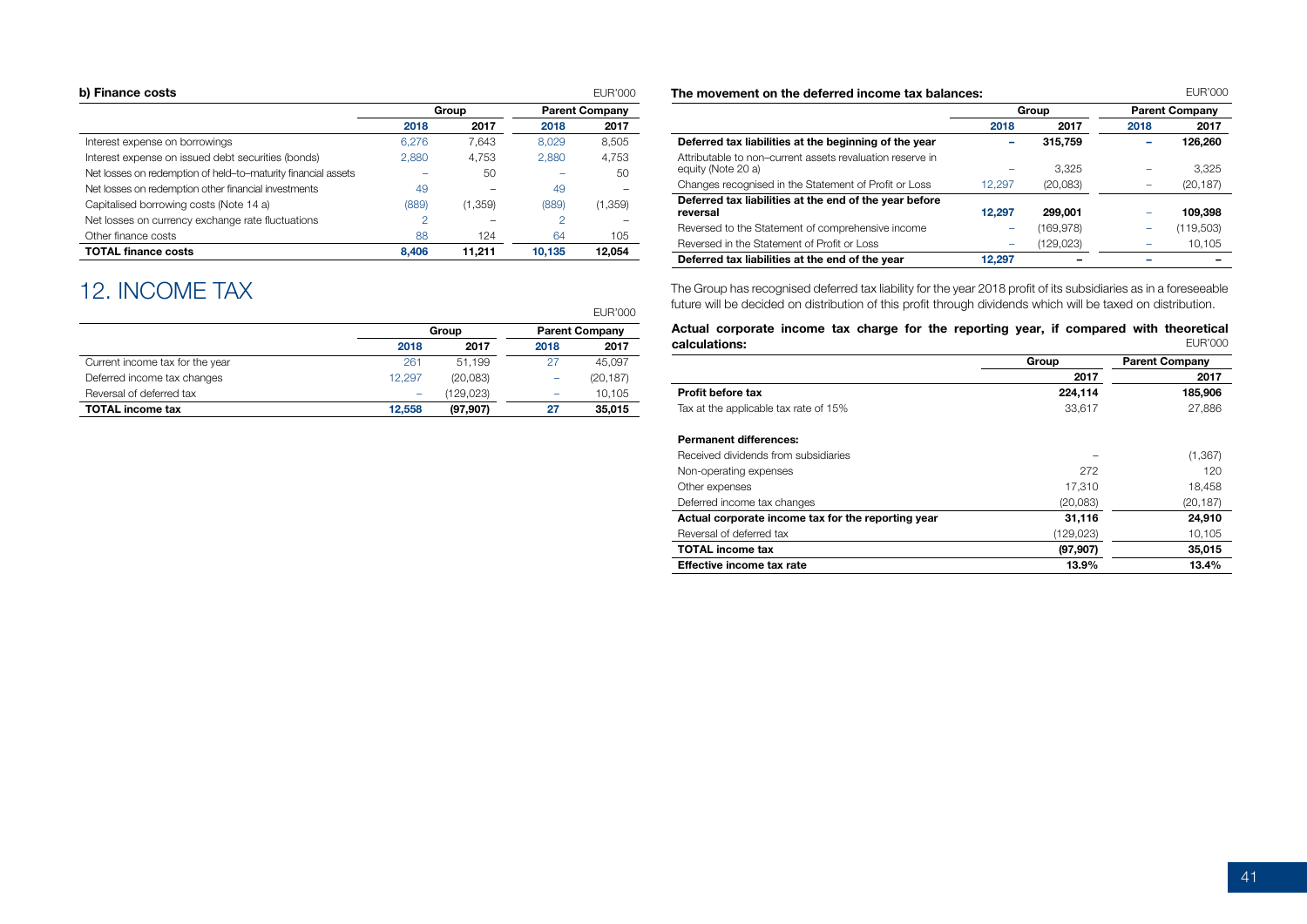# 13. INTANGIBLE ASSETS

### a) Intangible assets

|                             |                                     | Group                                    |           |                             |              | <b>Parent Company</b>               |                                          |           |                             |              |
|-----------------------------|-------------------------------------|------------------------------------------|-----------|-----------------------------|--------------|-------------------------------------|------------------------------------------|-----------|-----------------------------|--------------|
|                             | <b>Usage rights</b><br>and licences | Greenhouse<br>gas emission<br>allowances | Software  | Assets under<br>development | <b>TOTAL</b> | <b>Usage rights</b><br>and licences | Greenhouse<br>gas emission<br>allowances | Software  | Assets under<br>development | <b>TOTAL</b> |
| As of 31 December 2016      |                                     |                                          |           |                             |              |                                     |                                          |           |                             |              |
| Cost                        | 2,507                               | $\overline{\phantom{a}}$                 | 45,631    | 1,512                       | 49,650       | 10,796                              |                                          | 43,912    | 567                         | 55,275       |
| Accumulated amortisation    | (2,070)                             | $\overline{\phantom{m}}$                 | (33,046)  | $\overline{\phantom{a}}$    | (35, 116)    | (3,835)                             | $\qquad \qquad -$                        | (32, 671) |                             | (36, 506)    |
| Net book amount             | 437                                 | $\overline{\phantom{a}}$                 | 12,585    | 1,512                       | 14,534       | 6,961                               | $\overline{\phantom{0}}$                 | 11,241    | 567                         | 18,769       |
| Year ended 31 December 2017 |                                     |                                          |           |                             |              |                                     |                                          |           |                             |              |
| Additions                   | $\overline{\phantom{0}}$            | $\overline{\phantom{a}}$                 | 468       | 2,120                       | 2,588        |                                     |                                          | 468       | 2,063                       | 2,531        |
| Transfers                   |                                     | $\overline{\phantom{m}}$                 | 3,536     | (3,536)                     |              |                                     | $\overline{\phantom{0}}$                 | 2,589     | (2,589)                     |              |
| <b>Disposals</b>            | (212)                               | $\overline{\phantom{a}}$                 |           | $\overline{\phantom{a}}$    | (212)        | (656)                               | $\overline{\phantom{0}}$                 |           |                             | (656)        |
| Amortisation charge         | $\equiv$                            | $\qquad \qquad -$                        | (3, 497)  | $\overline{\phantom{a}}$    | (3, 497)     | $\sim$                              | $\qquad \qquad -$                        | (3, 183)  | $\qquad \qquad$             | (3, 183)     |
| Closing net book amount     | 225                                 | $\overline{\phantom{a}}$                 | 13,092    | 96                          | 13,413       | 6,305                               | $\overline{\phantom{a}}$                 | 11,115    | 41                          | 17,461       |
| As of 31 December 2017      |                                     |                                          |           |                             |              |                                     |                                          |           |                             |              |
| Cost                        | 225                                 | $\qquad \qquad -$                        | 49,635    | 96                          | 49,956       | 6,305                               | $\qquad \qquad -$                        | 46,969    | 41                          | 53,315       |
| Accumulated amortisation    | $\overline{\phantom{m}}$            | $\overline{\phantom{0}}$                 | (36, 543) | $\overline{\phantom{a}}$    | (36, 543)    |                                     | $\qquad \qquad -$                        | (35, 854) | $\overline{\phantom{a}}$    | (35, 854)    |
| Net book amount             | 225                                 | $\overline{\phantom{0}}$                 | 13,092    | 96                          | 13,413       | 6,305                               | $\overline{\phantom{a}}$                 | 11,115    | 41                          | 17,461       |
| Year ended 31 December 2018 |                                     |                                          |           |                             |              |                                     |                                          |           |                             |              |
| Additions                   | $\overline{\phantom{a}}$            | 17,789                                   | 2,641     | 88                          | 20,518       | $\overline{\phantom{a}}$            | 17,789                                   | 2,439     | 124                         | 20,352       |
| Transfers                   | (80)                                |                                          |           | $\overline{\phantom{a}}$    | (80)         | (525)                               |                                          | (26)      |                             | (551)        |
| <b>Disposals</b>            | -                                   | (11,066)                                 |           | $\overline{\phantom{a}}$    | (11,066)     | $\overline{\phantom{a}}$            | (11,066)                                 |           | -                           | (11,066)     |
| Amortisation charge         | $\overline{\phantom{0}}$            | $\overline{\phantom{a}}$                 | (3,706)   | $\overline{\phantom{m}}$    | (3,706)      | $\overline{\phantom{a}}$            | $\overline{\phantom{0}}$                 | (3,383)   | $\overline{\phantom{a}}$    | (3, 383)     |
| Closing net book amount     | 145                                 | 6,723                                    | 12,027    | 184                         | 19,079       | 5,780                               | 6,723                                    | 10,145    | 165                         | 22,813       |
| As of 31 December 2018      |                                     |                                          |           |                             |              |                                     |                                          |           |                             |              |
| Cost                        | 145                                 | 6,723                                    | 48,135    | 184                         | 55,187       | 5,780                               | 6,723                                    | 45,242    | 165                         | 57,910       |
| Accumulated amortisation    | $\overline{\phantom{0}}$            | $\qquad \qquad -$                        | (36, 108) | $\overline{\phantom{m}}$    | (36, 108)    | $\overline{\phantom{a}}$            |                                          | (35,097)  | $\qquad \qquad -$           | (35,097)     |
| Net book amount             | 145                                 | 6,723                                    | 12,027    | 184                         | 19,079       | 5,780                               | 6,723                                    | 10,145    | 165                         | 22,813       |

#### b) Greenhouse gas emission allowances:

|                                     |                         | Group                   |                         | <b>Parent Company</b>   |
|-------------------------------------|-------------------------|-------------------------|-------------------------|-------------------------|
|                                     | 2018                    | 2017                    | 2018                    | 2017                    |
|                                     | Number of<br>allowances | Number of<br>allowances | Number of<br>allowances | Number of<br>allowances |
| At the beginning of the year        | 206.631                 | 795.153                 | (13, 778)               | 546,409                 |
| Allowances allocated free of charge | 265.465                 | 314.160                 | 250.091                 | 295.942                 |
| Purchased allowances                | 1,425,000               |                         | 1,425,000               |                         |
| Used allowances                     | (802, 286)              | (871, 982)              | (782, 746)              | (855, 429)              |
| Sold allowances                     | (72,000)                | (30, 700)               |                         | (700)                   |
| At the end of the year              | 1.022.810               | 206.631                 | 878,567                 | (13,778)                |

The number of allowances in the Group received in 2018 from the Government free of charge, in accordance with the law "On Pollution" and Directives of the Ministry of Environmental Protection and Regional Development of the Republic of Latvia, was 265,465 (2017: 314,160), the number of allowances Latvenergo AS received in 2018 from the Government free of charge was 250,091 (2017: 295,942). Therefore, their carrying amount as of 31 December 2018 was nil (31/12/2017: nil). Received European Union Allowances (EUA) must be used until the end of 2020.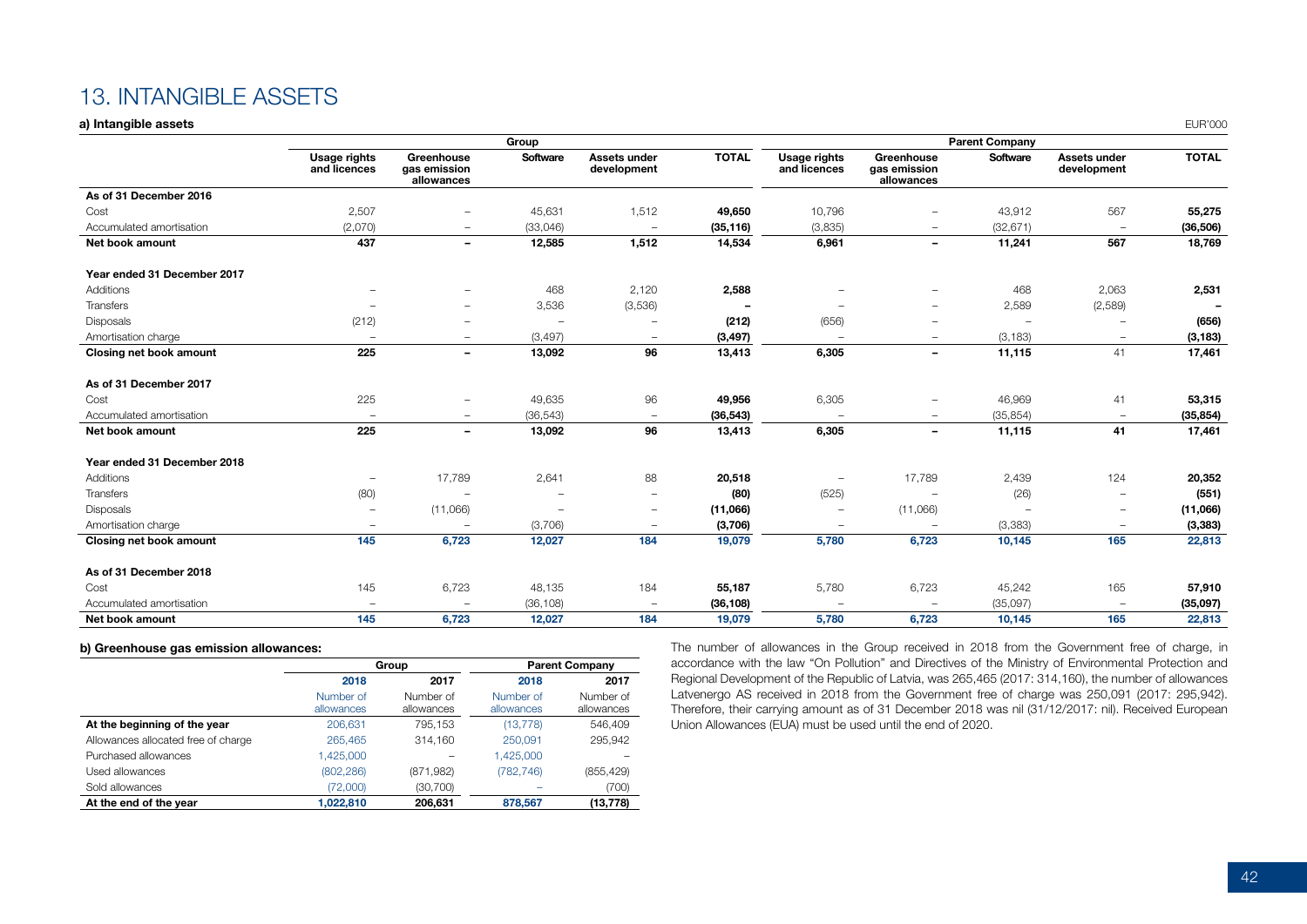# 14. PROPERTY, PLANT AND EQUIPMENT

### a) Property, plant and equipment

Net book amounts and movements of property, plant and equipment by groups, including groups of revalued categories (see Note 2.8.) are as follows: EUR'000

|                                                                                                                                                                                                                                                                                                                                                                     | Group                                                                                                                                |                                                                                                                                                          |                                                                                                                        |                                                                                   |                                                 | <b>Parent Company</b>                                  |                                                                        |                                                                                 |                                                                                                                |                                                                                                                                                                                      |                                                                                                               |                                                                                                                           |                                                                        |                                                                                      |
|---------------------------------------------------------------------------------------------------------------------------------------------------------------------------------------------------------------------------------------------------------------------------------------------------------------------------------------------------------------------|--------------------------------------------------------------------------------------------------------------------------------------|----------------------------------------------------------------------------------------------------------------------------------------------------------|------------------------------------------------------------------------------------------------------------------------|-----------------------------------------------------------------------------------|-------------------------------------------------|--------------------------------------------------------|------------------------------------------------------------------------|---------------------------------------------------------------------------------|----------------------------------------------------------------------------------------------------------------|--------------------------------------------------------------------------------------------------------------------------------------------------------------------------------------|---------------------------------------------------------------------------------------------------------------|---------------------------------------------------------------------------------------------------------------------------|------------------------------------------------------------------------|--------------------------------------------------------------------------------------|
|                                                                                                                                                                                                                                                                                                                                                                     | Land.<br>buildings<br>and facil-<br>ities                                                                                            | <b>Assets</b><br>of Hydro<br>Power<br>Plant                                                                                                              | Distri-<br>bution<br>system<br>electrical<br>lines and<br>electrical<br>equipment                                      | Trans-<br>mission<br>system<br>electrical<br>lines and<br>electrical<br>equipment | Technolo-<br>gy equip-<br>ment and<br>machinerv | Other PPE                                              | <b>Assets</b><br>under<br>construc-<br>tion and<br>advance<br>payments | Property,<br>plant and<br>equipment<br><b>TOTAL</b>                             | Land.<br>buildings<br>and facil-<br>ities                                                                      | <b>Assets</b><br>of Hydro<br>Power<br>Plant                                                                                                                                          | Technolo-<br>gy equip-<br>ment and<br>machinery                                                               | <b>Other PPE</b>                                                                                                          | <b>Assets</b><br>under<br>construc-<br>tion and<br>advance<br>payments | Property,<br>plant and<br>equipment<br><b>TOTAL</b>                                  |
| As of 31 December 2016<br>Cost or valuation<br>Accumulated depreciation and                                                                                                                                                                                                                                                                                         | 464.503                                                                                                                              | 1,855,929                                                                                                                                                | 2,826,157                                                                                                              | 932,444                                                                           | 625,712                                         | 156.039                                                | 153,890                                                                | 7.014.674                                                                       | 318,262                                                                                                        | 1,855,929                                                                                                                                                                            | 600.721                                                                                                       | 135,062                                                                                                                   | 119.350                                                                | 3.029.324                                                                            |
| impairment<br>Net book amount                                                                                                                                                                                                                                                                                                                                       | (137, 778)<br>326,725                                                                                                                | (1, 146, 091)<br>709,838                                                                                                                                 | (1, 357, 781)<br>1,468,376                                                                                             | (534, 495)<br>397,949                                                             | (370, 284)<br>255,428                           | (106, 458)<br>49,581                                   | (5,990)<br>147,900                                                     | (3,658,877)<br>3,355,797                                                        | (91, 253)<br>227,009                                                                                           | (1, 146, 091)<br>709,838                                                                                                                                                             | (362, 168)<br>238,553                                                                                         | (101, 436)<br>33,626                                                                                                      | (5,858)<br>113,492                                                     | (1,706,806)<br>1,322,518                                                             |
| Year ended 31 December 2017<br>Increase due PPE revaluation<br>recognised in OCI (Note 20 a)<br>Decrease due PPE revaluation<br>recognised in profit or loss<br>Additions<br>Transfers<br>Reclassified to investment property<br>Reclassified from investment<br>property<br><b>Disposals</b><br>Impairment charge<br>Depreciation<br>Closing net book amount as of | $\overline{\phantom{a}}$<br>$\overline{\phantom{a}}$<br>18.797<br>(1, 182)<br>$\overline{\phantom{0}}$<br>(82)<br>(261)<br>(13, 807) | 22.167<br>(2,260)<br>18,855<br>$\overline{\phantom{a}}$<br>$\overline{\phantom{0}}$<br>$\overline{\phantom{0}}$<br>$\overline{\phantom{0}}$<br>(25, 991) | $\overline{\phantom{0}}$<br>$\overline{\phantom{0}}$<br>81.113<br>۳<br>(4,000)<br>$\overline{\phantom{0}}$<br>(66,979) | $\equiv$<br>11.400<br>(355)<br>÷,<br>(23,055)                                     | 20,717<br>(108)<br>(116, 799)<br>(40, 471)      | $\overline{\phantom{a}}$<br>15,147<br>(21)<br>(15,308) | 241,220<br>(166, 029)<br>(334)<br>814                                  | 22,167<br>(2, 260)<br>241,220<br>(1, 182)<br>(4,900)<br>(116, 246)<br>(185,611) | $\overline{\phantom{a}}$<br>$\overline{\phantom{0}}$<br>15,513<br>(1,059)<br>8,335<br>(45)<br>(261)<br>(9,653) | 22.167<br>(2,260)<br>$\overline{\phantom{m}}$<br>18,855<br>$\overline{\phantom{a}}$<br>$\overline{\phantom{0}}$<br>$\overline{\phantom{a}}$<br>$\overline{\phantom{a}}$<br>(25, 991) | $\overline{\phantom{0}}$<br>$\equiv$<br>20,679<br>$\overline{\phantom{m}}$<br>(73)<br>(116, 799)<br>(38, 971) | $\overline{\phantom{0}}$<br>$\overline{\phantom{a}}$<br>9.624<br>$\overline{\phantom{a}}$<br>(33)<br>$\equiv$<br>(11,263) | 84,373<br>(64, 671)<br>(334)<br>803                                    | 22,167<br>(2, 260)<br>84,373<br>(1,059)<br>8,335<br>(485)<br>(116, 257)<br>(85, 878) |
| 31 December 2017                                                                                                                                                                                                                                                                                                                                                    | 330,190                                                                                                                              | 722,609                                                                                                                                                  | 1,478,510                                                                                                              | 385,939                                                                           | 118,767                                         | 49.399                                                 | 223,571                                                                | 3.308.985                                                                       | 239,839                                                                                                        | 722,609                                                                                                                                                                              | 103,389                                                                                                       | 31,954                                                                                                                    | 133,663                                                                | 1,231,454                                                                            |
| As of 31 December 2017<br>Cost or valuation<br>Accumulated depreciation and                                                                                                                                                                                                                                                                                         | 479,605                                                                                                                              | 2,014,626                                                                                                                                                | 2,857,242                                                                                                              | 926,403                                                                           | 640,568                                         | 161,992                                                | 228,748                                                                | 7,309,184                                                                       | 345,246                                                                                                        | 2,014,626                                                                                                                                                                            | 615,648                                                                                                       | 135,708                                                                                                                   | 138,718                                                                | 3,249,946                                                                            |
| impairment<br>Net book amount                                                                                                                                                                                                                                                                                                                                       | (149, 415)<br>330,190                                                                                                                | (1.292.017)<br>722,609                                                                                                                                   | (1, 378, 732)<br>1,478,510                                                                                             | (540, 464)<br>385,939                                                             | (521,801)<br>118,767                            | (112, 593)<br>49,399                                   | (5, 177)<br>223,571                                                    | (4,000,199)<br>3,308,985                                                        | (105, 407)<br>239,839                                                                                          | (1,292,017)<br>722,609                                                                                                                                                               | (512, 259)<br>103,389                                                                                         | (103, 754)<br>31,954                                                                                                      | (5,055)<br>133,663                                                     | (2,018,492)<br>1,231,454                                                             |
| Year ended 31 December 2018                                                                                                                                                                                                                                                                                                                                         |                                                                                                                                      |                                                                                                                                                          |                                                                                                                        |                                                                                   |                                                 |                                                        |                                                                        |                                                                                 |                                                                                                                |                                                                                                                                                                                      |                                                                                                               |                                                                                                                           |                                                                        |                                                                                      |
| Additions<br>Invested in share capital (Note 19)*<br><b>Transfers</b>                                                                                                                                                                                                                                                                                               | $\overline{\phantom{0}}$<br>469<br>8,615                                                                                             | $\overline{\phantom{0}}$<br>$\overline{\phantom{0}}$<br>90,796                                                                                           | $\overline{\phantom{0}}$<br>20<br>89,681                                                                               | $\equiv$<br>33,687                                                                | 1.143                                           | 14,368                                                 | 217,389<br>(238, 290)                                                  | 217,389<br>489<br>$\overline{\phantom{0}}$                                      | 469<br>8,075                                                                                                   | $\overline{\phantom{a}}$<br>90,796                                                                                                                                                   | $\overline{\phantom{0}}$<br>20<br>1,133                                                                       | $\overline{\phantom{a}}$<br>6,570                                                                                         | 38,300<br>(106, 574)                                                   | 38,300<br>489                                                                        |
| Reclassified to investment property<br>Disposals<br>Impairment charge                                                                                                                                                                                                                                                                                               | (44)<br>(931)<br>146                                                                                                                 | (36)                                                                                                                                                     | (4,904)                                                                                                                | (841)                                                                             | (709)<br>(33, 400)                              | (90)                                                   | (101)<br>(187)                                                         | (44)<br>(7,612)<br>(33, 441)                                                    | (2,374)<br>(2, 158)<br>146                                                                                     | (36)<br>$\overline{\phantom{a}}$                                                                                                                                                     | (1, 279)<br>(33, 400)                                                                                         | (10, 442)                                                                                                                 | (95)                                                                   | (2, 374)<br>(14,010)<br>(33, 254)                                                    |
| Depreciation<br>Closing net book amount as of<br>31 December 2018                                                                                                                                                                                                                                                                                                   | (15,959)<br>322,486                                                                                                                  | (24, 859)<br>788,510                                                                                                                                     | (65, 638)<br>1,497,669                                                                                                 | (24, 615)<br>394,170                                                              | (42, 807)<br>42,994                             | (14, 795)<br>48,882                                    | $\overline{\phantom{0}}$<br>202,382                                    | (188,673)<br>3,297,093                                                          | (10, 231)<br>233,766                                                                                           | (24, 859)<br>788,510                                                                                                                                                                 | (41.336)<br>28,527                                                                                            | (10, 293)<br>17,789                                                                                                       | $\overline{\phantom{a}}$<br>65,294                                     | (86, 719)<br>1,133,886                                                               |
| As of 31 December 2018<br>Cost or valuation<br>Accumulated depreciation and                                                                                                                                                                                                                                                                                         | 485,098                                                                                                                              | 2,055,572                                                                                                                                                | 2,889,265                                                                                                              | 933,079                                                                           | 637,706                                         | 147,744                                                | 207,746                                                                | 7,356,210                                                                       | 349,581                                                                                                        | 2,055,572                                                                                                                                                                            | 612,253                                                                                                       | 103,877                                                                                                                   | 70,349                                                                 | 3,191,632                                                                            |
| impairment<br>Net book amount                                                                                                                                                                                                                                                                                                                                       | (162, 612)<br>322,486                                                                                                                | (1, 267, 062)<br>788,510                                                                                                                                 | (1, 391, 596)<br>1,497,669                                                                                             | (538,909)<br>394,170                                                              | (594,712)<br>42,994                             | (98, 862)<br>48,882                                    | (5,364)<br>202,382                                                     | (4,059,117)<br>3,297,093                                                        | (115, 815)<br>233,766                                                                                          | (1, 267, 062)<br>788,510                                                                                                                                                             | (583, 726)<br>28,527                                                                                          | (86,088)<br>17,789                                                                                                        | (5,055)<br>65,294                                                      | (2,057,746)<br>1,133,886                                                             |

\* In June 2018, in accordance with the Directive No. 765 of the Cabinet of Ministers of the Republic of Latvia, dated 19 December 2017 - "On the Investment of the State's property units in the Share Capital of Latvenergo A in the share capital of Latvenergo AS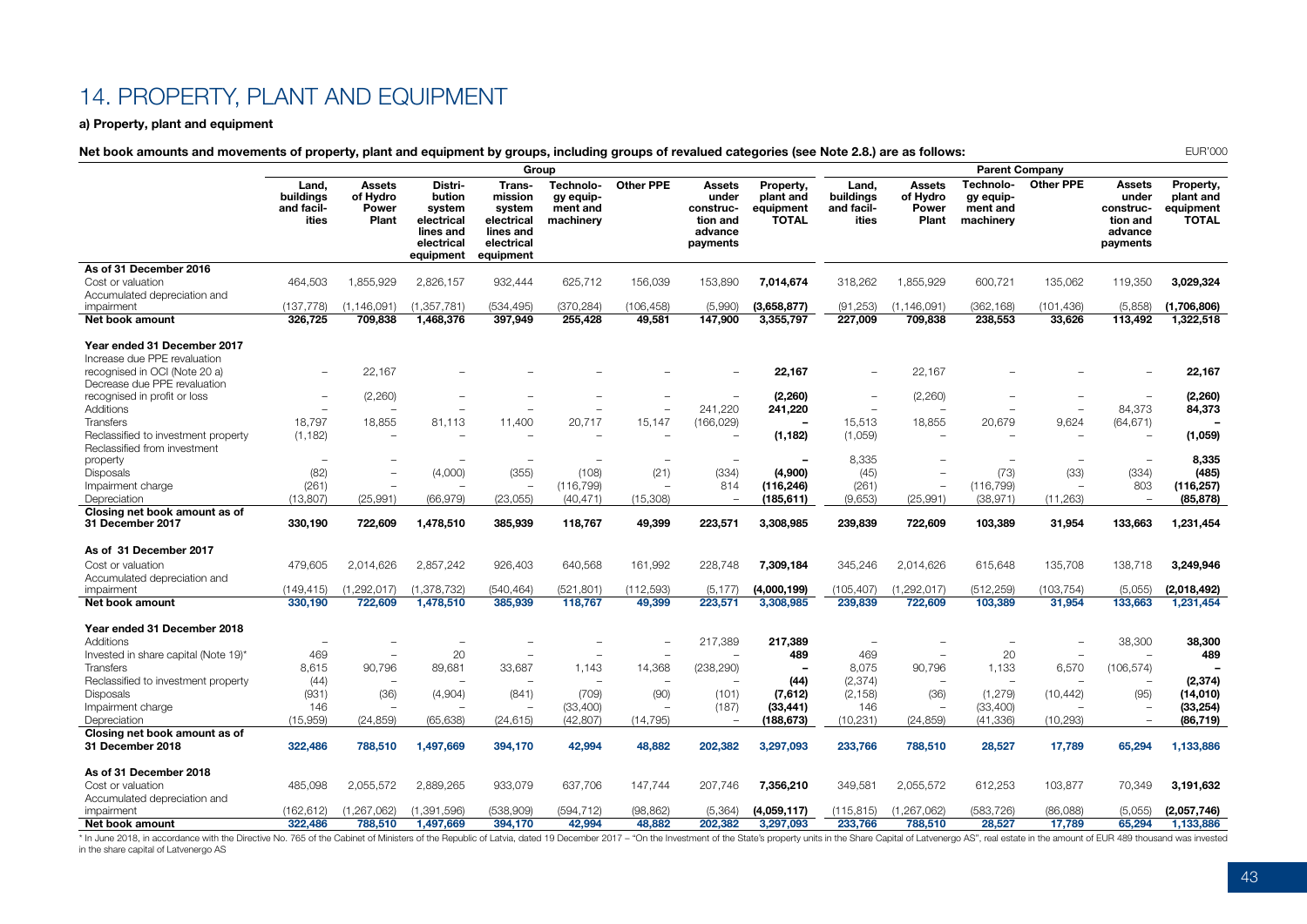Impairment charge is included in the Statement of Profit or Loss under 'Depreciation, amortisation and impairment of intangible assets and property, plant and equipment'.

As of 31 December 2018 cost of fully depreciated PPE which are still in use for the Group amounted to EUR 312,028 thousand (31/12/2017: EUR 237,692 thousand) and for the Parent Company amounted to EUR 241,396 thousand (31/12/2017: EUR 194,531 thousand).

In 2018 the Group and the Parent Company have capitalised borrowing costs in the amount of EUR 889 thousand (2017: EUR 1,359 thousand) (see Note 11 b). Rate of capitalised borrowing costs was of 0.93% (2017: 1.23%).

Information about the pledged property, plant and equipment is disclosed in Note 22 I.

#### b) Investment property

The Group and the Parent Company apply the cost model in valuation of investment properties. Land or a building or part of a building held by the Group or the Parent Company as the owner to earn rentals or for capital appreciation, rather than for use in the production of goods or supply of services or for administrative purposes, or sale in the ordinary course of business, after decision of the Group's or the Parent Company's management are initially recognised as investment properties at cost and subsequently measured at acquisition cost net of accumulated depreciation and impairment losses (Note 2.7.).

Group **Company** Company **Company Parent Company** Investment property held for capital appreciation Investment properties for lease Investment property held for capital appreciation TOTAL Investment property 2018 2017 2018 2017 2018 2017 2018 2017 Cost at the beginning of the year 2,297 855 96,174 104,272 2,244 782 98,418 105,054 Accumulated depreciation and impairment at the beginning of the year (1,544) (1,544) (32,067) (31,937) (31,937) (31,644) (33,611) (32,221) (32,221) Net book amount at the beginning of the year 72,833 753 563 563 64,107 72,335 700 498 64,807 72,833 Reclassified to investment property held for capital appreciation and the control and the control and the control of the control of the control of the control of the control of the control of the control of the control of Reclassified from property, plant and equipment to investment property  $-$  1,183  $3,734$  2,373  $-$  1,060 3,734 3,433 Reclassified to property, plant and equipment (8.334) (8.334) – (1,360) (8.334) – (1,360) (8.334) – (1,360) (8.334) Disposal – (2) (1,259) (34) – (2) (1,259) (36) Sold (341) (284) (78) – (322) (275) (400) (275) Impairment charge 17 (685) – – 17 (685) – – 17 (685) – 17 (685) (685) (685) (685) Depreciation (6) (22) (3,768) (2,108) (6) (21) (3,774) (2,129) Cost at the end of the year 1,638 1,638 2,297 94,626 96,174 1,604 2,244 96,230 98,418 Accumulated depreciation and impairment at the end of the year (1,171) (1,171) (1,544) (33,263) (32,067) (32,067) (1,171) (1,544) (34,434) (33,611) Net book amount at the end of the year **467** 467 467 753 61,363 64,107 433 700 61,796 64,807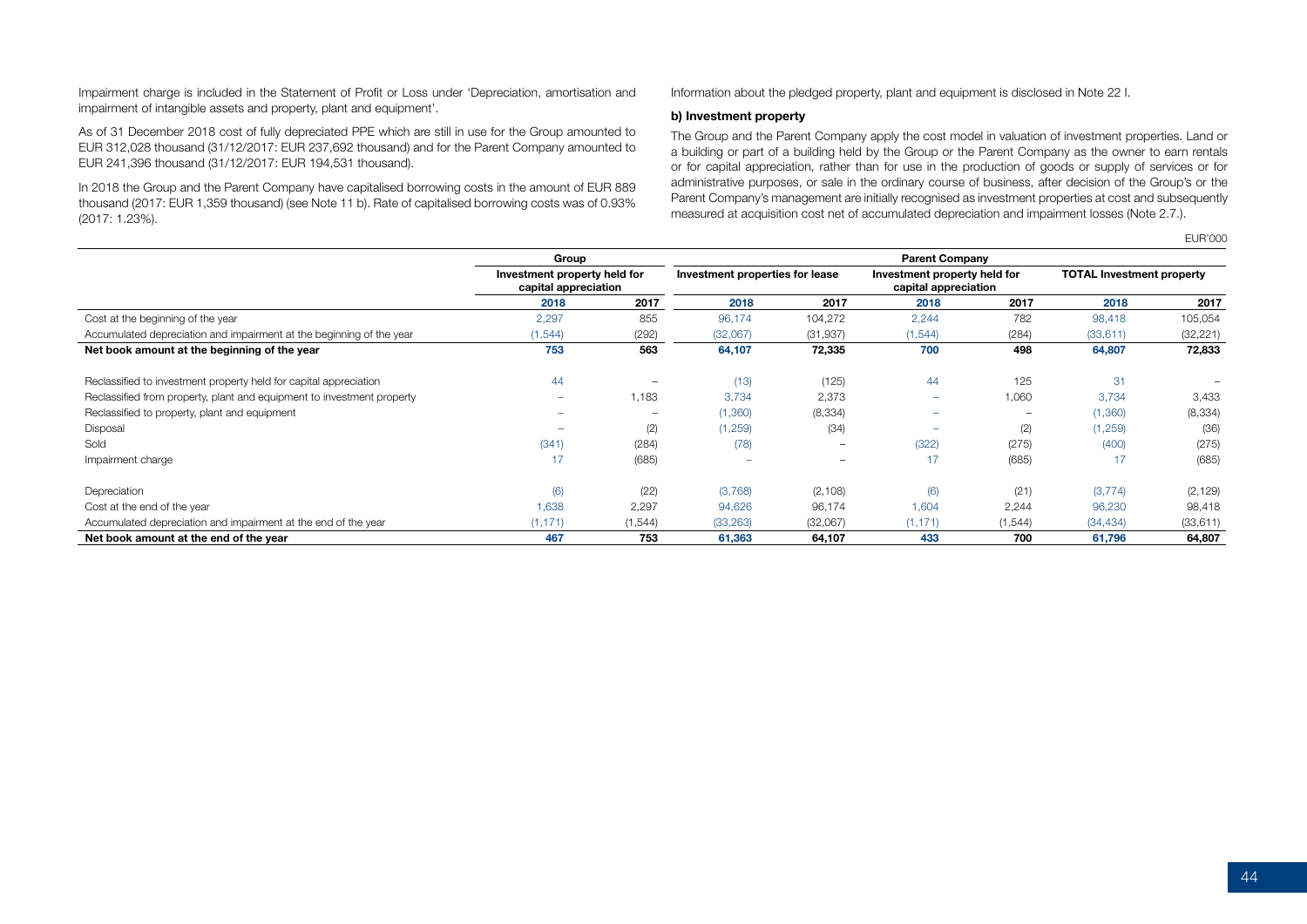#### c) Property, plant and equipment revaluation

Assets of Hydropower plants were revalued in 2017. The revaluation was performed by an independent, external and certified valuer by applying the income method or the replacement cost model. Income method is based on average perennial water inflow in each HPP, power exchange (Nordpool spot) forecasts of electricity prices, analysis of historical generation and operating expenses, forecast of expenses based on public available state statistics, forecast of capital expenditure, forecast of net cash flows, as well as discount and capitalisation rate calculation using the weighted average cost of capital (WACC) formula based on market data.

Considering that the estimated replacement cost of the assets exceeded the value determined by using income method, the value of each of the hydropower plant assets item was reduced to recognise the economic depreciation. The replacement cost was determined according to technical characteristics of property, plant and equipment, current technical requirements and the cost of replacement of functional analogue less physical, functional and economic depreciation.

As a result of revaluation in 2017 the carrying amounts of property, plant and equipment of hydropower plants increased by EUR 19,907 thousand. Increase of property, plant and equipment in the amount of EUR 22,167 thousand, less deferred income tax, is included in the equity as non-current assets revaluation reserve (see Note 20 a), while impairment charge due to property, plant and equipment revaluation in the amount of EUR 2,260 thousand – in the Statement of Profit or Loss position 'Depreciation, amortisation and impairment of intangible assets and property, plant and equipment'.

The nominal pre-tax discount rate used in valuation is 7.5%. If the pre-tax rate would be increased by 0.1% then the value of the revalued assets of hydropower plants would decrease by EUR 17 283 thousand. If the pre-tax rate would be decreased by 0.1%, the value of the revalued assets of hydropower plants would increase by EUR 17,945 thousand. If electricity price would increase by 1%, the value of assets would increase by EUR 18,467, if the prices would be by 1% less, the value of assets would decrease by EUR 18,462.

Distribution system electrical lines and electrical equipment was revalued in 2016. The revaluation was performed by an external valuer valuating the replacement or renewing costs for each item of property, plant and equipment considering actual costs of construction or purchase of analogue or similar property, plant and equipment shortly before the revaluation as based on the Sadales tīkls AS accounting. Estimated replacement or renewal value for each item of property, plant and equipment was reduced by its functional and physical depreciation as assessed by external valuer.

Transmission system electrical lines and electrical equipment was revalued in 2016. The revaluation was performed by an external valuer valuating the replacement or renewing costs for each item of property, plant and equipment considering actual costs of construction or purchase of analogue or similar property, plant and equipment shortly before the revaluation as based on Latvijas elektriskie tīkli AS accounting. For property, plant and equipment invested as a property investment in Latvijas elektriskie tīkli AS share capital in 2011 external valuer at the moment of the revaluation evaluated how have changed the components of the replacement or renewal costs of the same property, plant and equipment items since they were invested in the Latvijas elektriskie tīkli AS share capital, adjusting the values of individual sub-categories of property, plant and equipment with changes of material costs and indexing the wage component on the basis of publicly available national statistics on wage increases over the relevant period. Estimated replacement or renewal value for each item of property, plant and equipment was reduced by its functional and physical depreciation as assessed by external valuer.

The management has evaluated changes in the input data used in valuation since revaluation and has estimated that their changes do not have a significant impact on the value of revalued property, plant and equipment groups.

| The carrying amounts of revalued categories of property, plant and equipment groups (see |         |
|------------------------------------------------------------------------------------------|---------|
| Note 2.8.) at revalued amounts and their cost basis are as follows:                      | EUR'000 |

|                                           | Group                                                               |                                                                                  | <b>Parent Company</b>                                                     |                              |  |
|-------------------------------------------|---------------------------------------------------------------------|----------------------------------------------------------------------------------|---------------------------------------------------------------------------|------------------------------|--|
|                                           |                                                                     |                                                                                  | Revalued property, plant and equipment groups                             |                              |  |
|                                           | Assets of<br><b>Hydropower</b><br>plants (the<br>Parent<br>Company) | <b>Distribution</b><br>svstem<br>electrical lines<br>and electrical<br>equipment | Transmission<br>svstem<br>electrical lines<br>and electrical<br>equipment | <b>TOTAL</b><br>revalued PPE |  |
| At revalued amounts                       |                                                                     |                                                                                  |                                                                           |                              |  |
| As of 31 December 2018                    |                                                                     |                                                                                  |                                                                           |                              |  |
| Revalued                                  | 2,055,572                                                           | 2,889,265                                                                        | 933,079                                                                   | 5,877,916                    |  |
| Accumulated depreciation                  | (1, 267, 062)                                                       | (1,391,596)                                                                      | (538,909)                                                                 | (3, 197, 567)                |  |
| <b>Revalued net book amount</b>           | 788,510                                                             | 1.497.669                                                                        | 394.170                                                                   | 2.680.349                    |  |
| As of 31 December 2017                    |                                                                     |                                                                                  |                                                                           |                              |  |
| Revalued                                  | 2,014,626                                                           | 2,857,242                                                                        | 926,403                                                                   | 5,798,271                    |  |
| Accumulated depreciation                  | (1,292,017)                                                         | (1,378,732)                                                                      | (540, 464)                                                                | (3,211,213)                  |  |
| <b>Revalued net book amount</b>           | 722.609                                                             | 1.478.510                                                                        | 385.939                                                                   | 2.587.058                    |  |
| At amounts stated on historicalcost basis |                                                                     |                                                                                  |                                                                           |                              |  |
| As of 31 December 2018                    |                                                                     |                                                                                  |                                                                           |                              |  |
| Cost                                      | 396.519                                                             | 1,377,374                                                                        | 446.760                                                                   | 2,220,653                    |  |
| Accumulated depreciation                  | (171, 043)                                                          | (458, 211)                                                                       | (168,374)                                                                 | (797, 628)                   |  |
| Net book amount                           | 225,476                                                             | 919,163                                                                          | 278,386                                                                   | 1,423,025                    |  |
| As of 31 December 2017                    |                                                                     |                                                                                  |                                                                           |                              |  |
| Cost                                      | 311,854                                                             | 1,289,349                                                                        | 418.917                                                                   | 2,020,120                    |  |
| Accumulated depreciation                  | (170, 115)                                                          | (371, 348)                                                                       | (161,275)                                                                 | (702, 738)                   |  |
| Net book amount                           | 141,739                                                             | 918,001                                                                          | 257,642                                                                   | 1,317,382                    |  |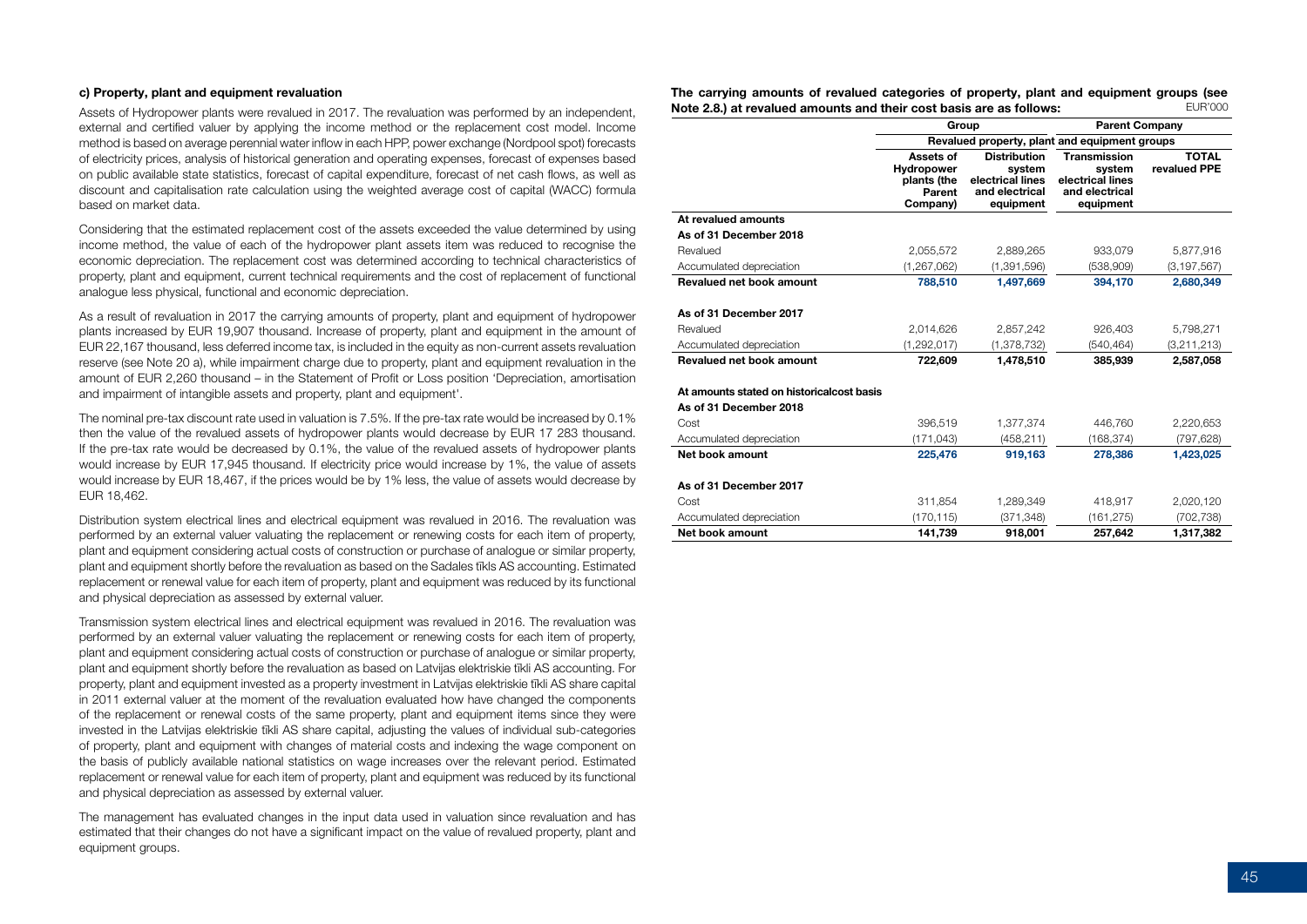#### d) Impairment

#### I) Latvenergo AS combined heat and power plants (Latvenergo AS CHPPs)

Impairment review performed for Latvenergo AS CHPPs is based on value in use calculations. The cash– generating unit is defined as the assets of Latvenergo AS CHPPs.

In October 2017, Latvenergo AS applied for a one-off compensation from the state, at the same time opting out of the receipt of 75% of the annual electrical capacity payments for cogeneration power plants CHPP–1 and CHPP–2 (Note 4 i). On 21 November 2017, the Cabinet of Ministers of the Republic of Latvia accepted an order which supports the reduction of the guaranteed support payments during the remaining support period for the installed capacity of Latvenergo CHPPs. According to the order, Latvenergo AS obtained a government grant in the amount of EUR 454,413 thousand that was divided into two parts, with the stipulation that EUR 140,000 thousand should be recognised in the Group's and Parent Company's statement of profit or loss in 2017, while EUR 314,413 thousand should be recognised as deferred income in even distribution over the coming reporting periods and fulfilling obligations until the end of the support period.

On 26 September 2018, the Cabinet of Ministers decided to change conditions for a part of the grant in the amount of EUR 51,700 thousand stipulating it as unconditional, by reducing the remaining part of the grant proportionally to this amount until the end of the support period. As a result of this and the previous order, EUR 81 004 thousand were recognised as 'Other income' in the Group's and Parent Company's statement of profit or loss in 2018. Consequently, EUR 233,409 thousand remained recognised as deferred income as of 31 December 2018.

Taking into account the assessment that the future cash flows generated by the operation of Latvenergo AS CHPPs are approximately equal to nil (see below), the value of Latvenergo CHPPs assets is estimated equal to the deferred income as of 31 December 2018 – EUR 233,409 thousand.

As a result of the above transactions, additional impairment in the amount of EUR 33,400 thousand was recognised for Latvenergo AS CHPPs in 2018 (2017: EUR 116,799 thousand). The recognised impairment charge is included in the Statement of Profit or Loss position 'Depreciation, amortisation and impairment of intangible assets and property, plant and equipment'.

In addition to the above, to ensure the carrying value is in line with recognised impairment, the future cash flows expected to be derived from the operation of Latvenergo AS CHPPs were evaluated. Forecasted period is 2019 – 2028 and the terminal value appraisal, evaluated as a fraction of the balance sheet's assets value, is included. Revenue stream forecast mainly corresponds to the remaining intensity of electrical capacity payments and the support period till September 23, 2028, as it is set out in regulations by Cabinet of Ministers of the Republic of Latvia No. 221, dated 10 March 2009. The forecast of expenses is based on historical data, the budget approved by the management for 2019, the service maintenance agreements and assumed inflation. As a result of calculation, the future revenue stream is close to the amount of expenses – the future cash flows generated by Latvenergo AS CHPPs are approximately equal to nil. Nominal pre–tax discount rate used to determine value in use of cash–generating unit by discounting cash flows is 7.5% (2017: 7.5%). The calculation is not discount rate sensitive. If the annual electrical capacity payments for cogeneration power plants CHPP–1 and CHPP–2 would be discontinued, then impairment of approximately EUR 80 million would be recognised. Impairment is estimated by assuming that capacity payment revenue decrease would be partly offset by a higher revenues from electricity production.

The accumulated impairment as of 31 December 2018 amounted to EUR 254,109 thousand (31/12/2017: EUR 220,709 thousand).

#### II) Distribution system assets (Group)

Impairment review based on value in use calculations is performed for electricity distribution system assets and is performed to ensure that no additional economic depreciation has to be recognised. As a result of impairment test there is no impairment loss to be recognised (2017: nil). The cash–generating unit is defined as all distribution system assets. In 2018 nominal pre–tax discount rate used to determine value in use of cash–generating units by discounting cash flows is 4.2% (2017: 5.3%) as included in the electricity distribution system service tariff calculation methodology. Revenue stream forecasts are based on the tariff calculation methodology and assumptions related investment plans. The forecast of expenses and investments is based on historical data, the budgets approved by the management and assumed inflation. The growth rate used for the terminal value appraisal is in line with the assumed distributed electricity growth.

#### III) Transmission system assets (Group)

Impairment review based on value in use calculations is performed for electricity transmission system assets and is performed to ensure that no additional economic depreciation has to be recognised. As a result of impairment test there is no impairment loss to be recognised (2017: nil). The cash–generating unit is defined as all transmission system assets. In 2018 nominal pre–tax discount rate used to determine value in use of cash–generating units by discounting cash flows is 4.2% (2017: 5.3%) as included in electricity transmission system service tariff calculation methodology. Revenue stream forecasts are based on the tariff calculation methodology and assumptions related investment plans. The forecast of expenses and investments is based on historical data, the budgets approved by the management and assumed inflation. The growth rate used for the terminal value appraisal is in line with the assumed transmitted electricity growth.

#### IV) Daugava hydropower plants (HPPs)

Impairment review based on value in use calculations is performed for Daugava HPPs at the end of reporting period assets and is performed to ensure that no additional economic depreciation has to be recognised. No impairment loss has to be recognised in addition to impairment already recognised as part of HPPs revaluation (Note 14 c). The cash–generating unit is defined as Daugava HPPs assets. In 2018 nominal pre–tax discount rate used to determine value in use of cash–generating units by discounting cash flows is 7.5% (2017: 9.0%). Revenue stream forecasts are based on the most recent long-term forecasts of electricity prices and long-term output of electricity. The forecast of expenses and investments is based on historical data, the budget approved by the management for 2019 and assumed inflation. The growth rate used for the terminal value appraisal is in line with the assumed inflation.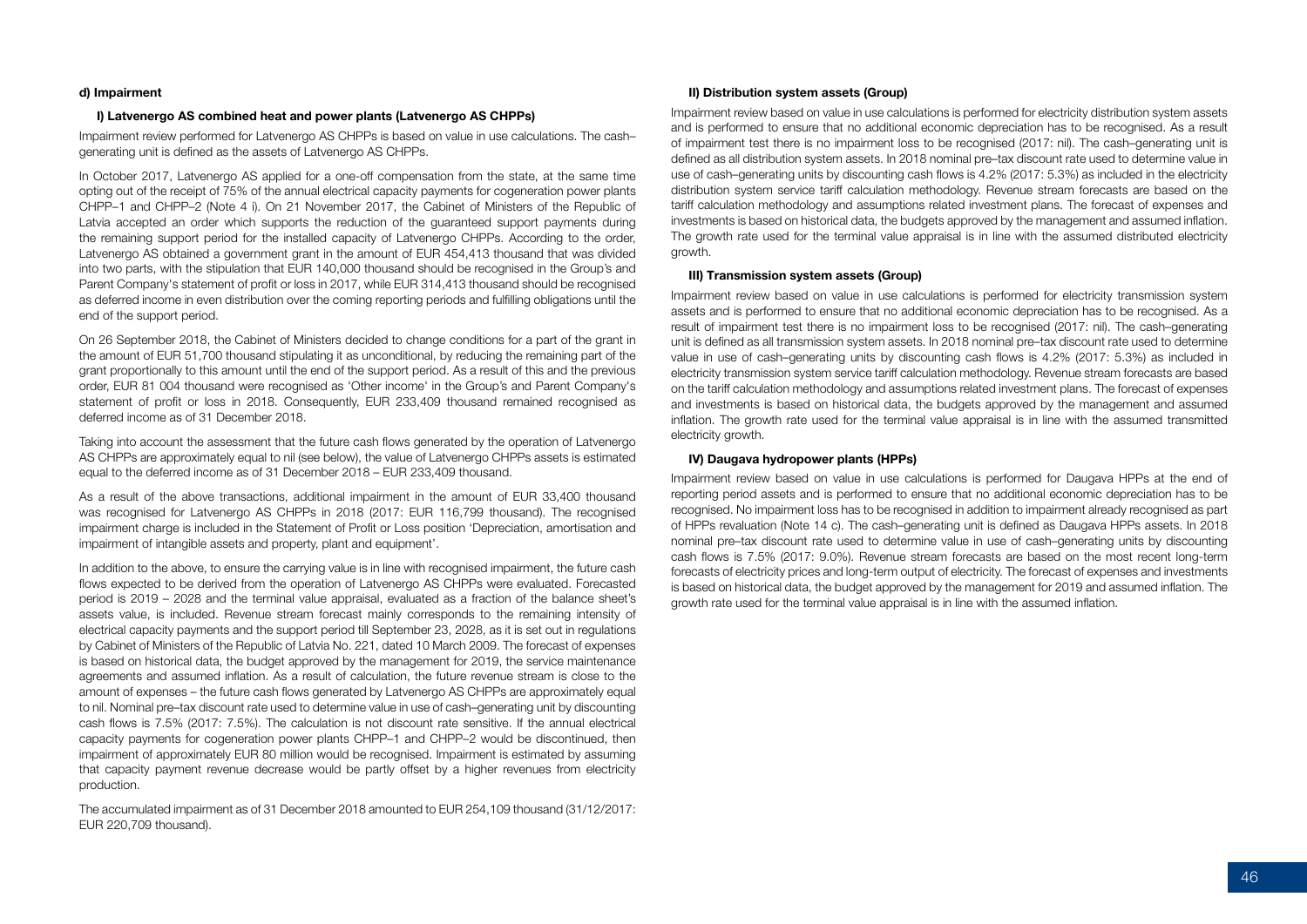| e) Leases<br><b>EUR'000</b>                                                 |        |        |        |                       |  |  |
|-----------------------------------------------------------------------------|--------|--------|--------|-----------------------|--|--|
|                                                                             |        | Group  |        | <b>Parent Company</b> |  |  |
|                                                                             | 2018   | 2017   | 2018   | 2017                  |  |  |
| Rental income (the Group or the Par-<br>ent Company is the lessor) (Note 6) | 40.267 | 45.779 | 15,987 | 15,922                |  |  |
| of which, Transmission system assets lease                                  | 38.699 | 43.911 |        |                       |  |  |
| Rental expense (the Group or the<br>Parent Company is the lessee)           | 1.248  | 1.577  | 1.149  | 1,267                 |  |  |

EUR'000 Future minimum lease payments receivable under operating lease contracts by due dates (the Group and the Parent Company are the lessor):

|                            |         | Group   | <b>Parent Company</b> |        |  |
|----------------------------|---------|---------|-----------------------|--------|--|
|                            | 2018    | 2017    | 2018                  | 2017   |  |
| $-$ < 1 year               | 38.579  | 39.781  | 7.673                 | 15,355 |  |
| $-1-5$ years               | 158,650 | 193.775 | 48.424                | 40.167 |  |
| $-$ > 5 years              | 41.325  | 3.220   | 2.793                 | 3,220  |  |
| <b>TOTAL rental income</b> | 238,554 | 236,776 | 58,890                | 58,742 |  |

Transmission system assets had been leased out by the Group to Augstsprieguma tīkls AS under non– cancellable operating lease agreement.

#### EUR'000 Future minimum lease payments under operating lease contracts by due dates (the Group and the Parent Company are the lessee):

|                             |       | Group  |        | <b>Parent Company</b> |  |  |
|-----------------------------|-------|--------|--------|-----------------------|--|--|
|                             | 2018  | 2017   | 2018   | 2017                  |  |  |
| $-$ < 1 year                | 1.447 | 1.350  | 1,509  | 1,566                 |  |  |
| $-1-5$ years                | 3.804 | 3.919  | 5,909  | 6,252                 |  |  |
| $-$ > 5 years               | 4.280 | 6.497  | 14.320 | 10,299                |  |  |
| <b>TOTAL rental expense</b> | 9.531 | 11.766 | 21.738 | 18,117                |  |  |

# 15. NON–CURRENT FINANCIAL INVESTMENTS

The Parent Company's participating interest in subsidiaries and other non–current financial investments:

| Name                                                     | Country             | <b>Business</b>                                                                | 31/12/2018                 |                |                            | 31/12/2017     |
|----------------------------------------------------------|---------------------|--------------------------------------------------------------------------------|----------------------------|----------------|----------------------------|----------------|
|                                                          | Ωf<br>incorporation | activity held                                                                  | <b>Interest</b><br>held, % | <b>EUR'000</b> | <b>Interest</b><br>held, % | <b>EUR'000</b> |
| Subsidiaries:                                            |                     |                                                                                |                            |                |                            |                |
| Latvijas elektriskie<br>tīkli AS                         | Latvia              | Lease of transmission<br>system assets                                         | 100%                       | 185,624        | 100%                       | 185,624        |
| Sadales tīkls AS                                         | Latvia              | Electricity distribution                                                       | 100%                       | 641,150        | 100%                       | 627,656        |
| Enerģijas publiskais<br>tirgotājs AS*                    | Latvia              | Administration of<br>mandatory electricity<br>procurement process              | 100%                       | 40             | 100%                       | 40             |
| Flektrum Festi OÜ                                        | Estonia             | Electricity and natural<br>gas trade                                           | 100%                       | 35             | 100%                       | 35             |
| Elektrum Lietuva, UAB                                    | Lithuania           | Electricity and natural<br>gas trade                                           | 100%                       | 98             | 100%                       | 98             |
| Liepājas enerģija SIA                                    | Latvia              | Thermal energy genera-<br>tion and trade in Liepaja,<br>electricity generation | 51%                        | 3,556          | 51%                        | 3,556          |
| Other non-current financial investments:                 |                     |                                                                                |                            |                |                            |                |
| Pirmais Slēgtais<br>Pensiju Fonds AS                     | Latvia              | Management of pension<br>plans                                                 | 46.30%                     | 36             | 46.30%                     | 36             |
| Rīgas siltums AS                                         | Latvia              | Thermal energy gener-<br>ation and trade in Riga,<br>electricity generation    | 0.0051%                    | 3              | 0.0051%                    | 3              |
| <b>TOTAL financial investments of the Parent Company</b> |                     |                                                                                |                            | 830,542        |                            | 817,048        |

### The Group's non–current financial investments:

| Name                                             | Country       | <b>Business activity</b>                                                  | 31/12/2018      |                | 31/12/2017      |                |  |
|--------------------------------------------------|---------------|---------------------------------------------------------------------------|-----------------|----------------|-----------------|----------------|--|
|                                                  | οf            | held                                                                      | <b>Interest</b> | <b>EUR'000</b> | <b>Interest</b> | <b>EUR'000</b> |  |
|                                                  | incorporation |                                                                           | held, %         |                | held, %         |                |  |
| Other non-current financial investments (Group): |               |                                                                           |                 |                |                 |                |  |
| Pirmais Slēgtais<br>Pensiju Fonds AS             | Latvia        | Management of pension<br>plans                                            | 48.15%          | 37             | 48.15%          | 37             |  |
| Rīgas siltums AS                                 | Latvia        | Thermal energy<br>generation and trade in<br>Riga, electricity generation | 0.0051%         | 3              | 0.0051%         | 3              |  |
| <b>TOTAL financial investments of the Group</b>  |               |                                                                           | 40              |                | 40              |                |  |

The Group owns 48.15% of the shares of the closed pension fund Pirmais Slēgtais Pensiju Fonds AS (Latvenergo AS – 46.30%). However, the Group and the Parent Company are only a nominal shareholder as all risks and benefits arising from associate's activities will accrue to the employees who are members of the pension fund.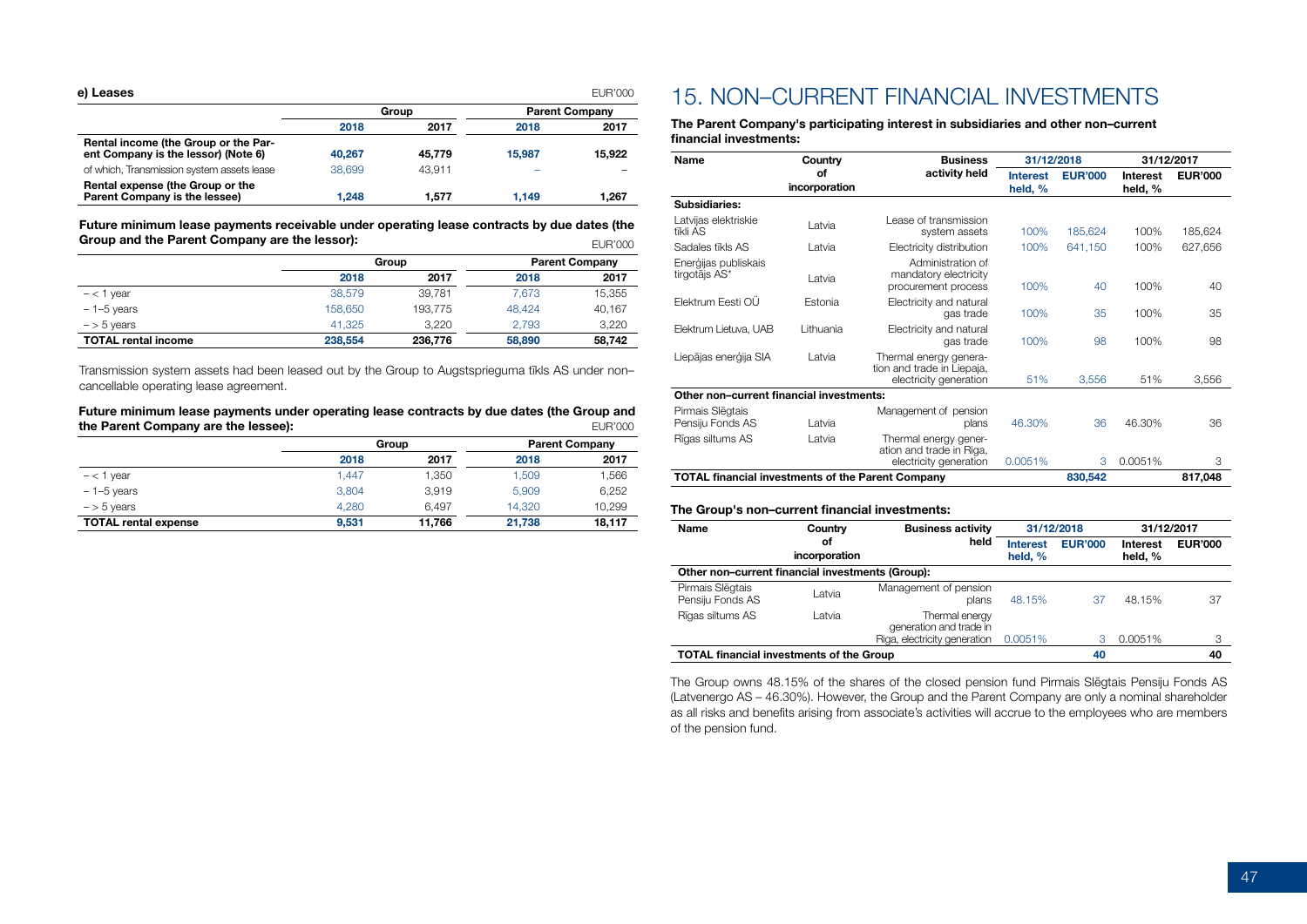| Movement in non-current investments: |       |      |                       | EUR'000 |  |
|--------------------------------------|-------|------|-----------------------|---------|--|
|                                      | Group |      | <b>Parent Company</b> |         |  |
|                                      | 2018  | 2017 | 2018                  | 2017    |  |
| At the beginning of the year         | 40    | 40   | 817.048               | 817.048 |  |
| Invested in share capital*           | -     | -    | 13.494                |         |  |
| At the end of the year               | 40    | 40   | 830,542               | 817.048 |  |

\* In 2018, the Parent Company invested property, plant and equipment in the share capital of Sadales tīkls AS. In the Statement of Financial Position of the Parent Company investment is recognised at cost of disposed PPE in the amount of EUR 13,494 thousand, while share capital of Sadales tīkls AS increased by fair value of invested property, plant and equipment in the amount of EUR 19,143 thousand

#### Summarised financial information for subsidiaries:

EUR'000

|                                   | <b>Equity</b> |            |        | Dividends from subsidiaries*<br>Net profit for the year |         | Carrying amount of interest from investment |            |            |  |
|-----------------------------------|---------------|------------|--------|---------------------------------------------------------|---------|---------------------------------------------|------------|------------|--|
| <b>Subsidiaries</b>               | 31/12/2018    | 31/12/2017 | 2018   | 2017                                                    | 2018    | 2017                                        | 31/12/2018 | 31/12/2017 |  |
| Latvijas elektriskie tīkli AS     | 232,759       | 269.801    | 13,394 | 50,463                                                  | 50,463  | 6,852                                       | 185,624    | 185.624    |  |
| Sadales tīkls AS                  | 922,421       | 993,329    | 33,743 | 124,268                                                 | 124,268 |                                             | 641.150    | 627,656    |  |
| Enerģijas publiskais tirgotājs AS | 40            | 40         | -      | $\overline{\phantom{a}}$                                | -       |                                             | 40         | 40         |  |
| Elektrum Eesti OÜ                 | 922           | 904        | 250    | 232                                                     | 232     | 264                                         | 35         | -35        |  |
| Elektrum Lietuva, UAB             | 925           | 859        | 548    | 481                                                     | 481     | 542                                         | 98         | 98         |  |
| Liepājas enerģija SIA             | 17.262        | 16.413     | 5,167  | 4,799                                                   | 2,202   | 1,450                                       | 3,556      | 3,556      |  |
|                                   | 1.174.329     | 1.281.346  | 53.102 | 180.243                                                 | 177.646 | 9,111                                       | 830,503    | 817.009    |  |

\* In 2018 dividends from subsidiaries received in cash in the amount of EUR 53,378 thousand and with non-cash offset in the amount of EUR 124,268 thousand (2017: EUR 9,111 thousand received in cash)

# 16. INVENTORIES

|                                                      |            |            |            | <b>EUR'000</b>        |  |  |
|------------------------------------------------------|------------|------------|------------|-----------------------|--|--|
|                                                      | Group      |            |            | <b>Parent Company</b> |  |  |
|                                                      | 31/12/2018 | 31/12/2017 | 31/12/2018 | 31/12/2017            |  |  |
| Raw materials and materials                          | 14.865     | 16.547     | 1.286      | 1,583                 |  |  |
| Natural gas                                          | 49.757     | 53.079     | 49.757     | 53,078                |  |  |
| Other inventories                                    | 8.292      | 8.115      | 8.070      | 8.075                 |  |  |
| Prepayments for inventories                          | 198        | 81         | 33         | 80                    |  |  |
| Allowance for raw materials and other<br>inventories | (1, 137)   | (1,494)    | (736)      | (992)                 |  |  |
| <b>TOTAL inventories</b>                             | 71,975     | 76,328     | 58,410     | 61,824                |  |  |

Changes in the allowance for raw materials and materials at warehouses are included in the Statement of Profit or Loss position 'Raw materials and consumables used'.

| Movement on the allowance for inventories: |       |       |                       | EUR'000 |
|--------------------------------------------|-------|-------|-----------------------|---------|
|                                            | Group |       | <b>Parent Company</b> |         |
|                                            | 2018  | 2017  | 2018                  | 2017    |
| At the beginning of the year               | 1.494 | 1,659 | 992                   | 1.060   |
| Inventories written off                    | (287) | (62)  | (260)                 |         |
| Charged to the Statement of Profit or Loss | 70)   | (103) |                       | (68)    |
| At the end of the year                     | 1.137 | 1.494 | 736                   | 992     |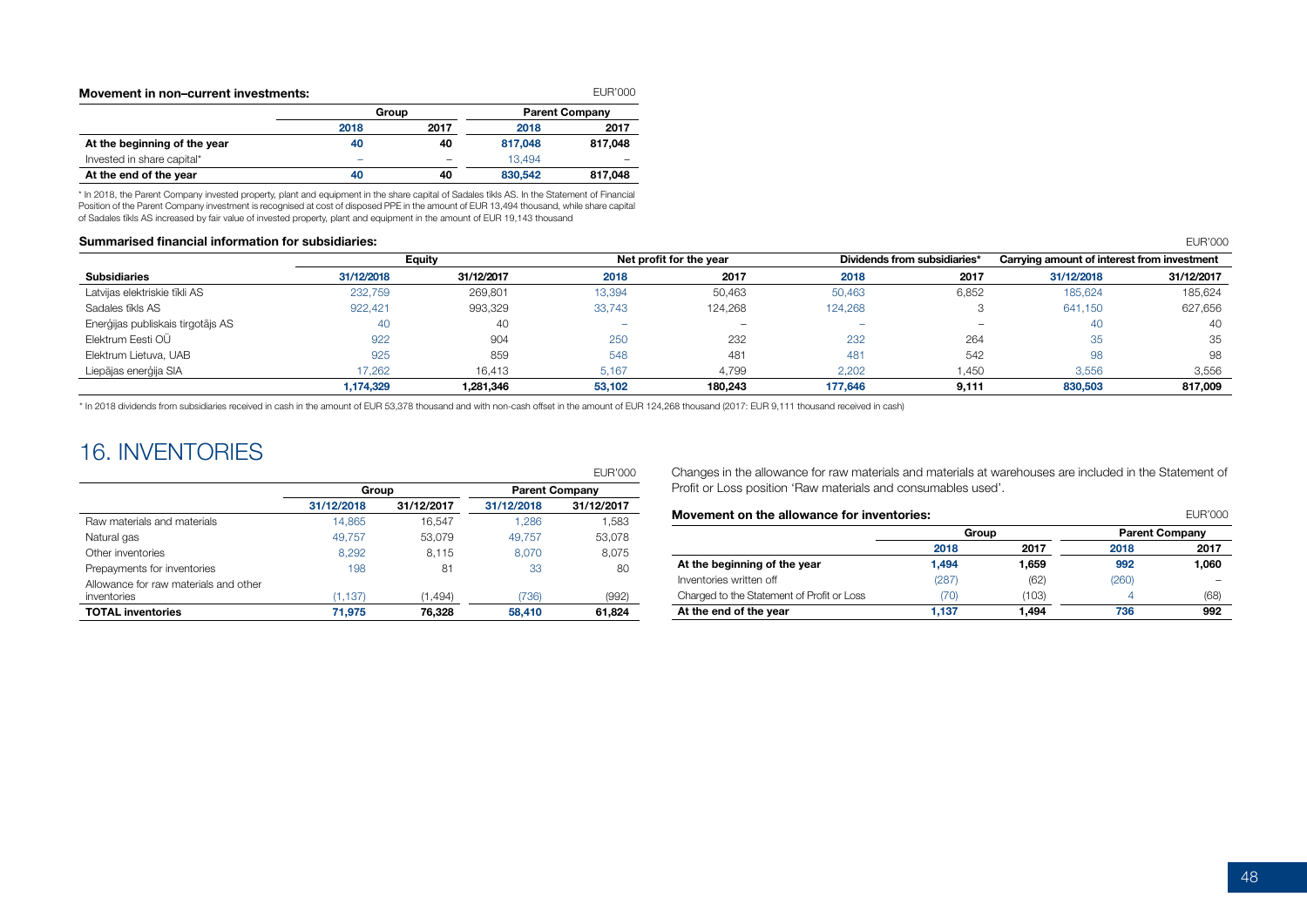# 17. RECEIVABLES FROM CONTRACTS WITH CUSTOMERS AND OTHER RECEIVABLES

| Receivables from contracts with customers grouped by the expected credit loss (ECL) assessment model, net: |            |            |             |            |                       | <b>EUR'000</b> |
|------------------------------------------------------------------------------------------------------------|------------|------------|-------------|------------|-----------------------|----------------|
|                                                                                                            |            | Group      |             |            | <b>Parent Company</b> |                |
|                                                                                                            | 31/12/2018 | 01/01/2018 | 31/12/2017* | 31/12/2018 | 01/01/2018            | 31/12/2017*    |
| Individually assessed significant receivables (counterparty model)                                         | 7,051      | 4,383      | 4,389       | 7,915      | 12,486                | 12,497         |
| Receivables with lifetime ECL assessment by simplified approach (portfolio model)                          | 110.904    | 100,864    | 100,980     | 73,110     | 70,198                | 70,302         |
| <b>TOTAL receivables from contracts with customers</b>                                                     | 117,955    | 105,247    | 105.369     | 81,025     | 82,684                | 82,799         |
| * By IAS 39                                                                                                |            |            |             |            |                       |                |
| a) Receivables from contracts with customers, net                                                          |            |            |             |            |                       | <b>EUR'000</b> |
|                                                                                                            |            | Group      |             |            | <b>Parent Company</b> |                |
|                                                                                                            | 31/12/2018 | 01/01/2018 | 31/12/2017* | 31/12/2018 | 01/01/2018            | 31/12/2017*    |
| Receivables from contracts with customers:                                                                 |            |            |             |            |                       |                |
| - Electricity, natural gas trade and related services customers                                            | 138,308    | 134,699    | 134,699     | 102,154    | 105,257               | 105,257        |
| - Heating customers                                                                                        | 14,715     | 10,922     | 10,922      | 11,955     | 8,851                 | 8,851          |
| - Other receivables from contracts with customers (portfolio model)                                        | 5,675      | 4,221      | 4,221       | 3,331      | 1,062                 | 1,062          |
| - Other receivables from contracts with customers (counterparty model)                                     | 7,060      | 4,389      | 4,389       | 3,203      | 3,093                 | 3,093          |
| - Subsidiaries                                                                                             |            |            |             | 4,719      | 9,404                 | 9,404          |
|                                                                                                            | 165,758    | 154,231    | 154,231     | 125,362    | 127,667               | 127,667        |
| Provisions for impaired receivables from contracts with customers:                                         |            |            |             |            |                       |                |
| - Electricity, natural gas trade and related services customers                                            | (44,953)   | (45, 785)  | (45, 561)   | (43,968)   | (44, 559)             | (44, 472)      |
| - Heating customers                                                                                        | (342)      | (351)      | (329)       | (334)      | (331)                 | (310)          |
| - Other receivables from contracts with customers (portfolio model)                                        | (2,499)    | (2,842)    | (2,972)     | (28)       | (82)                  | (86)           |
| - Other receivables from contracts with customers (counterparty model)                                     | (9)        | (6)        |             | (4)        | (4)                   |                |
| - Subsidiaries                                                                                             |            |            |             | (3)        | (7)                   |                |
|                                                                                                            | (47, 803)  | (48, 984)  | (48, 862)   | (44, 337)  | (44, 983)             | (44, 868)      |
| Receivables from contracts with customers, net:                                                            |            |            |             |            |                       |                |
| - Electricity, natural gas trade and related services customers                                            | 93,355     | 88,914     | 89,138      | 58,186     | 60,698                | 60.785         |
| - Heating customers                                                                                        | 14,373     | 10,571     | 10,593      | 11,621     | 8,520                 | 8,541          |
| - Other receivables from contracts with customers (portfolio model)                                        | 3.176      | 1,379      | 1,249       | 3,303      | 980                   | 976            |
| - Other receivables from contracts with customers (counterparty model)                                     | 7,051      | 4,383      | 4,389       | 3,199      | 3,089                 | 3,093          |
| - Subsidiaries                                                                                             |            |            |             | 4,716      | 9,397                 | 9,404          |
|                                                                                                            | 117.955    | 105.247    | 105.369     | 81,025     | 82.684                | 82,799         |

\* By IAS 39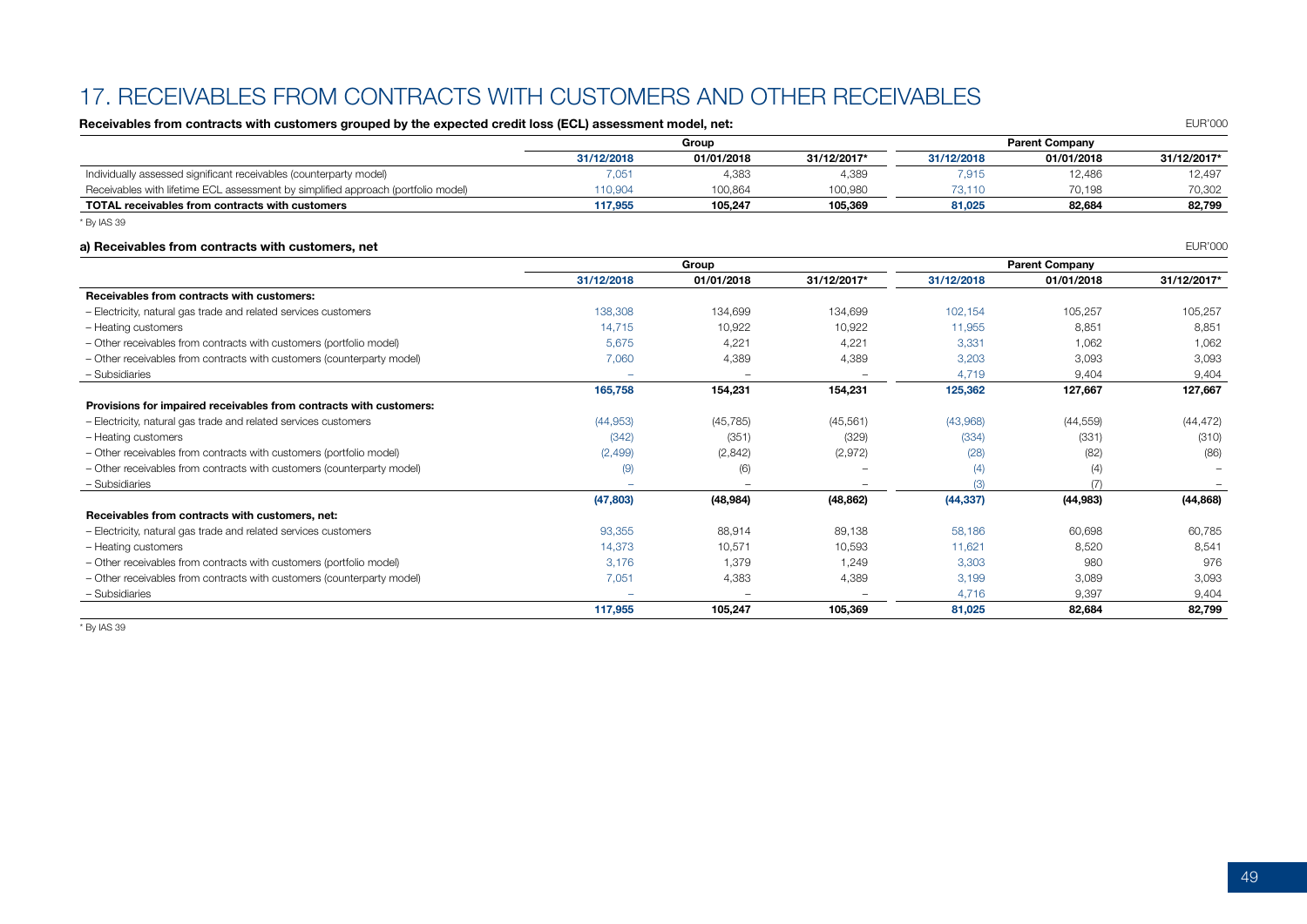Receivables from contracts with customers with lifetime expected credit losses (ECL) assessed on the portfolio model basis and grouped by past due days:

|                                         |                 |             |                    | Group                    |                    |                    |                          |             |                    | <b>Parent Company</b>    |                    |                    |                          |
|-----------------------------------------|-----------------|-------------|--------------------|--------------------------|--------------------|--------------------|--------------------------|-------------|--------------------|--------------------------|--------------------|--------------------|--------------------------|
|                                         |                 |             | 31/12/2018         |                          |                    | 01/01/2018         |                          |             | 31/12/2018         |                          |                    | 01/01/2018         |                          |
| Late payment delay in days<br>by IFRS 9 | <b>ECL rate</b> | Receivables | Impairment<br>loss | TOTAL                    | <b>Receivables</b> | Impairment<br>loss | TOTAL                    | Receivables | Impairment<br>loss | <b>TOTAL</b>             | <b>Receivables</b> | Impairment<br>loss | <b>TOTAL</b>             |
| On time                                 | 0.20%           | 106,194     | (230)              | 105,964                  | 91,644             | (183)              | 91,461                   | 69,557      | (160)              | 69,397                   | 65,637             | (156)              | 65,481                   |
| Less 30 days                            | 3%              | 2,953       | (88)               | 2,865                    | 6,552              | (197)              | 6,355                    | 1,947       | (59)               | 1,888                    | 2,175              | (68)               | 2,107                    |
| Past due 30 - 59 days                   | 20%             | 1,334       | (265)              | 1,069                    | .768               | (353)              | 1,415                    | 1,213       | (241)              | 972                      | 1.573              | (315)              | 1,258                    |
| Past due 60 - 89 days                   | 50%             | 535         | (267)              | 268                      | 879                | (440)              | 439                      | 503         | (251)              | 252                      | 757                | (380)              | 377                      |
| Past due 90 - 179 days                  | 60%             | 812         | (486)              | 326                      | 1,506              | (904)              | 602                      | 697         | (417)              | 280                      | 1,236              | (742)              | 494                      |
| Past due 180 - 359 days                 | 75%             | 1.638       | (1,226)            | 412                      | 2,361              | (1,769)            | 592                      | 1,283       | (962)              | 321                      | 1.896              | (1, 422)           | 474                      |
| Past due more than 360 days             | 100%            | 17,890      | (17, 890)          | $\overline{\phantom{a}}$ | 18,261             | (18, 261)          | $\overline{\phantom{0}}$ | 15,123      | (15, 123)          | $\overline{\phantom{a}}$ | 15,279             | (15, 279)          | $\overline{\phantom{a}}$ |
| Insolvent debtors*                      | 100%            | 27,342      | (27, 342)          | ۰                        | 26,871             | (26, 871)          |                          | 27,117      | (27, 117)          |                          | 26,617             | (26, 617)          |                          |
|                                         |                 | 158.698     | (47, 794)          | 110.904                  | 149.842            | (48, 978)          | 100.864                  | 117.440     | (44, 330)          | 73.110                   | 115.170            | (44, 979)          | 70.191                   |

\* Receivables under insolvency process and with an established payment schedule

The expected loss rates are based on the payment profiles of sales over a period of 2 years before 1 January 2018 and the corresponding historical credit losses experienced within this period. As of 31 December 2018 assessment of expected credit losses is based on the same ECL rates.

#### Receivables from contracts with customers by IAS 39 grouped by past due days: EUR'000

|                                                                  |                 |                    | Group                    |                          |                    | <b>Parent Company</b>    |              |
|------------------------------------------------------------------|-----------------|--------------------|--------------------------|--------------------------|--------------------|--------------------------|--------------|
|                                                                  |                 |                    | 31/12/2017               |                          |                    | 31/12/2017               |              |
| Late payment delay in days by IAS 39:                            | <b>ECL rate</b> | <b>Receivables</b> | Impairment loss          | <b>TOTAL</b>             | <b>Receivables</b> | <b>Impairment loss</b>   | <b>TOTAL</b> |
| Electricity, natural gas trade and related services receivables: |                 |                    |                          |                          |                    |                          |              |
| Fully performing receivables                                     | 0%              | 70,290             |                          | 70,290                   | 46,956             |                          | 46,956       |
| Past due 1 - 45 days                                             | 0%              | 7,183              |                          | 7,183                    | 3,134              |                          | 3,134        |
| Past due 46 - 90 days                                            | 50%             | 743                | (371)                    | 372                      | 657                | (329)                    | 328          |
| Past due 91 - 180 days                                           | 75%             | 1,173              | (880)                    | 293                      | 1,110              | (833)                    | 277          |
| Past due more than 181 days                                      | 100%            | 17,623             | (17, 623)                |                          | 16,780             | (16, 780)                |              |
| Individually impaired receivables with scheduled payments*       |                 | 37,687             | (26, 687)                | 11,000                   | 36,620             | (26, 530)                | 10,090       |
| <b>TOTAL</b>                                                     |                 | 134,699            | (45, 561)                | 89,138                   | 105,257            | (44, 472)                | 60,785       |
| Heating and other receivables from contracts with customers:     |                 |                    |                          |                          |                    |                          |              |
| Fully performing receivables                                     | 0%              | 16,029             |                          | 16,029                   | 12,549             |                          | 12,549       |
| Past due 1 - 30 days                                             | 0%              | 143                |                          | 143                      | 55                 |                          | 55           |
| Past due 31 - 90 days                                            | 50%             | 118                | (59)                     | 59                       | 12                 | (6)                      | 6            |
| Past due more than 91 days                                       | 100%            | 3,160              | (3, 160)                 |                          | 390                | (390)                    |              |
| Individually impaired receivables with scheduled payments*       |                 | 82                 | (82)                     |                          |                    |                          |              |
| <b>TOTAL</b>                                                     |                 | 19,532             | (3, 301)                 | 16,231                   | 13,006             | (396)                    | 12,610       |
| <b>Receivables from subsidiaries:</b>                            |                 |                    |                          |                          |                    |                          |              |
| Fully performing receivables                                     | $0\%$           |                    | -                        | $\overline{\phantom{0}}$ | 9,404              |                          | 9,404        |
| <b>TOTAL</b>                                                     |                 |                    | $\overline{\phantom{0}}$ | $\overline{\phantom{0}}$ | 9,404              | $\overline{\phantom{0}}$ | 9,404        |
| <b>TOTAL receivables from contracts with customers</b>           |                 | 154,231            | (48, 862)                | 105,369                  | 127,667            | (44, 868)                | 82,799       |

\* Receivables under insolvency process and other individually impaired receivables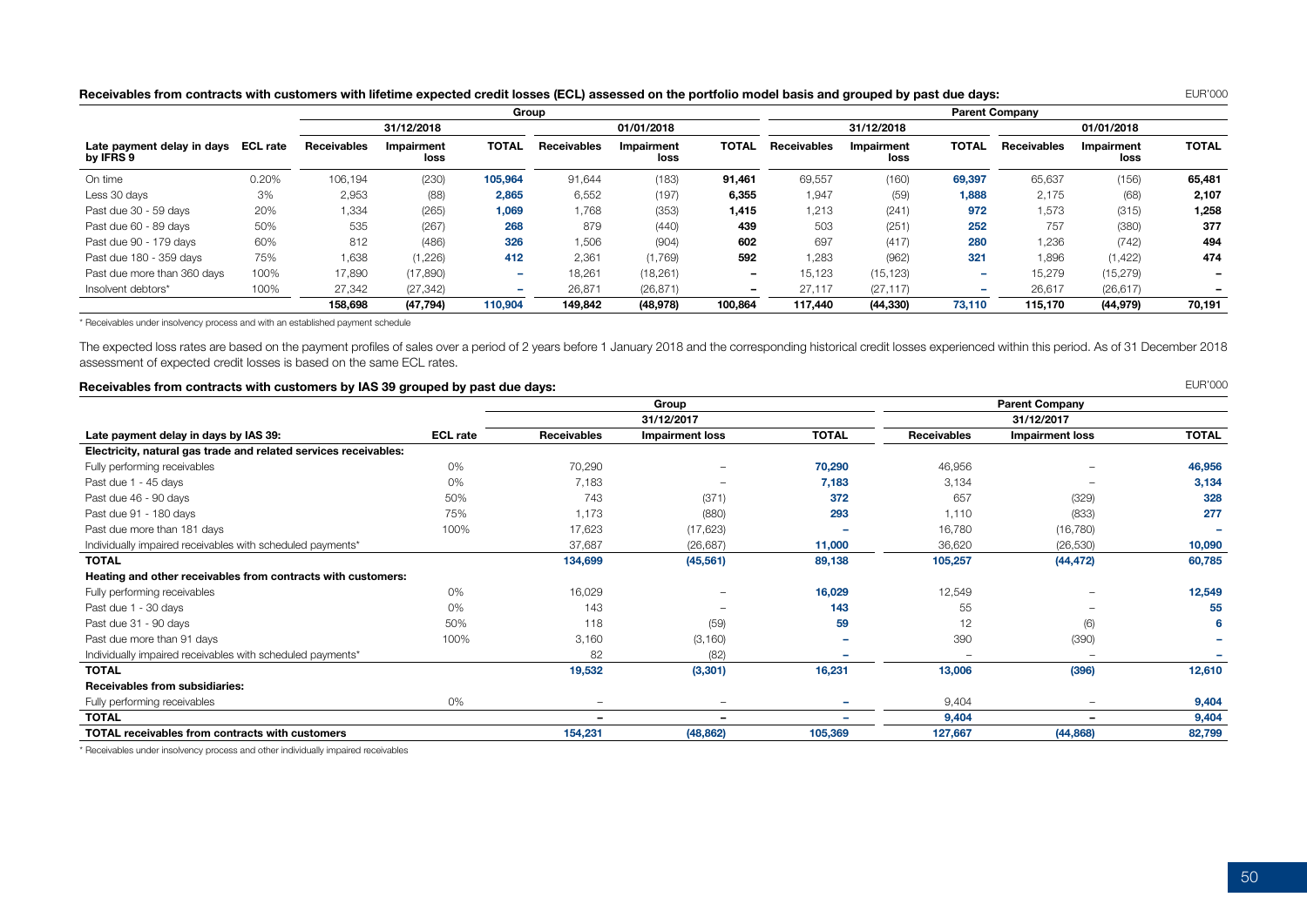| Receivables from contracts with customers with lifetime expected credit losses (ECL) |         |
|--------------------------------------------------------------------------------------|---------|
| assessed on the counterparty model basis:                                            | EUR'000 |

|                                                                          | Group      |            |             | <b>Parent Company</b> |            |             |
|--------------------------------------------------------------------------|------------|------------|-------------|-----------------------|------------|-------------|
|                                                                          | 31/12/2018 | 01/01/2018 | 31/12/2017* | 31/12/2018            | 01/01/2018 | 31/12/2017* |
| Other receivables from<br>contracts with customers                       | 7.060      | 4.389      | 4.389       | 3.203                 | 3.093      | 3.093       |
| Impairment loss on other<br>receivables from contracts<br>with customers | (9)        | (6)        |             | (4)                   | (4)        |             |
| Receivables from subsidiaries<br>(Note 28 b)                             |            |            |             | 4.398                 | 9.390      | 9.390       |
| Accrued income from<br>subsidiaries (Note 28 c)                          |            |            |             | 321                   | 14         | 14          |
| Impairment loss on subsidiaries<br>receivables (Note 28 b)               |            |            |             | (3)                   | (7         |             |
|                                                                          | 7.051      | 4.383      | 4.389       | 7.915                 | 12.486     | 12.497      |

\* By IAS 39

Allowances for impairment loss are calculated based on *Moody's* credit rating agency corporate default and debt recovery rate assigned for credit rating level - Baa2 (stable) (for receivables from related parties) and corporate default and debt recovery rate assigned for energy utilities industry.

b) Other financial receivables EUR'000

There is no significant concentration of credit risk with respect to receivables from contracts with customers as the Group and the Parent Company have a large number of customers except major heating customer the net debt of which as of 31 December 2018 amounted to EUR 11,626 thousand (31/12/2017: EUR 8,627 thousand).

The Management assumptions and methodology for estimation of impairment for receivables from contracts with customers and evaluation of impairment risk are described in Note 4 b.

EUR'000 Movements in loss allowances for impaired receivables from contracts with customers:

|                                                             | Group   |         | <b>Parent Company</b> |          |  |
|-------------------------------------------------------------|---------|---------|-----------------------|----------|--|
|                                                             | 2018    | 2017    | 2018                  | 2017     |  |
| At the beginning of the year                                | 48,862  | 48.100  | 44,868                | 44.177   |  |
| Receivables written off during the year<br>as uncollectible | (2,549) | (1,710) | (2,074)               | (1, 343) |  |
| Effect of IFRS 9 'Financial instruments'<br>adoption        | 122     |         | 115                   |          |  |
| Allowance for impaired receivables                          | 1.368   | 2.472   | 1.428                 | 2,034    |  |
| At the end of the year                                      | 47,803  | 48,862  | 44.337                | 44.868   |  |

|                                                                                                                        | Group      |                          |                          | <b>Parent Company</b> |            |            |
|------------------------------------------------------------------------------------------------------------------------|------------|--------------------------|--------------------------|-----------------------|------------|------------|
|                                                                                                                        | 31/12/2018 | 01/01/2017               | 31/12/2017               | 31/12/2018            | 01/01/2017 | 31/12/2017 |
| Other non-current receivables*                                                                                         | 30,960     | 3,229                    | 3,229                    | 331                   | 284        | 284        |
| Loss allowances for expected credit loss                                                                               | (40)       | (4)                      |                          |                       |            |            |
| <b>TOTAL non-current receivables</b>                                                                                   | 30,920     | 3,225                    | 3,229                    | 331                   | 284        | 284        |
| <b>Current financial receivables:</b>                                                                                  |            |                          |                          |                       |            |            |
| Receivable of guaranteed fee for the installed electrical capacity of<br>cogeneration power plants CHPP-1 and CHPP-2** |            | 454.413                  | 454.413                  |                       |            |            |
| Unsettled revenue on mandatory procurement PSO fee recognised as assets***                                             | 74,497     | 164,365                  | 164,365                  |                       |            |            |
| Receivables for lease                                                                                                  | 7,646      | 3,535                    | 3,535                    | 49                    |            |            |
| Receivables for lease from subsidiaries (Note 28 b)                                                                    |            | -                        | $\overline{\phantom{a}}$ | 1,061                 | 1,727      | 1,727      |
| Other financial receivables from subsidiaries (Note 28 b)                                                              |            | $\overline{\phantom{0}}$ | $\overline{\phantom{a}}$ | 6,745                 | 6,317      | 6,317      |
| Other accrued income from subsidiaries (Note 28 c)                                                                     |            |                          |                          | 4.358                 | 5,063      | 5,063      |
| Other accrued income                                                                                                   | 872        | 3,572                    | 3,572                    | 883                   | 872        | 872        |
| Other current financial receivables                                                                                    | 4,146      | 17,529                   | 17,529                   | 2,930                 | 5,214      | 5.214      |
| Loss allowances for expected credit loss on subsidiaries receivables (Note 28 b)                                       |            |                          |                          | (6)                   | (6)        |            |
| Loss allowances for expected credit loss                                                                               | (2,548)    | (1,746)                  | (1,582)                  | (1,787)               | (1,248)    | (1,255)    |
| <b>TOTAL current financial receivables</b>                                                                             | 84,613     | 641,668                  | 641,832                  | 14,233                | 17,939     | 17,938     |
| <b>TOTAL other financial receivables</b>                                                                               | 115,533    | 644.893                  | 645,061                  | 14,564                | 18,223     | 18,222     |

\* Other non-current receivables of the Group as of 31 December 2018 include financing for capital expenditure project "Construction of the 330 kV Kurzemes loks" in the amount of EUR 30,617 thousand (31/12/2017: EUR 2,941 thousand)

\*\* On 21 November 2017, the Cabinet of Ministers of the Republic of Latvia accepted an order on one–off compensation to Latvenergo AS on guaranteed support for the installed capacity of cogeneration power plants in the amount of EUR 454,413 thousand (see Note 4 i) \*\*\* By applying agent principle unsettled revenue on mandatory procurement PSO fee is recognised as assets in net amount as difference between revenue from sale of electricity in *Nord Pool* power exchange by market price, received mandatory procurement PSO fees, received government grant for compensating the increase of mandatory procurement costs and costs of purchased electricity under the mandatory procurement from electricity generators who generate electricity in efficient cogeneration process or using renewable energy sources, as well as guaranteed fees for installed electrical capacity in cogeneration plants (over 4 MW)

There is no significant concentration of credit risk with respect to other financial receivables except the transmission system operator – Augstsprieguma tīkls AS the net debt of which to the Group as of 31 December 2018 including receivables from contracts with customer amounted to 42,218 thousand EUR (31/12/2017: 20,014 thousand EUR) (see Note 28 b) and receivable from State of guaranteed fee for the installed electrical capacity of cogeneration power plants and unsettled revenue on mandatory procurement PSO fee recognised as assets. Loss allowance for these financial receivables assessed individually and based on counterparty's model (see Note 4 b).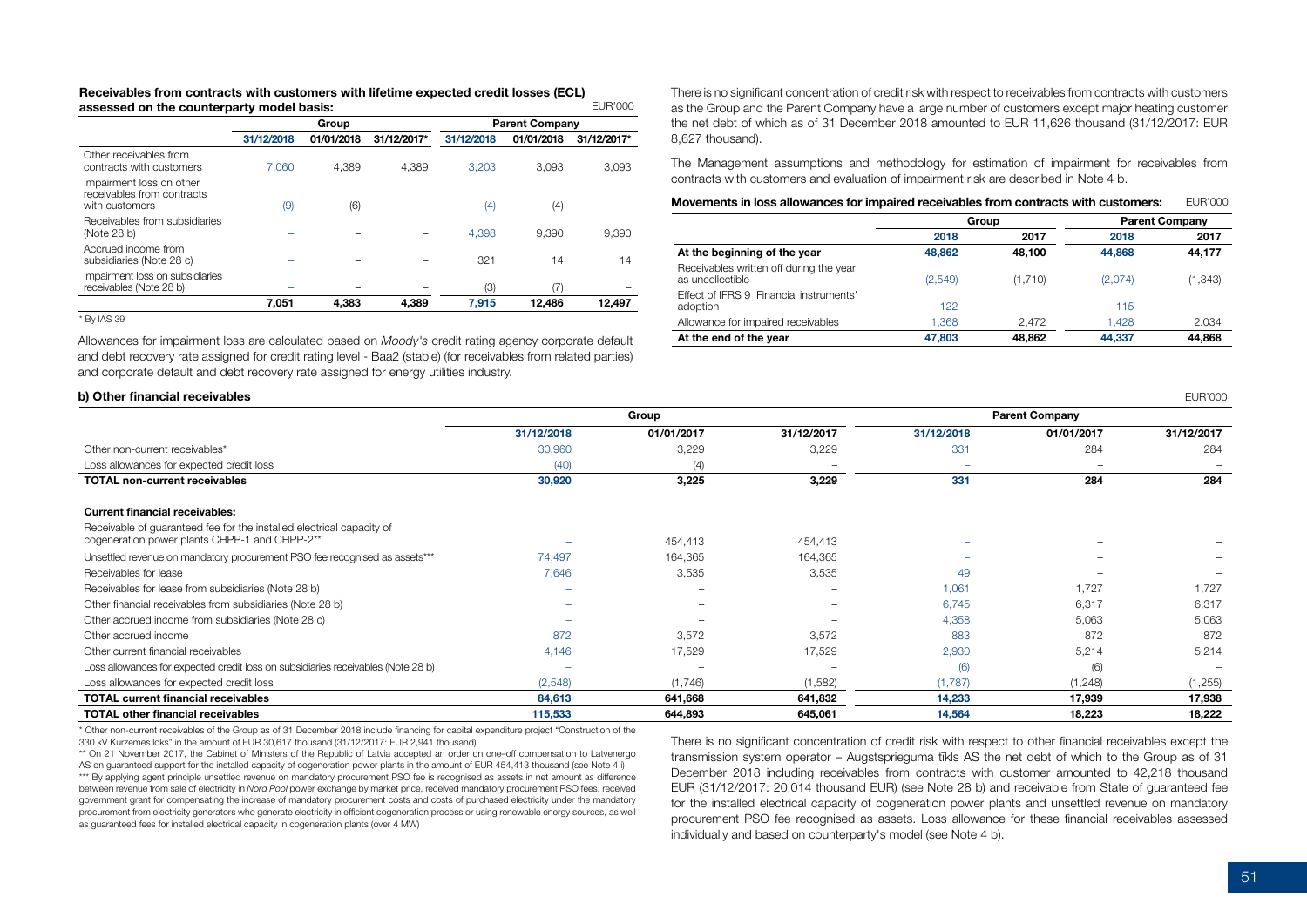| c) Other non-financial receivables             |            |            |                       | <b>EUR'000</b> |  |
|------------------------------------------------|------------|------------|-----------------------|----------------|--|
|                                                | Group      |            | <b>Parent Company</b> |                |  |
|                                                | 31/12/2018 | 31/12/2017 | 31/12/2018            | 31/12/2017     |  |
| <b>Current non-financial receivables:</b>      |            |            |                       |                |  |
| Pre-tax and overpaid taxes                     | 108        | 3.703      | 105                   | 22             |  |
| Other current receivables                      | 109        | 1.226      | 107                   | 119            |  |
| <b>TOTAL current non-financial receivables</b> | 217        | 4.929      | 212                   | 141            |  |

None of the receivables are secured with pledges or otherwise. The carrying amounts of other receivables are assumed to approximate their fair values.

# 18. CASH AND CASH EQUIVALENTS

|                                        |            |            |                       | EUR'000    |  |
|----------------------------------------|------------|------------|-----------------------|------------|--|
|                                        | Group      |            | <b>Parent Company</b> |            |  |
|                                        | 31/12/2018 | 31/12/2017 | 31/12/2018            | 31/12/2017 |  |
| Cash at bank                           | 95.094     | 233.624    | 93.193                | 230.476    |  |
| Short-term bank deposits               | 30,000     |            | 30,000                |            |  |
| Restricted cash and cash equivalents*  | 4.361      | 2.379      | 4.361                 | 2.379      |  |
| <b>TOTAL cash and cash equivalents</b> | 129.455    | 236,003    | 127.554               | 232,855    |  |

\* Restricted cash and cash equivalents as of 31 December 2018 consist of the financial security for participating in NASDAQ OMX Commodities Exchange. Financial security is fully recoverable after termination of participation without any penalties, therefore restricted cash is considered as cash equivalent

In existing rate environment, cash at bank balances practically don't earn any interests. Short-term deposits are placed for different periods between several days and three months depending on the immediate cash needs of the Group and the Parent Company and cash flow forecasts. During 2018 the average annual effective interest rate earned on short–term cash deposits was 0.102% (2017: 0.175%). See also Note 3.1 b.

The carrying amounts of cash and cash equivalents are assumed to be approximate to their fair values.

# 19. SHARE CAPITAL

As of 31 December 2018, the registered share capital of the Latvenergo AS is EUR 834,791 thousand (31/12/2017: EUR 1,288,715 thousand) and consists of 834,791 thousand ordinary shares (31/12/2017: 1,288,715 thousand) with the nominal value of EUR 1 per share (31/12/2017: EUR 1 per share). All shares have been fully paid.

In March 2018 a decrease of share capital in the amount of EUR 454,413 thousand was registered, related to the trilateral agreement between Republic of Latvia, Latvenergo AS and Enerģijas publiskais tirgotājs AS (EPT) on mutual settlement of the receivable of the grant from the Republic of Latvia by EPT as disclosed in Note 4 i).

In June 2018, in accordance with the Directive No. 765 of the Cabinet of Ministers of the Republic of Latvia, dated 19 December 2017 – "On the Investment of the State's property units in the Share Capital of Latvenergo AS", real estate in the amount of EUR 489 thousand was invested in the share capital of Latvenergo AS. (Note 14 a).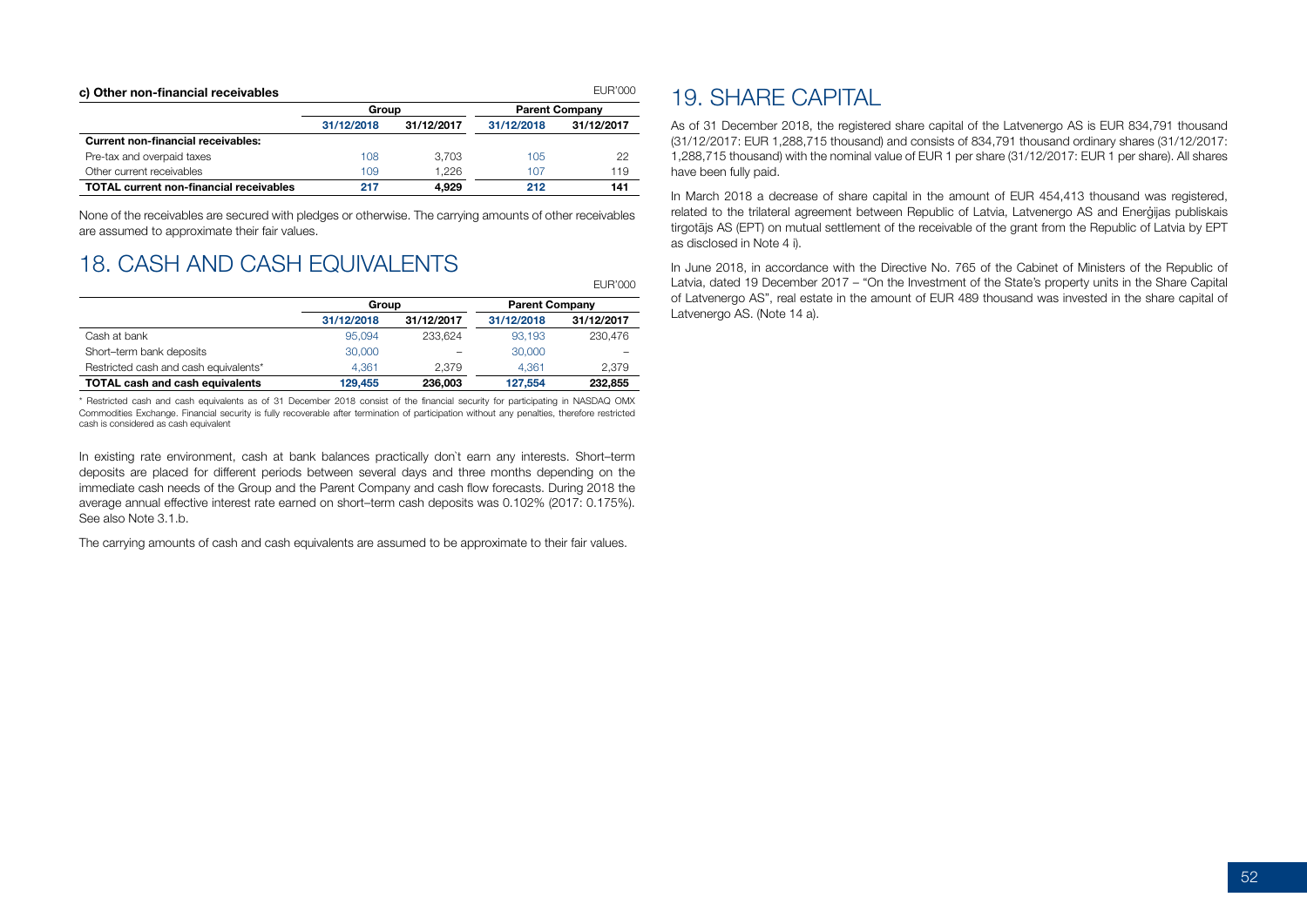# 20. RESERVES, DIVIDENDS AND EARNINGS PER SHARE

#### a) Reserves **EUR'000**

|                                                                                  |              |                                                |                          | Group                                                       |                          |              |                                                | <b>Parent Company</b>    |                                                             |              |
|----------------------------------------------------------------------------------|--------------|------------------------------------------------|--------------------------|-------------------------------------------------------------|--------------------------|--------------|------------------------------------------------|--------------------------|-------------------------------------------------------------|--------------|
|                                                                                  | <b>Notes</b> | Non-current<br>assets revalua-<br>tion reserve | <b>Hedge reserve</b>     | Post-employ-<br>ment benefit<br>plan revaluation<br>reserve | Other reserves           | <b>TOTAL</b> | Non-current<br>assets revalua-<br>tion reserve | <b>Hedge reserve</b>     | Post-employ-<br>ment benefit<br>plan revaluation<br>reserve | <b>TOTAL</b> |
| As of 31 December 2016                                                           |              | 946,373                                        | (9,409)                  | (3,615)                                                     | 110                      | 933,459      | 659,429                                        | (9,409)                  | (1,086)                                                     | 648,934      |
| Increase of non-current assets revaluation reserve as<br>a result of revaluation | 14a          | 22,167                                         | $\overline{\phantom{0}}$ |                                                             | $\overline{\phantom{0}}$ | 22,167       | 22,167                                         |                          | $\overline{\phantom{m}}$                                    | 22,167       |
| Disposal of non-current assets revaluation reserve net<br>of deferred tax        |              | (4, 377)                                       |                          |                                                             | $\overline{\phantom{0}}$ | (4, 377)     | (1,762)                                        |                          | -                                                           | (1,762)      |
| Deferred tax related to non-current assets revaluation<br>reserve                | 12           | (3,325)                                        | $\qquad \qquad$          |                                                             | $\overline{\phantom{0}}$ | (3, 325)     | (3,325)                                        | $\overline{\phantom{0}}$ | $\overline{\phantom{m}}$                                    | (3, 325)     |
| Reversed deferred corporate income tax                                           | 12           | 169,560                                        | $\qquad \qquad$          | (638)                                                       | $\overline{\phantom{0}}$ | 168,922      | 119,384                                        | $\overline{\phantom{0}}$ | (192)                                                       | 119,192      |
| Gains on re-measurement on defined post-<br>employment benefit plan              | 26 a         |                                                | $\overline{\phantom{0}}$ | 3,460                                                       | $\overline{\phantom{0}}$ | 3,460        |                                                | $\overline{\phantom{0}}$ | 1,053                                                       | 1,053        |
| Gains from fair value changes in derivative financial<br>instruments             | 23           | ۰                                              | 5,422                    | $-$                                                         | $\overline{\phantom{0}}$ | 5,422        | $\overline{\phantom{0}}$                       | 5,422                    | $\overline{\phantom{a}}$                                    | 5,422        |
| As of 31 December 2017                                                           |              | 1,130,398                                      | (3,987)                  | (793)                                                       | 110                      | 1,125,728    | 795,893                                        | (3,987)                  | (225)                                                       | 791,681      |
| Disposal of non-current assets revaluation reserve                               |              | (10, 229)                                      |                          | $\overline{\phantom{a}}$                                    | $\overline{\phantom{0}}$ | (10, 229)    | (6, 549)                                       | $\overline{\phantom{0}}$ | $\overline{\phantom{a}}$                                    | (6, 549)     |
| Gains / (losses) on re-measurement on defined post-<br>employment benefit plan   | 26 a         |                                                |                          | 436                                                         |                          | 436          |                                                |                          | (108)                                                       | (108)        |
| Gains from fair value changes in derivative financial<br>instruments             | 23           |                                                | 9,531                    |                                                             | $\overline{\phantom{0}}$ | 9,531        |                                                | 9,531                    | $\overline{\phantom{m}}$                                    | 9,531        |
| As of 31 December 2018                                                           |              | 1,120,169                                      | 5,544                    | (357)                                                       | 110                      | 1,125,466    | 789,344                                        | 5,544                    | (333)                                                       | 794,555      |

Non–current assets revaluation reserve, currency translation, post–employment benefit plan revaluation and hedge reserves cannot be distributed as dividends. Other reserves are maintained with the aim to maintain stability in the operations of the Group entities.

#### b) Dividends

The dividends declared to equity holders of the Parent Company for 2017 were EUR 156,418 thousand or EUR 0.17183 per share (2016: EUR 90,142 thousand or EUR 0.06995 per share) and to non–controlling interests – EUR 2,116 thousand or EUR 0.619 per share (2016: EUR 1,393 thousand or EUR 0.408 per share).

Fulfilling the requirements of the Article No. 45 of the law "On the State budget 2019" that determines the amount of dividends payable in the year 2019, the Management Board of Latvenergo AS proposes to pay out in dividends EUR 132.9 million. The distribution of net profit and amount of dividends payable is subject to a resolution of the Latvenergo AS Shareholders Meeting. Net profit of the year 2018 is EUR 212.7 million.

#### c) Earnings per share

Basic earnings per share are calculated by dividing profit attributable to the equity holders of the Parent Company by the weighted average number of ordinary shares outstanding (Note 19). As there are no potential ordinary shares, diluted earnings per share are equal to basic earnings per share in all comparable periods.

|                                                                                     |         | Group     | <b>Parent Company</b> |           |  |
|-------------------------------------------------------------------------------------|---------|-----------|-----------------------|-----------|--|
|                                                                                     | 2018    | 2017      | 2018                  | 2017      |  |
| Profit attributable to the equity holder of<br>the Parent Company (in thousand EUR) | 73.423  | 319.670   | 212.733               | 150.891   |  |
| Weighted average number of shares<br>(thousand)                                     | 910.323 | 1,288,715 | 910.323               | 1,288,715 |  |
| Basic earnings per share (in euros)                                                 | 0.081   | 0.250     | 0.234                 | 0.117     |  |
| Diluted earnings per share (in euros)                                               | 0.081   | 0.250     | 0.234                 | 0.117     |  |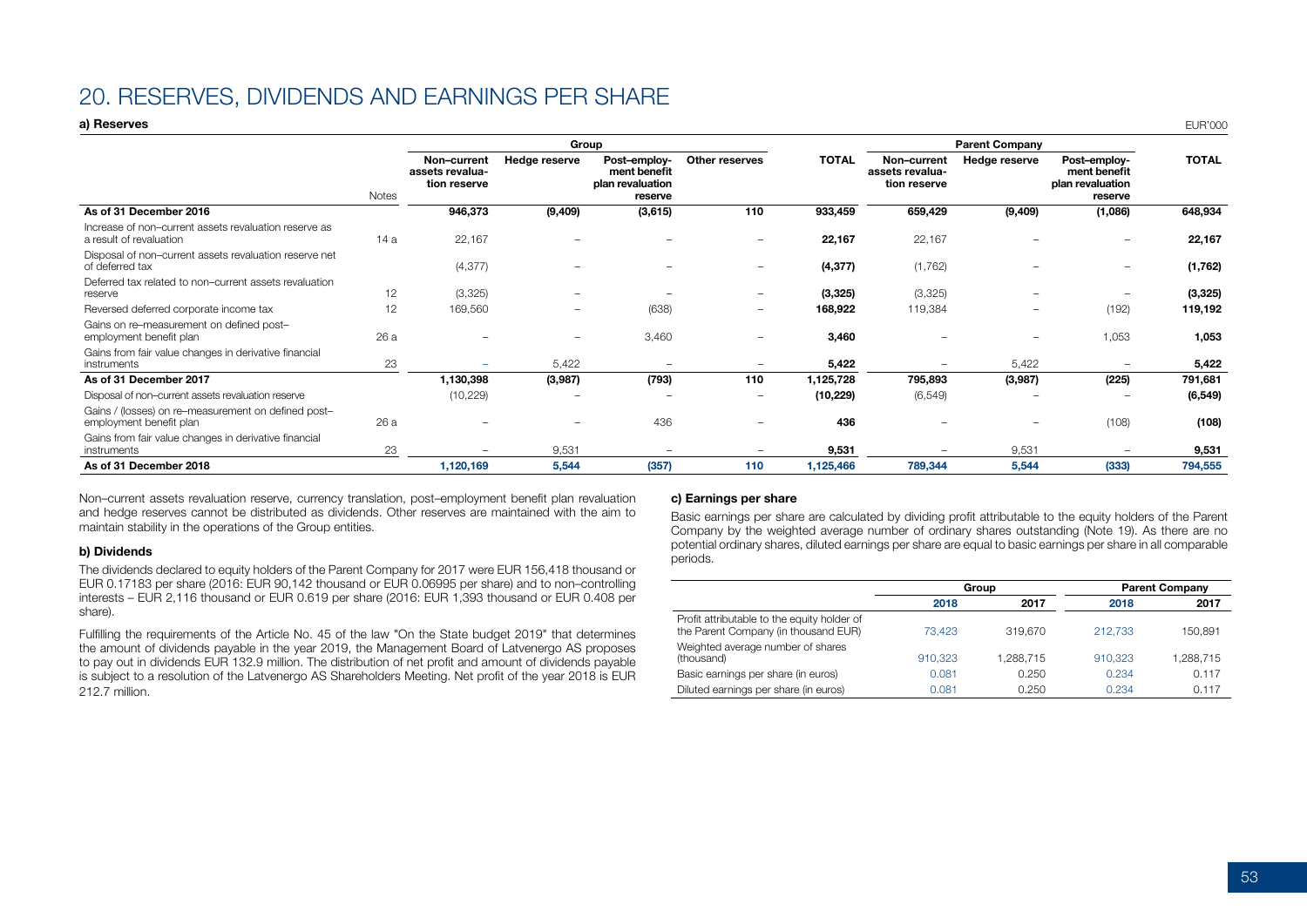# 21. OTHER FINANCIAL INVESTMENTS

### OTHER FINANCIAL INVESTMENTS PREVIOUSLY CLASSIFIED AS HELD–TO–MATURITY FINANCIAL ASSETS (2017)

| Carrying (amortised) amount of other financial investments: |            |            |                       | EUR'000    |  |
|-------------------------------------------------------------|------------|------------|-----------------------|------------|--|
|                                                             |            | Group      | <b>Parent Company</b> |            |  |
|                                                             | 31/12/2018 | 31/12/2017 | 31/12/2018            | 31/12/2017 |  |
| Financial investments in Latvian State Treasury             |            |            |                       |            |  |
| bonds: - non-current                                        | 16.935     | 16.984     | 16.935                | 16.984     |  |
| <b>TOTAL other financial investments</b>                    | 16.935     | 16.984     | 16.935                | 16.984     |  |

As of 31 December 2018 the entire Group's and the Parent Company's other financial investments, till<br>31 December 2017 classified as held–to–maturity financial assets, were Latvian State Treasury bonds **Borrowings by catego** with 5–year and 10–year maturity, which were purchased with the purpose to invest liquidity reserve in the low risk financial instruments with higher yield. During 2018 in connection with the amortisation of other financial investments are recognised net losses from changes in the value of the purchased bonds in the amount of EUR 49 thousand (2017: EUR 50 thousand) (Note 11 b). All other financial investments are denominated in euros. The maximum exposure to credit risk at the reporting date is the carrying amount of other financial investments.

In 2018 the fair value of other financial investments is greater than the carrying amount by EUR 3,132 thousand (2017: EUR 4,108 thousand). Other financial investments in Latvian State Treasury bonds are listed. The fair value of other financial investments is calculated by discounting their future cash flows and using as discount factor the market quoted yield to maturity rates of the respective bonds as of the end of the reporting period (Level 2).

# 22. BORROWINGS

|                                                                          |            |            |                       | EUN VVV    |
|--------------------------------------------------------------------------|------------|------------|-----------------------|------------|
|                                                                          | Group      |            | <b>Parent Company</b> |            |
|                                                                          | 31/12/2018 | 31/12/2017 | 31/12/2018            | 31/12/2017 |
| Non-current borrowings from financial<br>institutions                    | 564.711    | 583.313    | 555.251               | 574.764    |
| Issued debt securities (bonds)                                           | 135.317    | 135.361    | 135.317               | 135,361    |
| <b>TOTAL non-current borrowings</b>                                      | 700.028    | 718.674    | 690,568               | 710.125    |
| Current portion of non-current borrowings from<br>financial institutions | 112.102    | 105.931    | 109.512               | 102.522    |
| Accrued interest on non-current borrowings                               | 529        | 468        | 504                   | 441        |
| Accrued coupon interest on issued debt<br>securities (bonds)             | 1.684      | 1.684      | 1.684                 | 1,684      |
| <b>TOTAL current borrowings</b>                                          | 114,315    | 108.083    | 111,700               | 104.647    |
| <b>TOTAL borrowings</b>                                                  | 814.343    | 826.757    | 802.268               | 814.772    |

#### Movement in borrowings:

|                                                                   | Group      |           | <b>Parent Company</b> |           |  |
|-------------------------------------------------------------------|------------|-----------|-----------------------|-----------|--|
|                                                                   | 2018       | 2017      | 2018                  | 2017      |  |
| At the beginning of the year                                      | 826,757    | 791,566   | 814,772               | 778,323   |  |
| Borrowings received                                               | 93,500     | 186.500   | 90,000                | 185,000   |  |
| Borrowings repaid                                                 | (105, 931) | (80, 976) | (102, 522)            | (78, 221) |  |
| Change in accrued interest on borrowings                          | 61         | (126)     | 62                    | (123)     |  |
| Repaid issued debt securities (bonds)                             |            | (70,000)  |                       | (70,000)  |  |
| Changes in outstanding value of issued debt<br>securities (bonds) | (44)       | (207)     | (44)                  | (207)     |  |
| At the end of the year                                            | 814.343    | 826.757   | 802.268               | 814.772   |  |

EUR'000

|                                |            | Group      | <b>Parent Company</b> |            |  |
|--------------------------------|------------|------------|-----------------------|------------|--|
|                                | 31/12/2018 | 31/12/2017 | 31/12/2018            | 31/12/2017 |  |
| Foreign investment banks       | 374.864    | 426.102    | 374.864               | 426,102    |  |
| Commercial banks               | 302,478    | 263.610    | 290,403               | 251.625    |  |
| Issued debt securities (bonds) | 137.001    | 137.045    | 137.001               | 137.045    |  |
| <b>TOTAL borrowings</b>        | 814.343    | 826,757    | 802.268               | 814,772    |  |

#### Borrowings by contractual maturity, excluding the impact of derivative instruments to the interest rate:

|                                                          | Group      |            | <b>Parent Company</b> |            |
|----------------------------------------------------------|------------|------------|-----------------------|------------|
|                                                          | 31/12/2018 | 31/12/2017 | 31/12/2018            | 31/12/2017 |
| Fixed rate non-current and current borrowings:           |            |            |                       |            |
| $-$ < 1 year (current portion of non-current borrowings) | 19.910     | 51.733     | 19,910                | 51.733     |
| $-1-5$ years                                             | 185,317    | 203,543    | 185,317               | 203,543    |
| $-$ > 5 years                                            |            |            |                       |            |
| <b>TOTAL fixed rate borrowings</b>                       | 205.227    | 255,276    | 205,227               | 255,276    |
| Floating rate non-current and current borrowings:        |            |            |                       |            |
| $-$ < 1 year (current borrowings)                        |            |            |                       |            |
| $-$ < 1 year (current portion of non-current borrowings) | 94.405     | 56.350     | 91.790                | 52,915     |
| $-1-5$ years                                             | 313,404    | 338,240    | 305.158               | 330,119    |
| $-$ > 5 years                                            | 201,307    | 176,891    | 200.093               | 176,462    |
| <b>TOTAL floating rate borrowings</b>                    | 609.116    | 571,481    | 597.041               | 559,496    |
| <b>TOTAL borrowings</b>                                  | 814.343    | 826.757    | 802.268               | 814.772    |

Borrowings by repricing of interest, including the impact of derivative instruments: EUR'000

|                         | Group      |            | <b>Parent Company</b> |            |  |
|-------------------------|------------|------------|-----------------------|------------|--|
|                         | 31/12/2018 | 31/12/2017 | 31/12/2018            | 31/12/2017 |  |
| $-$ < 1 year            | 385.765    | 379.854    | 373,690               | 367,869    |  |
| $-1-5$ years            | 353,578    | 396.903    | 353,578               | 396,903    |  |
| $-$ > 5 years           | 75,000     | 50,000     | 75,000                | 50,000     |  |
| <b>TOTAL borrowings</b> | 814,343    | 826,757    | 802.268               | 814,772    |  |

EUR'000

EUR'000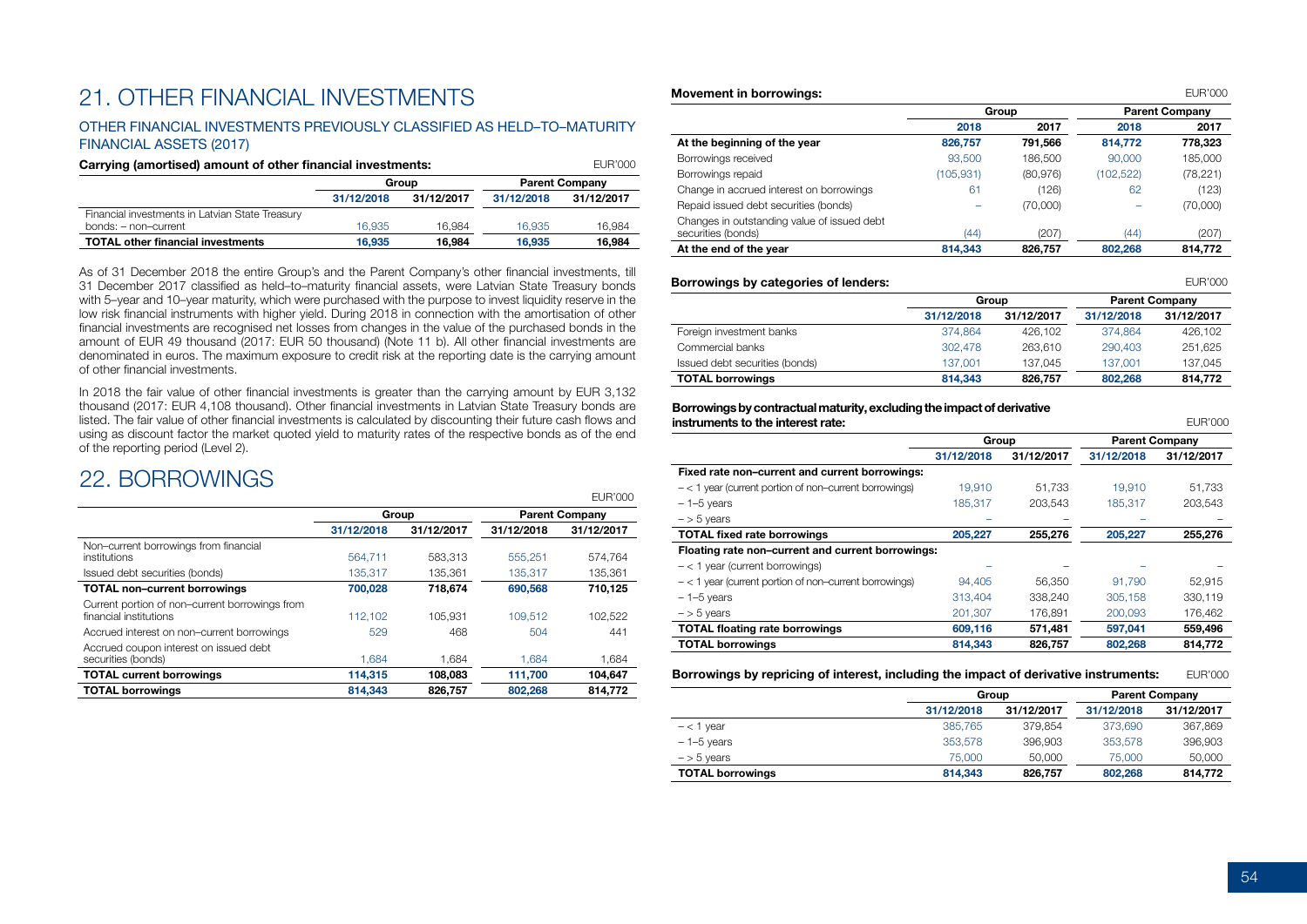As of 31 December 2018 and as of 31 December 2017 all of the Group's and the Parent Company's borrowings were denominated in euros.

The fair value of current and non–current borrowings with floating interest rates and twelve–month–fixed interest rates approximate their carrying amount, as their actual floating interest rates approximate the market price of similar financial instruments available to the Group and the Parent Company, i.e., the floating part of the interest rate corresponds to the money market price while the added part of the interest rate corresponds to the risk premium the lenders in financial and capital markets require from companies of similar credit rating level; therefore, the effect of fair value revaluation is not significant.

#### I) Pledges

As of 31 December 2018 the Group's and the Parent Company's assets are not pledged to secure the borrowings, except the pledge on assets of Liepājas Enerģija SIA of maximum secured claims in the amount of EUR 28 million (31/12/2017: EUR 32.3 million) to secure its current and non–current borrowings. As of the end of the reporting year there has been pledged the property, plant and equipment in the net book amount of EUR 25 million and the claims on the receivables accounts in the amount of EUR 3 million (31/12/2017: EUR 27 million and EUR 5.3 million, respectively).

### II) Un–drawn borrowing facilities

As of 31 December 2018 the un–drawn committed non–current credit facilities amount to EUR 130 million (31/12/2017: EUR nil).

As of 31 December 2018 the Group had entered into four overdraft agreements with total notional amount of EUR 38.2 million (31/12/2017: EUR 34 million) of which three overdraft agreements were entered by the Parent Company with total notional amount of EUR 34 million (31/12/2017: EUR 34 million). In respect of all the overdraft agreements all conditions precedent had been met. At the end of the reporting year overdrafts were not used.

#### III) Weighted average effective interest rate

During the reporting year the weighted average effective interest rate (including interest rate swaps) on non–current borrowings was 1.37% (2017: 1.73%), weighted average effective interest rate for current borrowings was 0.87% (2017: 0.87%). At 31 December 2018 interest rates for non–current borrowings in euros were 6 and 12 month EURIBOR+ 0.99% (31/12/2017: +0.96%) for the Group and 6 and 12 month EURIBOR+ 0.98% (31/12/2017: +0.95%) for Latvenergo AS. At 31 December 2018 the total notional amount of interest rate swap agreements concluded by the Group amounts to EUR 225.1 million (31/12/2017: EUR 193.4 million) and the interest rate was fixed for the initial periods from 7 to 10 years.

### IV) Bonds outstanding

The Parent Company (Latvenergo AS) in 2013 issued bonds in the amount of EUR 35 million with maturity date – 22 May 2020 (ISIN code – LV0000801165) with the annual coupon rate of 2.8%. In 2015 and in 2016, Latvenergo AS issued green bonds in the total amount of EUR 100 million with the maturity date 10 June 2022 (ISIN code – LV0000801777) with the annual coupon rate of 1.9%. The total nominal amount of outstanding bonds as of 31.12.2018 and 31.12.2017 amount to EUR 135 million. All issued bonds are quoted in NASDAQ Baltic Stock Exchange. The issued debt securities (bonds) are measured at amortised cost at the end of reporting year.

As of 31 December 2018 the fair value of issued debt securities (bonds) exceeds their carrying amount by EUR 4,532 thousand (31/12/2017: EUR 5,546 thousand). The fair value of debt securities (bonds) issued is calculated by discounting their future cash flows and using the market quoted yield to maturity rates of the respective bonds as of the end of the reporting year as discount factor (Level 2).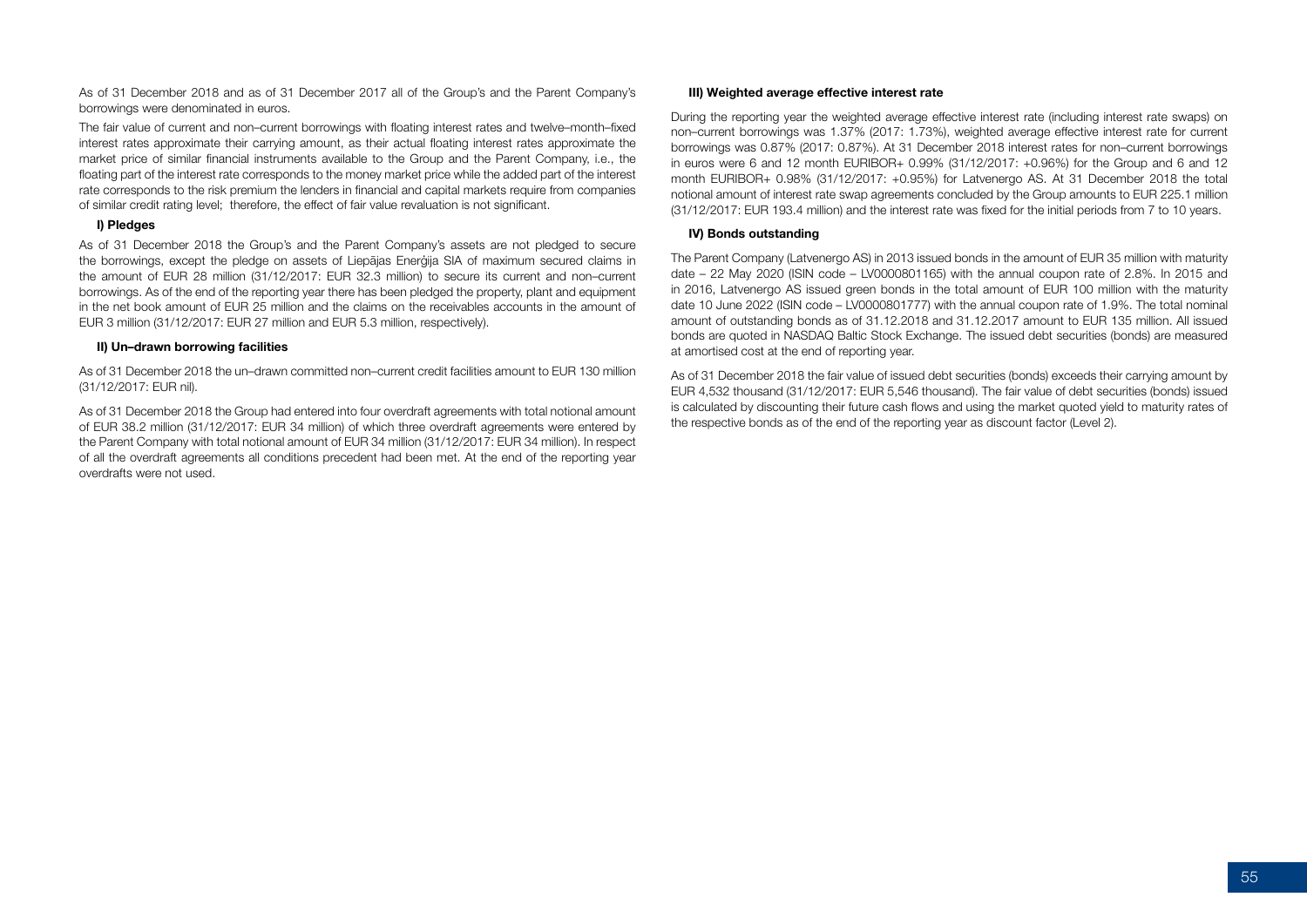# 23. DERIVATIVE FINANCIAL INSTRUMENTS

#### I) Outstanding fair values of derivatives and their classification

#### In the table below outstanding fair values of derivatives are disclosed as follows:

|                                                     |              |                          | Group                    |                          |                    |                          | <b>Parent Company</b>    |        |                          |  |
|-----------------------------------------------------|--------------|--------------------------|--------------------------|--------------------------|--------------------|--------------------------|--------------------------|--------|--------------------------|--|
|                                                     |              |                          | 31/12/2018               |                          | 31/12/2017         | 31/12/2018               |                          |        | 31/12/2017               |  |
|                                                     | <b>Notes</b> | <b>Assets</b>            | <b>Liabilities</b>       | Assets                   | <b>Liabilities</b> | <b>Assets</b>            | <b>Liabilities</b>       | Assets | <b>Liabilities</b>       |  |
| Interest rate swaps                                 | 23 II        | $\overline{\phantom{a}}$ | (7, 375)                 |                          | (8,061)            | $\overline{\phantom{a}}$ | (7, 375)                 | 31     | (8,061)                  |  |
| Electricity forwards and futures                    | 23 III       | 15,853                   | $\overline{\phantom{a}}$ | 4,588                    | (23)               | 15,853                   | $\overline{\phantom{a}}$ | 4,588  | (23)                     |  |
| Natural gas forwards                                | 23 IV        | $\overline{\phantom{a}}$ | (2,829)                  | $\overline{\phantom{a}}$ | -                  | -                        | (2,829)                  |        | $\overline{\phantom{a}}$ |  |
| <b>TOTAL outstanding fair values of derivatives</b> |              | 15,853                   | (10, 204)                | 4,619                    | (8,084)            | 15,853                   | (10, 204)                | 4,619  | (8,084)                  |  |

|                                                       |                          |                    |                       |             |               |                    |                          | <b>EUR'000</b> |
|-------------------------------------------------------|--------------------------|--------------------|-----------------------|-------------|---------------|--------------------|--------------------------|----------------|
|                                                       |                          | Group              | <b>Parent Company</b> |             |               |                    |                          |                |
|                                                       | 31/12/2018               |                    | 31/12/2017            |             | 31/12/2018    |                    | 31/12/2017               |                |
|                                                       | <b>Assets</b>            | <b>Liabilities</b> | Assets                | Liabilities | <b>Assets</b> | <b>Liabilities</b> | Assets                   | Liabilities    |
| Non-current                                           | $\overline{\phantom{a}}$ | (3,923)            | -                     | (4, 914)    | -             | (3,923)            | $\overline{\phantom{a}}$ | (4, 914)       |
| Current                                               | 15.853                   | (6, 281)           | 4,619                 | (3, 170)    | 15.853        | (6, 281)           | 4,619                    | (3, 170)       |
| TOTAL fair values of derivative financial instruments | 15,853                   | (10, 204)          | 4,619                 | (8,084)     | 15,853        | (10, 204)          | 4,619                    | (8,084)        |

#### Gains / (losses) on fair value changes as a result of realised hedge agreements:

|                                                               |        |         | Group    |         | <b>Parent Company</b> |
|---------------------------------------------------------------|--------|---------|----------|---------|-----------------------|
|                                                               | Notes  | 2018    | 2017     | 2018    | 2017                  |
| Included in the Statement of Profit or Loss                   |        |         |          |         |                       |
| Electricity forwards and futures                              | 8      | (417)   | (3,435)  | (417)   | (3,435)               |
|                                                               |        | (417)   | (3, 435) | (417)   | (3, 435)              |
| Included in the Statement of Comprehensive Income (Note 20 a) |        |         |          |         |                       |
| Interest rate swaps                                           | 23 II  | 655     | 3.533    | 655     | 3,533                 |
| Electricity forwards and futures                              | 23 III | 11.705  | 1.889    | 11.705  | 1,889                 |
| Natural gas forwards                                          | 23 IV  | (2,829) |          | (2,829) |                       |
| <b>TOTAL</b> gains on fair value changes                      |        | 9,531   | 5.422    | 9,531   | 5,422                 |

### EUR'000 **II) Interest rate swaps**

As of 31 December 2018 the Group and the Parent Company had interest rate swap agreements with total notional amount of EUR 225.1 million (31/12/2017: EUR 193.4 million). Interest rate swaps are concluded with 7 to 10 year initial maturities and hedged floating rates are 6 month EURIBOR. As of 31 December 2018 fixed interest rates vary from 0.315% to 2.5775% (31/12/2017: from 0.315% to 2.5775%).

At the end of the year all of outstanding interest rate swap agreements are designated to comply with hedge accounting and were assessed prospectively and retrospectively to test whether they are effective within the hedging period (31/12/2018: 100% with notional amount of EUR 225.1 million). All contracts are designed as cash flow hedges. It was established that they are fully effective and therefore there is no ineffective portion to be recognised within profit or loss in the Statement of Profit or Loss.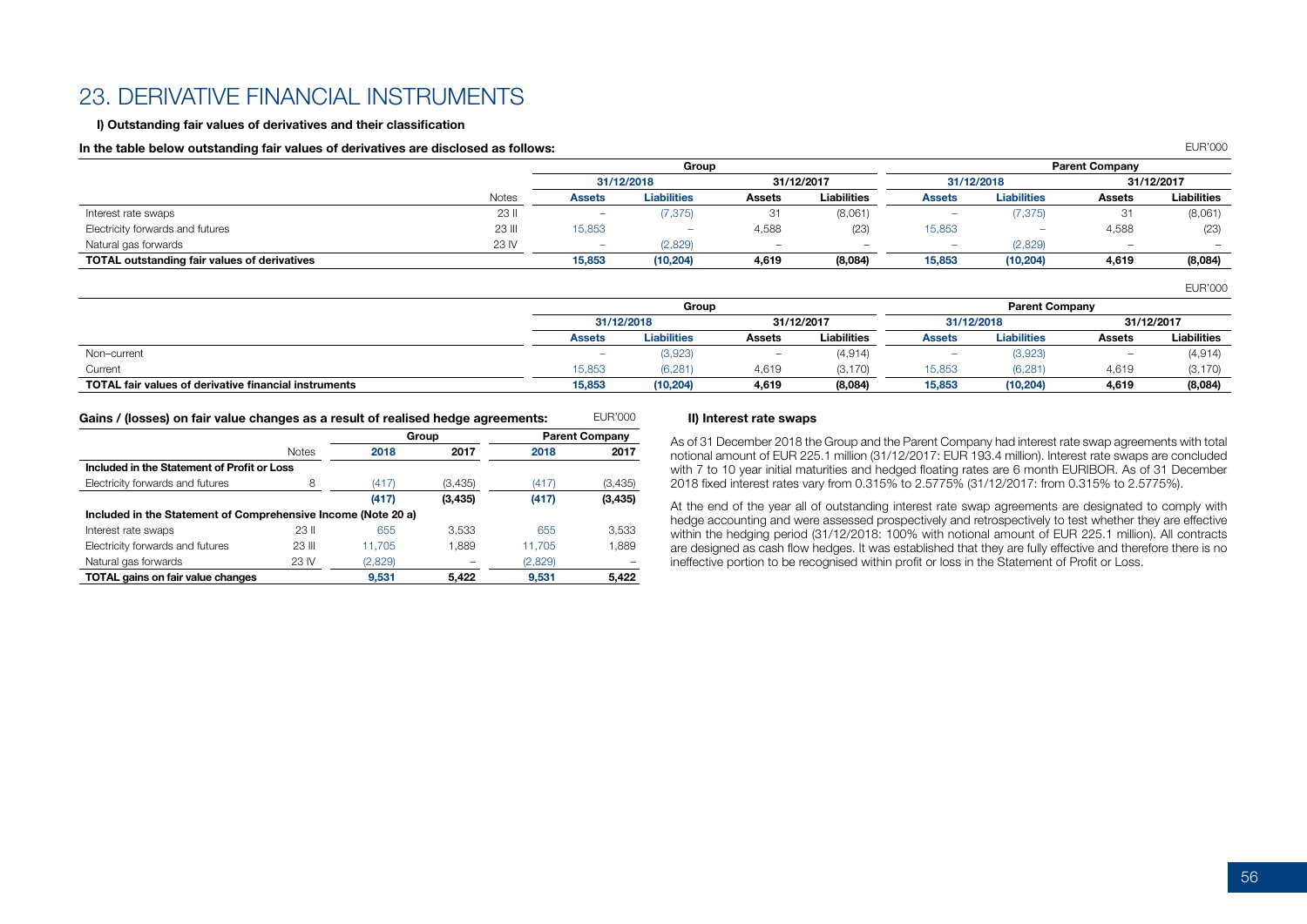#### Fair value changes of interest rate swaps:

|                                                           | Group         |                    |                          |             | <b>Parent Company</b> |                    |                          |             |  |
|-----------------------------------------------------------|---------------|--------------------|--------------------------|-------------|-----------------------|--------------------|--------------------------|-------------|--|
|                                                           | 2018          |                    |                          | 2017        |                       | 2018               |                          | 2017        |  |
|                                                           | <b>Assets</b> | <b>Liabilities</b> | <b>Assets</b>            | Liabilities | <b>Assets</b>         | <b>Liabilities</b> | Assets                   | Liabilities |  |
| Outstanding fair value at the beginning of the year       | 31            | (8,061)            | $\overline{\phantom{0}}$ | (11,563)    | -31                   | (8,061)            | $\overline{\phantom{0}}$ | (11, 563)   |  |
| Included in Statement of Comprehensive Income (Note 20 a) |               | 686                |                          | 3,502       | 121 <sup>1</sup>      | 686                |                          | 3,502       |  |
| Outstanding fair value at the end of the year             |               | (7,375)            | 31                       | (8,061)     | $\sim$                | (7, 375)           | 31                       | (8,061)     |  |

The main interest rate hedging criteria stated in the Financial Risk Management policy is to ensure average fixed rate duration from 2 to 4 years and fixed rate portion at more than 35% of borrowings. As of 31 December 2018 53% (31/12/2017: 54%) of the Group's and 54% (2017: 55%) of the Parent Company's borrowings had fixed interest rates (taking into account the effect from the interest rate swaps), and average remaining time to interest re–pricing was 2.1 years (2017: 2.0 years) for the Group and 2.1 years (2017: 2.0 years) for the Parent Company.

#### III) Electricity forwards and futures

As of 31 December 2018 the Group and the Parent Company have entered into electricity forward and future contracts with total outstanding electricity purchase volume of 1,689,784 MWh (31/12/2017: 1,838,732 MWh) and notional value of EUR 40 million (31/12/2017: EUR 29.0 million). Electricity forward

#### Fair value changes of electricity forward and future contracts:

and future contracts are concluded for the maturities from one quarter to one year during the period from 1 January 2019 to 31 December 2020.

The Group and the Parent Company enters into electricity future contracts in the Nasdaq Commodities power exchange, as well as concludes electricity forward contracts with other counterparties. Electricity forward and future contracts are intended for hedging of the electricity price risk and are used for fixing the price of electricity purchased in the *Nord Pool* AS power exchange.

Electricity forward and future contracts with total outstanding volume of 1,689,784 MWh as of 31 December 2018 are designated to comply with hedge accounting treatment (31/12/2017: 1,829,972) and were reassessed prospectively and retrospectively to test whether they are effective within the hedging period. All contracts are designed as cash flow hedges. For the contracts which are fully effective contracts fair value gains are included in other comprehensive income (Note 20 a).

|                                                           |               | Group                    |         |                          |               | <b>Parent Company</b> |         |                          |  |
|-----------------------------------------------------------|---------------|--------------------------|---------|--------------------------|---------------|-----------------------|---------|--------------------------|--|
|                                                           |               | 2018                     |         | 2017                     |               | 2018                  |         | 2017                     |  |
|                                                           | <b>Assets</b> | <b>Liabilities</b>       | Assets  | <b>Liabilities</b>       | <b>Assets</b> | <b>Liabilities</b>    | Assets  | Liabilities              |  |
| Outstanding fair value at the beginning of the year       | 4,588         | (23)                     | 6,134   | (23)                     | 4,588         | (23)                  | 6,134   | (23)                     |  |
| Included in the Statement of Profit or Loss (Note 8)      | (440)         | 23                       | (3,435) | $\overline{\phantom{a}}$ | (440)         | 20                    | (3,435) | $\overline{\phantom{a}}$ |  |
| Included in Statement of Comprehensive Income (Note 20 a) | 11.705        | $\overline{\phantom{a}}$ | 1.889   | $\overline{\phantom{0}}$ | 11.705        |                       | 1.889   | $\overline{\phantom{0}}$ |  |
| Outstanding fair value at the end of the year             | 15,853        | $\sim$                   | 4.588   | (23)                     | 15,853        |                       | 4.588   | (23)                     |  |

#### IV) Natural gas forwards

The Group and the Parent Company have entered into natural gas price swap contracts with total outstanding natural gas purchase volume of 990,000 MWh (31/12/2017: 0 MWh) and notional value of EUR 23 million (31/12/2017: nil). Natural gas swap contracts are concluded for the maturities from one month to one quarter during the period of 1 July 2019 to 1 October 2019. The Group and the Parent Company have concluded natural gas swap contracts with other counterparties. Natural gas swap contracts are intended for hedging of the natural gas price risk and are used for fixing the price of natural gas purchased in wholesale gas market. Natural gas swap contracts with total outstanding volume of 990,000 MWh as of 31 December 2018 are designated to comply with hedge accounting treatment (31/12/2017: nil) and were reassessed prospectively and retrospectively to test whether they are effective within the hedging period.

#### Fair value changes of natural gas forward contracts:

|                                                           | Group  |                    |                          |                          | <b>Parent Company</b>    |                    |        |             |
|-----------------------------------------------------------|--------|--------------------|--------------------------|--------------------------|--------------------------|--------------------|--------|-------------|
|                                                           | 2018   |                    | 2017                     |                          | 2018                     |                    | 2017   |             |
|                                                           | Assets | <b>Liabilities</b> | Assets                   | <b>Liabilities</b>       | <b>Assets</b>            | <b>Liabilities</b> | Assets | Liabilities |
| Outstanding fair value at the beginning of the year       |        |                    | $\sim$                   | $\overline{\phantom{0}}$ | $\sim$                   | $\sim$             | $\sim$ |             |
| Included in Statement of Comprehensive Income (Note 20 a) |        | (2.829)            | $\overline{\phantom{a}}$ | $\overline{\phantom{a}}$ | $\overline{\phantom{a}}$ | (2,829)            | -      | -           |
| Outstanding fair value at the end of the year             |        | (2,829)            | $\sim$                   | $\overline{\phantom{0}}$ |                          | (2,829)            | $\sim$ |             |

EUR'000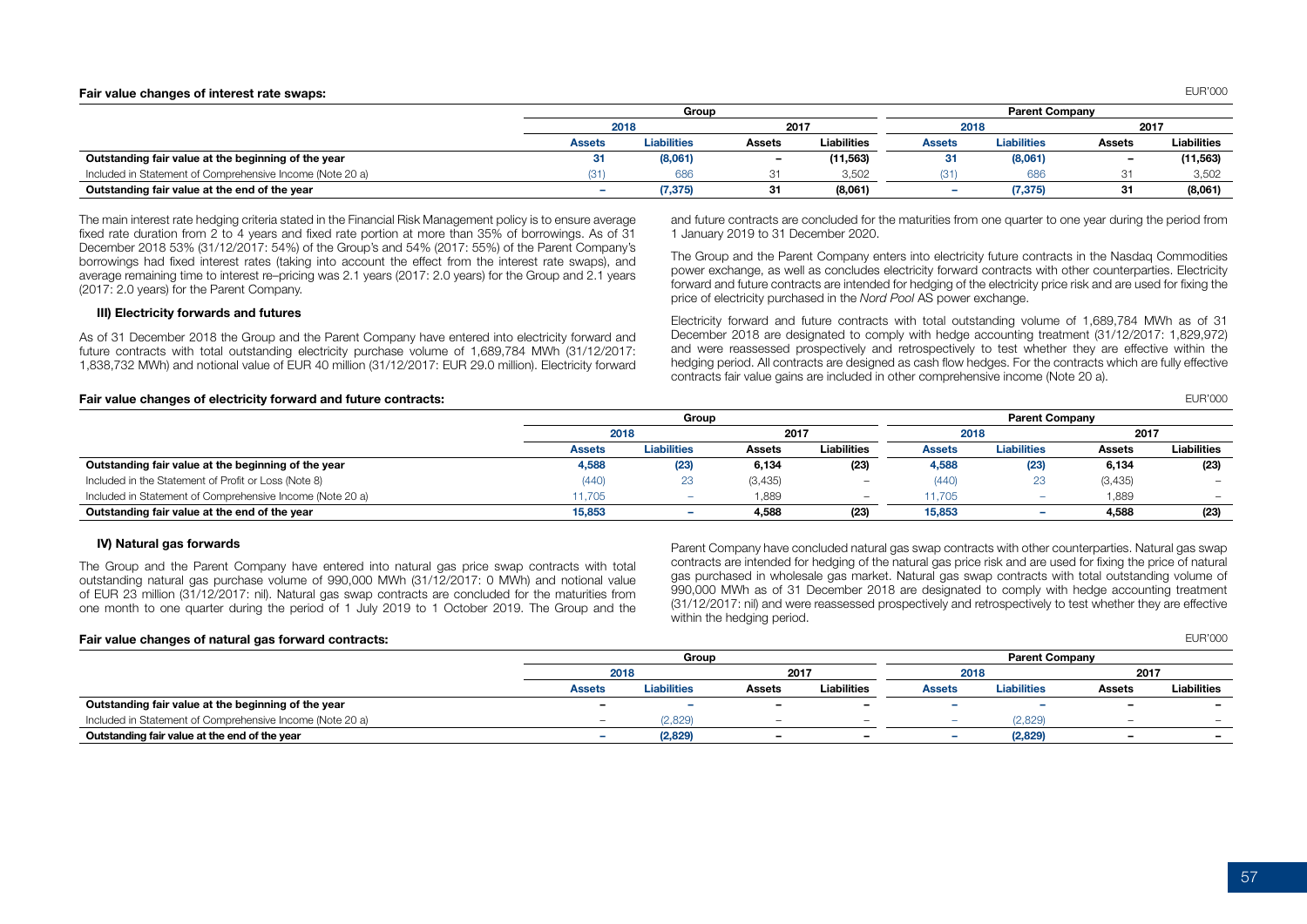# 24. FAIR VALUES AND FAIR VALUE MANAGEMENT

In this Note are disclosed the fair value measurement hierarchy for the Group's and the Parent Company's financial and non-financial assets and liabilities.

#### Quantitative disclosures of fair value measurement hierarchy for assets at the end of the year:

|                                                    |                                                 | Group                                                |                                                        |                          |                                                 | <b>Parent Company</b>                                |                                                        |              |
|----------------------------------------------------|-------------------------------------------------|------------------------------------------------------|--------------------------------------------------------|--------------------------|-------------------------------------------------|------------------------------------------------------|--------------------------------------------------------|--------------|
|                                                    |                                                 | Fair value measurement using                         |                                                        |                          |                                                 | Fair value measurement using                         |                                                        |              |
| <b>Type of liability</b>                           | Quoted prices in<br>active markets<br>(Level 1) | <b>Significant</b><br>observable<br>inputs (Level 2) | <b>Significant</b><br>unobservable<br>inputs (Level 3) | <b>TOTAL</b>             | Quoted prices in<br>active markets<br>(Level 1) | <b>Significant</b><br>observable<br>inputs (Level 2) | <b>Significant</b><br>unobservable<br>inputs (Level 3) | <b>TOTAL</b> |
| As of 31 December 2018                             |                                                 |                                                      |                                                        |                          |                                                 |                                                      |                                                        |              |
| Revalued property, plant and equipment (Note 14 c) |                                                 |                                                      | 2,680,349                                              | 2,680,349                |                                                 |                                                      | 788,510                                                | 788,510      |
| Non-current financial investments (Note 15)        |                                                 |                                                      | 40                                                     | 40                       |                                                 |                                                      | 39                                                     | 39           |
| Derivative financial instruments, including:       |                                                 |                                                      |                                                        |                          |                                                 |                                                      |                                                        |              |
| Electricity forwards and futures (Note 23)         |                                                 | 15,853                                               | $\qquad \qquad -$                                      | 15,853                   |                                                 | 15,853                                               |                                                        | 15,853       |
| Assets for which fair values are disclosed         |                                                 |                                                      |                                                        |                          |                                                 |                                                      |                                                        |              |
| Investment properties (Note 14 b)                  |                                                 |                                                      | 467                                                    | 467                      |                                                 |                                                      | 61,796                                                 | 61,796       |
| Other financial investments (Note 21)              |                                                 | 16,935                                               | $\overline{\phantom{0}}$                               | 16,935                   |                                                 | 16,935                                               | $\equiv$                                               | 16,935       |
| Floating rate loans to subsidiaries (Note 28 e)    |                                                 | -                                                    | $\overline{\phantom{0}}$                               |                          |                                                 | 171.858                                              | ۰                                                      | 171,858      |
| Fixed rate loans to subsidiaries (Note 28 e)       |                                                 |                                                      | $\overline{\phantom{m}}$                               |                          |                                                 | 593,957                                              | $\overline{\phantom{m}}$                               | 593,957      |
| Non-current financial receivables (Note 17 b)      |                                                 | $\overline{\phantom{0}}$                             | 30,920                                                 | 30,920                   |                                                 |                                                      | 331                                                    | 331          |
| Current financial receivables (Note 17 a, b)       |                                                 |                                                      | 202,568                                                | 202,568                  |                                                 |                                                      | 95,258                                                 | 95,258       |
| Cash and cash equivalents                          | $\overline{\phantom{a}}$                        | 129,455                                              | $\overline{\phantom{a}}$                               | 129,455                  | -                                               | 127,554                                              | $\overline{\phantom{m}}$                               | 127,554      |
| As of 31 December 2017                             |                                                 |                                                      |                                                        |                          |                                                 |                                                      |                                                        |              |
| Assets measured at fair value                      |                                                 |                                                      |                                                        |                          |                                                 |                                                      |                                                        |              |
| Revalued property, plant and equipment (Note 14 c) |                                                 | $\overline{\phantom{a}}$                             | 2,587,058                                              | 2,587,058                |                                                 |                                                      | 722,609                                                | 722,609      |
| Non-current financial investments (Note 15)        |                                                 |                                                      | 40                                                     | 40                       |                                                 |                                                      | 39                                                     | 39           |
| Derivative financial instruments, including:       |                                                 |                                                      |                                                        |                          |                                                 |                                                      |                                                        |              |
| Electricity forwards and futures (Note 23)         |                                                 | 4,588                                                | $\overline{\phantom{0}}$                               | 4,588                    |                                                 | 4,588                                                |                                                        | 4,588        |
| Interest rate swaps (Note 23)                      |                                                 | 31                                                   |                                                        | 31                       |                                                 | 31                                                   |                                                        | 31           |
| Assets for which fair values are disclosed         |                                                 |                                                      |                                                        |                          |                                                 |                                                      |                                                        |              |
| Investment properties (Note 14 b)                  |                                                 |                                                      | 753                                                    | 753                      |                                                 |                                                      | 64,807                                                 | 64,807       |
| Other financial investments (Note 21)              |                                                 | 16,984                                               | ۰                                                      | 16,984                   |                                                 | 16,984                                               | ۰                                                      | 16,984       |
| Floating rate loans to subsidiaries (Note 28 e)    |                                                 | ۰                                                    | $\qquad \qquad$                                        | $\overline{\phantom{0}}$ | $\overline{\phantom{m}}$                        | 714,165                                              | $\overline{\phantom{m}}$                               | 714,165      |
| Fixed rate loans to subsidiaries (Note 28 e)       |                                                 |                                                      | $\overline{\phantom{0}}$                               |                          |                                                 | 384,616                                              | ۰                                                      | 384,616      |
| Non-current financial receivables (Note 17 b)      |                                                 | $\overline{\phantom{a}}$                             | 3,229                                                  | 3,229                    |                                                 |                                                      | 284                                                    | 284          |
| Current financial receivables (Note 17 a, b)       |                                                 |                                                      | 747,201                                                | 747,201                  |                                                 |                                                      | 100,737                                                | 100,737      |
| Cash and cash equivalents                          |                                                 | 236.003                                              | $\equiv$                                               | 236,003                  |                                                 | 232.855                                              | $\sim$                                                 | 232.855      |

There have been no transfers for assets between Level 1, Level 2 and Level 3 during the reporting period.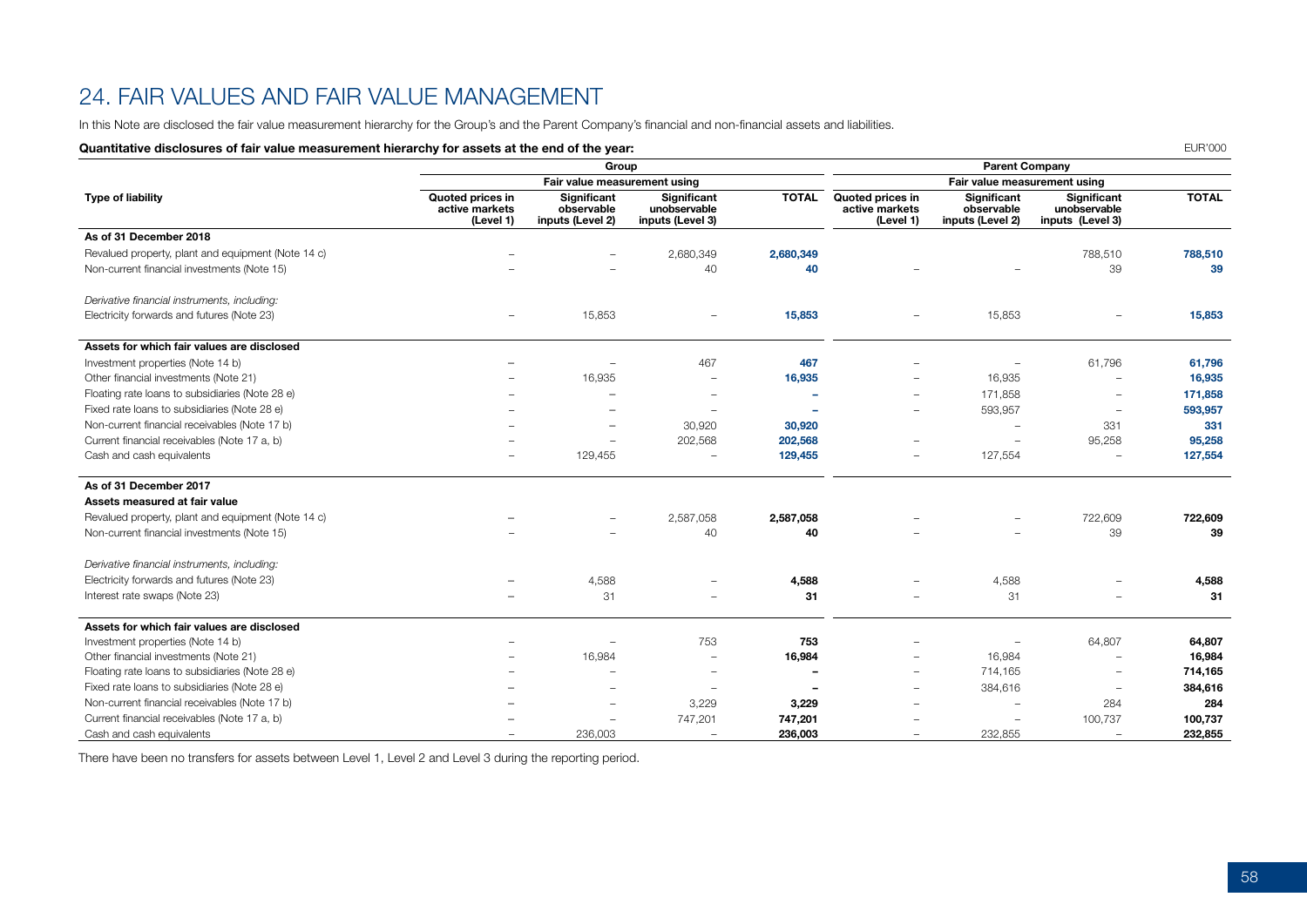### Quantitative disclosures of fair value measurement hierarchy for liabilities at the end of the year:

|                                                            |                                                 | Group                                                |                                                        | <b>Parent Company</b> |                                                 |                                                      |                                                        |              |  |
|------------------------------------------------------------|-------------------------------------------------|------------------------------------------------------|--------------------------------------------------------|-----------------------|-------------------------------------------------|------------------------------------------------------|--------------------------------------------------------|--------------|--|
|                                                            |                                                 | Fair value measurement using                         |                                                        |                       |                                                 | Fair value measurement using                         |                                                        |              |  |
| <b>Type of liability</b>                                   | Quoted prices in<br>active markets<br>(Level 1) | <b>Significant</b><br>observable<br>inputs (Level 2) | <b>Significant</b><br>unobservable<br>inputs (Level 3) | <b>TOTAL</b>          | Quoted prices in<br>active markets<br>(Level 1) | <b>Significant</b><br>observable<br>inputs (Level 2) | <b>Significant</b><br>unobservable<br>inputs (Level 3) | <b>TOTAL</b> |  |
| As of 31 December 2018                                     |                                                 |                                                      |                                                        |                       |                                                 |                                                      |                                                        |              |  |
| Liabilities measured at fair value                         |                                                 |                                                      |                                                        |                       |                                                 |                                                      |                                                        |              |  |
| Derivative financial instruments, including:               |                                                 |                                                      |                                                        |                       |                                                 |                                                      |                                                        |              |  |
| Interest rate swaps (Note 23)                              | $\qquad \qquad -$                               | 7.375                                                | $\overline{\phantom{a}}$                               | 7,375                 |                                                 | 7,375                                                | -                                                      | 7,375        |  |
| Electricity and natural gas forwards and futures (Note 23) |                                                 | 2,829                                                |                                                        | 2,829                 |                                                 | 2,829                                                |                                                        | 2,829        |  |
| Liabilities for which fair values are disclosed            |                                                 |                                                      |                                                        |                       |                                                 |                                                      |                                                        |              |  |
| Issued debt securities (bonds) (Note 22)                   | $\overline{\phantom{m}}$                        | 137,001                                              | $\overline{\phantom{a}}$                               | 137,001               | -                                               | 137,001                                              | $\overline{\phantom{0}}$                               | 137,001      |  |
| Floating rate borrowings (Note 22)                         | -                                               | 677,342                                              | $\overline{\phantom{0}}$                               | 677,342               | -                                               | 665,267                                              | $\overline{\phantom{a}}$                               | 665,267      |  |
| Trade and other financial current payables (Note 25)       | -                                               | $\overline{\phantom{m}}$                             | 103,707                                                | 103,707               |                                                 | $\overline{\phantom{0}}$                             | 78,726                                                 | 78,726       |  |
| As of 31 December 2017                                     |                                                 |                                                      |                                                        |                       |                                                 |                                                      |                                                        |              |  |
| Liabilities measured at fair value                         |                                                 |                                                      |                                                        |                       |                                                 |                                                      |                                                        |              |  |
| Derivative financial instruments, including:               |                                                 |                                                      |                                                        |                       |                                                 |                                                      |                                                        |              |  |
| Interest rate swaps (Note 23, II)                          | -                                               | 8,061                                                |                                                        | 8,061                 |                                                 | 8,061                                                |                                                        | 8,061        |  |
| Electricity and natural gas forwards and futures (Note 23) | $\overline{\phantom{0}}$                        | 23                                                   |                                                        | 23                    |                                                 | 23                                                   |                                                        | 23           |  |
| Liabilities for which fair values are disclosed 7          |                                                 |                                                      |                                                        |                       |                                                 |                                                      |                                                        |              |  |
| Issued debt securities (bonds) (Note 22)                   | $\qquad \qquad -$                               | 137,045                                              |                                                        | 137,045               | -                                               | 137,045                                              | -                                                      | 137,045      |  |
| Floating rate borrowings (Note 22)                         | $\qquad \qquad -$                               | 689,712                                              | $\overline{\phantom{a}}$                               | 689,712               | $\overline{\phantom{0}}$                        | 677,727                                              | $\overline{\phantom{a}}$                               | 677,727      |  |
| Trade and other financial current payables (Note 25)       | -                                               |                                                      | 115,742                                                | 115,742               |                                                 | -                                                    | 79,341                                                 | 79,341       |  |

There have been no transfers for liabilities between Level 1, Level 2 and Level 3 during the reporting period.

The fair value hierarchy for the Group's and the Parent Company's financial instruments that are measured at fair value, by using specific valuation methods, is disclosed above.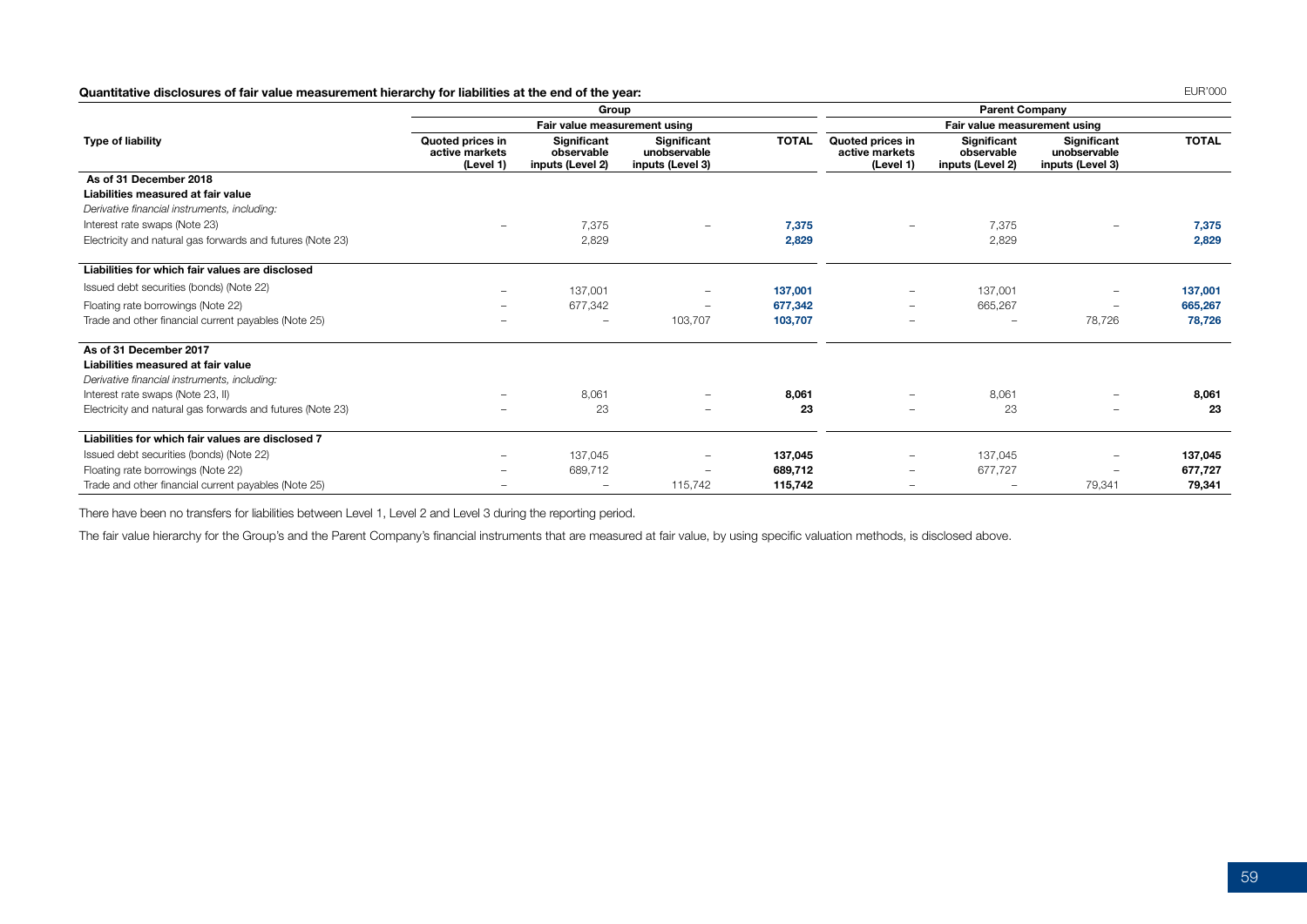Set out below, is a comparison by class of the carrying amounts and fair value of the Group's and the Parent Company's financial instruments, other than those with carrying amounts which approximates their fair values: EUR'000

|                                          |                          |                          | Group      |                          | <b>Parent Company</b>  |            |                   |            |  |
|------------------------------------------|--------------------------|--------------------------|------------|--------------------------|------------------------|------------|-------------------|------------|--|
|                                          |                          | <b>Carrying amount</b>   |            | <b>Fair value</b>        | <b>Carrying amount</b> |            | <b>Fair value</b> |            |  |
|                                          | 31/12/2018               | 31/12/2017               | 31/12/2018 | 31/12/2017               | 31/12/2018             | 31/12/2017 | 31/12/2018        | 31/12/2017 |  |
| <b>Financial assets</b>                  |                          |                          |            |                          |                        |            |                   |            |  |
| Fixed rate loans to subsidiaries         | $\overline{\phantom{a}}$ | $\overline{\phantom{a}}$ | -          | $\overline{\phantom{0}}$ | 593,957                | 384,616    | 618.046           | 399,215    |  |
| Other financial investments              | 16,935                   | 16,984                   | 20,067     | 21,092                   | 16,935                 | 16,984     | 20,067            | 21,092     |  |
| <b>Financial liabilities</b>             |                          |                          |            |                          |                        |            |                   |            |  |
| Interest-bearing liabilities, including: |                          |                          |            |                          |                        |            |                   |            |  |
| - issued debt securities (bonds)         | 137,001                  | 137,045                  | 141,532    | 142,591                  | 137,001                | 137,045    | 141,532           | 142,591    |  |

The management assessed that cash and short–term deposits, receivables, trade payables, bank overdrafts and other current liabilities approximate their carrying amounts largely due to the short–term maturities of these instruments. The fair value of the financial assets and liabilities is the price that would be received to sell an asset or paid to transfer a liability in an orderly transaction between market participants at the measurement date.

The following methods and assumptions were used to estimate the fair values:

a) The fair values of borrowings with floating interest rates approximate their carrying amount, as their actual floating interest rates approximate the market price of similar financial instruments available to the Group and the Parent Company, i.e., the floating part of the interest rate corresponds to the money market price while the added part of the interest rate corresponds to the risk premium the lenders in financial and capital markets require from companies of similar credit rating level (Level 2);

b) The fair value of loans to subsidiaries with fixed rates calculations are based on discounted cash flows using discount factor of respective maturity EUR swap rates increased by average market margin of short term financing;

c) The Group and the Parent Company enter into derivative financial instruments with various counterparties, principally financial institutions with investment grade credit ratings. The derivative financial instruments are determined by using various valuation methods and models with market observable inputs. The models incorporate the credit quality of counterparties, foreign exchange spot and forward rates. The fair values of interest rate swaps are obtained from corresponding bank's revaluation reports and in financial statements fair values of financial instruments as specified by banks are disclosed. To make sure the fair values of interest rate swaps are accurate in any material aspect, the Group and the Parent Company makes its own interest rate swaps fair value calculations by discounting financial instruments future contractual cash flows using euro annual bond 6 months Euribor forward starting interest rate swap curve. The fair value of electricity forward and future contracts is calculated as discounted difference between actual market and settlement prices for the volume set in the agreements. If counterparty is a bank, calculated fair values of financial instruments are compared to bank's revaluation reports and the bank's calculated fair values of the financial instruments are used in the financial reports;

d) The fair value of the bonds issued and financial investments in government bonds are calculated by discounting their future cash flows using the market quoted yield to maturity rates of the respective bonds as of the end of the reporting year as discount factor.

e) The fair value of investment properties is determined using the income method, by discounting expected future cash flows. In 2018, the nominal pre–tax discount rate used to determine the fair value of investments is 4.2% (2017: 5.3%) as included in the electricity distribution and transmission system service tariff calculation methodology.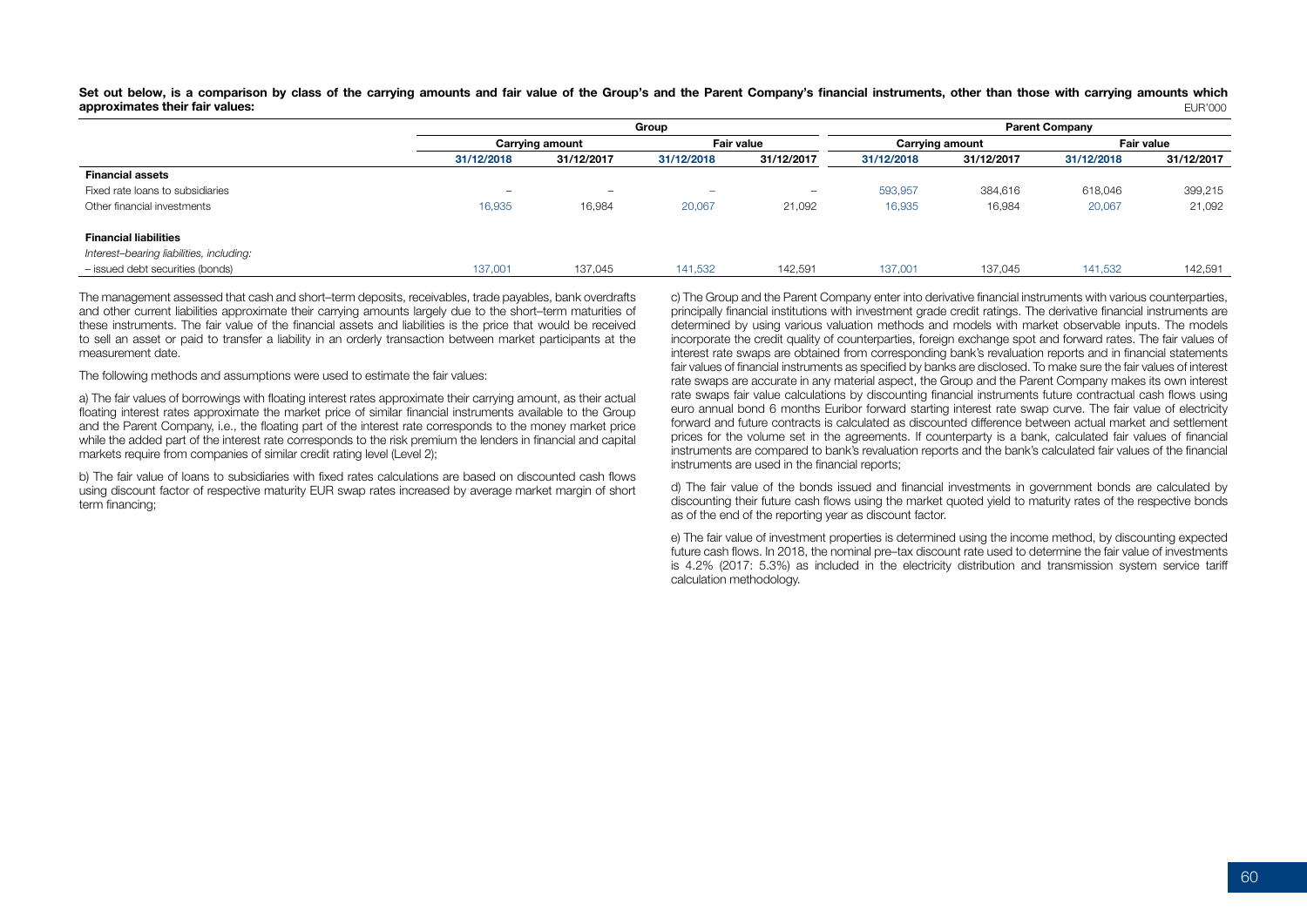# 25. TRADE AND OTHER PAYABLES

|                                                     |            | Group      |            | <b>Parent Company</b> |
|-----------------------------------------------------|------------|------------|------------|-----------------------|
|                                                     | 31/12/2018 | 31/12/2017 | 31/12/2018 | 31/12/2017            |
| <b>Financial liabilities:</b>                       |            |            |            |                       |
| Payables for materials and services                 | 63.198     | 75,395     | 63,009     | 68,820                |
| Payables for electricity and natural gas            | 22,869     | 21.094     | 2.197      | 933                   |
| Accrued expenses                                    | 7.817      | 10.093     | 4.142      | 4,722                 |
| Other financial current liabilities                 | 9.823      | 9.160      | 9.378      | 4,866                 |
| <b>TOTAL financial liabilities</b>                  | 103,707    | 115.742    | 78,726     | 79.341                |
| <b>Non-financial liabilities:</b>                   |            |            |            |                       |
| State social security contributions and other taxes | 15.624     | 15.919     | 7.353      | 9,025                 |
| Advances received                                   | 12.024     | 11.784     | 4.399      | 4.993                 |
| Other current payables                              | 3,653      | 3,627      | 1.584      | 1,330                 |
| <b>TOTAL non-financial liabilities</b>              | 31,301     | 31,330     | 13,336     | 15,348                |
| <b>TOTAL trade and other current payables</b>       | 135,008    | 147,072    | 92,062     | 94.689                |

The carrying amounts of trade and other payables are assumed to approximate their fair values.

# 26. PROVISIONS

|                                                           |            |            |            | <b>EUR'000</b>        |
|-----------------------------------------------------------|------------|------------|------------|-----------------------|
|                                                           |            | Group      |            | <b>Parent Company</b> |
|                                                           | 31/12/2018 | 31/12/2017 | 31/12/2018 | 31/12/2017            |
| Non-current:                                              |            |            |            |                       |
| - post-employment benefits (recognised in profit or loss) | 12.411     | 12.928     | 5.536      | 5,687                 |
| - post-employment benefits (recognised in equity)         | 356        | 793        | 332        | 224                   |
| - termination benefits                                    | 6.191      | 5.925      | 1.537      | 1.704                 |
| - environmental provisions                                | 1.220      | 2.264      | 1.220      | 1,220                 |
|                                                           | 20,178     | 21,910     | 8,625      | 8,835                 |
| Current:                                                  |            |            |            |                       |
| - termination benefits                                    | 779        | 3.390      | 342        | 903                   |

#### EUR'000 EUR'000 a) Provisions for post–employment benefits

|                                                                                 | Group   |         | <b>Parent Company</b> |         |
|---------------------------------------------------------------------------------|---------|---------|-----------------------|---------|
|                                                                                 | 2018    | 2017    | 2018                  | 2017    |
| At the beginning of the year                                                    | 13.721  | 16.428  | 5,911                 | 6,733   |
| Current service cost                                                            | 1.238   | 1,392   | 523                   | 572     |
| Interest cost                                                                   | 261     | 304     | 112                   | 124     |
| Post-employment benefits paid                                                   | (2.017) | (943)   | (786)                 | (465)   |
| (Gains) / losses as a result of changes in<br>actuarial assumptions (Note 20 a) | (436)   | (3,460) | 108                   | (1,053) |
| At the end of the year                                                          | 12.767  | 13.721  | 5,868                 | 5.911   |

Total charged / (credited) provisions are included in the Statement of Profit or Loss position 'Personnel expenses' within state social insurance contributions and other benefits defined in the Collective agreement (Note 9), while gains / (losses) as a result on re–measurement on defined post–employment benefit plan is included in the Statement of Comprehensive Income, according to IAS 19 *Employee Benefits:* EUR'000

|                                                                                                          |        |         |                       | LUN UUU |  |
|----------------------------------------------------------------------------------------------------------|--------|---------|-----------------------|---------|--|
|                                                                                                          | Group  |         | <b>Parent Company</b> |         |  |
|                                                                                                          | 2018   | 2017    | 2018                  | 2017    |  |
| At the beginning of the year                                                                             | 13.721 | 16.428  | 5.911                 | 6,733   |  |
| (Charged) / credited to the Statement of Comprehensive<br>Income less of deferred income tax (Note 20 a) | (436)  | (3,460) | 108                   | (1,053) |  |
| (Charged) / credited to the Statement of Profit or Loss                                                  | (518)  | 753     | (151)                 | 231     |  |
| At the end of the year                                                                                   | 12.767 | 13.721  | 5,868                 | 5.911   |  |

Weighted average discount rate used for discounting benefit obligations was 1.90% (2017: 1.85%), considering the market yields on government bonds at the end of the reporting year. The Group's Collective Agreement provides indexation of employees' wages at least at the level of inflation. Long–term inflation determined at the level of 3.0% (2017: 3.0%) when calculating long–term post–employment benefits. In calculation of these liabilities also the probability, determined on the basis of previous experience, of retirement in different employees' aging groups was also considered.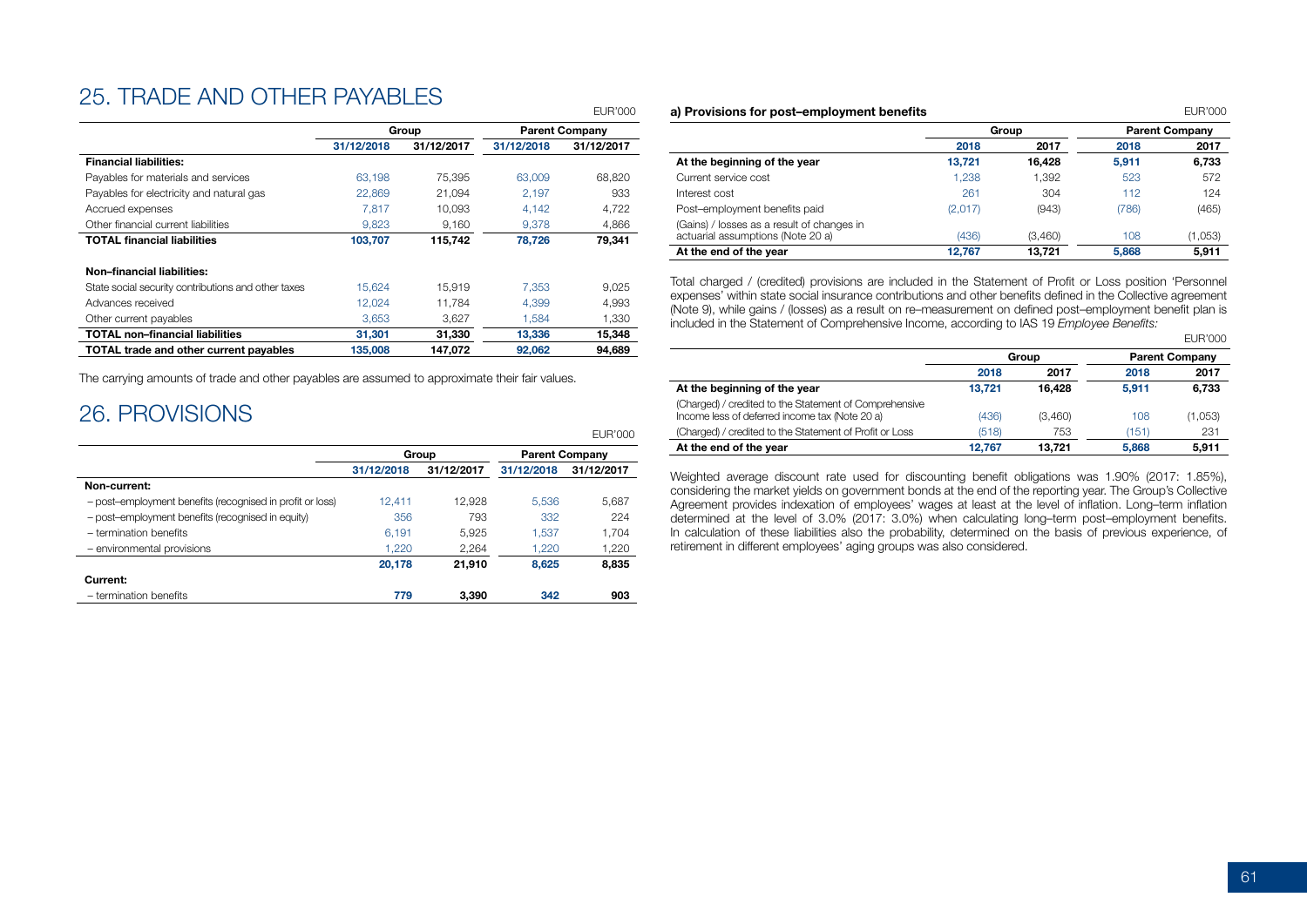#### A quantitative sensitivity analysis for significant assumptions on provisions for post–employment benefits as of the end of the year is as shown below:

|                                                   |                                                                                                               |          | Group    |                              |          |                               | <b>Parent Company</b> |          |          |          |          |          |          |
|---------------------------------------------------|---------------------------------------------------------------------------------------------------------------|----------|----------|------------------------------|----------|-------------------------------|-----------------------|----------|----------|----------|----------|----------|----------|
|                                                   | <b>Retirement probability</b><br><b>Discount rate</b><br><b>Discount rate</b><br><b>Future salary changes</b> |          |          | <b>Future salary changes</b> |          | <b>Retirement probability</b> |                       |          |          |          |          |          |          |
|                                                   |                                                                                                               |          |          |                              |          | changes                       |                       |          |          |          |          | changes  |          |
| <b>Assumptions</b>                                |                                                                                                               | 1%       | 1%       | 1%                           | $1\%$    | 1%                            | 1%                    | 1%       | 1%       | 1%       | 1%       | 1%       | 1%       |
|                                                   | Date of valuation                                                                                             | increase | decrease | increase                     | decrease | increase                      | decrease              | increase | decrease | increase | decrease | increase | decrease |
|                                                   | 31/12/2018                                                                                                    | .519     | .252     | .479                         | 1,247    | .646                          | (1,366)               | 610      | (501     | 593      | (499)    | 661      | (547)    |
| Impact on provisions for post-employment benefits | 31/12/2017                                                                                                    | .508     | (1, 246) | ,468                         | (1, 240) | 1,634                         | (1,360)               | 594      | (488)    | 578      | (486)    | 644      | (533)    |

The sensitivity analysis above has been determined based on a method that extrapolates the impact on defined benefit obligation as a result of reasonable changes in key assumptions occurring at the end of the reporting per

Contributions are monitored on an annual basis and the current agreed contribution rate is 5%. The next valuation is due to be completed as at 31 December 2019. Expected contributions to post-employment benefit plan for the year ending 31 December 2019 are EUR 2,389 thousand.

The weighted average duration of the defined benefit obligation is 20.47 years (2017 – 19.32 years).

|                            |                   |                  | Group             |              |        |                  | <b>Parent Company</b> |              |              |  |
|----------------------------|-------------------|------------------|-------------------|--------------|--------|------------------|-----------------------|--------------|--------------|--|
|                            | Date of valuation | Less than 1 year | From 1 to 5 years | Over 5 years | TOTAL  | Less than 1 year | From 1 to 5 years     | Over 5 years | <b>TOTAL</b> |  |
|                            | 31/12/2018        | 2.48             |                   | 3.54°        | 12,767 | .676             |                       | 3,237        | 5,868        |  |
| Defined benefit obligation | 31/12/2017        | 3.10E            | 2.060             | 8.556        | 13,721 | ,854             |                       | 3,230        | 5,911        |  |

#### b) Termination benefits

Termination benefits paid out in 2017 are included in the Statement of Profit or Loss position 'Personnel expenses' within expenditure of employment termination (Note 9), while termination benefits and projected future liability values for years 2018 to 2022 is recognised as a liability in the Statement of Financial Position and as accrued costs within expenditure of employment termination (Note 9): EUR'000

|                              |          | Group                    |          | <b>Parent Company</b> |  |  |
|------------------------------|----------|--------------------------|----------|-----------------------|--|--|
|                              | 2018     | 2017                     | 2018     | 2017                  |  |  |
| At the beginning of the year | 9.315    | $\overline{\phantom{a}}$ | 2,607    |                       |  |  |
| Termination benefits paid    | (8, 136) | (3,974)                  | (1, 478) | (407)                 |  |  |
| Changes in provisions        | 5.795    | 13.289                   | 749      | 3.014                 |  |  |
| At the end of the year       | 6.974    | 9.315                    | 1.878    | 2.607                 |  |  |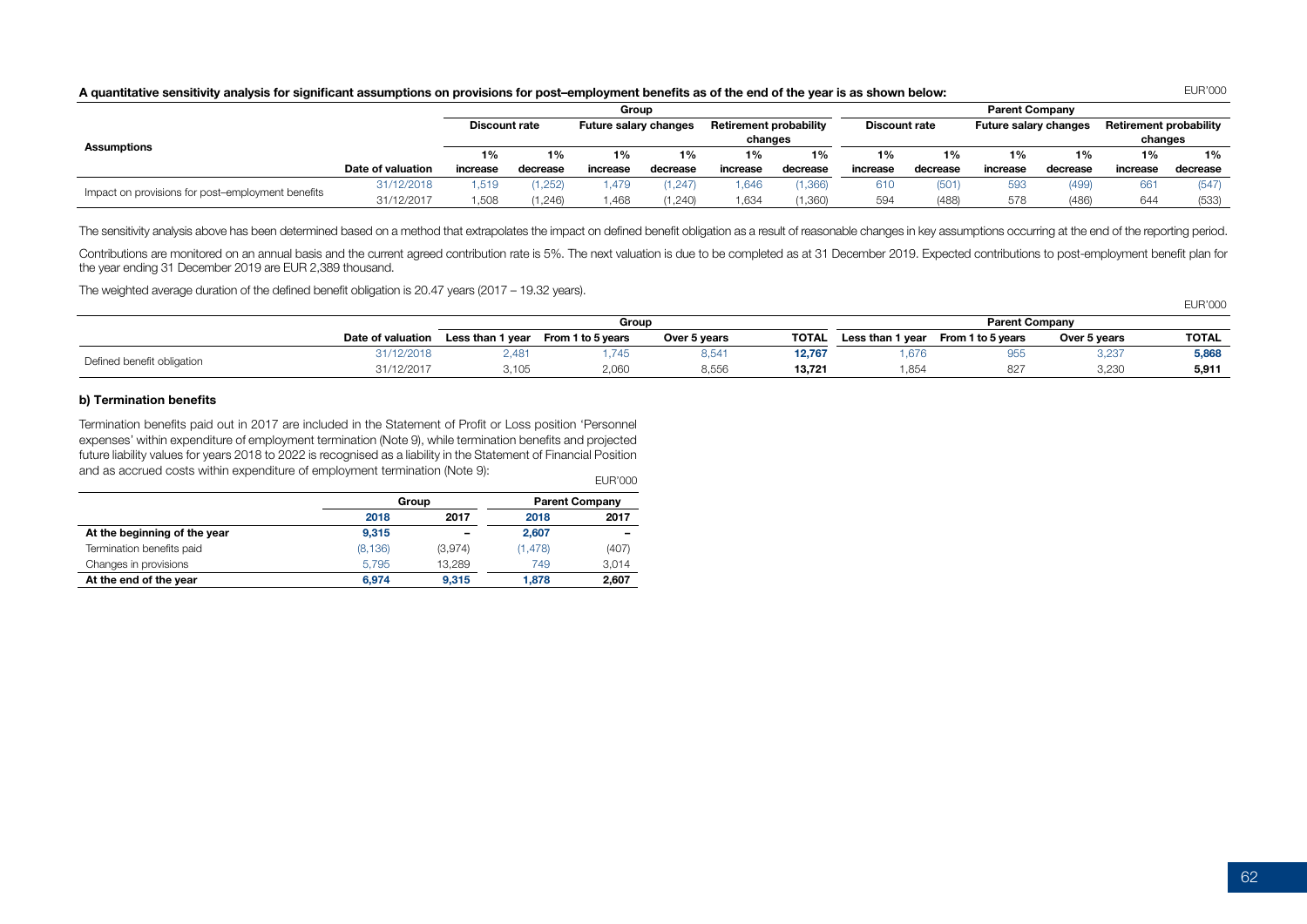According to defined development directions per Strategy of Latvenergo Group for the period 2017-2022, the management of the Parent Company approved the Strategic Development and Efficiency Programme. Provisions for employees' termination benefits are recognised on a basis of Strategic Development and Efficiency Programme of Latvenergo Group for the period in which it is planned to implement the efficiency program (including Latvenergo AS and Sadales tīkls AS efficiency activities), by which it is intended to reduce gradually the number of employees by the year 2022.

Assumptions used in calculation of termination benefits are as follows – average employee earnings at the time of termination - average earnings per year, with projected increase (salary indexation) in the in the year 2019 by 9.6% (2018: 3.0%) and in the following years by 3.0% for Latvenergo AS and in the year 2019 by 2.6% (2018: 2.5%) and in the following years by 3.0% for Sadales tīkls AS, average employee length of service at the time of termination, the State Social Insurance Contributions rate is 24.09% in 2019 and in subsequent years.

The amount of provisions at the end of reporting year is estimated in accordance with the estimated future liability value as of 31 December 2018, using the fixed discount rate of 0.855% as adopted by the Latvenergo Group (31/12/2017: 1.093%). The discount rate is comprised of a 4-year EUROSWAP rate of 0.040% and a corporate risk premium of 0.815% (determined on the basis of interest rate on Latvenergo AS issued bonds yield spreads above the market rate) (31/12/2017: 5-year EUROSWAP rate – 0.314%, corporate risk premium – 0.779%).

#### A quantitative sensitivity analysis for significant assumptions used for calculation of termination benefits as of the end of the year is as shown below:

**Assumptions** Date of **Date of Date of Date of Date of Date of Date of Date of** Group **Parent Company** valuation Discount rate Future salary changes Average employee length of service Discount rate Future salary changes Average employee length of service  $1%$ increase 1% decrease 1% increase 1% decrease 1% increase  $1%$ decrease  $1%$ increase 1% decrease 1% increase 1% decrease  $1%$ increase  $1%$ decrease Impact on provisions for termination benefits 31/12/2018 (192) <sup>201</sup> <sup>147</sup> (145) <sup>39</sup> <sup>39</sup> (47) <sup>49</sup> <sup>47</sup> (46) <sup>11</sup> (11) 31/12/2017 (134) 138 261 (254) 53 (53) (68) 71 69 (67) 15 (15)

| c) Environmental provisions                |         |       |       | EUR'000               |
|--------------------------------------------|---------|-------|-------|-----------------------|
|                                            | Group   |       |       | <b>Parent Company</b> |
|                                            | 2018    | 2017  | 2018  | 2017                  |
| At the beginning of the year               | 2.264   | 2.215 | 1.220 | 1,191                 |
| Charged to the Statement of Profit or Loss | (1.044) | 49    | -     | 29                    |
| At the end of the year                     | 1.220   | 2.264 | 1.220 | 1,220                 |

The environmental provision in the amount of EUR 1,220 thousand (31/12/2017: EUR 2,264 thousand) for the Group represents the estimated cost for Latvenergo AS of cleaning up TEC–1 combined heat and power plant ash–fields in accordance with the requests made by the regional Environmental Authority of Riga and feasibility study on this project in the amount of EUR 1,220 thousand (31/12/2017: EUR 1,220 thousand and Liepājas Enerģija SIA provision for the environmental recovery measures in the amount of EUR 1,044 thousand). The amount of the provisions is calculated taking into account the construction cost index (data from the Central Statistical Bureau of the Republic of Latvia).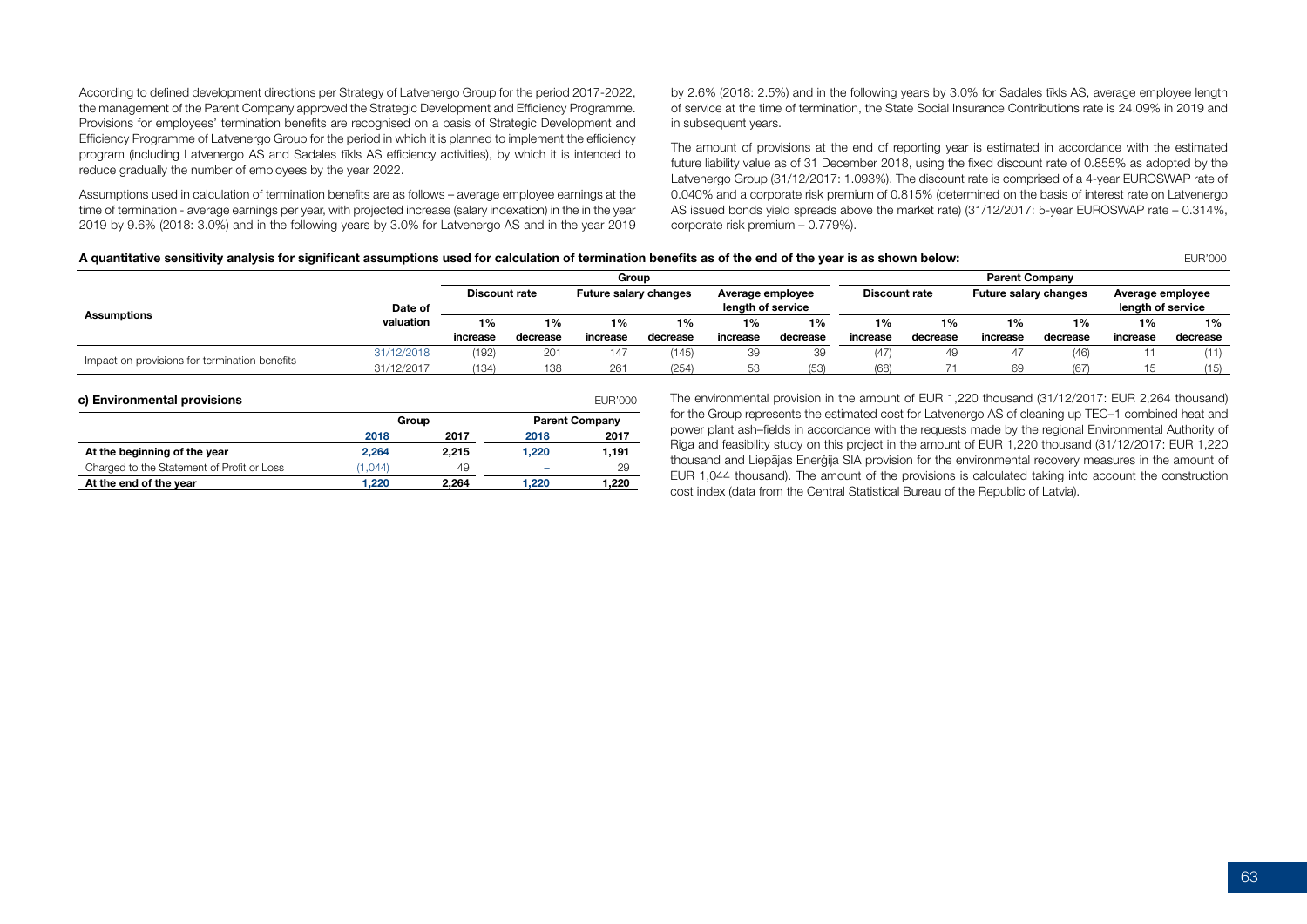# 27. DEFERRED INCOME

|            |            |            | LUN UUU               |
|------------|------------|------------|-----------------------|
|            |            |            | <b>Parent Company</b> |
| 31/12/2018 | 31/12/2017 | 31/12/2018 | 31/12/2017            |
|            |            |            |                       |
|            |            |            |                       |
| 143.494    | 142,132    |            |                       |
| 143,494    | 142,132    |            |                       |
|            |            |            |                       |
| 3,852      | 4,319      |            |                       |
| 984        | 995        |            |                       |
| 403        | 423        | 403        | 423                   |
| 5,239      | 5,737      | 403        | 423                   |
|            |            |            |                       |
| 209,419    | 285,109    | 209.419    | 285,109               |
| 57,851     | 45,090     | 18         | 270                   |
| 30,617     | 14,707     |            |                       |
| 393        | 283        | 265        | 283                   |
| 298,280    | 345,189    | 209,702    | 285,662               |
| 447,013    | 493.058    | 210,105    | 286.085               |
|            |            | Group      |                       |

| EUR'000 |                                                                                                 |            |            |            | EUR'000               |
|---------|-------------------------------------------------------------------------------------------------|------------|------------|------------|-----------------------|
| ny      |                                                                                                 |            | Group      |            | <b>Parent Company</b> |
| 2/2017  |                                                                                                 | 31/12/2018 | 31/12/2017 | 31/12/2018 | 31/12/2017            |
|         | II) Current deferred income                                                                     |            |            |            |                       |
|         | a) from contracts with customers                                                                |            |            |            |                       |
|         | Deferred income from connection fees                                                            | 12,984     | 12,247     |            |                       |
|         | Deferred income from use of allowed effective<br>electrical load (distribution system services) | 287        | 253        |            |                       |
|         |                                                                                                 | 13,271     | 12,500     |            |                       |
|         | b) from lease                                                                                   |            |            |            |                       |
|         | Deferred income from connection fees                                                            | 449        | 449        |            |                       |
| 423     |                                                                                                 | 449        | 449        |            |                       |
| 423     | c) other                                                                                        |            |            |            |                       |
|         | Other deferred income                                                                           | 58         | 121        | 20         | 20                    |
| 85.109  | Deferred income on grant for the installed<br>electrical capacity of CHPPs*                     | 23,990     | 29,304     | 23,990     | 29,304                |
| 270     | Deferred income on financing from European<br>Union funds                                       | 1.941      | 1,854      | 12         | 34                    |
|         |                                                                                                 | 25,989     | 31,279     | 24,022     | 29,358                |
|         | <b>TOTAL current deferred income</b>                                                            | 39,709     | 44,228     | 24,022     | 29,358                |
|         | <b>TOTAL deferred income</b>                                                                    | 486,722    | 537,286    | 234,127    | 315,443               |
| 283     |                                                                                                 |            |            |            |                       |

\* See Note 4. i)

The Group and the Parent Company ensures the management, application of internal controls and accounting for the Group's and the Parent Company's projects financed by the European Union funds, according to the guidelines of the European Union and legislation of the Republic of Latvia.

Accounting of the transactions related to the projects financed by the European Union is ensured using separately identifiable accounts. The Group and the Parent Company ensure separate accounting of financed projects with detailed income and expense, non–current investments and value added tax in the relevant positions of the Statement of Profit or Loss and Statement of Financial Position.

#### Movement in deferred income (non–current and current part):

EUR'000

|                                                                                                             | Group    |          | <b>Parent Company</b> |         |
|-------------------------------------------------------------------------------------------------------------|----------|----------|-----------------------|---------|
|                                                                                                             | 2018     | 2017     | 2018                  | 2017    |
| At the beginning of the year                                                                                | 537.286  | 209,429  | 315,443               | 1.114   |
| Received deferred non-current income (financing)                                                            | 31.537   | 14.707   |                       |         |
| Received connection fees                                                                                    | 14.726   | 12.848   |                       |         |
| Received income from compensation for the<br>installed electrical capacity of CHPPs*                        |          | 314.413  |                       | 314.413 |
| Compensation for the installed electrical capacity of<br>CHPPs credited to the Statement of Profit or Loss* | (81,004) |          | (81.004)              |         |
| Credited to the Statement of Profit or Loss (in<br>Note 6 as "Other revenue")                               | (15.823) | (14.111) | (312)                 | (84)    |
| At the end of the year                                                                                      | 486.722  | 537.286  | 234.127               | 315,443 |

\* See Note 4. i)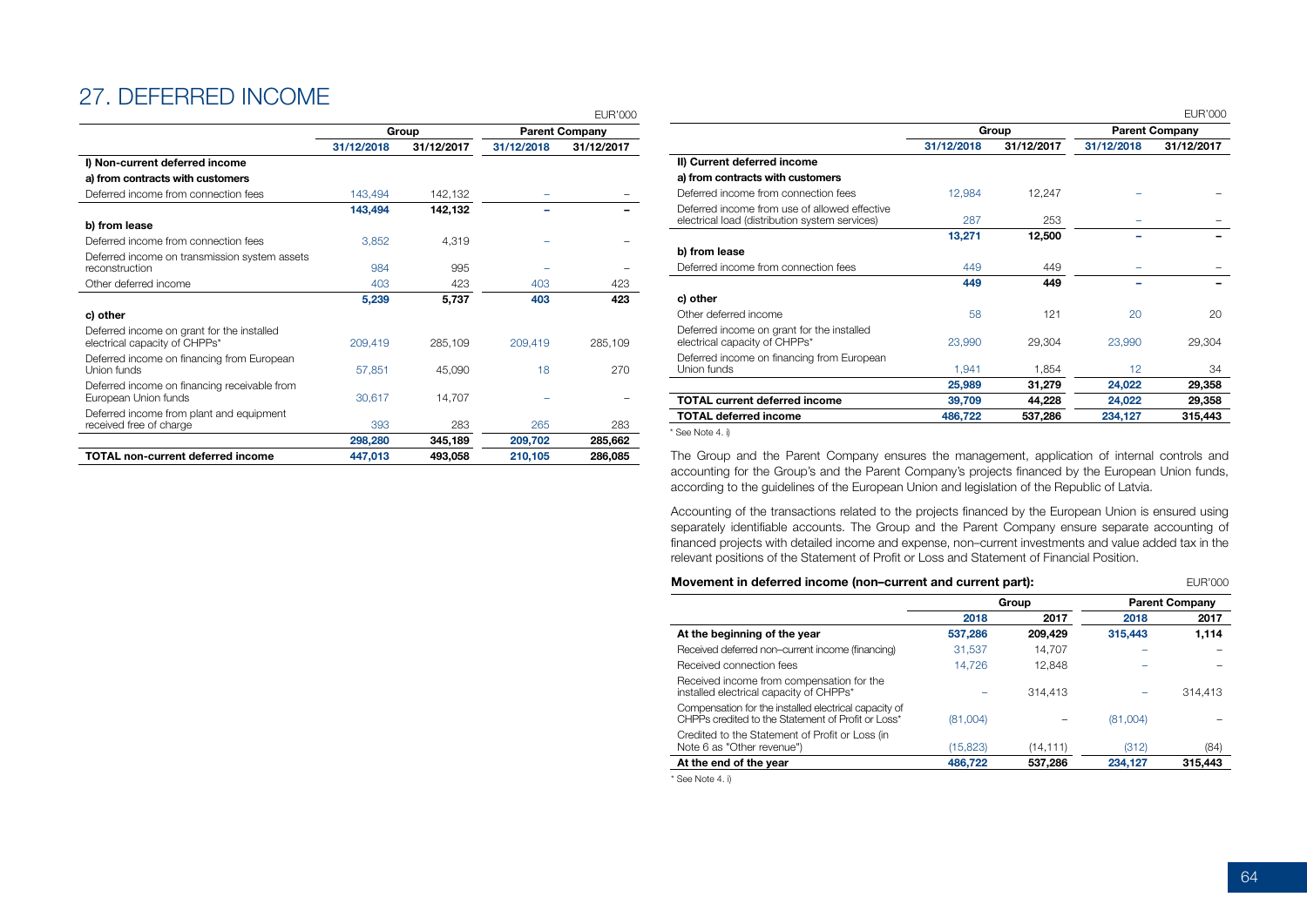# 28. RELATED PARTY TRANSACTIONS

The Parent Company and, indirectly, its subsidiaries are controlled by the Latvian state. Related parties of the Latvenergo Group and the Parent Company are Shareholder of the Parent Company who controls over the Parent Company in accepting operating business decisions, members of Latvenergo Group entities' management boards, members of the Supervisory board of the Parent Company, members of Supervisory body of the Parent Company – the Audit Committee and close family members of any above– mentioned persons, as well as entities over which those persons have control or significant influence.

Trading transactions taking place under normal business activities with the Latvian government including its departments and agencies and transactions between state–controlled entities and providers of public utilities are excluded from the scope of related party disclosures. The Group and the Parent Company enters into transactions with many of these bodies on an arm's length basis. Transactions with government related entities include sales of energy and related services and does not contain individually significant transactions and quantitative disclosure of transactions with those related parties is impossible due to broad range of the Latvenergo Group's and the Parent Company's customers, except for transactions with transmission system operator – Augstsprieguma tīkls AS.

| a) Income and expenses from transactions with related parties:                                                   |                           |                          |                   |                                         |                       |                                         |  |
|------------------------------------------------------------------------------------------------------------------|---------------------------|--------------------------|-------------------|-----------------------------------------|-----------------------|-----------------------------------------|--|
|                                                                                                                  |                           | Group                    |                   |                                         | <b>Parent Company</b> |                                         |  |
|                                                                                                                  | 2018                      | 2017                     |                   | 2018                                    | 2017                  |                                         |  |
|                                                                                                                  | <b>Government related</b> | entities*                | Subsid-<br>iaries | Govern-<br>ment<br>related<br>entities* | Subsidi-<br>aries     | Govern-<br>ment<br>related<br>entities* |  |
| Income:                                                                                                          |                           |                          |                   |                                         |                       |                                         |  |
| - Trade of energy and related services                                                                           | 10,724                    | 2,605                    | 25,370            | 10,656                                  | 101,227               | 2,535                                   |  |
| - Lease of transmission system assets                                                                            | 38,699                    | 43,911                   |                   |                                         |                       |                                         |  |
| - Other revenue from corporate services                                                                          |                           |                          | 28,505            | $\overline{\phantom{0}}$                | 29,741                |                                         |  |
| - Other revenue                                                                                                  | 3,175                     | 3,249                    |                   | 3,024                                   |                       | 3,118                                   |  |
| - Lease of assets                                                                                                | 372                       | 645                      | 14,534            | 372                                     | 14,181                | 645                                     |  |
| - Interest income                                                                                                |                           | $\overline{\phantom{0}}$ | 10,289            | $\overline{\phantom{0}}$                | 10,189                |                                         |  |
| - Other income                                                                                                   | 1,036                     | 271                      |                   | 196                                     |                       |                                         |  |
| <b>TOTAL income from transactions</b><br>with related parties                                                    | 54,006                    | 50,681                   | 78,698            | 14,248                                  | 155,338               | 6,298                                   |  |
| <b>Expenses:</b>                                                                                                 |                           |                          |                   |                                         |                       |                                         |  |
| - Distributions system services                                                                                  |                           |                          | 207,096           |                                         | 217,735               |                                         |  |
| - Public service obligation fees                                                                                 |                           |                          | 98,623            |                                         | 114,957               |                                         |  |
| - Purchased electricity and heat                                                                                 | 4,131                     | 4,253                    | 37,461            | 4,131                                   | 4,198                 | 4,253                                   |  |
| - Electricity transmission services costs (Note 8)                                                               | 71,368                    | 71,044                   |                   | 1,015                                   |                       | 845                                     |  |
| - Construction services for leased assets                                                                        |                           |                          | 1,867             | $\qquad \qquad -$                       | 5,391                 |                                         |  |
| - Other expenses                                                                                                 | 864                       | 793                      | 1,594             | 276                                     | 1,773                 | 269                                     |  |
| <b>TOTAL expenses from transactions</b><br>with related parties                                                  | 76,363                    | 76,090                   | 346,641           | 5,422                                   | 344,054               | 5,367                                   |  |
| including gross expenses from transactions with subsidiaries<br>recognised in net amount through profit or loss: |                           |                          |                   |                                         |                       |                                         |  |
| - Sadales fikls AS                                                                                               |                           |                          | 305,719           |                                         | 332,172               |                                         |  |
| - Enerģijas publiskais tirgotājs AS                                                                              |                           |                          |                   |                                         | 520                   |                                         |  |
|                                                                                                                  |                           | -                        | 305,719           | -                                       | 332,692               |                                         |  |

\* Transmission system operator – Augstsprieguma tīkls AS

#### b) Balances at the end of the period arising from sales/purchases of goods and services: EUR'000

|                                                                                                    |            | Group      |            |            | <b>Parent Company</b> |            |
|----------------------------------------------------------------------------------------------------|------------|------------|------------|------------|-----------------------|------------|
|                                                                                                    | 31/12/2018 | 01/01/2018 | 31/12/2017 | 31/12/2018 | 01/01/2018            | 31/12/2017 |
| Receivables from related<br>parties:                                                               |            |            |            |            |                       |            |
| - Subsidiaries (Note 17 a, b)                                                                      |            |            |            | 12.204     | 17.434                | 17,434     |
| - Government related and<br>other related parties*                                                 | 42.273     | 20.014     | 20.014     | 3.365      | 1.211                 | 1,211      |
| - Loss allowances for expect-<br>ed credit loss from receivables<br>of subsidiaries (Note 17 a, b) |            |            |            | (9)        | (13)                  |            |
| $-$ Loss allowances for<br>expected credit loss                                                    | (55)       | (26)       |            | (4)        | (1)                   |            |
|                                                                                                    | 42,218     | 19,988     | 20,014     | 15,556     | 18.631                | 18.645     |
| Payables to related parties:                                                                       |            |            |            |            |                       |            |
| - Subsidiaries                                                                                     |            |            |            | 30.865     | 30.994                | 30.994     |
| - Government related and<br>other related parties*                                                 | 12,262     | 17,293     | 17,293     | 1.044      | 1,019                 | 1,019      |
|                                                                                                    | 12,262     | 17,293     | 17,293     | 31,909     | 32,013                | 32,013     |

\* Transmission system operator – Augstsprieguma tīkls AS and Pirmais Slēgtais Pensiju Fonds AS

 $E$ 

| c) Accrued income raised from transactions with related parties:        |            |            |                       | EUR'000    |
|-------------------------------------------------------------------------|------------|------------|-----------------------|------------|
|                                                                         |            | Group      | <b>Parent Company</b> |            |
|                                                                         | 31/12/2018 | 31/12/2017 | 31/12/2018            | 31/12/2017 |
| - For goods sold / services provided for<br>subsidiaries (Note 17 a, b) |            |            | 2.859                 | 3.202      |
| - For interest received from subsidiaries (Note 17 b)                   |            | 1.820      | 1.875                 |            |
|                                                                         |            |            | 4,679                 | 5,077      |
| d) Accrued expenses raised from transactions with related parties:      | Group      |            | <b>Parent Company</b> | EUR'000    |
|                                                                         | 31/12/2018 | 31/12/2017 | 31/12/2018            | 31/12/2017 |
| - For purchased goods / received services from<br>subsidiaries          |            |            | 5.657                 | 1.176      |
|                                                                         |            |            | 5.657                 | 1.176      |

The Group and the Parent Company have not incurred write–offs of trade payables and receivables from transactions with related parties, as all debts are recoverable.

Receivables and payables with related parties are current balances for services and goods. None of the amounts at the end of the reporting year are secured.

Remuneration to the Latvenergo Group's management includes remuneration to the members of the Management Boards the Group entities, the Supervisory Board and the Supervisory body (Audit Committee) of the Parent Company. Remuneration to the Parent Company's management includes remuneration to the members of the Parent Company's Management Board, the Supervisory Board and the Supervisory body (Audit Committee). Information disclosed in Note 9.

Dividend payments to Shareholder of the Parent Company and share capital contributions are disclosed in Note 20 b and Note 19, respectively.

Dividends received from subsidiaries are disclosed in note 15.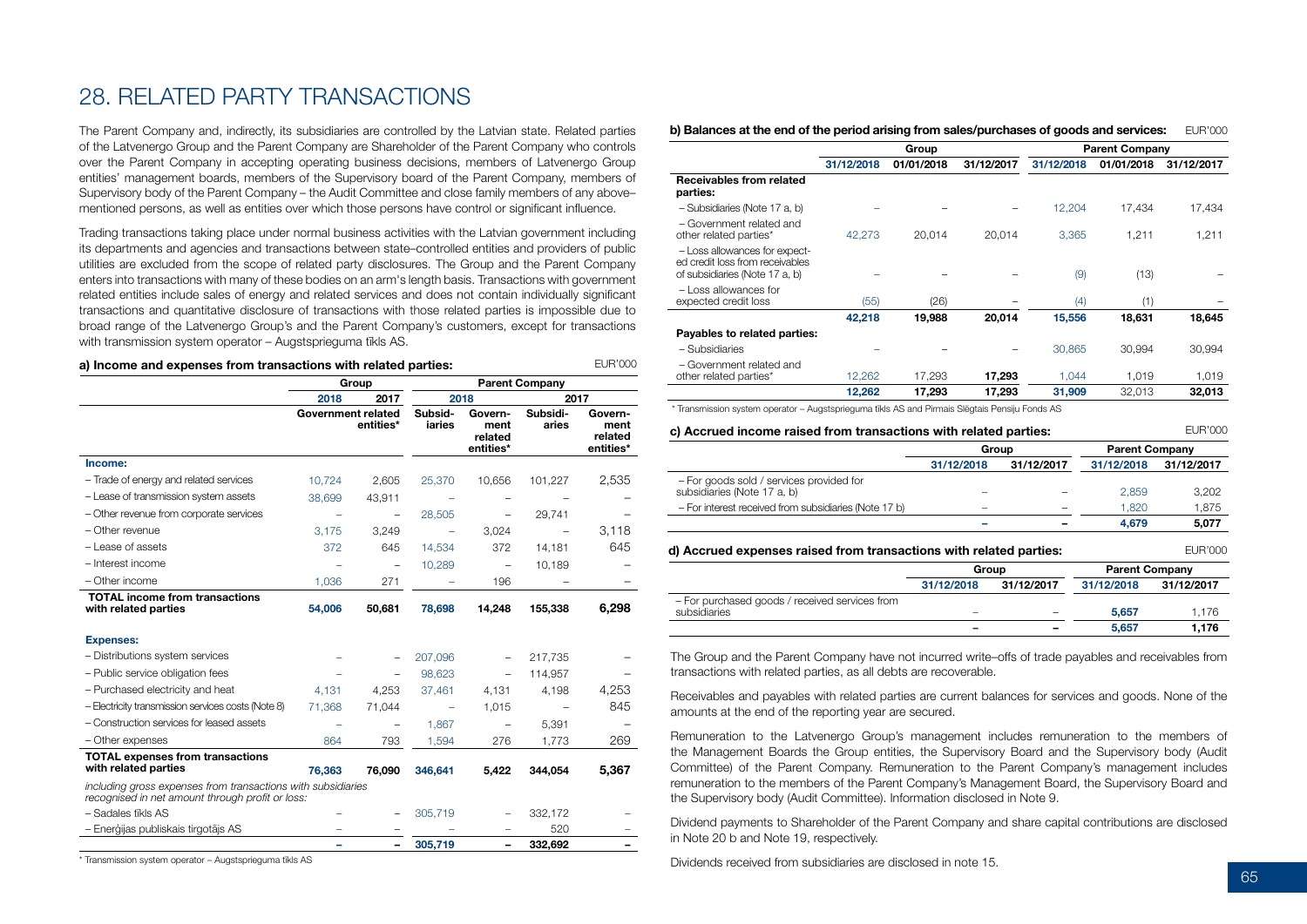#### e) Loans to related parties (Parent Company)

| Non-current and current loans to related parties: |            |                       | <b>EUR'000</b> |
|---------------------------------------------------|------------|-----------------------|----------------|
|                                                   |            | <b>Parent Company</b> |                |
|                                                   | 31/12/2018 | 01/01/2018            | 31/12/2017     |
| Non-current loans to subsidiaries                 |            |                       |                |
| Sadales fikls AS                                  | 442,728    | 312,582               | 312,582        |
| Latvijas elektriskie tīkli AS                     | 152.681    | 85.394                | 85,394         |
| Impairment for expected credit loss               | (405)      | (271)                 |                |
| <b>TOTAL non-current loans</b>                    | 595,004    | 397,705               | 397,976        |
| Current portion of non-current loans              |            |                       |                |
| Sadales fikls AS                                  | 49,854     | 50.914                | 50,914         |
| Latvijas elektriskie tīkli AS                     | 8.175      | 8.490                 | 8.490          |
| Impairment for expected credit loss               | (39)       | (40)                  |                |
| <b>Current loans to subsidiaries</b>              |            |                       |                |
| Latvijas elektriskie tīkli AS                     | 18,541     | 1,294                 | 1,294          |
| Sadales fikls AS                                  | 6,502      | 28.157                | 28,157         |
| Elektrum Eesti OÜ                                 | 7.882      | 5,134                 | 5,134          |
| Elektrum Lietuva, UAB                             | 11,740     | 2,172                 | 2,172          |
| Enerģijas publiskais tirgotājs AS                 | 68,233     | 604.644               | 604,644        |
| Impairment for expected credit loss               | (77)       | (204)                 |                |
| <b>TOTAL current loans</b>                        | 170,811    | 700,561               | 700,805        |
| <b>TOTAL loans to subsidiaries</b>                | 765,815    | 1,098,266             | 1,098,781      |

Counterparty model is used on individual contract basis for assessment of expected credit risk for noncurrent and current loans to subsidiaries. The expected credit losses according to this model are based and impairment for expected credit loss is recognised on assessment of the individual counterparty's risk of default and recovery rate assigned by *Moody's* credit rating agency for 12 months expected losses (Note 4 b). Credit risk of subsidiaries is assessed at the same level as Latvenergo AS credit risk considering that they are 100% controlled by Latvenergo AS. Since the initial recognition of loans, credit risk has not changed significantly.

All current loans to related parties as of 31 December 2018 will be settled in 2019.

| <b>Movement in loans:</b>                                                                   |                       | EUR'000   |
|---------------------------------------------------------------------------------------------|-----------------------|-----------|
|                                                                                             | <b>Parent Company</b> |           |
|                                                                                             | 2018                  | 2017      |
| At the beginning of the year                                                                | 1,098,781             | 622,704   |
| Change in current loans in cash (net)                                                       | 323.539               | 268,218   |
| Change in current loans by non-cash offsetting of operating receivables and payables (net)  | (720, 848)            | 268.084   |
| Issued non-current loans by non-cash offset with dividends (Note 15)                        | 124,268               |           |
| Reduction of non-current loans by non-cash offsetting of operating receivables and payables | (59, 404)             | (60, 225) |
| Effect of IFRS 9 'Financial instruments' adoption (Note 2.28.)                              | (515)                 |           |
| Impairment for expected credit loss                                                         | (6)                   |           |
| At the end of the year                                                                      | 765,815               | 1.098.781 |

| Interest received from related parties: |       | EUR'000               |
|-----------------------------------------|-------|-----------------------|
|                                         |       | <b>Parent Company</b> |
|                                         | 2018  | 2017                  |
| Interest received                       | 2.103 | 1.682                 |
|                                         | 2.103 | 1,682                 |
|                                         |       |                       |

I) Non–current loans, including current portion

| Concluded non-current loan agreements with Latvijas elektriskie tīkli AS: | EUR'000 |
|---------------------------------------------------------------------------|---------|
|                                                                           |         |

| <b>Agreement conclu-</b><br>sion date | Principal<br>amount of<br>the loan | Outstanding loan amount |            | Interest rate                    | <b>Maturity date</b> |
|---------------------------------------|------------------------------------|-------------------------|------------|----------------------------------|----------------------|
|                                       |                                    | 31/12/2018              | 31/12/2017 |                                  |                      |
| 1 April 2011                          | 97.467                             | 12.826                  | 15.801     | 6 months EURIBOR<br>+ fixed rate | 1 April 2025         |
| 3 September 2013                      | 44.109                             | 27.568                  | 33.082     | fixed rate                       | 10 September 2023    |
| 10 June 2016                          | 156.500                            | 120.462                 | 45,000     | fixed rate                       | 10 June 2028         |
| <b>TOTAL</b>                          | 298.076                            | 160,856                 | 93,883     |                                  |                      |

As of 31 December 2018 total outstanding amount of non–current loans to Latvijas elektriskie tīkli AS amounted to EUR 160,856 thousand (31/12/2017: EUR 93,883 thousand), including current portion of the loan repayable in 2019 – EUR 8,176 thousand (31/12/2017: EUR 8,490 thousand). As of 31 December 2018 for 8% (31/12/2017: 17%) of the loans issued to Latvijas elektriskie tīkli AS was set floating interest rate, which was influenced by 6 months EURIBOR interbank rate fluctuations. During 2018 the effective average interest rate of non–current loans was 1.81% (2017: 2.36%). As of 31 December 2018 is recognised impairment for expected credit loss of non–current loans to Latvijas elektriskie tīkli AS in the amount of 109 thousand EUR (31/12/2017: nil; 01/01/2018: 64 thousand EUR). Non–current loans are not secured with a pledge or otherwise.

#### Non–current loans to Latvijas elektriskie tīkli AS by maturity: Parent Company EUR'000

|                                | 31/12/2018 | 31/12/2017 |
|--------------------------------|------------|------------|
| Non-current loan:              |            |            |
| $-$ < 1 year (current portion) | 8.176      | 8,490      |
| $-1 - 5$ years                 | 109.724    | 64.790     |
| $-$ > 5 years                  | 42.957     | 20,603     |
|                                | 160,856    | 93,883     |
|                                |            |            |

Concluded non–current borrowing agreements with Sadales tīkls AS:

| <b>Agreement con-</b><br>clusion date | <b>Principal</b><br>amount of<br>the loan | Outstanding loan amount |            | Interest rate                    | <b>Maturity date</b> |
|---------------------------------------|-------------------------------------------|-------------------------|------------|----------------------------------|----------------------|
|                                       |                                           | 31/12/2018              | 31/12/2017 |                                  |                      |
| 29 September 2011                     | 316.271                                   | 47.966                  | 58.676     | 6 months EURIBOR<br>+ fixed rate | September 2025       |
| 6 February 2013                       | 42.686                                    | 14.940                  | 19.209     | fixed rate                       | 10 September 2022    |
| 18 September 2013                     | 42.686                                    | 21.343                  | 25.612     | fixed rate                       | 10 August 2023       |
| 29 October 2014                       | 90,000                                    | 60,000                  | 70.000     | fixed rate                       | 10 September 2024    |
| 20 October 2015                       | 90,000                                    | 70,000                  | 80,000     | fixed rate                       | 21 October 2025      |
| 22 August 2016                        | 60,000                                    | 53.333                  | 60,000     | fixed rate                       | 22 August 2026       |
| 22 August 2016                        | 50,000                                    | 45,000                  | 50,000     | fixed rate                       | 14 June 2027         |
| 14 December 2018                      | 260,000                                   | 180,000                 |            | fixed rate                       | 14 December 2028     |
| <b>TOTAL</b>                          | 951.643                                   | 492.582                 | 363,497    |                                  |                      |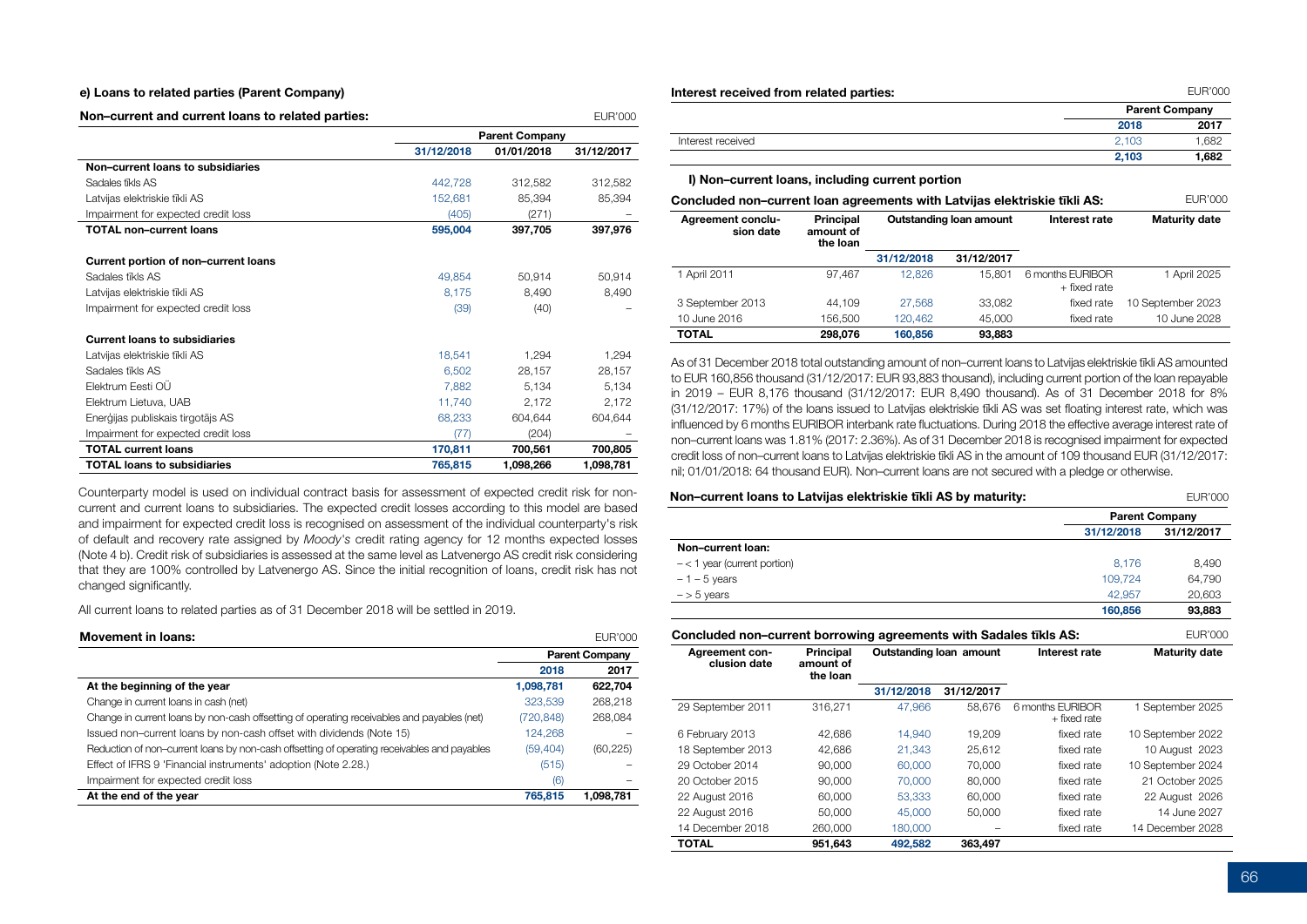As of 31 December 2018 total outstanding amount of non–current loans with Sadales tīkls AS amounted to EUR 492,582 thousand (31/12/2017: EUR 363,497 thousand), including current portion of the loan repayable in 2019 – EUR 49,853 thousand (31/12/2017: EUR 50,915 thousand). As of 31 December 2018 for 10% of the loans issued to Sadales tīkls AS (31/12/2017: 16%) was set floating interest rate, which was influenced by 6 months EURIBOR interbank rate fluctuations. During 2018 the effective average interest rate of non– current loans was 1.65% (2017: 1.84%). As of 31 December 2018 is recognised impairment for expected credit loss of non–current loans to Sadales tīkls AS in the amount of 335 thousand EUR (31/12/2017: nil; 01/01/2018: 247 thousand EUR). Non–current loans are not secured with a pledge or otherwise.

| Non-current loans to Sadales tikls AS by maturity: |                       | EUR'000    |
|----------------------------------------------------|-----------------------|------------|
|                                                    | <b>Parent Company</b> |            |
|                                                    | 31/12/2018            | 31/12/2017 |
| Non-current loan:                                  |                       |            |
| $-$ < 1 year (current portion)                     | 49.853                | 50.915     |
| $-1 - 5$ years                                     | 322,786               | 238.425    |
| $-$ > 5 years                                      | 119.943               | 74,157     |
|                                                    | 492.582               | 363,497    |

#### II) Current loans

To ensure efficiency and centralised management of Latvenergo Group companies' financial resources and using the functionality of Group accounts and possibility for non-cash offsetting of mutual invoices between the parties, short term credit funds are provided. In the reporting period Latvenergo AS issued loans to subsidiaries in accordance with mutually concluded agreement 'On provision of mutual financial resources', allowing the subsidiaries to borrow and to repay the loan accordingly to daily operating needs and including non-cash offsetting of operating receivables and payables. In 2018 the effective average interest rate was 0.51% (2017: 0.52%).

In the reporting period Enerģijas publiskais tirgotājs AS received current loan from Latvenergo AS in accordance with mutually concluded agreement 'On provision of mutual financial resources', using Group accounts.

On 29 March 2018 an agreement was concluded between Latvenergo AS and Enerģijas publiskais tirgotājs AS for issue of the current loan in amount of EUR 150,000 thousand to ensure Enerģijas publiskais tirgotājs AS financial resources for the fulfilment of public supplier duties and mandatory procurement process administration. Maturity date of the loan is 31 March 2019. An agreement concluded on 31 March 2017 with amount of EUR 200,000 thousand and maturity date - 31 March 2018 is repaid. Loan annual interest rate is fixed at 0.730% (2017: 1.000%). As of 31 December 2018, issued, but unpaid net amount of current loan is EUR 68,233 thousand (31/12/2017: EUR 150,231 thousand).

On 29 November 2017 an agreement was concluded between Latvenergo AS and Enerģijas publiskais tirgotājs AS for issue a short term loan in amount of EUR 454,413 thousand. Loan amount equalled to the government grant receivable and loan was intended to ensure Enerģijas publiskais tirgotājs AS financial resources for financing of one-off compensation. On 26 March 2018 the loan was settled with mutual non–monetary offset (see Note 4 i).

As of 31 December 2018 is recognised impairment for expected credit loss of current loans to related parties in the amount of 77 thousand EUR (31/12/2017: nil; 01/01/2018: 204 thousand EUR).

#### f) Current borrowings from related parties

Financial transactions between related parties have been carried out by using current loans with a target to effectively and centrally manage Latvenergo Group companies' financial resources, using Group accounts. In the reporting period Latvenergo AS has received borrowings from subsidiaries in accordance with mutually concluded agreement 'On provision of mutual financial resources'. In 2018 the effective average interest rate was 0.51% (2017: 0.52%). At the end of the reporting year Latvenergo AS has no borrowings from related parties (31/12/2017: nil).

| EUR'000 |  |
|---------|--|
|         |  |

|               | <b>Parent Company</b> |      |
|---------------|-----------------------|------|
|               | 2018                  | 2017 |
| Interest paid |                       |      |
|               | 37                    |      |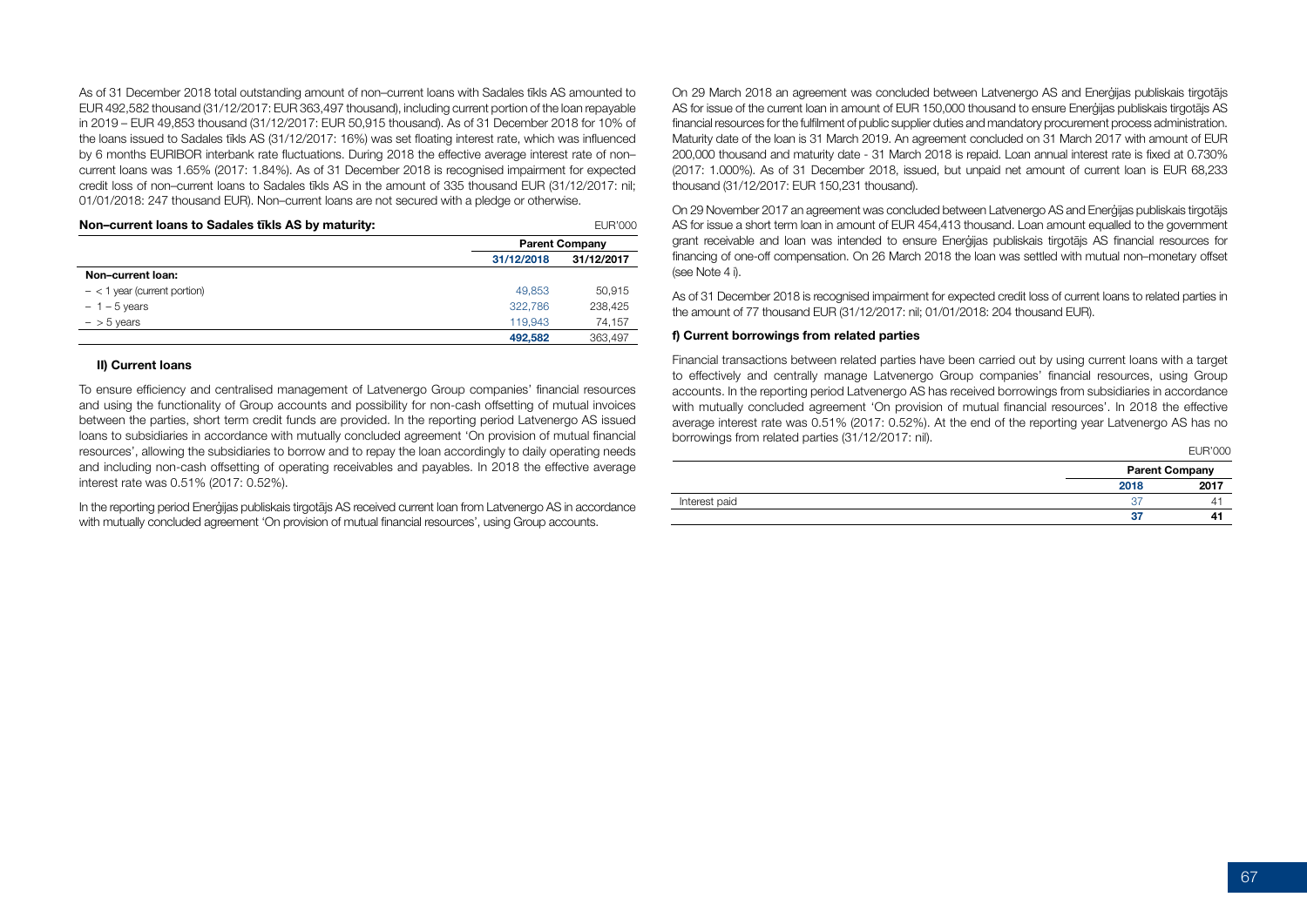# 29. COMMITMENTS AND CONTINGENT LIABILITIES 30. EVENTS AFTER THE REPORTING YEAR

As of 31 December 2018 the Group had commitments amounting to EUR 189.8 million (31/12/2017: EUR 225.6 million) and the Parent Company had commitments amounting to EUR 58.5 million (31/12/2017: EUR 105.2 million) for capital expenditure contracted but not delivered at the end of the reporting period.

On 5 March 2019 Latvenergo AS has issued support letters to its subsidiaries Enerģijas publiskais tirgotājs AS, Sadales tīkls AS and Latvijas elektriskie tīkli AS acknowledging that its position as the shareholder is to ensure that subsidiaries are managed so that they have sufficient financial resources and are able to carry their operations and settle their obligations.

On 19 March 2019 *Moody's* credit rating for Latvenergo AS affirmed at the Baa2 level with a stable future outlook.

On 31 March 2019 a loan agreement was concluded between Latvenergo AS and Enerģijas publiskais tirgotājs AS in the amount till EUR 110 million with the maturity 31 March 2020.

There have been no other significant events subsequent to the end of the reporting year that might have a material effect on the Financial Statements for the year ended 31 December 2018.

Āris Žīgurs Chairman of the Management Board

Guntars Baļčūns Member of the Management Board

Uldis Bariss Member of the Management Board Kaspars Cikmačs Member of the Management Board

Liāna Ķeldere

Accounting director of Latvenergo AS

16 April 2019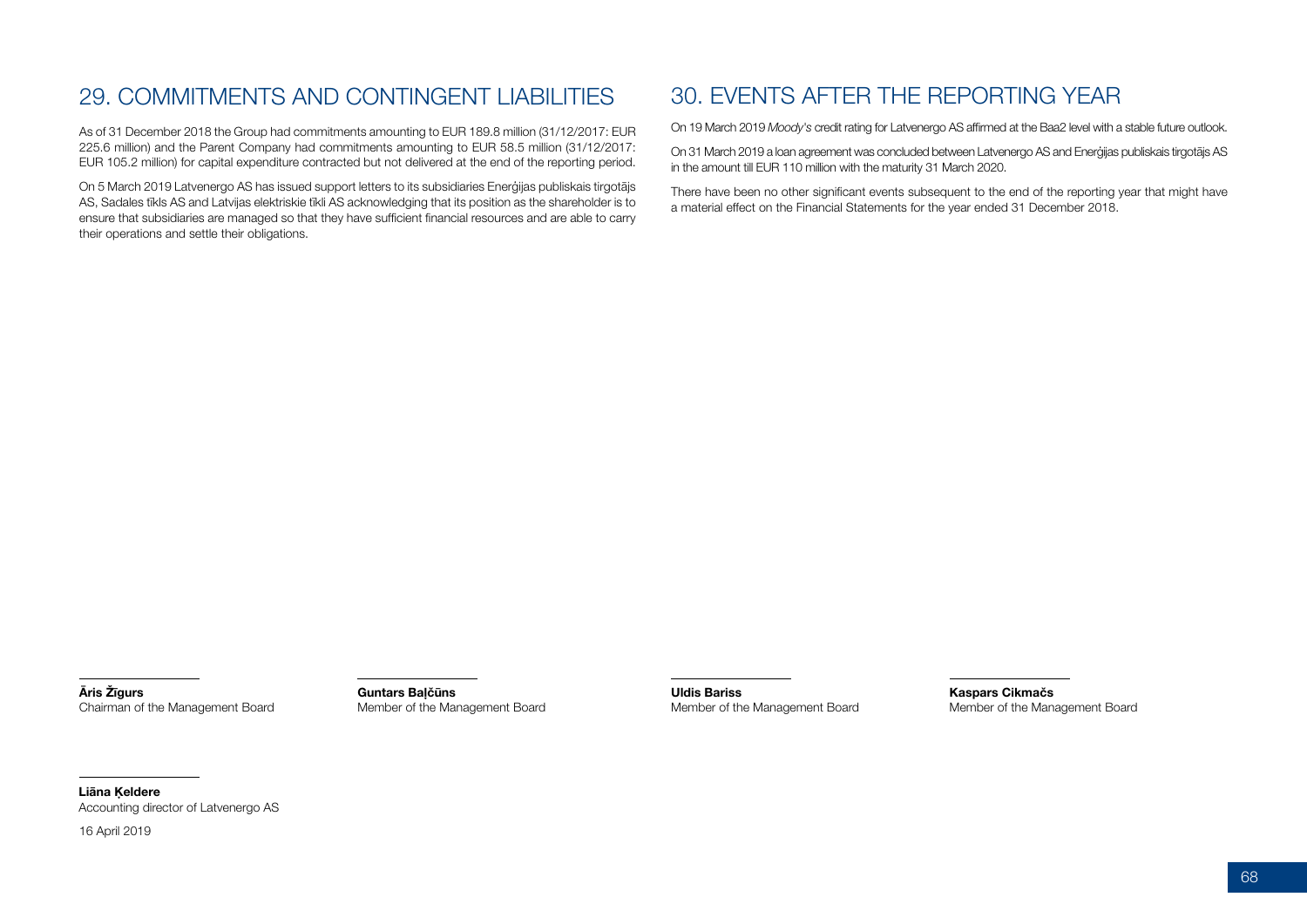

### **INDEPENDENT AUDITOR'S REPORT**

### **To the shareholder of Latvenergo AS**

### **Report on the audit of the separate and consolidated financial statements**

### **Our opinion**

In our opinion, the separate and consolidated financial statements give a true and fair view of the separate and consolidated financial position of Latvenergo AS (the Company) and its subsidiaries (the Group) as at 31 December 2018, and of its separate and consolidated financial performance and its separate and consolidated cash flows for the year then ended in accordance with International Financial Reporting Standards as adopted by the European Union.

Our opinion is consistent with our additional report to the Audit Committee dated 3 April 2019.

### *What we have audited*

The financial statements presented on pages 11 to 68 which consist of the separate financial statements of the Company and the consolidated financial statements of the Group (together "the financial statements") comprise:

- the separate and consolidated statement of financial position as at 31 December 2018;
- the separate and consolidated statement of profit or loss for the year then ended;
- the separate and consolidated statement of comprehensive income for the year then ended;
- the separate and consolidated statement of changes in equity for the year then ended;
- the separate and consolidated statement of cash flows for the year then ended; and
- the notes to the financial statements, which include significant accounting policies and other explanatory information.

### **Basis for opinion**

We conducted our audit in accordance with International Standards on Auditing adopted in the Republic of Latvia (ISAs). Our responsibilities under those standards are further described in the *Auditor's responsibilities for the audit of the financial statements* section of our report.

We believe that the audit evidence we have obtained is sufficient and appropriate to provide a basis for our opinion

*PricewaterhouseCoopers SIA, Kr. Valdemāra iela 21-21, Rīga, LV-1010, Latvia, LV40003142793 T: +371 6709 4400, F: +371 6783 0055, www.pwc.lv*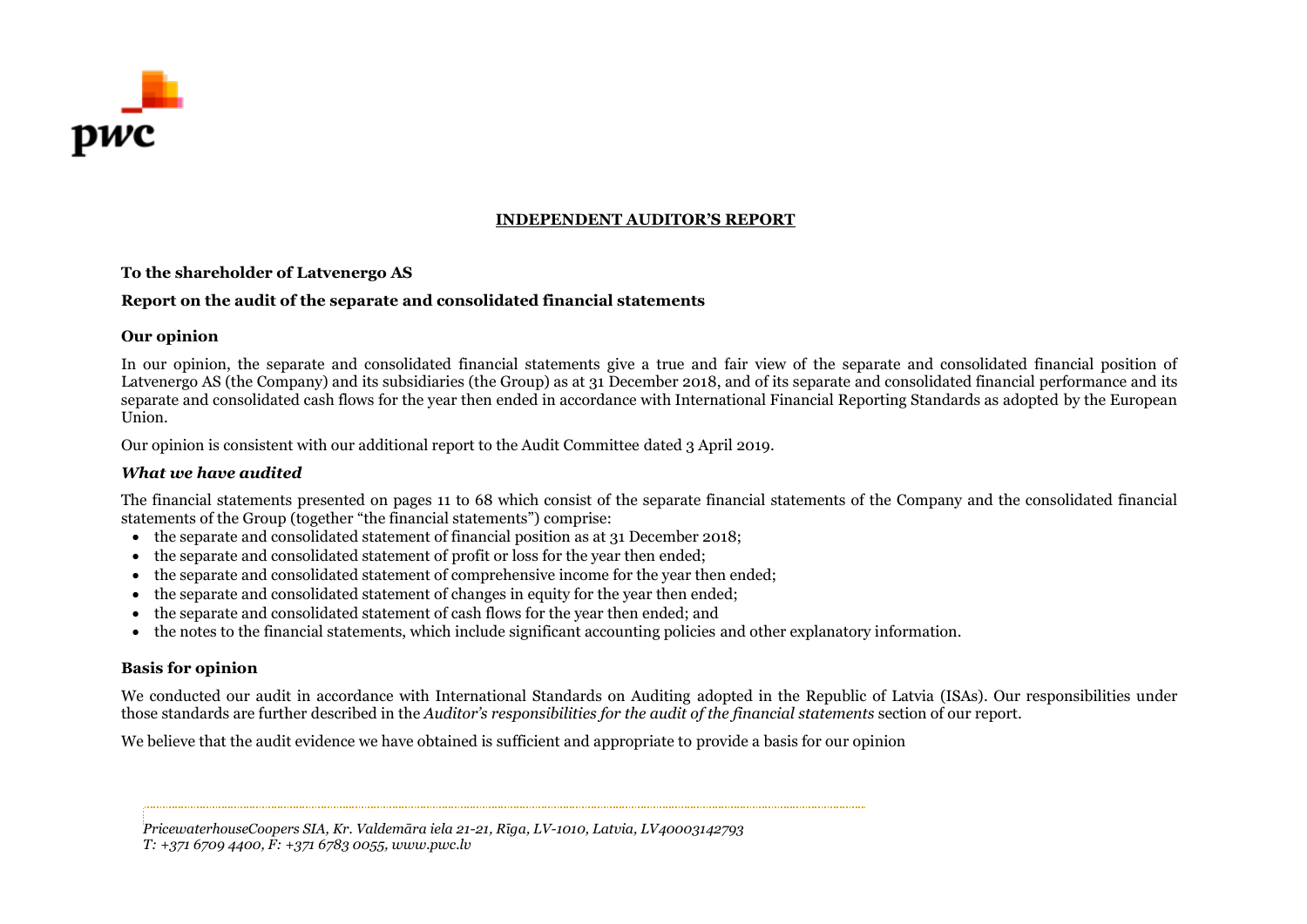

### *Independence*

We are independent of the Company and the Group in accordance with the International Ethics Standards Board for Accountants' *Code of Ethics for Professional Accountants* (IESBA Code) and the ethical requirements of the Law on Audit Services that are relevant to our audit of the financial statements in the Republic of Latvia. We have fulfilled our other ethical responsibilities in accordance with these requirements and the IESBA Code and the ethical requirements of the Law on Audit Services.

To the best of our knowledge and belief, we declare that non-audit services that we have provided to the Company and the Group are in accordance with the applicable law and regulations in Latvia and that we have not provided non-audit services that are prohibited under Article 37.6 of Law on Audit Services of the Republic of Latvia.

The non-audit services that we have provided to the Company and the Group, in the period from 1 January 2018 to 31 December 2018, are disclosed in Note 10 to the financial statements.

### **Our audit approach**

### *Overview*



### *Materiality*

• Overall Company and Group materiality: EUR 7,600 thousand.

## *Audit scope*

- Full scope audit was conducted for all seven Group entities, five of them are in Latvia (including the Company), one in Estonia and one in Lithuania.
- The Group audit team performed the work on all five Latvian entities.

• Estonian and Lithuanian subsidiaries were audited by component audit teams located in the respective countries. *Key audit matters*

- Impact of USA sanctions applied to a supplier of hydroelectric units.
- Implications of changes in the tax law on deferred tax recognition.

As part of designing our audit, we determined materiality and assessed the risks of material misstatement in the financial statements. In particular, we considered where management made subjective judgements; for example, in respect of significant accounting estimates that involved making assumptions and considering future events that are inherently uncertain. As in all of our audits, we also addressed the risk of management override of internal controls, including among other matters, consideration of whether there was evidence of bias that represented a risk of material misstatement due to fraud.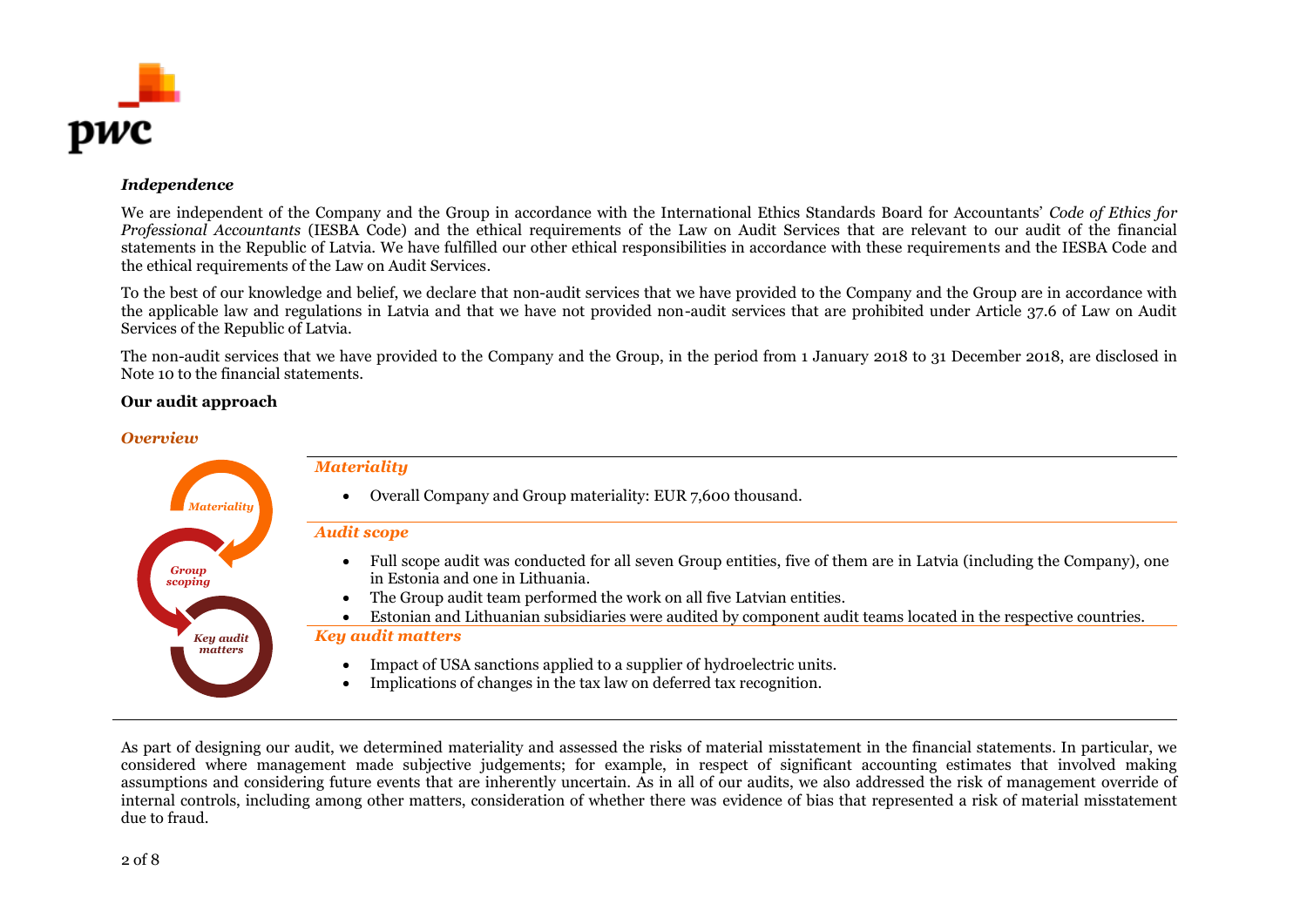

### *Materiality*

The scope of our audit was influenced by our application of materiality. An audit is designed to obtain reasonable assurance whether the financial statements are free from material misstatement. Misstatements may arise due to fraud or error. They are considered material if individually or in aggregate, they could reasonably be expected to influence the economic decisions of users taken on the basis of the financial statements.

Based on our professional judgement, we determined certain quantitative thresholds for materiality, including the overall Company and Group materiality separately for the separate and consolidated financial statements as a whole as set out in the table below. These, together with qualitative considerations, helped us to determine the scope of our audit and the nature, timing and extent of our audit procedures and to evaluate the effect of misstatements, both individually and in aggregate on the financial statements as a whole.

| <b>Overall Company and</b><br><b>Group materiality</b>       | Overall materiality applied to the Company and the Group was EUR 7,600 thousand.                                                                                                                                                                                                                                                                                                                                                                                                                                                                                                                                                                               |
|--------------------------------------------------------------|----------------------------------------------------------------------------------------------------------------------------------------------------------------------------------------------------------------------------------------------------------------------------------------------------------------------------------------------------------------------------------------------------------------------------------------------------------------------------------------------------------------------------------------------------------------------------------------------------------------------------------------------------------------|
| How we determined it                                         | 5% of average profit before tax for the recent three years.                                                                                                                                                                                                                                                                                                                                                                                                                                                                                                                                                                                                    |
| <b>Rationale for the</b><br>materiality benchmark<br>applied | We chose profit before tax as the base benchmark because, in our view, it is the benchmark against which the<br>performance of the Company and the Group is most commonly measured by users of the financial statements, and it<br>is a generally accepted benchmark. We decided to use average profit for the recent three years (2016-2018) due to<br>significant volatility in profit before tax during these years due to fluctuations in the market price of electricity,<br>arising mainly from unstable weather conditions in Latvia and Nordic countries. We chose 5%, which is within the<br>range of acceptable quantitative materiality thresholds. |

We agreed with the Audit Committee that we would report to them the misstatements identified during our audit above EUR 760 thousand, both with respect to the Company and the Group, as well as the misstatements below that amount that, in our view, warranted reporting for qualitative reasons.

### *Key audit matters*

Key audit matters are those matters that, in our professional judgement, were of most significance in our audit of the financial statements of the current period. These matters are addressed in the context of our audit of the financial statements as a whole, and in forming our opinion thereon, and we do not provide a separate opinion on these matters.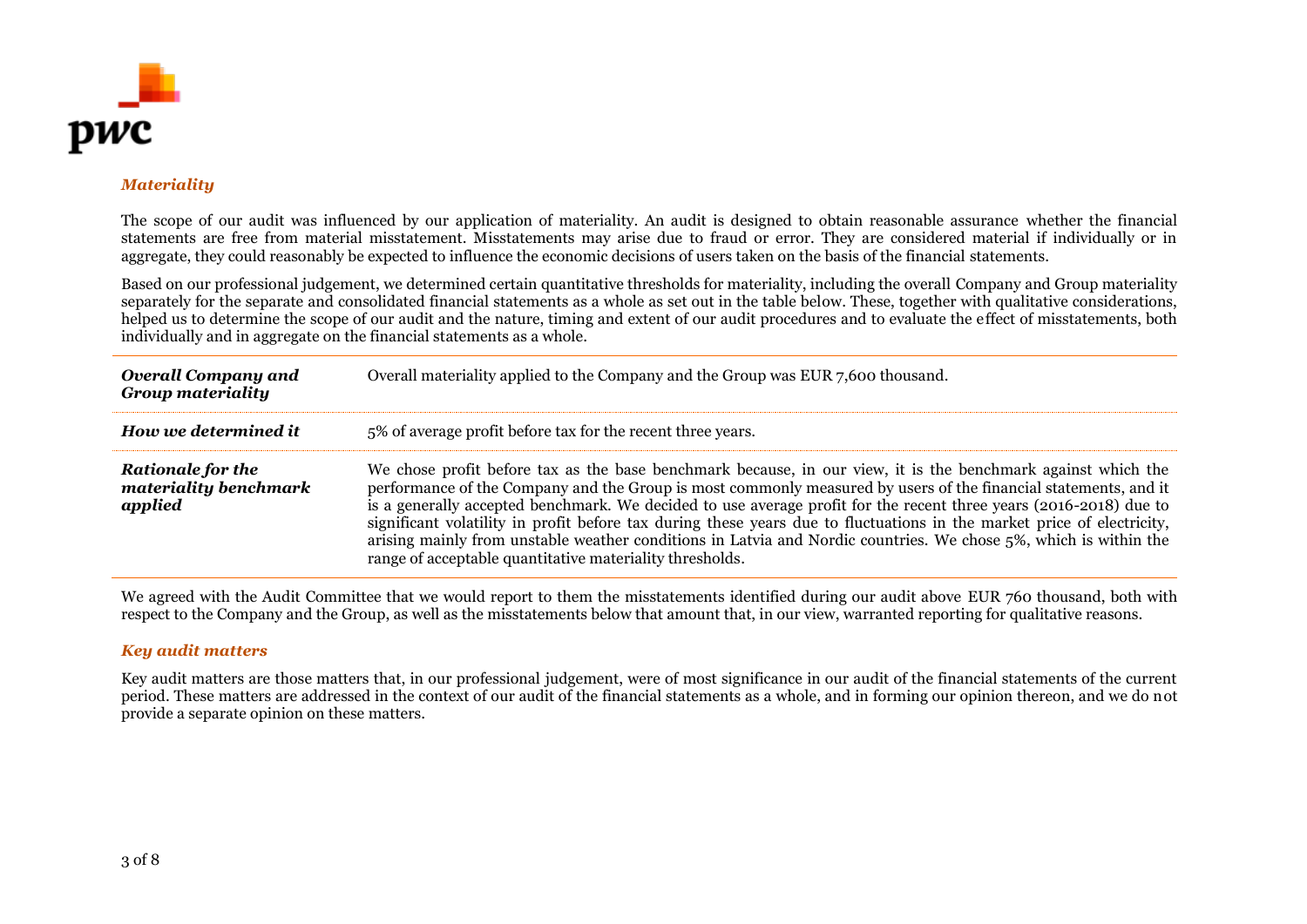

*Key audit matters How our audit addressed the key audit matter*

### *Impact of USA sanctions applied to a supplier of hydroelectric units*

### *Refer to Note 4 to the financial statements on page 35.*

In January 2018 USA applied sanctions to a Russia based supplier who has been contracted by the Group to reconstruct five hydroelectric units of the Hydro Power plants of the Group for a total amount of EUR 78,045 thousand. By 31 December 2018 only a part of the contracted equipment and works have been completed and further supplies have been suspended due to the sanctions against the supplier.

The most significant judgements made by the management in respect of this matter relate to:

- assessment whether there is an impairment of the construction in progress within property, plant and equipment of EUR 16,562 thousand as at 31 December 2018, including the machinery supplied and not yet installed, related to the above contract;

- assessment whether there is a need to recognise a provision or disclose a contingent liability related to the resolution of the matter as at 31 December 2018.

The management has engaged external independent experts to advise in assessing the impact and determining the course of action. The management has concluded that no impairment of the construction in progress has incurred and no provision needs to be recognised as at 31 December 2018.

We focused on this area because the sanctions applied by USA to a supplier who is responsible for delivering and installing hydroelectric units may have a material impact on the financial statements and the assessment of the impact is subject to management's judgement.

We discussed the matter with the management and the Company's internal lawyers. We examined the detailed written assessment made by the management in respect of the impact of the matter on the financial statements. We also obtained and read the contract with the supplier and other evidence serving as a basis for the management's judgement, including the reports prepared by the external independent experts and the Company's correspondence with the USA Department of Treasury Office of Foreign Assets Control which is an institution publishing the list of the companies subject to the USA sanctions.

We also performed detailed tests and examined the work papers of predecessor auditor to obtain evidence on the opening balances of the construction in progress within property, plant and equipment related to this matter.

Based on the audit evidence obtained we exercised our judgement in assessing the appropriateness of the management's assessment of the impact of the matter on the financial statements.

We also assessed whether the information disclosed in the financial statements adequately describes the circumstances and basis for the management's judgement.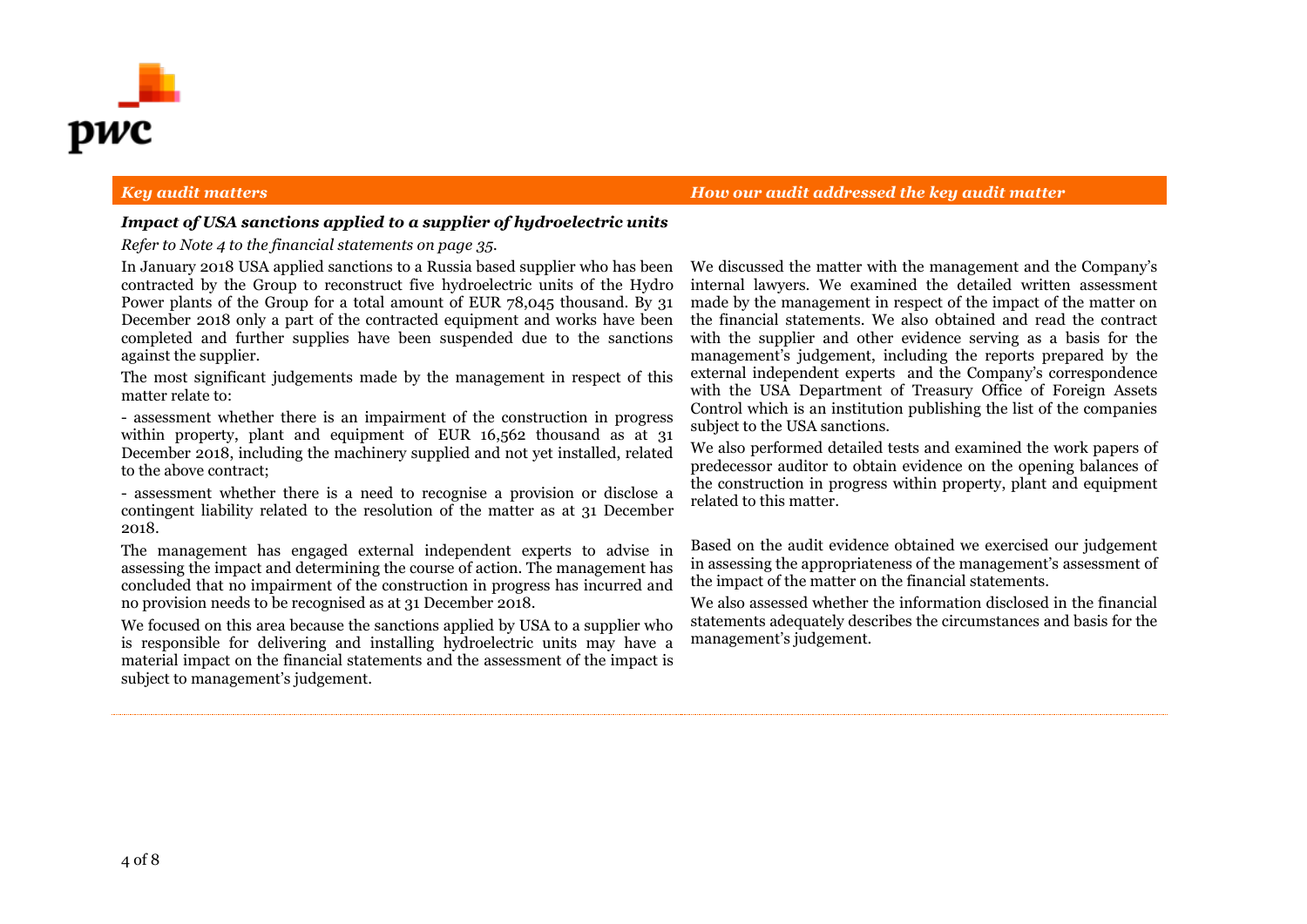

# *Implications of changes in the tax law on deferred tax recognition*

*Refer to Notes 4 and 12 to the financial statements on pages 35 and 41, respectively.*

Following the changes in Latvian tax legislation from 1 January 2018 corporate income tax is levied on profit generated after 2017 only if it is distributed to the shareholders. The tax becomes payable when the shareholders declare dividends. Accordingly, the profits of the Company and its subsidiaries (except Lithuanian subsidiary whose annual profit is subject to income tax in the same year) generated in 2018 will be subject to taxation when and to the extent distributed to the shareholders. The profits of the subsidiaries generated in 2018 are subject to recognition of deferred tax liability and expense in the consolidated financial statements unless it is probable that the profit will not be distributed in a foreseeable future. The management had to make judgement on the expected timing and extent of the distribution of the profits of the subsidiaries. The Group has recognised deferred tax liability of EUR 12,297 thousand related to the 2018 profit of its subsidiaries in the consolidated financial statements as at 31 December 2018.

We focused on this area because 2018 is the first year of application of the amended tax legislation and the management had to make the judgement as described above.

We examined the Group's accounting policy on deferred tax recognition applicable to the amended tax legislation.

We discussed with the management the basis for their judgement on the timing and extent of the distribution of profits of the Group's subsidiaries.

We performed detailed tests of the calculation of the deferred tax liability in the consolidated financial statements as at 31 December 2018 by applying statutory tax rate to the 2018 profit of subsidiaries expected by the Company's management to be distributed in a foreseeable future.

We also assessed whether the information disclosed in the financial statements adequately describes the circumstances and meets the requirements of the respective standard.

## *How we tailored our Group audit scope*

We tailored the scope of our audit in order to perform sufficient work to enable us to provide an opinion on the consolidated financial statements as a whole, taking into account the structure of the Group, the accounting processes and controls, and the industry in which the Group operates.

Full scope statutory audit was performed for the Company and all its subsidiaries by us or by other PwC network firms. Where work was performed by component auditors, we determined the level of involvement we needed to have to be able to conclude whether sufficient appropriate audit evidence had been obtained as a basis for our opinion on the consolidated financial statements as a whole. We also audited the consolidation process.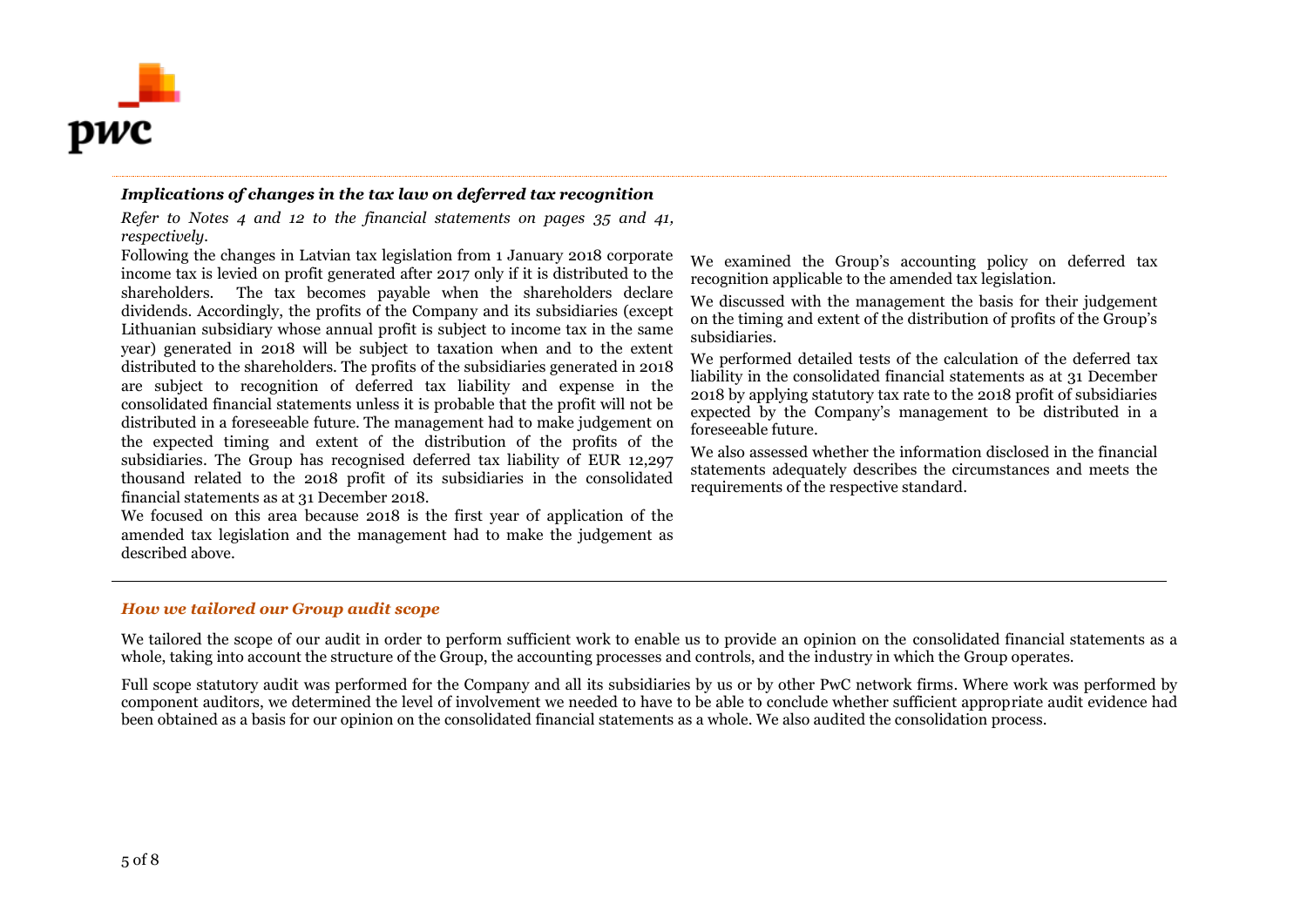

## **Reporting on other information including the Management Report**

Management is responsible for the other information. The other information comprises

- Latvenergo Group Key Figures, Latvenergo AS Key Figures and Management Report as set out on pages 3 to 10 of the accompanying Annual Report,
- Non-financial Report included in the Management Report as set out on page 8 of the accompanying Annual Report, and
- the Corporate Governance Report, set out in separate statement prepared by the Company's management and available on the Company's website http://www.latvenergo.lv section Investors as at the date of this audit report,

(but does not include the financial statements and our auditor's report thereon), which we obtained prior to the date of this auditor's report.

Our opinion on the financial statements does not cover the other information identified above.

In connection with our audit of the financial statements, our responsibility is to read the other information identified above and, in doing so, consider whether the other information is materially inconsistent with the financial statements or our knowledge obtained in the audit or otherwise appears to be materially misstated.

With respect to the Management Report, we also performed the procedures required by Law on Audit Services. Those procedures include considering whether the Management Report is prepared in accordance with the requirements of the applicable legislation.

In accordance with the Law on Audit Services of the Republic of Latvia with respect to the Corporate Governance Report, our responsibility is to consider whether the Corporate Governance Report includes the information required by section (3) of Article 56.<sup>2</sup> of the Financial Instruments Market Law.

Based on the work undertaken in the course of our audit, in our opinion, in all material respects:

- the information given in the other information identified above for the financial year for which the financial statements are prepared is consistent with the financial statements;
- the Management Report has been prepared in accordance with the requirements of the Law on Annual Reports and Consolidated Annual Reports; and
- the Statement of Corporate Governance, available on the Company's website http://www.latvenergo.lv as at the date of this audit report, includes the information required by section (3) of Article 56.2 of the Financial Instruments Market Law.

In addition, in light of the knowledge and understanding of the Company and the Group and their environment obtained in the course of the audit, we are required to report if we have identified material misstatements in the Management Report and the other information listed above that we obtained prior to the date of this auditor's report. We have nothing to report in this respect.

Furthermore, in accordance with the Law on Audit Services with respect to the Non-financial Report, our responsibility is to report whether the Group has prepared Non-financial Report and whether the Non-financial Report is included in the Management Report or prepared as a separate element of the Annual Report.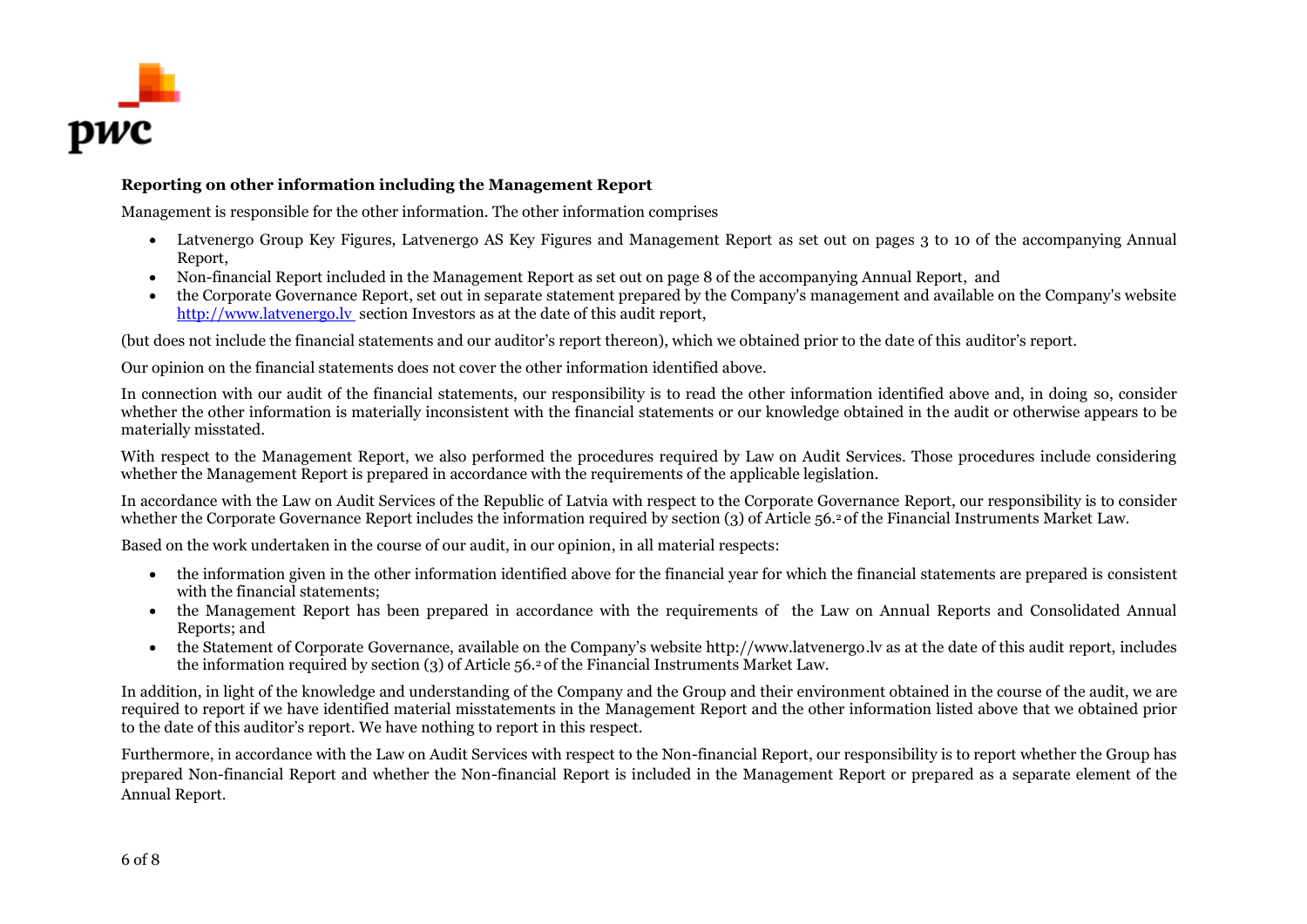

We hereby report that the Group has prepared a Non-financial Report, and it is included in the Management Report.

### **Responsibilities of management and those charged with governance for the financial statements**

Management is responsible for the preparation of the financial statements that give a true and fair view in accordance with International Financial Reporting Standards as adopted by the European Union and for such internal control as management determines is necessary to enable the preparation of financial statements that are free from material misstatement, whether due to fraud or error.

In preparing the financial statements, management is responsible for assessing the Company's and the Group's ability to continue as a going concern, disclosing, as applicable, matters related to going concern and using the going concern basis of accounting unless management either intends to liquidate the Company or the Group or to cease operations, or has no realistic alternative but to do so.

Those charged with governance are responsible for overseeing the Company's and the Group's financial reporting process.

## **Auditor's responsibilities for the audit of the financial statements**

Our objectives are to obtain reasonable assurance about whether the financial statements as a whole are free from material misstatement, whether due to fraud or error, and to issue an auditor's report that includes our opinion. Reasonable assurance is a high level of assurance, but is not a guarantee that an audit conducted in accordance with ISAs will always detect a material misstatement when it exists. Misstatements can arise from fraud or error and are considered material if, individually or in the aggregate, they could reasonably be expected to influence the economic decisions of users taken on the basis of these financial statements.

As part of an audit in accordance with ISAs, we exercise professional judgement and maintain professional skepticism throughout the audit. We also:

- Identify and assess the risks of material misstatement of the financial statements, whether due to fraud or error, design and perform audit procedures responsive to those risks, and obtain audit evidence that is sufficient and appropriate to provide a basis for our opinion. The risk of not detecting a material misstatement resulting from fraud is higher than for one resulting from error, as fraud may involve collusion, forgery, intentional omissions, misrepresentations, or the override of internal control.
- Obtain an understanding of internal control relevant to the audit in order to design audit procedures that are appropriate in the circumstances, but not for the purpose of expressing an opinion on the effectiveness of the Company's and the Group's internal control.
- Evaluate the appropriateness of accounting policies used and the reasonableness of accounting estimates and related disclosures made by management.
- Conclude on the appropriateness of management's use of the going concern basis of accounting and, based on the audit evidence obtained, whether a material uncertainty exists related to events or conditions that may cast significant doubt on the Company's and the Group's ability to continue as a going concern. If we conclude that a material uncertainty exists, we are required to draw attention in our auditor's report to the related disclosures in the financial statements or, if such disclosures are inadequate, to modify our opinion. Our conclusions are based on the audit evidence obtained up to the date of our auditor's report. However, future events or conditions may cause the Company or the Group to cease to continue as a going concern.